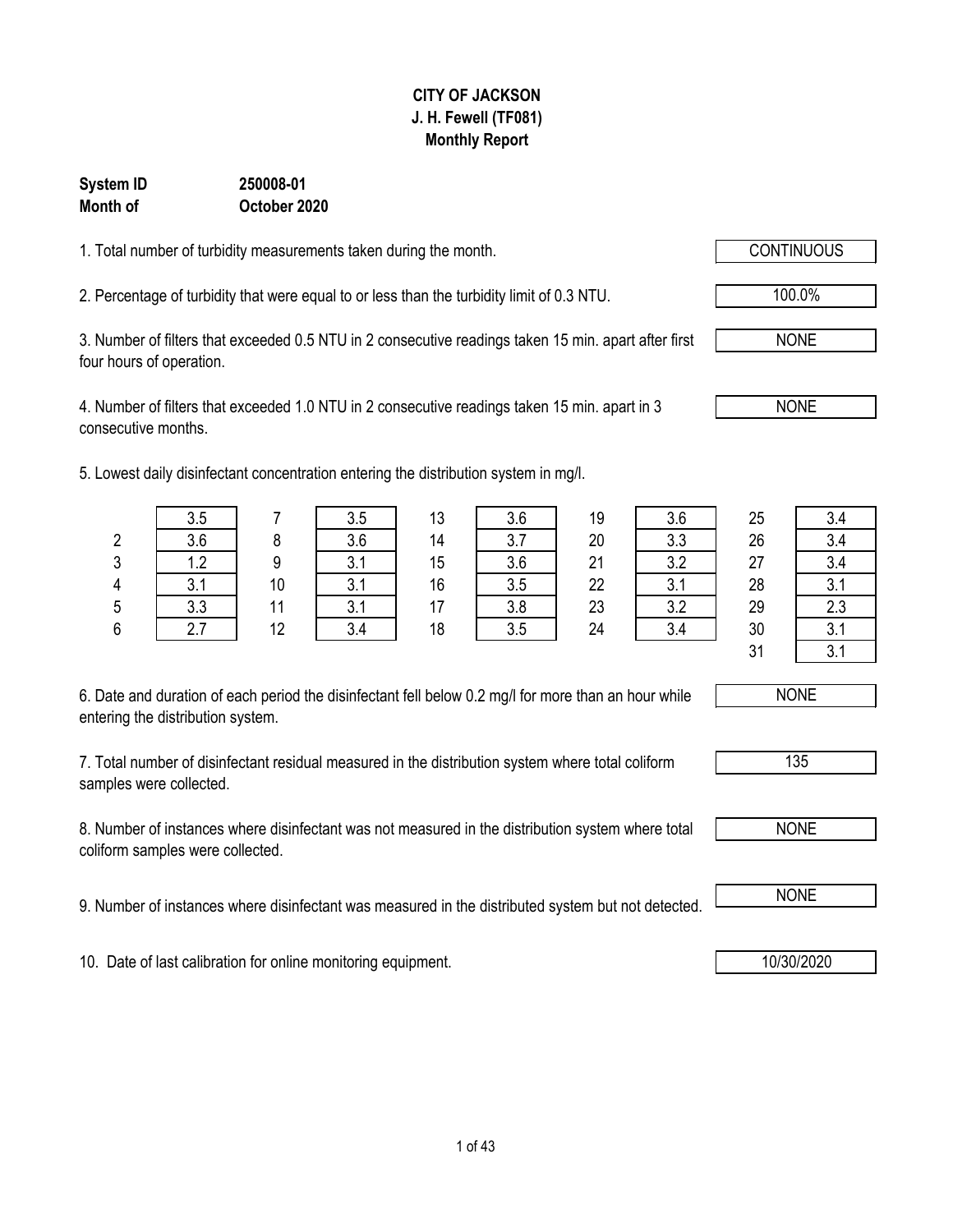#### **J. H. Fewell (TF081) Turbidity Compliance Report City of Jackson, MS**

## **Month of**

**System ID 250008-01**

| Oct. 2020  | <b>TURBIDITIES (NTU)</b> |                |               |             |  |  |  |  |  |  |
|------------|--------------------------|----------------|---------------|-------------|--|--|--|--|--|--|
|            | <b>RAW</b>               | <b>SETTLED</b> | <b>FILTER</b> | <b>HS#1</b> |  |  |  |  |  |  |
| 10/1       | 7.2944                   | 0.4920         | 0.2799        | 0.1594      |  |  |  |  |  |  |
| 10/2       | 5.8306                   | 0.4093         | 0.3059        | 0.1663      |  |  |  |  |  |  |
| 10/3       | 4.7356                   | 0.4414         | 0.2889        | 0.1881      |  |  |  |  |  |  |
| 10/4       | 6.6269                   | 0.6041         | 0.2866        | 0.1650      |  |  |  |  |  |  |
| 10/5       | 8.2619                   | 0.8800         | 0.2757        | 0.1481      |  |  |  |  |  |  |
| 10/6       | 5.4200                   | 0.5625         | 0.2685        | 0.1725      |  |  |  |  |  |  |
| 10/7       | 6.8969                   | 0.5821         | 0.2958        | 0.1462      |  |  |  |  |  |  |
| 10/8       | 6.6381                   | 0.6155         | 0.2820        | 0.1562      |  |  |  |  |  |  |
| 10/9       | 10.6856                  | 0.4019         | 0.2627        | 0.1456      |  |  |  |  |  |  |
| 10/10      | 10.8531                  | 0.7165         | 0.2592        | 0.1531      |  |  |  |  |  |  |
| 10/11      | 12.9206                  | 0.7094         | 0.2846        | 0.1544      |  |  |  |  |  |  |
| 10/12      | 11.6844                  | 0.6688         | 0.2762        | 0.1506      |  |  |  |  |  |  |
| 10/13      | 8.6787                   | 0.6838         | 0.2881        | 0.1594      |  |  |  |  |  |  |
| 10/14      | 7.6844                   | 0.6175         | 0.2971        | 0.1581      |  |  |  |  |  |  |
| 10/15      | 6.6844                   | 0.5213         | 0.2683        | 0.1919      |  |  |  |  |  |  |
| 10/16      | 7.2731                   | 0.4844         | 0.2817        | 0.2450      |  |  |  |  |  |  |
| 10/17      | 7.3913                   | 0.6031         | 0.2857        | 0.2413      |  |  |  |  |  |  |
| 10/18      | 7.8631                   | 0.6800         | 0.2811        | 0.2431      |  |  |  |  |  |  |
| 10/19      | 7.1663                   | 0.6075         | 0.2858        | 0.2238      |  |  |  |  |  |  |
| 10/20      | 6.6600                   | 0.7913         | 0.2981        | 0.2294      |  |  |  |  |  |  |
| 10/21      | 5.8725                   | 0.6269         | 0.2781        | 0.2269      |  |  |  |  |  |  |
| 10/22      | 5.2144                   | 0.5150         | 0.2917        | 0.2850      |  |  |  |  |  |  |
| 10/23      | 5.7250                   | 0.4381         | 0.2858        | 0.2419      |  |  |  |  |  |  |
| 10/24      | 7.6637                   | 0.6981         | 0.2766        | 0.2250      |  |  |  |  |  |  |
| 10/25      | 8.6681                   | 0.7294         | 0.2966        | 0.2294      |  |  |  |  |  |  |
| 10/26      | 7.4137                   | 1.0925         | 0.2961        | 0.2250      |  |  |  |  |  |  |
| 10/27      | 7.6319                   | 0.6194         | 0.2913        | 0.2550      |  |  |  |  |  |  |
| 10/28      | 54.1944                  | 0.6981         | 0.2985        | 0.2488      |  |  |  |  |  |  |
| 10/29      | 11.1512                  | 0.5606         | 0.2919        | 0.2200      |  |  |  |  |  |  |
| 10/30      | 12.5512                  | 0.5462         | 0.2858        | 0.1856      |  |  |  |  |  |  |
| 10/31      | 7.3269                   | 0.4419         | 0.2773        | 0.1900      |  |  |  |  |  |  |
| <b>MIN</b> | 4.7356                   | 0.4019         | 0.2592        | 0.1456      |  |  |  |  |  |  |
| <b>MAX</b> | 54.1944                  | 1.0925         | 0.3059        | 0.2850      |  |  |  |  |  |  |
| <b>AVG</b> | 9.3762                   | 0.6141         | 0.2846        | 0.1977      |  |  |  |  |  |  |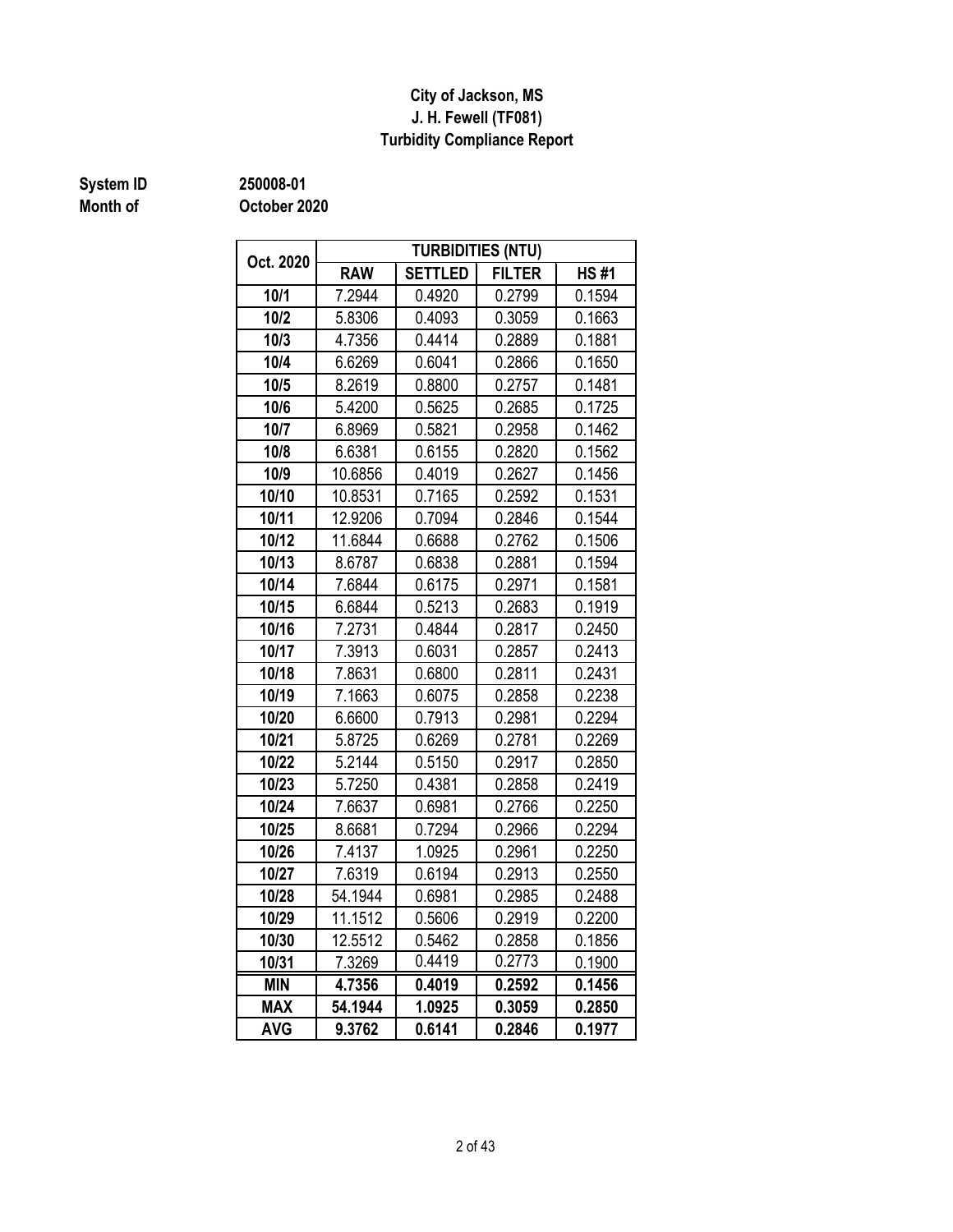#### **J. H. Fewell (TF081) Turbidity Compliance City of Jackson, MS**

## **Month of**

#### **October 2020 System ID 250008-01**

|            |          |         |         | <b>TIME</b> |         |         |
|------------|----------|---------|---------|-------------|---------|---------|
| Oct. 2020  | 12:00 AM | 4:00 AM | 8:00 AM | 12:00 PM    | 4:00 PM | 8:00 PM |
| 10/1       | 0.1437   | 0.1462  | 0.1488  | 0.1456      | 0.1556  | 0.1594  |
| 10/2       | 0.1587   | 0.1513  | 0.1544  | 0.1437      | 0.1619  | 0.1663  |
| 10/3       | 0.1656   | 0.1556  | 0.1881  | 0.1356      | 0.1475  | 0.1556  |
| 10/4       | 0.1469   | 0.1650  | 0.1581  | 0.1625      | 0.1475  | 0.1506  |
| 10/5       | 0.1338   | 0.1306  | 0.1356  | 0.1306      | 0.1356  | 0.1481  |
| 10/6       | 0.1637   | 0.1725  | 0.1325  | 0.1369      | 0.1556  | 0.1356  |
| 10/7       | 0.1412   | 0.1331  | 0.1462  | 0.1356      | 0.1456  | 0.1375  |
| 10/8       | 0.1338   | 0.1562  | 0.1300  | 0.1456      | 0.1437  | 0.1388  |
| 10/9       | 0.1437   | 0.1338  | 0.1369  | 0.1456      | 0.1425  | 0.1381  |
| 10/10      | 0.1338   | 0.1306  | 0.1406  | 0.1356      | 0.1381  | 0.1531  |
| 10/11      | 0.1350   | 0.1344  | 0.1375  | 0.1544      | 0.1400  | 0.1475  |
| 10/12      | 0.1406   | 0.1388  | 0.1394  | 0.1506      | 0.1506  | 0.1388  |
| 10/13      | 0.1362   | 0.1381  | 0.1394  | 0.1488      | 0.1594  | 0.1431  |
| 10/14      | 0.1469   | 0.1469  | 0.1469  | 0.1462      | 0.1469  | 0.1581  |
| 10/15      | 0.1894   | 0.1513  | 0.1887  | 0.1475      | 0.1919  | 0.1612  |
| 10/16      | 0.1550   | 0.1556  | 0.1656  | 0.2225      | 0.2200  | 0.2450  |
| 10/17      | 0.2413   | 0.2162  | 0.2144  | 0.2231      | 0.2306  | 0.2381  |
| 10/18      | 0.2281   | 0.2369  | 0.2269  | 0.2188      | 0.2431  | 0.2100  |
| 10/19      | 0.2081   | 0.2081  | 0.2162  | 0.2212      | 0.2238  | 0.2162  |
| 10/20      | 0.2294   | 0.2131  | 0.2131  | 0.2087      | 0.2200  | 0.2125  |
| 10/21      | 0.2175   | 0.2063  | 0.2031  | 0.2087      | 0.2269  | 0.2162  |
| 10/22      | 0.2113   | 0.1912  | 0.2031  | 0.2162      | 0.2850  | 0.2069  |
| 10/23      | 0.2044   | 0.2162  | 0.2037  | 0.2113      | 0.2306  | 0.2419  |
| 10/24      | 0.2125   | 0.2250  | 0.2200  | 0.2081      | 0.2050  | 0.2212  |
| 10/25      | 0.2019   | 0.2188  | 0.2013  | 0.2044      | 0.2294  | 0.2100  |
| 10/26      | 0.2075   | 0.2156  | 0.2138  | 0.2250      | 0.2106  | 0.2019  |
| 10/27      | 0.2113   | 0.2113  | 0.2238  | 0.2219      | 0.2550  | 0.2319  |
| 10/28      | 0.2488   | 0.1762  | 0.1856  | 0.1931      | 0.1875  | 0.1844  |
| 10/29      | 0.1912   | 0.2162  | 0.2094  | 0.1825      | 0.1675  | 0.2200  |
| 10/30      | 0.1856   | 0.1800  | 0.1744  | 0.1788      | 0.1575  | 0.1625  |
| 10/31      | 0.1562   | 0.1575  | 0.1594  | 0.1469      | 0.1575  | 0.1900  |
| <b>MIN</b> | 0.1338   | 0.1306  | 0.1300  | 0.1306      | 0.1356  | 0.1356  |
| <b>MAX</b> | 0.2488   | 0.2369  | 0.2269  | 0.2250      | 0.2850  | 0.2450  |
| <b>AVG</b> | 0.1782   | 0.1751  | 0.1760  | 0.1760      | 0.1843  | 0.1820  |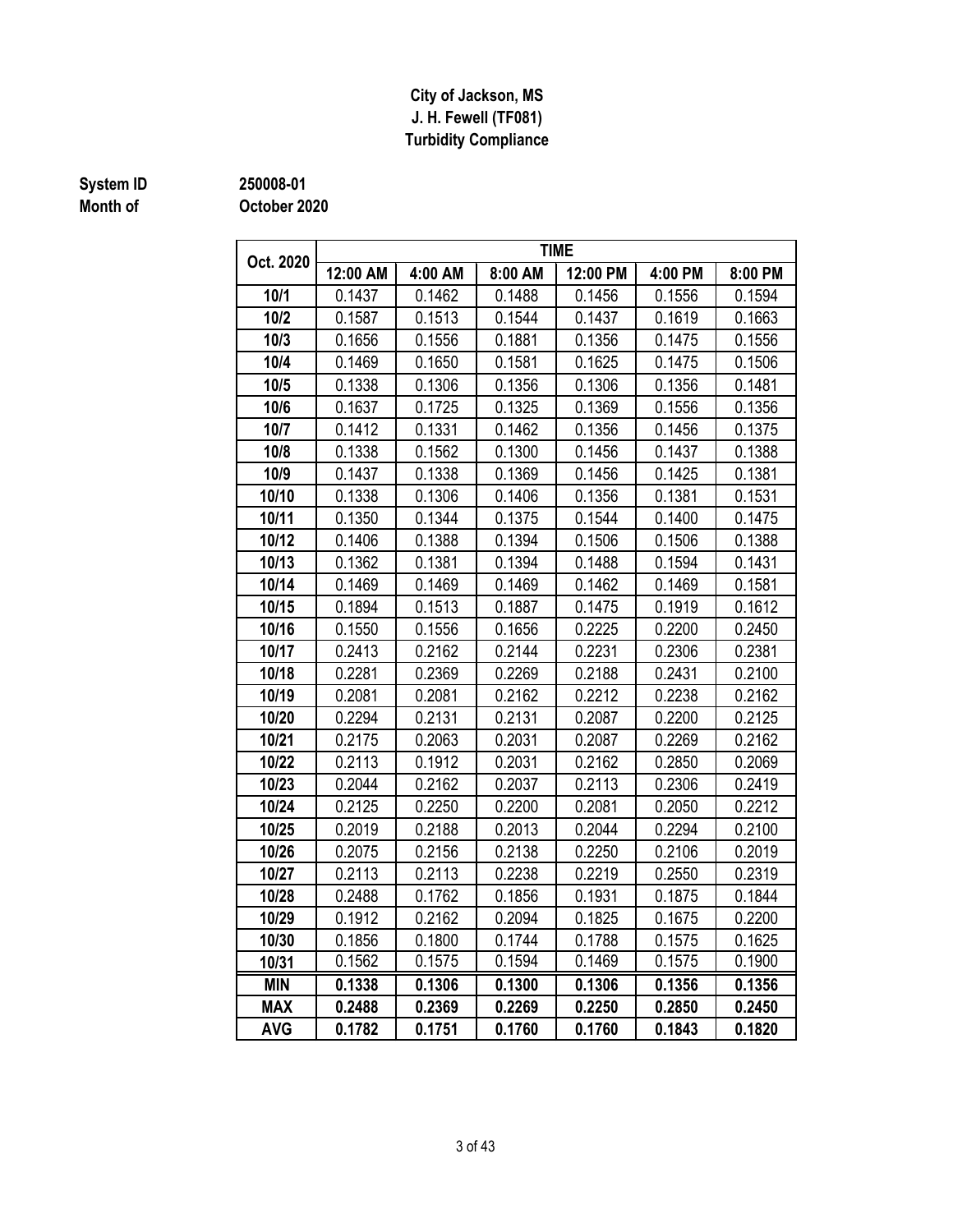#### **Disinfectant Compliance City Of Jackson, MS J. H. Fewell (TF081)**

## **Month of**

**System ID 250008-01**

| Oct. 2020  |          |                  |         | <b>TIME</b>      |         |                  |
|------------|----------|------------------|---------|------------------|---------|------------------|
|            | 12:00 AM | 4:00 AM          | 8:00 AM | 12:00 PM         | 4:00 PM | 8:00 PM          |
| 10/1       | 3.7      | 3.6              | 3.8     | 3.8              | 3.5     | 3.7              |
| 10/2       | 3.7      | 3.6              | 3.8     | 4.0              | 4.0     | 3.7              |
| 10/3       | 3.4      | 1.2              | 1.4     | 3.4              | 3.2     | 3.1              |
| 10/4       | 3.2      | 3.1              | 3.5     | 3.3              | 3.6     | 3.4              |
| 10/5       | 3.8      | 3.5              | 4.0     | 3.4              | 3.3     | 3.4              |
| 10/6       | 3.3      | 3.2              | 2.7     | 3.0              | 3.4     | 3.6              |
| 10/7       | 3.7      | 3.8              | 3.5     | 3.8              | 4.0     | 4.0              |
| 10/8       | 3.8      | 4.0              | 3.8     | 3.6              | 3.9     | 3.6              |
| 10/9       | 3.3      | 3.1              | 3.2     | 3.1              | 3.5     | 3.4              |
| 10/10      | 3.4      | 3.1              | 3.3     | 3.8              | 3.8     | 3.5              |
| 10/11      | 3.9      | 3.6              | 3.5     | 3.1              | 3.3     | 3.7              |
| 10/12      | 4.0      | 4.0              | 3.7     | 3.6              | 3.5     | 3.4              |
| 10/13      | 3.6      | 3.8              | 3.8     | 3.6              | 3.6     | 3.7              |
| 10/14      | 3.7      | 3.9              | 4.0     | 3.8              | 3.8     | 3.8              |
| 10/15      | 3.8      | 4.0              | 3.6     | 3.8              | 3.8     | 3.9              |
| 10/16      | 3.8      | 4.0              | 4.0     | 4.0              | 3.5     | 3.8              |
| 10/17      | 3.9      | 4.0              | 4.0     | 4.0              | 3.8     | 4.0              |
| 10/18      | 4.0      | 3.9              | 3.5     | 3.6              | 3.5     | 3.5              |
| 10/19      | 3.7      | 3.6              | 3.6     | 3.8              | 3.8     | 3.9              |
| 10/20      | 3.5      | 3.6              | 3.3     | 3.9              | 3.6     | 3.6              |
| 10/21      | 3.6      | 3.6              | 3.2     | 3.4              | 3.5     | 3.4              |
| 10/22      | 3.4      | 3.4              | 3.1     | 3.3              | 3.5     | 3.4              |
| 10/23      | 3.4      | 3.5              | 3.2     | 3.5              | 3.4     | 3.4              |
| 10/24      | 3.4      | 3.5              | 3.6     | 3.5              | 3.8     | 3.8              |
| 10/25      | 3.7      | 3.8              | 3.4     | 3.6              | 3.8     | 3.9              |
| 10/26      | 3.9      | 4.0              | 3.4     | 3.9              | 3.8     | 3.4              |
| 10/27      | 3.4      | 3.3              | 3.3     | 3.5              | 3.7     | 3.1              |
| 10/28      | 3.1      | 3.1              | 2.3     | 3.0              | 3.2     | 3.2              |
| 10/29      | 3.1      | 3.2              | 3.4     | 3.8              | 3.5     | 3.3              |
| 10/30      | 3.1      | 3.6              | 3.4     | 3.6              | 3.6     | 3.6              |
| 10/31      | 3.6      | $\overline{3.2}$ | 1.7     | $\overline{3.2}$ | 3.1     | $\overline{3.2}$ |
| <b>MIN</b> | 3.1      | 1.2              | 1.4     | 3.0              | 3.1     | 3.1              |
| <b>MAX</b> | 4.0      | 4.0              | 4.0     | 4.0              | 4.0     | 4.0              |
| <b>AVG</b> | 3.6      | 3.5              | 3.4     | 3.6              | 3.6     | 3.6              |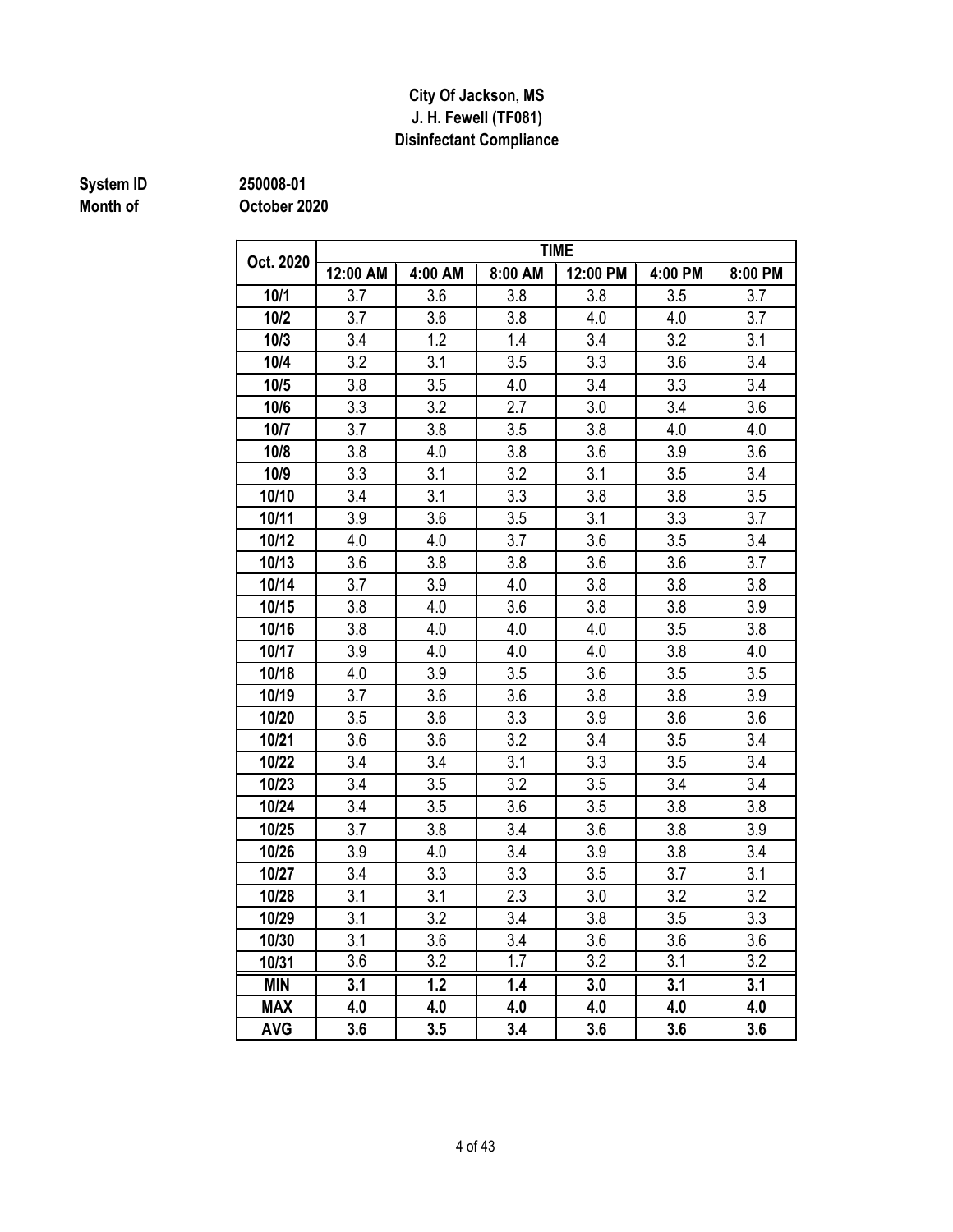|             |                      |                          |                          |                          |                  |                  |                  |                  | <b>FILTERS (NTU)</b> |                  |                  |                   |                  |                          |                  |                          |
|-------------|----------------------|--------------------------|--------------------------|--------------------------|------------------|------------------|------------------|------------------|----------------------|------------------|------------------|-------------------|------------------|--------------------------|------------------|--------------------------|
| <b>Date</b> | <b>Hour</b>          | #12                      | #14                      | #16                      | #17              | #18              | #19              | #20              | #21                  | #22              | #23              | #24               | #25              | #26                      | #27              | #28                      |
|             | 12:00 AM             | <b>OFF</b>               | <b>OFF</b>               | OFF                      | 0.1036           | 0.1384           | 0.1120           | 0.1320           | 0.2698               | 0.2127           | 0.1716           | <b>OFF</b>        | 0.1640           | <b>OFF</b>               | 0.1425           | <b>OFF</b>               |
|             | 04:00 AM             | <b>OFF</b>               | <b>OFF</b>               | <b>OFF</b>               | 0.1048           | 0.1411           | 0.1164           | 0.1354           | 0.2718               | 0.2181           | 0.1747           | <b>OFF</b>        | 0.1669           | <b>OFF</b>               | 0.1420           | <b>OFF</b>               |
|             | 08:00 AM             | <b>OFF</b>               | <b>OFF</b>               | <b>OFF</b>               | 0.1065           | 0.1400           | 0.1126           | 0.1188           | 0.2661               | 0.2135           | 0.1704           | OFF               | 0.1706           | <b>OFF</b>               | 0.1425           | <b>OFF</b>               |
| 10/1/2020   | 12:00 PM             | <b>OFF</b>               | <b>OFF</b>               | <b>OFF</b>               | 0.1048           | 0.1634           | 0.1123           | 0.1108           | 0.2660               | 0.2110           | 0.1674           | <b>OFF</b>        | 0.1676           | <b>OFF</b>               | 0.1399           | <b>OFF</b>               |
|             | 04:00 PM             | <b>OFF</b>               | <b>OFF</b>               | <b>OFF</b>               | 0.1071           | 0.1643           | 0.1181           | 0.1403           | 0.2712               | 0.2160           | 0.1722           | <b>OFF</b>        | 0.1671           | <b>OFF</b>               | 0.1461           | <b>OFF</b>               |
|             | 08:00 PM             | OFF                      | OFF                      | <b>OFF</b>               | 0.1100           | 0.1654           | 0.1257           | 0.1311           | 0.2799               | 0.2224           | 0.1776           | <b>OFF</b>        | 0.1735           | <b>OFF</b>               | 0.1503           | <b>OFF</b>               |
|             | <b>AVG</b>           | <b>OFF</b>               | <b>OFF</b>               | <b>OFF</b>               | 0.1061           | 0.1530           | 0.1163           | 0.1293           | 0.2709               | 0.2157           | 0.1724           | <b>OFF</b>        | 0.1684           | <b>OFF</b>               | 0.1438           | <b>OFF</b>               |
|             | 12:00 AM             | <b>OFF</b>               | <b>OFF</b>               | <b>OFF</b>               | 0.1096           | 0.1560           | 0.1158           | 0.1146           | 0.2761               | 0.2067           | 0.1652           | OFF               | 0.1711           | <b>OFF</b>               | 0.1434           | <b>OFF</b>               |
|             | 04:00 AM             | <b>OFF</b>               | OFF                      | <b>OFF</b>               | 0.1075           | 0.1584           | 0.1177           | 0.1137           | 0.2808               | 0.2119           | 0.1683           | <b>OFF</b>        | 0.1698           | <b>OFF</b>               | 0.1485           | <b>OFF</b>               |
|             | 08:00 AM             | <b>OFF</b>               | OFF                      | <b>OFF</b>               | 0.1067           | 0.1546           | 0.1117           | 0.1064           | 0.2792               | 0.2057           | 0.1623           | <b>OFF</b>        | 0.1672           | <b>OFF</b>               | 0.1531           | <b>OFF</b>               |
| 10/2/2020   | 12:00 PM             | <b>OFF</b>               | <b>OFF</b>               | OFF                      | 0.1025           | 0.1540           | 0.1074           | 0.1009           | 0.2782               | 0.2011           | 0.1582           | OFF               | 0.1621           | <b>OFF</b>               | 0.1516           | <b>OFF</b>               |
|             | 04:00 PM             | <b>OFF</b>               | <b>OFF</b>               | OFF                      | 0.1275           | 0.1475           | 0.1061           | 0.0973           | 0.3059               | 0.1987           | 0.1556           | <b>OFF</b>        | 0.2668           | OFF                      | 0.1949           | <b>OFF</b>               |
|             | 08:00 PM             | <b>OFF</b>               | <b>OFF</b>               | <b>OFF</b>               | 0.1245           | 0.1456           | 0.1061           | 0.0928           | OFF                  | 0.1945           | 0.1521           | <b>OFF</b>        | 0.1857           | <b>OFF</b>               | 0.1968           | <b>OFF</b>               |
|             | <b>AVG</b>           | <b>OFF</b>               | <b>OFF</b>               | OFF                      | 0.1136           | 0.1529           | 0.1110           | 0.1049           | 0.2797               | 0.2033           | 0.1604           | OFF               | 0.1774           | <b>OFF</b>               | 0.1623           | <b>OFF</b>               |
|             | 12:00 AM             | <b>OFF</b>               | <b>OFF</b>               | OFF                      | 0.1209           | 0.1461           | 0.1110           | 0.0980           | <b>OFF</b>           | 0.2034           | 0.1570           | OFF               | 0.2632           | <b>OFF</b>               | 0.1949           | <b>OFF</b>               |
|             | 04:00 AM             | <b>OFF</b>               | <b>OFF</b>               | <b>OFF</b>               | 0.1174           | 0.1464           | 0.1226           | 0.0952           | 0.1011               | 0.2127           | 0.1663           | <b>OFF</b>        | 0.1947           | <b>OFF</b>               | 0.1921           | <b>OFF</b>               |
|             | 08:00 AM             | <b>OFF</b>               | <b>OFF</b>               | <b>OFF</b>               | 0.1128           | 0.1414           | 0.0984           | 0.0854           | <b>OFF</b>           | 0.1872           | 0.1482           | <b>OFF</b>        | 0.1800           | <b>OFF</b>               | 0.1843           | OFF                      |
| 10/3/2020   | 12:00 PM             | <b>OFF</b>               | <b>OFF</b>               | <b>OFF</b>               | 0.1117           | 0.1408           | 0.0965           | 0.0855           | <b>OFF</b>           | 0.1845           | 0.1458           | <b>OFF</b>        | 0.1681           | <b>OFF</b>               | 0.1902           | <b>OFF</b>               |
|             | 04:00 PM             | <b>OFF</b>               | <b>OFF</b>               | OFF                      | 0.1108           | 0.1431           | 0.1994           | 0.0914           | 0.2889               | 0.1844           | 0.1824           | OFF               | 0.2028           | <b>OFF</b>               | 0.1944           | <b>OFF</b>               |
|             | 08:00 PM             | <b>OFF</b><br><b>OFF</b> | <b>OFF</b><br>OFF        | <b>OFF</b>               | 0.1123           | 0.1411           | 0.1435           | 0.0860           | 0.2868               | 0.1860           | 0.1799           | <b>OFF</b>        | 0.2011           | OFF                      | 0.1914           | <b>OFF</b><br><b>OFF</b> |
|             | <b>AVG</b>           |                          |                          | <b>OFF</b>               | 0.1148           | 0.1432           | 0.1302           | 0.0905           | 0.2870               | 0.1947           | 0.1634           | <b>OFF</b>        | 0.2018           | <b>OFF</b>               | 0.1912           | <b>OFF</b>               |
|             | 12:00 AM<br>04:00 AM | <b>OFF</b><br><b>OFF</b> | <b>OFF</b><br><b>OFF</b> | <b>OFF</b><br><b>OFF</b> | 0.1131           | 0.1411           | 0.1350<br>0.1312 | 0.0964<br>0.0917 | 0.2866               | 0.1879           | 0.1731           | OFF<br><b>OFF</b> | 0.1994<br>0.1910 | <b>OFF</b><br><b>OFF</b> | 0.1902           | <b>OFF</b>               |
|             | 08:00 AM             | <b>OFF</b>               | <b>OFF</b>               | <b>OFF</b>               | 0.1110<br>0.1104 | 0.1413<br>0.1410 | 0.1263           | 0.0926           | 0.2854<br>0.2819     | 0.1890<br>0.1860 | 0.1701<br>0.1653 | OFF               | 0.1838           | <b>OFF</b>               | 0.1936<br>0.1886 | <b>OFF</b>               |
| 10/4/2020   | 12:00 PM             | <b>OFF</b>               | OFF                      | <b>OFF</b>               | 0.1102           | 0.1412           | 0.1270           | 0.0879           | 0.2830               | 0.1855           | 0.1653           | OFF               | 0.1839           | <b>OFF</b>               | 0.1849           | <b>OFF</b>               |
|             | 04:00 PM             | <b>OFF</b>               | <b>OFF</b>               | <b>OFF</b>               | 0.1121           | 0.1427           | 0.1285           | 0.0915           | 0.2852               | 0.1858           | 0.1683           | OFF               | 0.1835           | <b>OFF</b>               | 0.1875           | <b>OFF</b>               |
|             | 08:00 PM             | <b>OFF</b>               | <b>OFF</b>               | <b>OFF</b>               | 0.1138           | 0.1398           | 0.1171           | 0.0830           | 0.2765               | 0.1841           | 0.1568           | OFF               | 0.1751           | <b>OFF</b>               | 0.1790           | <b>OFF</b>               |
|             | AVG                  | OFF                      | <b>OFF</b>               | <b>OFF</b>               | 0.1113           | 0.1412           | 0.1278           | 0.0906           | 0.2831               | 0.1864           | 0.1665           | <b>OFF</b>        | 0.1864           | <b>OFF</b>               | 0.1873           | <b>OFF</b>               |
|             | 12:00 AM             | <b>OFF</b>               | <b>OFF</b>               | <b>OFF</b>               | OFF              | 0.1347           | 0.1046           | 0.0805           | 0.2729               | 0.1815           | 0.1481           | <b>OFF</b>        | 0.1637           | <b>OFF</b>               | 0.1809           | <b>OFF</b>               |
|             | 04:00 AM             | <b>OFF</b>               | <b>OFF</b>               | <b>OFF</b>               | <b>OFF</b>       | 0.1352           | 0.1117           | 0.1000           | 0.2740               | 0.1778           | 0.1486           | OFF               | 0.1630           | <b>OFF</b>               | 0.1886           | <b>OFF</b>               |
|             | 08:00 AM             | <b>OFF</b>               | OFF                      | <b>OFF</b>               | 0.1143           | 0.1389           | 0.1175           | 0.1150           | 0.2757               | 0.1910           | 0.1509           | <b>OFF</b>        | 0.1649           | OFF                      | 0.1851           | <b>OFF</b>               |
| 10/5/2020   | 12:00 PM             | <b>OFF</b>               | <b>OFF</b>               | <b>OFF</b>               | 0.1079           | 0.1375           | 0.1128           | 0.1141           | 0.2712               | 0.1785           | 0.1469           | <b>OFF</b>        | 0.1601           | <b>OFF</b>               | 0.1847           | <b>OFF</b>               |
|             | 04:00 PM             | <b>OFF</b>               | <b>OFF</b>               | <b>OFF</b>               | 0.1071           | 0.1375           | 0.1133           | 0.1233           | 0.2708               | 0.1793           | 0.1473           | OFF               | 0.1612           | <b>OFF</b>               | 0.1830           | <b>OFF</b>               |
|             | 08:00 PM             | <b>OFF</b>               | OFF                      | <b>OFF</b>               | 0.1051           | 0.1356           | 0.1084           | 0.1195           | 0.2663               | 0.1858           | 0.1440           | OFF               | 0.1609           | OFF                      | 0.1829           | OFF                      |
|             | <b>AVG</b>           | <b>OFF</b>               | OFF                      | <b>OFF</b>               | 0.1080           | 0.1365           | 0.1114           | 0.1082           | 0.2718               | 0.1826           | 0.1477           | OFF               | 0.1623           | <b>OFF</b>               | 0.1842           | <b>OFF</b>               |
|             | 12:00 AM             | <b>OFF</b>               | <b>OFF</b>               | <b>OFF</b>               | 0.1017           | 0.1337           | 0.1068           | 0.1165           | 0.2662               | 0.1891           | 0.1414           | OFF               | 0.1572           | <b>OFF</b>               | 0.1861           | <b>OFF</b>               |
|             | 04:00 AM             | <b>OFF</b>               | <b>OFF</b>               | <b>OFF</b>               | 0.1019           | 0.1344           | 0.1099           | 0.1175           | 0.2685               | 0.1855           | 0.1436           | OFF               | 0.1579           | <b>OFF</b>               | 0.1880           | <b>OFF</b>               |
|             | 08:00 AM             | <b>OFF</b>               | <b>OFF</b>               | <b>OFF</b>               | 0.1022           | 0.1332           | 0.1069           | 0.1190           | 0.2672               | 0.2022           | 0.1429           | OFF               | 0.1636           | <b>OFF</b>               | 0.1896           | <b>OFF</b>               |
| 10/6/2020   | 12:00 PM             | <b>OFF</b>               | <b>OFF</b>               | <b>OFF</b>               | 0.1000           | 0.1501           | 0.1022           | 0.1524           | 0.2650               | 0.2025           | 0.1395           | OFF               | 0.1570           | <b>OFF</b>               | 0.1803           | <b>OFF</b>               |
|             | 04:00 PM             | <b>OFF</b>               | <b>OFF</b>               | <b>OFF</b>               | 0.0997           | 0.1436           | 0.1024           | 0.1521           | 0.2663               | 0.1940           | 0.1383           | <b>OFF</b>        | 0.1555           | <b>OFF</b>               | 0.1842           | <b>OFF</b>               |
|             | 08:00 PM             | <b>OFF</b>               | <b>OFF</b>               | <b>OFF</b>               | 0.0999           | 0.1439           | 0.1047           | 0.1449           | 0.2661               | 0.1917           | 0.1388           | <b>OFF</b>        | 0.1550           | <b>OFF</b>               | 0.1941           | <b>OFF</b>               |
|             | <b>AVG</b>           | OFF                      | OFF                      | <b>OFF</b>               | 0.1008           | 0.1406           | 0.1055           | 0.1323           | 0.2665               | 0.1939           | 0.1407           | <b>OFF</b>        | 0.1577           | <b>OFF</b>               | 0.1871           | <b>OFF</b>               |
|             | 12:00 AM             | <b>OFF</b>               | OFF                      | <b>OFF</b>               | 0.1032           | 0.1468           | 0.1062           | 0.1485           | 0.2662               | 0.1994           | 0.1410           | <b>OFF</b>        | 0.1552           | <b>OFF</b>               | 0.2002           | <b>OFF</b>               |
|             | 04:00 AM             | <b>OFF</b>               | <b>OFF</b>               | <b>OFF</b>               | 0.1048           | 0.1466           | 0.1089           | 0.1475           | 0.2708               | 0.1983           | 0.1425           | OFF               | 0.1575           | <b>OFF</b>               | 0.2048           | <b>OFF</b>               |
|             | 08:00 AM             | <b>OFF</b>               | <b>OFF</b>               | OFF                      | 0.1043           | 0.1418           | 0.1078           | 0.1383           | 0.2729               | 0.1862           | 0.1418           | <b>OFF</b>        | 0.1622           | <b>OFF</b>               | 0.2347           | <b>OFF</b>               |
| 10/7/2020   | 12:00 PM             | <b>OFF</b>               | OFF                      | <b>OFF</b>               | 0.1045           | 0.1366           | 0.1041           | 0.1328           | 0.2710               | 0.1819           | 0.1420           | <b>OFF</b>        | 0.1637           | <b>OFF</b>               | 0.2322           | <b>OFF</b>               |
|             | 04:00 PM             | <b>OFF</b>               | <b>OFF</b>               | <b>OFF</b>               | 0.1047           | 0.1352           | 0.1010           | 0.1261           | 0.2958               | 0.1790           | 0.1398           | OFF               | 0.1545           | <b>OFF</b>               | 0.2147           | <b>OFF</b>               |
|             | 08:00 PM             | <b>OFF</b>               | OFF                      | <b>OFF</b>               | 0.1042           | 0.1372           | 0.0996           | 0.1274           | 0.2877               | 0.1801           | 0.1399           | OFF               | 0.1537           | OFF                      | 0.2233           | <b>OFF</b>               |
|             | <b>AVG</b>           | <b>OFF</b>               | <b>OFF</b>               | <b>OFF</b>               | 0.1043           | 0.1408           | 0.1047           | 0.1373           | 0.2782               | 0.1873           | 0.1412           | <b>OFF</b>        | 0.1579           | <b>OFF</b>               | 0.2172           | OFF                      |
|             |                      |                          |                          |                          |                  |                  |                  |                  |                      |                  |                  |                   |                  |                          |                  |                          |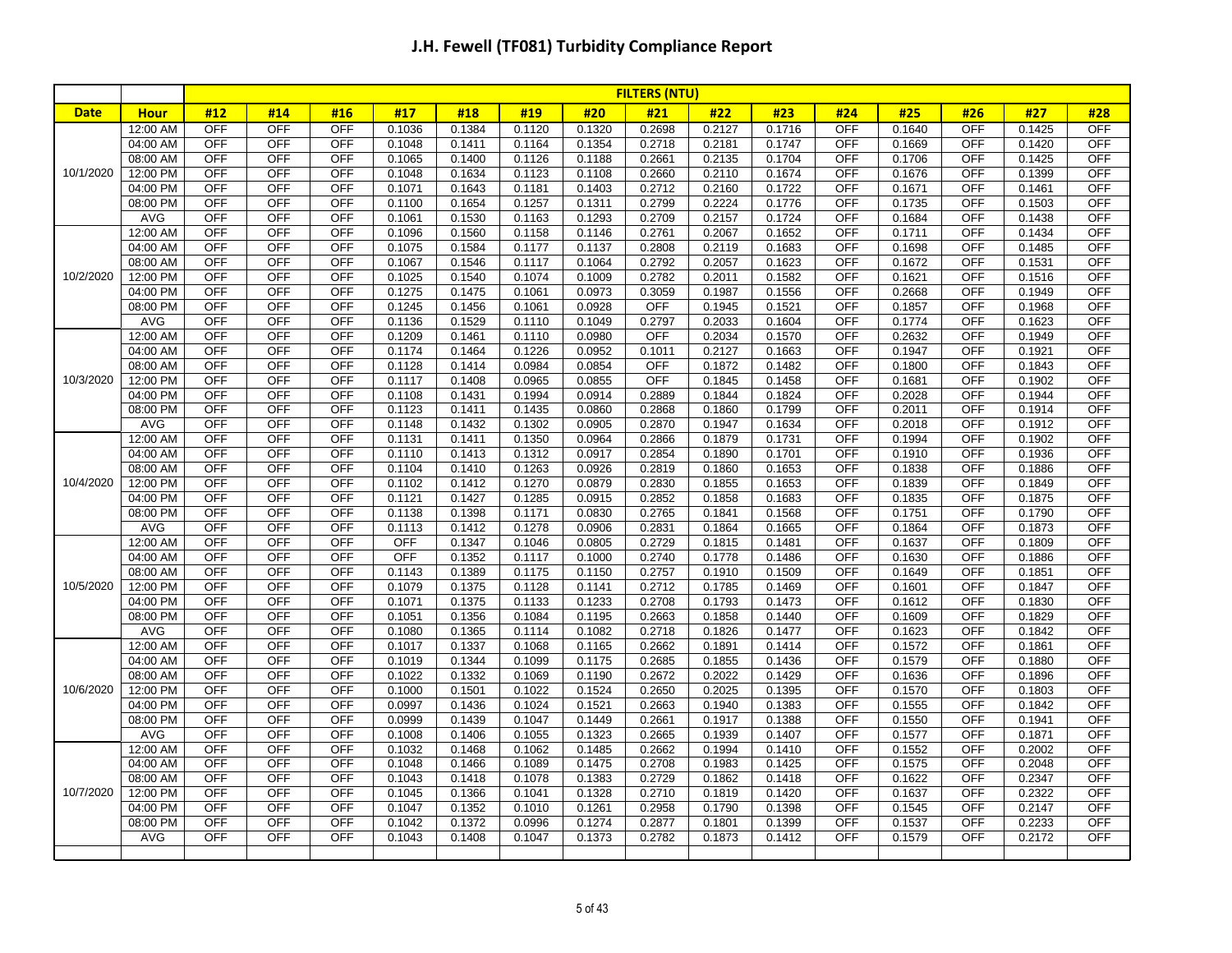|             |             |            |            |            |        |            |            |        | <b>FILTERS (NTU)</b> |            |        |            |            |            |        |            |
|-------------|-------------|------------|------------|------------|--------|------------|------------|--------|----------------------|------------|--------|------------|------------|------------|--------|------------|
| <b>Date</b> | <b>Hour</b> | #12        | #14        | #16        | #17    | #18        | #19        | #20    | #21                  | #22        | #23    | #24        | #25        | #26        | #27    | #28        |
|             | 12:00 AM    | OFF        | <b>OFF</b> | <b>OFF</b> | 0.1053 | 0.1402     | 0.1020     | 0.1254 | 0.2820               | 0.1812     | 0.1404 | <b>OFF</b> | 0.1554     | <b>OFF</b> | 0.2301 | <b>OFF</b> |
|             | 04:00 AM    | <b>OFF</b> | <b>OFF</b> | OFF        | 0.1037 | 0.1384     | 0.1118     | 0.1185 | 0.2738               | 0.1756     | 0.1409 | <b>OFF</b> | 0.1568     | <b>OFF</b> | 0.2211 | <b>OFF</b> |
|             | 08:00 AM    | OFF        | OFF        | OFF        | 0.1175 | 0.1375     | 0.1232     | 0.1194 | 0.2700               | 0.1712     | 0.1431 | <b>OFF</b> | 0.1635     | <b>OFF</b> | 0.2327 | <b>OFF</b> |
| 10/8/2020   | 12:00 PM    | OFF        | OFF        | <b>OFF</b> | 0.1312 | 0.1401     | 0.1511     | 0.1199 | 0.2734               | 0.1721     | 0.1427 | <b>OFF</b> | 0.1536     | OFF        | 0.2296 | <b>OFF</b> |
|             | 04:00 PM    | <b>OFF</b> | <b>OFF</b> | <b>OFF</b> | 0.1315 | 0.1423     | 0.1358     | 0.1248 | 0.2769               | 0.1770     | 0.1463 | OFF        | 0.1566     | <b>OFF</b> | 0.2330 | <b>OFF</b> |
|             | 08:00 PM    | <b>OFF</b> | OFF        | <b>OFF</b> | 0.1304 | 0.1414     | 0.1242     | 0.1216 | 0.2706               | 0.1785     | 0.1481 | <b>OFF</b> | 0.1579     | <b>OFF</b> | 0.2196 | <b>OFF</b> |
|             | <b>AVG</b>  | <b>OFF</b> | OFF        | <b>OFF</b> | 0.1171 | 0.1400     | 0.1258     | 0.1217 | 0.2746               | 0.1761     | 0.1438 | <b>OFF</b> | 0.1574     | OFF        | 0.2277 | OFF        |
|             | 12:00 AM    | <b>OFF</b> | <b>OFF</b> | <b>OFF</b> | 0.1278 | 0.1390     | 0.1135     | 0.1169 | 0.2623               | 0.1760     | 0.1497 | <b>OFF</b> | 0.1579     | <b>OFF</b> | 0.2164 | OFF        |
|             | 04:00 AM    | <b>OFF</b> | <b>OFF</b> | <b>OFF</b> | 0.1242 | 0.1372     | 0.1115     | 0.1165 | 0.2613               | 0.1744     | 0.1478 | <b>OFF</b> | 0.1565     | <b>OFF</b> | 0.2191 | <b>OFF</b> |
|             | 08:00 AM    | <b>OFF</b> | OFF        | <b>OFF</b> | 0.1220 | 0.1395     | 0.1109     | 0.1200 | 0.2618               | 0.1709     | 0.1738 | <b>OFF</b> | 0.1796     | <b>OFF</b> | 0.2325 | <b>OFF</b> |
| 10/9/2020   | 12:00 PM    | <b>OFF</b> | OFF        | <b>OFF</b> | 0.1242 | 0.1377     | 0.1119     | 0.1171 | 0.2627               | 0.2160     | 0.1718 | OFF        | 0.1853     | <b>OFF</b> | 0.2293 | <b>OFF</b> |
|             | 04:00 PM    | <b>OFF</b> | <b>OFF</b> | <b>OFF</b> | 0.1240 | 0.1372     | 0.1083     | 0.1148 | 0.2594               | 0.2038     | 0.1648 | OFF        | 0.1769     | <b>OFF</b> | 0.2440 | <b>OFF</b> |
|             | 08:00 PM    | <b>OFF</b> | <b>OFF</b> | <b>OFF</b> | 0.1227 | 0.1364     | 0.1036     | 0.1125 | 0.2565               | 0.1941     | 0.1589 | OFF        | 0.1707     | <b>OFF</b> | 0.2078 | <b>OFF</b> |
|             | AVG         | <b>OFF</b> | <b>OFF</b> | OFF        | 0.1240 | 0.1379     | 0.1100     | 0.1163 | 0.2606               | 0.1913     | 0.1602 | <b>OFF</b> | 0.1713     | <b>OFF</b> | 0.2249 | <b>OFF</b> |
|             | 12:00 AM    | <b>OFF</b> | <b>OFF</b> | <b>OFF</b> | 0.1201 | 0.1362     | 0.1016     | 0.1111 | 0.2549               | 0.1901     | 0.1553 | OFF        | 0.1662     | <b>OFF</b> | 0.2179 | <b>OFF</b> |
|             | 04:00 AM    | <b>OFF</b> | <b>OFF</b> | <b>OFF</b> | 0.1216 | 0.1371     | 0.1012     | 0.1110 | 0.2547               | 0.1877     | 0.1541 | OFF        | 0.1649     | <b>OFF</b> | 0.2224 | <b>OFF</b> |
|             | 08:00 AM    | <b>OFF</b> | OFF        | <b>OFF</b> | 0.1209 | 0.1432     | 0.1008     | 0.1537 | 0.2552               | 0.1863     | 0.1552 | OFF        | 0.1725     | <b>OFF</b> | 0.2352 | OFF        |
| 10/10/2020  | 12:00 PM    | <b>OFF</b> | <b>OFF</b> | <b>OFF</b> | 0.1192 | 0.1371     | 0.0994     | 0.1435 | 0.2554               | 0.1830     | 0.1533 | <b>OFF</b> | 0.1657     | <b>OFF</b> | 0.2592 | <b>OFF</b> |
|             | 04:00 PM    | <b>OFF</b> | <b>OFF</b> | OFF        | 0.1182 | <b>OFF</b> | 0.0995     | 0.1384 | 0.2554               | 0.1807     | 0.1530 | OFF        | 0.1642     | <b>OFF</b> | 0.2510 | <b>OFF</b> |
|             | 08:00 PM    | <b>OFF</b> | <b>OFF</b> | <b>OFF</b> | 0.1186 | <b>OFF</b> | 0.0976     | 0.1328 | 0.2539               | 0.1787     | 0.1506 | OFF        | 0.1628     | <b>OFF</b> | 0.2356 | <b>OFF</b> |
|             | <b>AVG</b>  | OFF        | <b>OFF</b> | <b>OFF</b> | 0.1199 | 0.1387     | 0.1001     | 0.1324 | 0.2549               | 0.1843     | 0.1536 | <b>OFF</b> | 0.1662     | <b>OFF</b> | 0.2343 | OFF        |
|             | 12:00 AM    | <b>OFF</b> | <b>OFF</b> | OFF        | 0.1182 | <b>OFF</b> | 0.0972     | 0.1296 | 0.2540               | 0.1776     | 0.1500 | OFF        | 0.1626     | <b>OFF</b> | 0.2324 | <b>OFF</b> |
|             | 04:00 AM    | <b>OFF</b> | <b>OFF</b> | <b>OFF</b> | 0.1193 | <b>OFF</b> | 0.1004     | 0.1328 | 0.2562               | 0.1807     | 0.1529 | <b>OFF</b> | 0.1656     | <b>OFF</b> | 0.2342 | <b>OFF</b> |
|             | 08:00 AM    | <b>OFF</b> | <b>OFF</b> | <b>OFF</b> | 0.1195 | 0.1511     | 0.1006     | 0.1315 | 0.2512               | 0.1821     | 0.1537 | OFF        | 0.1740     | <b>OFF</b> | 0.2093 | <b>OFF</b> |
| 10/11/2020  | 12:00 PM    | <b>OFF</b> | <b>OFF</b> | <b>OFF</b> | 0.1066 | 0.1483     | 0.0982     | 0.1284 | 0.2846               | 0.1803     | 0.1524 | OFF        | 0.1725     | <b>OFF</b> | 0.2029 | <b>OFF</b> |
|             | 04:00 PM    | <b>OFF</b> | <b>OFF</b> | <b>OFF</b> | 0.1445 | 0.1475     | <b>OFF</b> | 0.1269 | 0.2808               | 0.1806     | 0.1509 | OFF        | 0.1673     | <b>OFF</b> | 0.2120 | OFF        |
|             | 08:00 PM    | <b>OFF</b> | OFF        | <b>OFF</b> | 0.1436 | 0.1479     | OFF        | 0.1276 | 0.2785               | 0.1826     | 0.1517 | <b>OFF</b> | 0.1674     | <b>OFF</b> | 0.2096 | <b>OFF</b> |
|             | AVG         | <b>OFF</b> | <b>OFF</b> | <b>OFF</b> | 0.1287 | 0.1487     | 0.0991     | 0.1295 | 0.2711               | 0.1806     | 0.1520 | OFF        | 0.1685     | <b>OFF</b> | 0.2167 | <b>OFF</b> |
|             | 12:00 AM    | <b>OFF</b> | OFF        | OFF        | 0.1422 | 0.1472     | OFF        | 0.1274 | 0.2762               | 0.1821     | 0.1528 | OFF        | 0.1671     | OFF        | 0.2025 | <b>OFF</b> |
|             | 04:00 AM    | <b>OFF</b> | <b>OFF</b> | <b>OFF</b> | 0.1401 | 0.1448     | 0.1418     | 0.1241 | 0.2736               | 0.1816     | 0.1519 | <b>OFF</b> | 0.1684     | <b>OFF</b> | 0.2050 | <b>OFF</b> |
|             | 08:00 AM    | <b>OFF</b> | OFF        | <b>OFF</b> | 0.1372 | 0.1432     | 0.1369     | 0.1234 | 0.2714               | 0.1808     | 0.1547 | OFF        | 0.1695     | <b>OFF</b> | 0.2180 | OFF        |
| 10/12/2020  | 12:00 PM    | <b>OFF</b> | OFF        | <b>OFF</b> | 0.1357 | 0.1418     | 0.1205     | 0.1220 | 0.2690               | 0.1789     | 0.1721 | <b>OFF</b> | <b>OFF</b> | <b>OFF</b> | 0.2094 | <b>OFF</b> |
|             | 04:00 PM    | <b>OFF</b> | OFF        | <b>OFF</b> | 0.1346 | 0.1427     | 0.1212     | 0.1210 | 0.2697               | 0.1784     | 0.1680 | OFF        | OFF        | OFF        | 0.1961 | <b>OFF</b> |
|             | 08:00 PM    | <b>OFF</b> | <b>OFF</b> | <b>OFF</b> | 0.1361 | 0.1424     | 0.1203     | 0.1184 | 0.2679               | 0.1793     | 0.1649 | <b>OFF</b> | OFF        | <b>OFF</b> | 0.1854 | <b>OFF</b> |
|             | <b>AVG</b>  | <b>OFF</b> | <b>OFF</b> | <b>OFF</b> | 0.1380 | 0.1437     | 0.1257     | 0.1228 | 0.2714               | 0.1802     | 0.1616 | <b>OFF</b> | 0.1683     | <b>OFF</b> | 0.2024 | <b>OFF</b> |
|             | 12:00 AM    | <b>OFF</b> | <b>OFF</b> | <b>OFF</b> | 0.1350 | 0.1425     | 0.1176     | 0.1191 | 0.2712               | 0.1819     | 0.1621 | <b>OFF</b> | <b>OFF</b> | <b>OFF</b> | 0.1752 | OFF        |
|             | 04:00 AM    | OFF        | <b>OFF</b> | <b>OFF</b> | 0.1360 | 0.1465     | 0.1231     | 0.1253 | 0.2810               | 0.1859     | 0.1649 | <b>OFF</b> | <b>OFF</b> | <b>OFF</b> | 0.1927 | <b>OFF</b> |
|             | 08:00 AM    | <b>OFF</b> | <b>OFF</b> | OFF        | 0.1384 | 0.1482     | 0.1247     | 0.1281 | 0.2829               | 0.1844     | 0.1647 | <b>OFF</b> | 0.1771     | <b>OFF</b> | 0.1735 | <b>OFF</b> |
| 10/13/2020  | 12:00 PM    | <b>OFF</b> | <b>OFF</b> | <b>OFF</b> | 0.1384 | 0.1461     | 0.1189     | 0.1259 | 0.2828               | <b>OFF</b> | 0.1600 | <b>OFF</b> | 0.1909     | <b>OFF</b> | 0.1701 | <b>OFF</b> |
|             | 04:00 PM    | <b>OFF</b> | <b>OFF</b> | <b>OFF</b> | 0.1388 | 0.1459     | 0.1220     | 0.1274 | 0.2875               | <b>OFF</b> | 0.1616 | <b>OFF</b> | 0.1929     | <b>OFF</b> | 0.1743 | <b>OFF</b> |
|             | 08:00 PM    | OFF        | OFF        | <b>OFF</b> | 0.1415 | 0.1458     | 0.1238     | 0.1292 | 0.2881               | <b>OFF</b> | 0.1625 | <b>OFF</b> | 0.1928     | <b>OFF</b> | 0.1818 | <b>OFF</b> |
|             | AVG         | <b>OFF</b> | OFF        | <b>OFF</b> | 0.1379 | 0.1459     | 0.1217     | 0.1258 | 0.2823               | 0.1841     | 0.1627 | <b>OFF</b> | 0.1918     | OFF        | 0.1779 | <b>OFF</b> |
|             | 12:00 AM    | <b>OFF</b> | <b>OFF</b> | <b>OFF</b> | 0.1410 | 0.1454     | 0.1214     | 0.1291 | 0.2873               | 0.2095     | 0.1607 | OFF        | 0.1889     | <b>OFF</b> | 0.1688 | <b>OFF</b> |
|             | 04:00 AM    | <b>OFF</b> | <b>OFF</b> | <b>OFF</b> | 0.1409 | 0.1456     | 0.1218     | 0.1292 | 0.2893               | 0.2090     | 0.1608 | <b>OFF</b> | 0.1886     | <b>OFF</b> | 0.1822 | <b>OFF</b> |
|             | 08:00 AM    | <b>OFF</b> | <b>OFF</b> | <b>OFF</b> | 0.1414 | 0.1458     | 0.1209     | 0.1285 | 0.2971               | 0.2080     | 0.1606 | OFF        | 0.1885     | <b>OFF</b> | 0.1913 | OFF        |
| 10/14/2020  | 12:00 PM    | OFF        | <b>OFF</b> | <b>OFF</b> | 0.1406 | 0.1437     | 0.1194     | 0.1737 | 0.2126               | 0.2071     | 0.1595 | <b>OFF</b> | 0.1829     | <b>OFF</b> | 0.2088 | <b>OFF</b> |
|             | 04:00 PM    | OFF        | OFF        | <b>OFF</b> | 0.1408 | 0.1442     | 0.1153     | 0.1704 | 0.2647               | 0.2075     | 0.1590 | <b>OFF</b> | 0.1841     | OFF        | 0.2313 | <b>OFF</b> |
|             | 08:00 PM    | <b>OFF</b> | <b>OFF</b> | <b>OFF</b> | 0.1423 | 0.1448     | 0.1144     | 0.1639 | 0.2649               | 0.2065     | 0.1591 | <b>OFF</b> | 0.1831     | <b>OFF</b> | 0.2231 | <b>OFF</b> |
|             | AVG         | <b>OFF</b> | <b>OFF</b> | <b>OFF</b> | 0.1412 | 0.1449     | 0.1189     | 0.1527 | 0.2689               | 0.2077     | 0.1600 | <b>OFF</b> | 0.1860     | <b>OFF</b> | 0.1986 | <b>OFF</b> |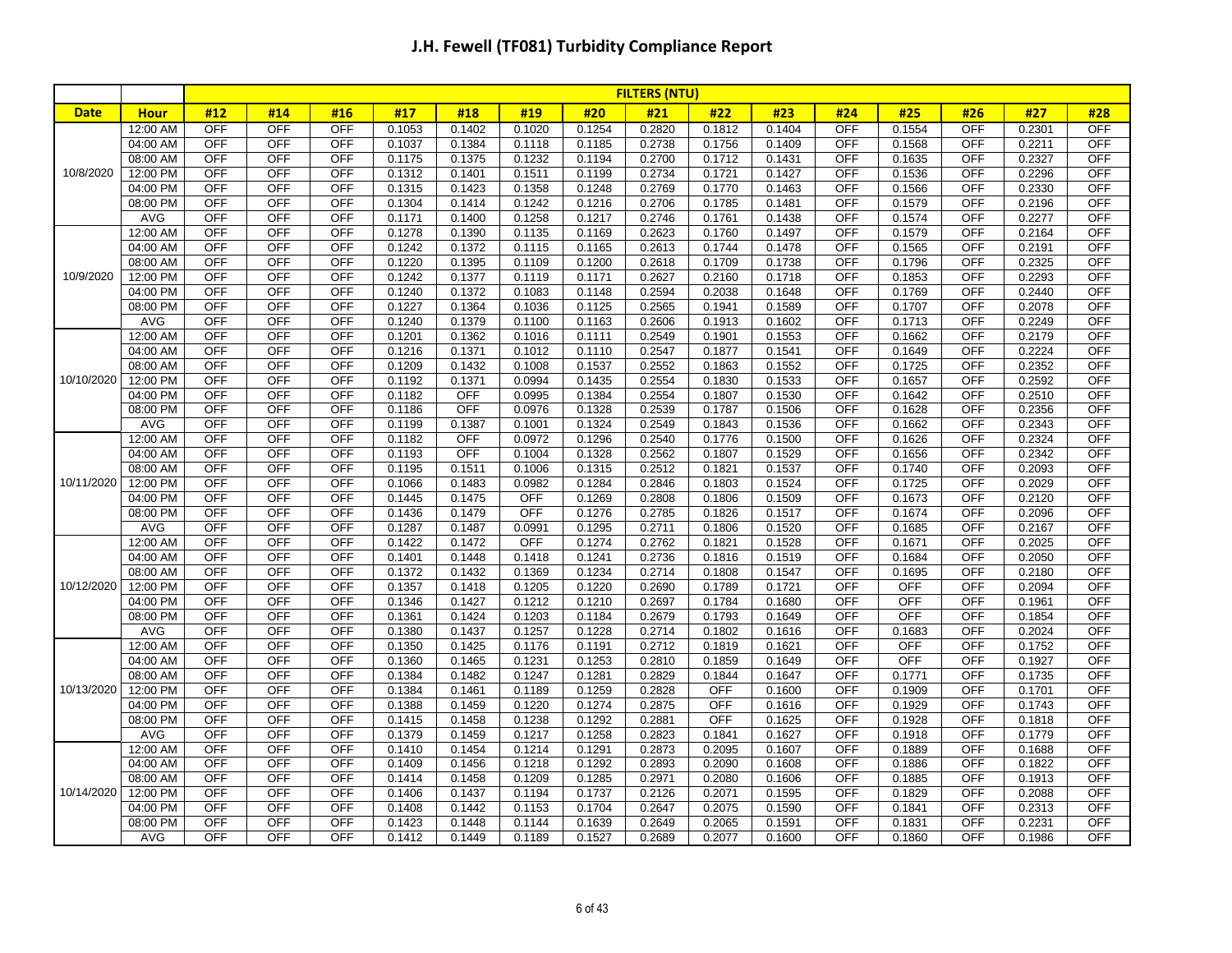|             |                      |                   |                          |                          |                  |                  |                  |                  | <b>FILTERS (NTU)</b> |                  |                  |            |                  |                          |                  |                          |
|-------------|----------------------|-------------------|--------------------------|--------------------------|------------------|------------------|------------------|------------------|----------------------|------------------|------------------|------------|------------------|--------------------------|------------------|--------------------------|
| <b>Date</b> | <b>Hour</b>          | #12               | #14                      | #16                      | #17              | #18              | #19              | #20              | #21                  | #22              | #23              | #24        | #25              | #26                      | #27              | #28                      |
|             | 12:00 AM             | <b>OFF</b>        | <b>OFF</b>               | <b>OFF</b>               | 0.1423           | 0.1444           | 0.1146           | 0.1571           | 0.2683               | 0.2054           | 0.1582           | <b>OFF</b> | 0.1818           | <b>OFF</b>               | 0.2143           | <b>OFF</b>               |
|             | 04:00 AM             | OFF               | <b>OFF</b>               | <b>OFF</b>               | 0.1423           | 0.1447           | 0.1150           | 0.1523           | 0.2656               | 0.2026           | 0.1568           | <b>OFF</b> | 0.1797           | <b>OFF</b>               | 0.2081           | <b>OFF</b>               |
|             | 08:00 AM             | <b>OFF</b>        | <b>OFF</b>               | OFF                      | 0.1409           | 0.1465           | 0.1135           | 0.1468           | 0.2595               | 0.1985           | 0.1562           | <b>OFF</b> | 0.1828           | <b>OFF</b>               | 0.2071           | OFF                      |
| 10/15/2020  | 12:00 PM             | <b>OFF</b>        | <b>OFF</b>               | <b>OFF</b>               | 0.1688           | 0.1664           | 0.1142           | 0.1469           | 0.2597               | 0.2032           | 0.1564           | <b>OFF</b> | 0.1782           | <b>OFF</b>               | 0.1969           | OFF                      |
|             | 04:00 PM             | OFF               | <b>OFF</b>               | OFF                      | 0.1760           | 0.1639           | 0.1156           | 0.1489           | 0.2604               | 0.2033           | 0.1578           | <b>OFF</b> | 0.1790           | <b>OFF</b>               | 0.1973           | <b>OFF</b>               |
|             | 08:00 PM             | <b>OFF</b>        | <b>OFF</b>               | <b>OFF</b>               | 0.1727           | 0.1619           | 0.1151           | 0.1468           | 0.2637               | 0.2047           | 0.1586           | OFF        | 0.1802           | <b>OFF</b>               | 0.1950           | <b>OFF</b>               |
|             | <b>AVG</b>           | <b>OFF</b>        | <b>OFF</b>               | <b>OFF</b>               | 0.1553           | 0.1557           | 0.1146           | 0.1499           | 0.2629               | 0.2030           | 0.1574           | <b>OFF</b> | 0.1803           | <b>OFF</b>               | 0.2032           | <b>OFF</b>               |
|             | 12:00 AM             | <b>OFF</b>        | <b>OFF</b>               | <b>OFF</b>               | 0.1688           | 0.1600           | 0.1141           | 0.1435           | 0.2745               | 0.2017           | 0.1559           | <b>OFF</b> | 0.1814           | <b>OFF</b>               | 0.1828           | OFF                      |
|             | 04:00 AM             | <b>OFF</b>        | <b>OFF</b>               | <b>OFF</b>               | 0.1665           | 0.1587           | 0.1155           | 0.1441           | 0.2777               | 0.1972           | 0.1562           | <b>OFF</b> | 0.1796           | <b>OFF</b>               | 0.1928           | <b>OFF</b>               |
|             | 08:00 AM             | <b>OFF</b>        | <b>OFF</b>               | <b>OFF</b>               | 0.1644           | 0.1557           | 0.1132           | 0.1391           | 0.2779               | 0.1929           | 0.1543           | OFF        | 0.1780           | <b>OFF</b>               | 0.1874           | <b>OFF</b>               |
| 10/16/2020  | 12:00 PM             | <b>OFF</b>        | <b>OFF</b>               | OFF                      | 0.1602           | 0.1538           | 0.1229           | 0.1608           | 0.2817               | 0.1899           | 0.1524           | <b>OFF</b> | 0.1764           | <b>OFF</b>               | 0.1958           | OFF                      |
|             | 04:00 PM             | <b>OFF</b>        | <b>OFF</b>               | <b>OFF</b>               | 0.1600           | 0.1541           | 0.1321           | 0.1951           | 0.2816               | 0.1896           | 0.1524           | <b>OFF</b> | 0.1771           | <b>OFF</b>               | 0.2008           | <b>OFF</b>               |
|             | 08:00 PM             | <b>OFF</b>        | OFF                      | <b>OFF</b>               | 0.1610           | 0.1557           | 0.1421           | 0.1979           | 0.1428               | 0.1896           | 0.1323           | <b>OFF</b> | 0.1601           | <b>OFF</b>               | 0.2117           | <b>OFF</b>               |
|             | AVG                  | <b>OFF</b>        | <b>OFF</b>               | OFF                      | 0.1632           | 0.1563           | 0.1169           | 0.1653           | 0.2778               | 0.1941           | 0.1506           | <b>OFF</b> | 0.1754           | <b>OFF</b>               | 0.1952           | <b>OFF</b>               |
|             | 12:00 AM             | <b>OFF</b>        | <b>OFF</b>               | OFF                      | 0.1647           | 0.1557           | OFF              | 0.2016           | <b>OFF</b>           | 0.1896           | 0.2021           | <b>OFF</b> | 0.1571           | <b>OFF</b>               | 0.2207           | OFF                      |
|             | 04:00 AM             | <b>OFF</b>        | <b>OFF</b>               | <b>OFF</b>               | 0.1616           | 0.1532           | <b>OFF</b>       | 0.1976           | <b>OFF</b>           | 0.1896           | 0.1503           | <b>OFF</b> | 0.1624           | <b>OFF</b>               | 0.2424           | <b>OFF</b>               |
|             | 08:00 AM             | OFF               | <b>OFF</b>               | <b>OFF</b>               | 0.1605           | 0.1515           | <b>OFF</b>       | 0.1970           | <b>OFF</b>           | 0.1896           | 0.1350           | <b>OFF</b> | 0.1820           | <b>OFF</b>               | 0.2005           | <b>OFF</b>               |
| 10/17/2020  | 12:00 PM             | <b>OFF</b>        | <b>OFF</b>               | <b>OFF</b>               | 0.1591           | 0.1493           | OFF              | 0.1987           | <b>OFF</b>           | 0.1892           | 0.1410           | OFF        | 0.1961           | <b>OFF</b>               | 0.1907           | <b>OFF</b>               |
|             | 04:00 PM             | <b>OFF</b>        | <b>OFF</b>               | OFF                      | 0.1606           | 0.1522           | 0.1754           | 0.2028           | 0.2850               | 0.1888           | <b>OFF</b>       | <b>OFF</b> | 0.1672           | <b>OFF</b>               | 0.2108           | <b>OFF</b>               |
|             | 08:00 PM             | <b>OFF</b>        | <b>OFF</b>               | OFF                      | 0.1621           | 0.1528           | 0.1724           | 0.1983           | 0.2857               | 0.1896           | 0.1723           | <b>OFF</b> | 0.1601           | <b>OFF</b>               | 0.2507           | OFF                      |
|             | AVG                  | <b>OFF</b>        | <b>OFF</b>               | OFF                      | 0.1619           | 0.1525           | 0.1738           | 0.1994           | 0.2853               | 0.1895           | 0.1601           | OFF        | 0.1708           | <b>OFF</b>               | 0.2193           | <b>OFF</b>               |
|             | 12:00 AM             | <b>OFF</b>        | <b>OFF</b>               | <b>OFF</b>               | 0.1627           | 0.1527           | 0.1683           | 0.1959           | 0.2257               | 0.1602           | 0.1724           | <b>OFF</b> | 0.1770           | <b>OFF</b>               | 0.2107           | OFF                      |
|             | 04:00 AM             | <b>OFF</b>        | <b>OFF</b>               | <b>OFF</b>               | 0.1611           | 0.1516           | 0.1636           | 0.1918           | 0.2158               | 0.1764           | 0.1703           | <b>OFF</b> | 0.1775           | <b>OFF</b>               | 0.2012           | <b>OFF</b>               |
|             | 08:00 AM             | <b>OFF</b>        | <b>OFF</b>               | OFF                      | 0.1608           | 0.1519           | 0.1620           | 0.1911           | 0.1657               | 0.1502           | 0.1923           | <b>OFF</b> | 0.1652           | <b>OFF</b>               | 0.2710           | OFF                      |
| 10/18/2020  | 12:00 PM             | OFF               | OFF                      | <b>OFF</b>               | 0.1608           | 0.1512           | 0.1607           | 0.1882           | 0.2257               | 0.2096           | 0.1820           | <b>OFF</b> | <b>OFF</b>       | OFF                      | 0.2008           | OFF                      |
|             | 04:00 PM             | <b>OFF</b>        | <b>OFF</b>               | <b>OFF</b>               | 0.1613           | 0.1507           | 0.1593           | 0.1926           | 0.1956               | 0.1920           | 0.2811           | OFF        | <b>OFF</b>       | <b>OFF</b>               | 0.2021           | <b>OFF</b>               |
|             | 08:00 PM             | <b>OFF</b>        | <b>OFF</b>               | <b>OFF</b>               | 0.1619           | 0.1500           | 0.1551           | 0.1803           | 0.2357               | 0.1612           | 0.1706           | <b>OFF</b> | <b>OFF</b>       | <b>OFF</b>               | 0.2108           | <b>OFF</b>               |
|             | <b>AVG</b>           | OFF               | OFF                      | OFF                      | 0.1614           | 0.1513           | 0.1616           | 0.1899           | 0.2107               | 0.1749           | 0.1948           | <b>OFF</b> | 0.1732           | <b>OFF</b>               | 0.2161           | OFF                      |
|             | 12:00 AM             | OFF               | OFF                      | <b>OFF</b>               | 0.1612           | 0.1493           | 0.1542           | 0.1771           | 0.2857               | 0.1896           | 0.1723           | OFF        | OFF              | OFF                      | 0.1907           | <b>OFF</b>               |
|             | 04:00 AM             | <b>OFF</b>        | <b>OFF</b>               | OFF                      | 0.1609           | 0.1507           | 0.1567           | 0.1777           | 0.2858               | 0.2004           | 0.1613           | <b>OFF</b> | <b>OFF</b>       | <b>OFF</b>               | 0.1918           | <b>OFF</b>               |
|             | 08:00 AM             | <b>OFF</b>        | <b>OFF</b>               | <b>OFF</b>               | 0.1619           | 0.1490           | 0.1842           | 0.1248           | 0.1902               | 0.2392           | 0.1620           | OFF        | OFF              | <b>OFF</b>               | 0.2008           | OFF                      |
| 10/19/2020  | 12:00 PM             | <b>OFF</b>        | <b>OFF</b>               | OFF                      | 0.1609           | 0.1460           | 0.1573           | 0.1688           | 0.1976               | 0.2328           | 0.2582           | OFF        | 0.1896           | <b>OFF</b>               | 0.2736           | <b>OFF</b>               |
|             | 04:00 PM             | <b>OFF</b>        | OFF                      | OFF                      | 0.1613           | OFF              | 0.1552           | 0.1649           | 0.1705               | 0.2260           | 0.2847           | OFF        | 0.1903           | OFF                      | 0.2790           | <b>OFF</b>               |
|             | 08:00 PM             | <b>OFF</b><br>OFF | <b>OFF</b><br><b>OFF</b> | <b>OFF</b><br><b>OFF</b> | 0.1626           | <b>OFF</b>       | 0.1532           | 0.1668           | 0.1212               | 0.2235           | 0.2810           | OFF<br>OFF | 0.1890           | <b>OFF</b><br><b>OFF</b> | 0.2613<br>0.2329 | <b>OFF</b><br><b>OFF</b> |
|             | AVG                  | <b>OFF</b>        | <b>OFF</b>               | OFF                      | 0.1615           | 0.1493           | 0.1607           | 0.1696           | 0.2085               | 0.2203           | 0.2199           | <b>OFF</b> | 0.1896           | <b>OFF</b>               |                  | <b>OFF</b>               |
|             | 12:00 AM<br>04:00 AM | <b>OFF</b>        | <b>OFF</b>               | <b>OFF</b>               | 0.1627<br>0.1627 | 0.1669<br>0.1634 | 0.1505<br>0.1493 | 0.1492<br>0.1471 | 0.1502               | 0.2184<br>0.2141 | 0.2764<br>0.2725 | <b>OFF</b> | 0.1977<br>0.1898 | <b>OFF</b>               | 0.2404<br>0.2539 | OFF                      |
|             | 08:00 AM             | <b>OFF</b>        | <b>OFF</b>               | <b>OFF</b>               | 0.1632           |                  | 0.1471           | 0.1413           | 0.1308<br>0.1632     | 0.2139           | 0.2728           | <b>OFF</b> | 0.1896           | <b>OFF</b>               | 0.2542           | OFF                      |
| 10/20/2020  | 12:00 PM             | OFF               | <b>OFF</b>               | <b>OFF</b>               | 0.2007           | 0.1606<br>0.1573 | 0.1765           | 0.1341           | 0.1510               | 0.2099           | 0.2692           | OFF        | 0.1815           | <b>OFF</b>               | 0.2981           | <b>OFF</b>               |
|             | 04:00 PM             | <b>OFF</b>        | <b>OFF</b>               | OFF                      | 0.2000           | 0.1585           | 0.2027           | 0.1372           | 0.1606               | 0.2117           | 0.2699           | OFF        | 0.1834           | <b>OFF</b>               | OFF              | <b>OFF</b>               |
|             | 08:00 PM             | <b>OFF</b>        | OFF                      | <b>OFF</b>               | 0.1940           | 0.1558           | 0.2093           | 0.1273           | 0.1615               | 0.2067           | 0.2646           | OFF        | 0.1795           | OFF                      | 0.2070           | OFF                      |
|             | <b>AVG</b>           | <b>OFF</b>        | <b>OFF</b>               | <b>OFF</b>               | 0.1775           | 0.1605           | 0.1721           | 0.1397           | 0.1529               | 0.2124           | 0.2710           | <b>OFF</b> | 0.1871           | <b>OFF</b>               | 0.2472           | <b>OFF</b>               |
|             | 12:00 AM             | <b>OFF</b>        | <b>OFF</b>               | <b>OFF</b>               | 0.1915           | 0.1536           | 0.1900           | 0.1335           | 0.1613               | 0.2047           | 0.2619           | <b>OFF</b> | 0.1771           | <b>OFF</b>               | 0.2206           | <b>OFF</b>               |
|             |                      | OFF               | <b>OFF</b>               | OFF                      |                  |                  |                  |                  |                      |                  |                  | OFF        | 0.1742           | <b>OFF</b>               |                  | OFF                      |
|             | 04:00 AM<br>08:00 AM | <b>OFF</b>        | <b>OFF</b>               | OFF                      | 0.1882           | 0.1515           | 0.1774<br>0.1683 | 0.1177<br>0.1084 | 0.1302               | 0.2041           | 0.2594<br>0.2620 | <b>OFF</b> | 0.1801           | <b>OFF</b>               | 0.2200<br>0.2571 | OFF                      |
| 10/21/2020  | 12:00 PM             | <b>OFF</b>        | <b>OFF</b>               | <b>OFF</b>               | 0.1865<br>0.1895 | 0.1498<br>0.1481 | 0.1610           | 0.1118           | 0.1620<br>0.1740     | 0.2017<br>0.1934 | 0.2579           | <b>OFF</b> | 0.1729           | <b>OFF</b>               | <b>OFF</b>       | <b>OFF</b>               |
|             | 04:00 PM             | <b>OFF</b>        | <b>OFF</b>               | <b>OFF</b>               | 0.1843           | 0.1496           | 0.1606           | 0.1058           | 0.1623               | 0.2781           | 0.2551           | <b>OFF</b> | 0.1680           | <b>OFF</b>               | <b>OFF</b>       | <b>OFF</b>               |
|             | 08:00 PM             | <b>OFF</b>        | OFF                      | <b>OFF</b>               | 0.1841           | 0.1483           | 0.1528           | 0.1014           | 0.1710               | 0.2452           | 0.2525           | OFF        | 0.1687           | <b>OFF</b>               | 0.0707           | <b>OFF</b>               |
|             | AVG                  | <b>OFF</b>        | <b>OFF</b>               | <b>OFF</b>               | 0.1874           | 0.1502           | 0.1687           | 0.1142           |                      | 0.2264           | 0.2581           | OFF        |                  | OFF                      | 0.2289           | OFF                      |
|             |                      |                   |                          |                          |                  |                  |                  |                  | 0.1601               |                  |                  |            | 0.1736           |                          |                  |                          |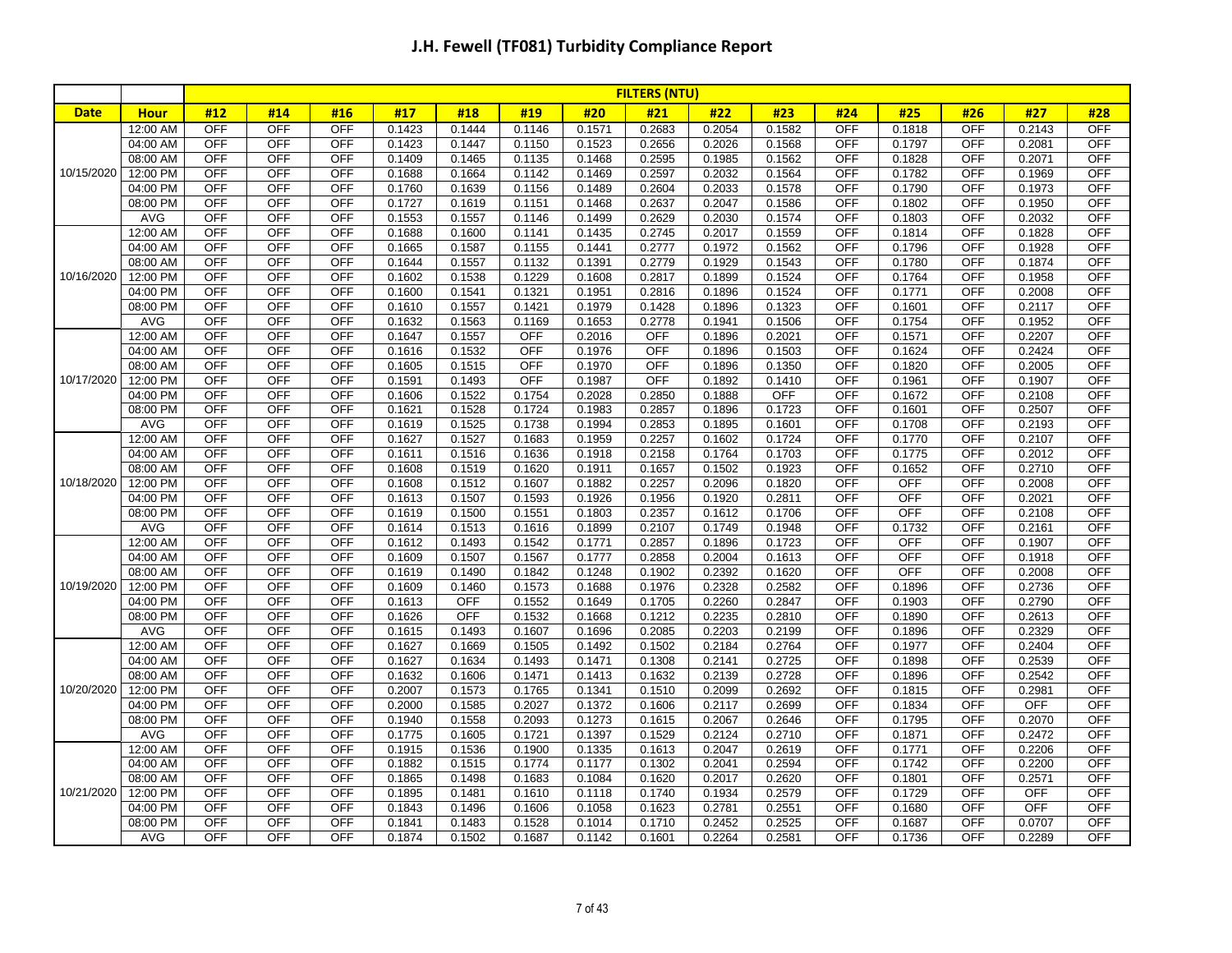|             |                      |                          |                          |                          |                  |                  |                  |                  | <b>FILTERS (NTU)</b> |                  |                  |                   |                  |            |                      |                   |
|-------------|----------------------|--------------------------|--------------------------|--------------------------|------------------|------------------|------------------|------------------|----------------------|------------------|------------------|-------------------|------------------|------------|----------------------|-------------------|
| <b>Date</b> | <b>Hour</b>          | #12                      | #14                      | #16                      | #17              | #18              | #19              | #20              | #21                  | #22              | #23              | #24               | #25              | #26        | #27                  | #28               |
|             | 12:00 AM             | <b>OFF</b>               | <b>OFF</b>               | <b>OFF</b>               | 0.1817           | 0.1455           | 0.1442           | 0.0984           | 0.1501               | 0.2217           | 0.2502           | OFF               | 0.1676           | <b>OFF</b> | <b>OFF</b>           | <b>OFF</b>        |
|             | 04:00 AM             | <b>OFF</b>               | <b>OFF</b>               | <b>OFF</b>               | 0.1829           | 0.1445           | 0.1414           | 0.0928           | 0.1532               | 0.2127           | 0.2499           | <b>OFF</b>        | 0.1661           | <b>OFF</b> | <b>OFF</b>           | <b>OFF</b>        |
|             | 08:00 AM             | <b>OFF</b>               | OFF                      | <b>OFF</b>               | 0.1806           | 0.1418           | 0.1388           | 0.1013           | 0.0530               | 0.2094           | 0.1061           | OFF               | 0.1762           | <b>OFF</b> | 0.2061               | <b>OFF</b>        |
| 10/22/2020  | 12:00 PM             | <b>OFF</b>               | <b>OFF</b>               | <b>OFF</b>               | 0.1813           | 0.1419           | 0.1368           | 0.1068           | 0.0659               | 0.2082           | <b>OFF</b>       | <b>OFF</b>        | 0.1830           | OFF        | 0.2281               | <b>OFF</b>        |
|             | 04:00 PM             | <b>OFF</b>               | <b>OFF</b>               | <b>OFF</b>               | 0.1826           | 0.1440           | 0.1394           | 0.1367           | 0.0662               | 0.2125           | 0.2430           | <b>OFF</b>        | 0.1941           | <b>OFF</b> | <b>OFF</b>           | <b>OFF</b>        |
|             | 08:00 PM             | <b>OFF</b>               | <b>OFF</b>               | <b>OFF</b>               | 0.1844           | 0.1450           | 0.1398           | 0.1208           | 0.0657               | 0.2078           | 0.2917           | <b>OFF</b>        | 0.1886           | <b>OFF</b> | <b>OFF</b>           | <b>OFF</b>        |
|             | AVG                  | OFF                      | OFF                      | OFF                      | 0.1823           | 0.1438           | 0.1401           | 0.1111           | 0.0924               | 0.2120           | 0.2282           | <b>OFF</b>        | 0.1793           | OFF        | 0.2167               | OFF               |
|             | 12:00 AM             | OFF                      | <b>OFF</b>               | <b>OFF</b>               | 0.1847           | 0.1441           | 0.1408           | 0.1153           | 0.0655               | 0.2050           | 0.2858           | OFF               | <b>OFF</b>       | OFF        | 0.1196               | OFF               |
|             | 04:00 AM             | <b>OFF</b>               | OFF                      | <b>OFF</b>               | 0.1849           | 0.1439           | 0.1426           | 0.1861           | 0.0653               | 0.2032           | 0.2813           | OFF               | 0.1966           | <b>OFF</b> | 0.2591               | <b>OFF</b>        |
|             | 08:00 AM             | <b>OFF</b>               | <b>OFF</b>               | <b>OFF</b>               | 0.1864           | 0.1436           | 0.1421           | 0.1867           | 0.0652               | 0.2040           | 0.2816           | <b>OFF</b>        | 0.1897           | <b>OFF</b> | 0.2338               | OFF               |
| 10/23/2020  | 12:00 PM             | <b>OFF</b>               | <b>OFF</b>               | <b>OFF</b>               | 0.1915           | 0.1600           | 0.1390           | 0.1784           | 0.0644               | 0.2009           | 0.2738           | OFF               | 0.1882           | <b>OFF</b> | 0.2440               | <b>OFF</b>        |
|             | 04:00 PM             | <b>OFF</b>               | <b>OFF</b>               | <b>OFF</b>               | 0.2162           | 0.1613           | 0.1353           | 0.1820           | 0.0646               | 0.1980           | 0.2752           | <b>OFF</b>        | 0.1812           | <b>OFF</b> | 0.2368               | OFF               |
|             | 08:00 PM             | OFF                      | <b>OFF</b>               | <b>OFF</b>               | 0.2169           | 0.1590           | 0.1357           | 0.1819           | 0.0647               | 0.1976           | 0.2747           | OFF               | 0.1845           | OFF        | 0.2509               | OFF               |
|             | AVG                  | <b>OFF</b><br><b>OFF</b> | <b>OFF</b><br><b>OFF</b> | <b>OFF</b>               | 0.2034           | 0.1525           | 0.1393           | 0.1702           | 0.0650               | 0.2015           | 0.2788           | OFF               | 0.1891           | <b>OFF</b> | 0.2451               | OFF<br><b>OFF</b> |
|             | 12:00 AM             | <b>OFF</b>               | <b>OFF</b>               | <b>OFF</b><br><b>OFF</b> | 0.2124           | 0.1530           | 0.1369           | 0.1717<br>0.1689 | 0.0645               | 0.1917           | 0.2666           | <b>OFF</b><br>OFF | 0.1796<br>0.1778 | OFF<br>OFF | 0.0993<br><b>OFF</b> | <b>OFF</b>        |
|             | 04:00 AM             | <b>OFF</b>               |                          |                          | 0.2076           | 0.1518           | 0.1371           | 0.1744           | 0.0646               | 0.1916           | 0.2644           | <b>OFF</b>        |                  | <b>OFF</b> |                      | OFF               |
| 10/24/2020  | 08:00 AM<br>12:00 PM | <b>OFF</b>               | OFF<br><b>OFF</b>        | <b>OFF</b><br><b>OFF</b> | 0.2079<br>0.2103 | 0.1531<br>0.1558 | 0.1392<br>0.1444 | 0.1865           | 0.0652<br>0.0666     | 0.1949<br>0.2087 | 0.2670<br>0.2766 | <b>OFF</b>        | 0.1789<br>0.1928 | OFF        | 0.2273<br>0.2393     | OFF               |
|             | 04:00 PM             | <b>OFF</b>               | <b>OFF</b>               | <b>OFF</b>               | 0.2108           | 0.1560           | 0.2370           | 0.1873           | 0.0676               | 0.2048           | 0.2755           | <b>OFF</b>        | 0.1916           | <b>OFF</b> | 0.2461               | <b>OFF</b>        |
|             | 08:00 PM             | <b>OFF</b>               | <b>OFF</b>               | <b>OFF</b>               | 0.2085           | 0.1543           | 0.2084           | 0.1809           | <b>OFF</b>           | 0.1965           | 0.2676           | <b>OFF</b>        | 0.1870           | <b>OFF</b> | 0.2395               | <b>OFF</b>        |
|             | AVG                  | <b>OFF</b>               | <b>OFF</b>               | <b>OFF</b>               | 0.2094           | 0.1540           | 0.1606           | 0.1784           | 0.0653               | 0.1984           | 0.2698           | <b>OFF</b>        | 0.1847           | <b>OFF</b> | 0.2410               | <b>OFF</b>        |
|             | 12:00 AM             | <b>OFF</b>               | <b>OFF</b>               | <b>OFF</b>               | 0.2066           | 0.1508           | 0.1840           | 0.1720           | <b>OFF</b>           | 0.1891           | 0.2599           | OFF               | 0.1803           | <b>OFF</b> | 0.2249               | <b>OFF</b>        |
|             | 04:00 AM             | <b>OFF</b>               | <b>OFF</b>               | <b>OFF</b>               | 0.2051           | 0.1501           | 0.1760           | 0.1706           | <b>OFF</b>           | 0.1883           | 0.2588           | <b>OFF</b>        | 0.1796           | <b>OFF</b> | 0.2125               | OFF               |
|             | 08:00 AM             | <b>OFF</b>               | <b>OFF</b>               | <b>OFF</b>               | 0.2040           | 0.1484           | 0.1672           | 0.1723           | 0.0763               | 0.1862           | 0.2614           | <b>OFF</b>        | 0.1891           | OFF        | 0.2255               | OFF               |
| 10/25/2020  | 12:00 PM             | <b>OFF</b>               | <b>OFF</b>               | <b>OFF</b>               | 0.2034           | 0.1484           | 0.1628           | 0.1781           | 0.0725               | 0.2688           | 0.2570           | <b>OFF</b>        | 0.1852           | <b>OFF</b> | 0.2362               | OFF               |
|             | 04:00 PM             | <b>OFF</b>               | <b>OFF</b>               | <b>OFF</b>               | 0.2123           | 0.1479           | 0.1640           | 0.1710           | 0.0820               | 0.2527           | 0.2966           | <b>OFF</b>        | 0.1884           | <b>OFF</b> | 0.2299               | <b>OFF</b>        |
|             | 08:00 PM             | <b>OFF</b>               | <b>OFF</b>               | <b>OFF</b>               | 0.2142           | 0.1501           | 0.1643           | 0.1775           | 0.0816               | 0.2437           | 0.2099           | <b>OFF</b>        | 0.1847           | <b>OFF</b> | 0.2016               | <b>OFF</b>        |
|             | AVG                  | <b>OFF</b>               | <b>OFF</b>               | OFF                      | 0.2081           | 0.1493           | 0.1699           | 0.1738           | 0.0785               | 0.2236           | 0.2573           | <b>OFF</b>        | 0.1845           | <b>OFF</b> | 0.2230               | OFF               |
|             | 12:00 AM             | <b>OFF</b>               | <b>OFF</b>               | <b>OFF</b>               | 0.2145           | 0.1479           | 0.1604           | 0.1666           | 0.0802               | 0.2314           | 0.2961           | <b>OFF</b>        | 0.1784           | <b>OFF</b> | 0.1978               | OFF               |
|             | 04:00 AM             | <b>OFF</b>               | <b>OFF</b>               | <b>OFF</b>               | 0.2149           | 0.1473           | 0.1571           | 0.1655           | 0.0789               | 0.2223           | 0.2839           | <b>OFF</b>        | 0.1841           | <b>OFF</b> | 0.2455               | OFF               |
|             | 08:00 AM             | <b>OFF</b>               | OFF                      | <b>OFF</b>               | 0.2147           | 0.1471           | 0.1539           | 0.1651           | 0.0784               | 0.2182           | 0.2777           | <b>OFF</b>        | 0.1845           | OFF        | 0.1916               | OFF               |
| 10/26/2020  | 12:00 PM             | <b>OFF</b>               | <b>OFF</b>               | <b>OFF</b>               | 0.2163           | 0.1446           | 0.1550           | 0.1594           | 0.0788               | 0.2220           | 0.2802           | <b>OFF</b>        | 0.1808           | <b>OFF</b> | <b>OFF</b>           | <b>OFF</b>        |
|             | 04:00 PM             | <b>OFF</b>               | <b>OFF</b>               | OFF                      | 0.2186           | 0.1492           | 0.1554           | 0.1642           | 0.0789               | 0.2218           | 0.2812           | <b>OFF</b>        | 0.1837           | <b>OFF</b> | OFF                  | <b>OFF</b>        |
|             | 08:00 PM             | <b>OFF</b>               | <b>OFF</b>               | <b>OFF</b>               | 0.2191           | 0.1464           | 0.1499           | 0.2238           | 0.0779               | 0.2132           | 0.2732           | <b>OFF</b>        | 0.1799           | <b>OFF</b> | <b>OFF</b>           | OFF               |
|             | AVG                  | <b>OFF</b>               | <b>OFF</b>               | <b>OFF</b>               | 0.2162           | 0.1471           | 0.1553           | 0.1707           | 0.0789               | 0.2216           | 0.2823           | OFF               | 0.1820           | OFF        | 0.2116               | <b>OFF</b>        |
|             | 12:00 AM             | <b>OFF</b>               | OFF                      | <b>OFF</b>               | 0.2205           | 0.1454           | 0.1750           | 0.2088           | 0.0785               | 0.2322           | 0.2786           | OFF               | 0.1914           | <b>OFF</b> | <b>OFF</b>           | OFF               |
|             | 04:00 AM             | <b>OFF</b>               | <b>OFF</b>               | <b>OFF</b>               | 0.2187           | 0.1444           | 0.2100           | 0.1922           | 0.0813               | 0.2840           | 0.2699           | <b>OFF</b>        | 0.1899           | <b>OFF</b> | 0.1965               | <b>OFF</b>        |
|             | 08:00 AM             | <b>OFF</b>               | <b>OFF</b>               | <b>OFF</b>               | 0.2203           | 0.1440           | 0.2103           | 0.1993           | 0.0825               | 0.2913           | 0.2708           | OFF               | 0.1840           | <b>OFF</b> | 0.2060               | <b>OFF</b>        |
| 10/27/2020  | 12:00 PM             | <b>OFF</b>               | OFF                      | <b>OFF</b>               | 0.2207           | 0.1411           | 0.1839           | 0.1874           | 0.0790               | 0.2560           | 0.2636           | <b>OFF</b>        | 0.1840           | OFF        | 0.2493               | OFF               |
|             | 04:00 PM             | OFF                      | <b>OFF</b>               | <b>OFF</b>               | 0.2216           | 0.1402           | 0.2260           | 0.1948           | 0.0866               | 0.2716           | 0.2639           | <b>OFF</b>        | 0.1803           | <b>OFF</b> | 0.2145               | <b>OFF</b>        |
|             | 08:00 PM             | <b>OFF</b>               | <b>OFF</b>               | <b>OFF</b>               | 0.2220           | 0.1410           | 0.2173           | 0.1871           | 0.0882               | 0.2827           | 0.2619           | <b>OFF</b>        | 0.1731           | OFF        | 0.1860               | <b>OFF</b>        |
|             | <b>AVG</b>           | <b>OFF</b>               | <b>OFF</b>               | <b>OFF</b>               | 0.2207           | 0.1427           | 0.2031           | 0.1948           | 0.0831               | 0.2702           | 0.2679           | <b>OFF</b>        | 0.1841           | <b>OFF</b> | 0.2233               | <b>OFF</b>        |
|             | 12:00 AM             | <b>OFF</b>               | <b>OFF</b>               | <b>OFF</b>               | 0.2243           | 0.1413           | 0.2350           | 0.2052           | 0.0841               | 0.2285           | 0.2760           | OFF               | 0.1751           | <b>OFF</b> | 0.2219               | OFF               |
|             | 04:00 AM             | <b>OFF</b>               | <b>OFF</b>               | <b>OFF</b>               | 0.2257           | 0.1442           | 0.2206           | 0.2337           | 0.0825               | <b>OFF</b>       | 0.2978           | <b>OFF</b>        | 0.1811           | <b>OFF</b> | 0.2609               | OFF               |
|             | 08:00 AM             | <b>OFF</b>               | <b>OFF</b>               | <b>OFF</b>               | 0.2353           | 0.1468           | 0.2259           | 0.2139           | 0.0794               | <b>OFF</b>       | <b>OFF</b>       | <b>OFF</b>        | 0.1971           | <b>OFF</b> | 0.1966               | OFF               |
| 10/28/2020  | 12:00 PM             | <b>OFF</b>               | <b>OFF</b>               | <b>OFF</b>               | 0.2491           | 0.1461           | <b>OFF</b>       | 0.2245           | 0.0918               | <b>OFF</b>       | 0.0984           | OFF               | 0.1953           | <b>OFF</b> | 0.2339               | <b>OFF</b>        |
|             | 04:00 PM             | <b>OFF</b>               | <b>OFF</b>               | <b>OFF</b>               | 0.2513           | 0.1466           | 0.1925           | 0.2161           | 0.0861               | 0.0950           | 0.1136           | <b>OFF</b>        | 0.1910           | <b>OFF</b> | OFF                  | <b>OFF</b>        |
|             | 08:00 PM             | <b>OFF</b>               | OFF                      | <b>OFF</b>               | 0.2719           | 0.1480           | 0.1808           | 0.2031           | 0.0833               | 0.2440           | 0.2985           | <b>OFF</b>        | 0.1830           | OFF        | 0.2135               | OFF               |
|             | AVG                  | <b>OFF</b>               | <b>OFF</b>               | <b>OFF</b>               | 0.2438           | 0.1456           | 0.2110           | 0.2163           | 0.0850               | 0.1892           | 0.2847           | <b>OFF</b>        | 0.1876           | OFF        | 0.2309               | <b>OFF</b>        |
|             |                      |                          |                          |                          |                  |                  |                  |                  |                      |                  |                  |                   |                  |            |                      |                   |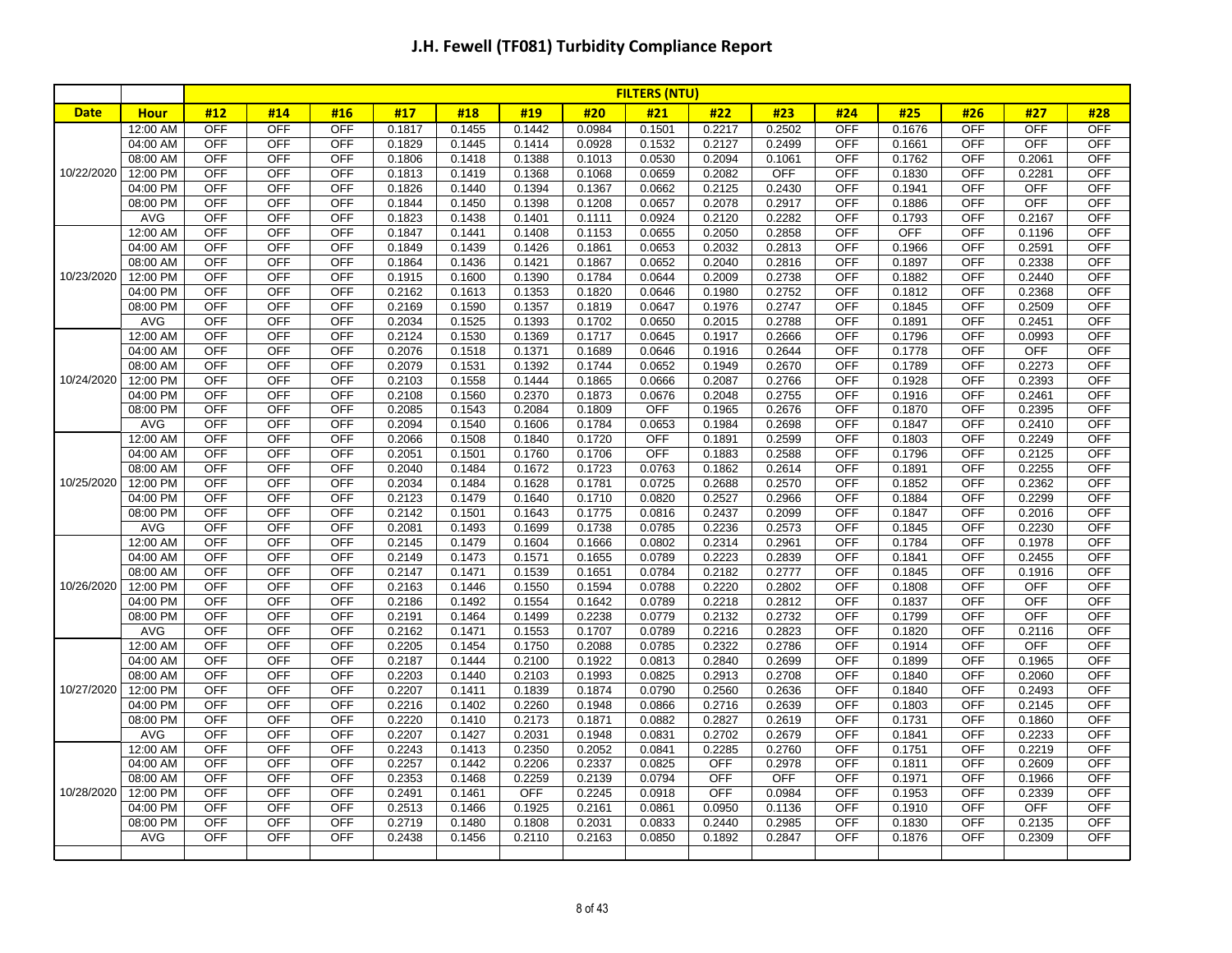|             |             |            | <b>FILTERS (NTU)</b> |            |            |        |        |        |            |        |            |            |        |            |            |            |
|-------------|-------------|------------|----------------------|------------|------------|--------|--------|--------|------------|--------|------------|------------|--------|------------|------------|------------|
| <b>Date</b> | <b>Hour</b> | #12        | #14                  | #16        | #17        | #18    | #19    | #20    | #21        | #22    | #23        | #24        | #25    | #26        | #27        | #28        |
|             | 12:00 AM    | <b>OFF</b> | <b>OFF</b>           | <b>OFF</b> | 0.2919     | 0.1559 | 0.1764 | 0.1417 | 0.0820     | 0.2316 | 0.1050     | <b>OFF</b> | 0.1861 | <b>OFF</b> | <b>OFF</b> | <b>OFF</b> |
|             | 04:00 AM    | <b>OFF</b> | <b>OFF</b>           | <b>OFF</b> | OFF        | 0.1575 | 0.1613 | 0.1963 | 0.0807     | 0.2210 | <b>OFF</b> | <b>OFF</b> | 0.1939 | <b>OFF</b> | <b>OFF</b> | <b>OFF</b> |
|             | 08:00 AM    | 0.0386     | <b>OFF</b>           | <b>OFF</b> | <b>OFF</b> | 0.1979 | 0.1571 | 0.1878 | 0.0804     | 0.2161 | 0.1078     | <b>OFF</b> | 0.2411 | <b>OFF</b> | 0.2288     | <b>OFF</b> |
| 10/29/2020  | 12:00 PM    | 0.0663     | <b>OFF</b>           | <b>OFF</b> | <b>OFF</b> | 0.1662 | 0.1577 | 0.1676 | 0.0799     | 0.2136 | 0.2071     | <b>OFF</b> | 0.1959 | <b>OFF</b> | 0.2146     | <b>OFF</b> |
|             | 04:00 PM    | 0.1001     | <b>OFF</b>           | <b>OFF</b> | 0.0998     | 0.1581 | 0.1596 | 0.1559 | 0.0801     | 0.2133 | 0.1782     | <b>OFF</b> | 0.2030 | <b>OFF</b> | 0.2255     | <b>OFF</b> |
|             | 08:00 PM    | 0.1187     | <b>OFF</b>           | <b>OFF</b> | 0.0863     | 0.1564 | 0.1599 | 0.1564 | 0.0794     | 0.2123 | 0.1924     | <b>OFF</b> | 0.2073 | <b>OFF</b> | 0.2254     | <b>OFF</b> |
|             | <b>AVG</b>  | 0.0912     | <b>OFF</b>           | <b>OFF</b> | 0.1593     | 0.1625 | 0.1620 | 0.1597 | 0.0805     | 0.2181 | 0.1581     | <b>OFF</b> | 0.2035 | <b>OFF</b> | 0.2246     | <b>OFF</b> |
|             | 12:00 AM    | <b>OFF</b> | <b>OFF</b>           | <b>OFF</b> | OFF        | 0.1545 | 0.1632 | 0.1358 | <b>OFF</b> | 0.2138 | <b>OFF</b> | <b>OFF</b> | 0.2008 | <b>OFF</b> | 0.2394     | <b>OFF</b> |
|             | 04:00 AM    | <b>OFF</b> | <b>OFF</b>           | <b>OFF</b> | 0.2483     | 0.1568 | 0.1797 | 0.1439 | 0.0777     | 0.2230 | 0.2858     | <b>OFF</b> | 0.2115 | <b>OFF</b> | 0.1918     | <b>OFF</b> |
|             | 08:00 AM    | <b>OFF</b> | <b>OFF</b>           | <b>OFF</b> | 0.2543     | 0.1560 | 0.1610 | 0.1366 | 0.0808     | 0.2176 | 0.1604     | <b>OFF</b> | 0.2229 | <b>OFF</b> | 0.2153     | <b>OFF</b> |
| 10/30/2020  | 12:00 PM    | <b>OFF</b> | <b>OFF</b>           | <b>OFF</b> | 0.2504     | 0.1538 | 0.1571 | 0.1237 | 0.0807     | 0.2112 | 0.1609     | <b>OFF</b> | 0.1993 | <b>OFF</b> | 0.2047     | <b>OFF</b> |
|             | 04:00 PM    | 0.1441     | <b>OFF</b>           | <b>OFF</b> | 0.2547     | 0.1540 | 0.1621 | 0.1223 | 0.0811     | 0.2109 | 0.1523     | <b>OFF</b> | 0.1989 | <b>OFF</b> | 0.2083     | <b>OFF</b> |
|             | 08:00 PM    | 0.1498     | <b>OFF</b>           | <b>OFF</b> | 0.2501     | 0.1541 | 0.1605 | 0.1174 | 0.0811     | 0.2050 | 0.1260     | <b>OFF</b> | 0.1928 | <b>OFF</b> | 0.2688     | <b>OFF</b> |
|             | <b>AVG</b>  | 0.1470     | <b>OFF</b>           | <b>OFF</b> | 0.2521     | 0.1549 | 0.1641 | 0.1304 | 0.0808     | 0.2137 | 0.1771     | <b>OFF</b> | 0.2026 | <b>OFF</b> | 0.2231     | <b>OFF</b> |
|             | 12:00 AM    | <b>OFF</b> | <b>OFF</b>           | <b>OFF</b> | 0.2493     | 0.1527 | 0.1609 | 0.1140 | 0.0813     | 0.2085 | <b>OFF</b> | <b>OFF</b> | 0.1891 | <b>OFF</b> | <b>OFF</b> | <b>OFF</b> |
|             | 04:00 AM    | 0.1257     | <b>OFF</b>           | <b>OFF</b> | 0.2500     | 0.1523 | 0.1653 | 0.1124 | 0.0829     | 0.2079 | 0.2773     | <b>OFF</b> | 0.1873 | <b>OFF</b> | 0.0891     | <b>OFF</b> |
|             | 08:00 AM    | 0.1341     | <b>OFF</b>           | <b>OFF</b> | 0.2550     | 0.1498 | 0.1425 | 0.1048 | 0.0796     | 0.1961 | 0.2709     | <b>OFF</b> | 0.1825 | <b>OFF</b> | 0.1835     | <b>OFF</b> |
| 10/31/2020  | 12:00 PM    | <b>OFF</b> | <b>OFF</b>           | <b>OFF</b> | 0.2526     | 0.1483 | 0.1411 | 0.1128 | 0.0790     | 0.1947 | 0.2700     | <b>OFF</b> | 0.1796 | <b>OFF</b> | 0.1734     | <b>OFF</b> |
|             | 04:00 PM    | <b>OFF</b> | <b>OFF</b>           | <b>OFF</b> | 0.2536     | 0.1498 | 0.1369 | 0.1115 | 0.0731     | 0.1931 | 0.2695     | <b>OFF</b> | 0.1840 | <b>OFF</b> | 0.1801     | <b>OFF</b> |
|             | 08:00 PM    | <b>OFF</b> | <b>OFF</b>           | <b>OFF</b> | 0.2537     | 0.1488 | 0.0980 | 0.1059 | 0.0309     | 0.1886 | 0.2651     | <b>OFF</b> | 0.1772 | <b>OFF</b> | 0.1828     | <b>OFF</b> |
|             | <b>AVG</b>  | 0.1299     | <b>OFF</b>           | <b>OFF</b> | 0.2521     | 0.1503 | 0.1521 | 0.1103 | 0.0804     | 0.1984 | 0.2694     | <b>OFF</b> | 0.1833 | <b>OFF</b> | 0.1792     | <b>OFF</b> |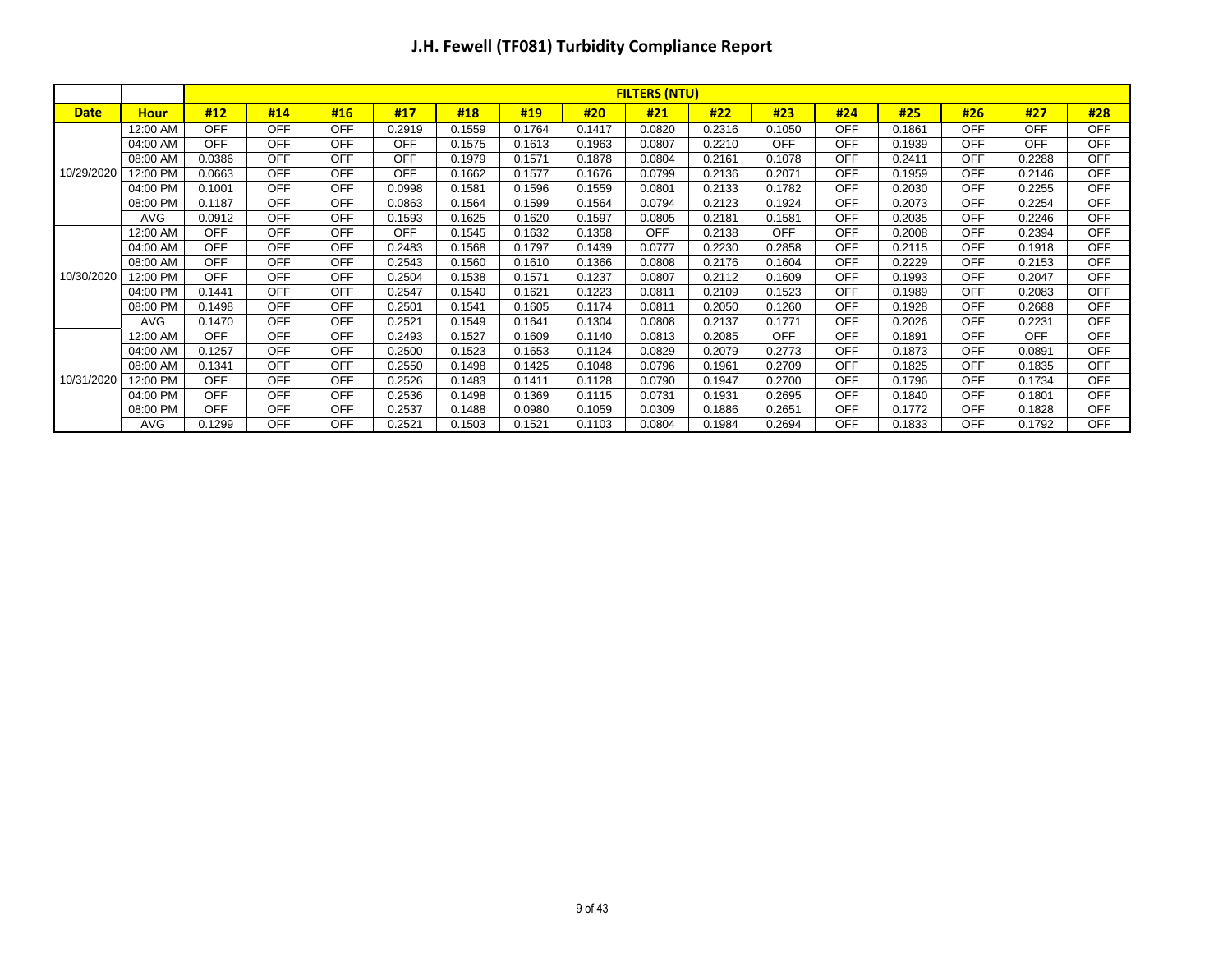### **J. H. Fewell (TF081) UV Compliance**

| System ID 250008-01 |                 |                      |                          | Month Of October 2020                                   |                |                          |                                                         |                       |                          |                                                         |                       | Total Off-Specification Volume (MG) = 0 |                                         |                |  |  |
|---------------------|-----------------|----------------------|--------------------------|---------------------------------------------------------|----------------|--------------------------|---------------------------------------------------------|-----------------------|--------------------------|---------------------------------------------------------|-----------------------|-----------------------------------------|-----------------------------------------|----------------|--|--|
|                     | <b>Min Flow</b> | Total                |                          | <b>UV Reactor #1</b>                                    |                |                          | <b>UV Reactor #2</b>                                    |                       |                          | <b>UV Reactor #3</b>                                    |                       |                                         | <b>UV</b> Reactor #4<br><b>Calc Min</b> |                |  |  |
| Date                | Rate<br>(MGD)   | Production<br>(Gals) | <b>Run Time</b><br>(Hrs) | <b>Calc Min</b><br><b>Dose</b><br>(mJ/cm <sup>2</sup> ) | Min UVT<br>(%) | <b>Run Time</b><br>(Hrs) | <b>Calc Min</b><br><b>Dose</b><br>(mJ/cm <sup>2</sup> ) | <b>Min UVT</b><br>(%) | <b>Run Time</b><br>(Hrs) | <b>Calc Min</b><br><b>Dose</b><br>(mJ/cm <sup>2</sup> ) | <b>Min UVT</b><br>(%) | <b>Run Time</b><br>(Hrs)                | <b>Dose</b><br>(mJ/cm <sup>2</sup> )    | Min UVT<br>(%) |  |  |
| 10/1/2020           | 15.3            | 15262046             | 11.0                     | 17                                                      | 85             | 21.5                     | 25                                                      | 85                    | 11.9                     | 24                                                      | 75                    |                                         |                                         |                |  |  |
| 10/2/2020           | 15.9            | 15942194             | 24.0                     | 17                                                      | 85             | 24.0                     | 26                                                      | 85                    |                          |                                                         |                       |                                         |                                         |                |  |  |
| 10/3/2020           | 15.8            | 15826323             | 24.0                     | 17                                                      | 85             | 24.0                     | 26                                                      | 85                    |                          |                                                         |                       |                                         |                                         |                |  |  |
| 10/4/2020           | 15.8            | 15849849             | 24.0                     | 17                                                      | 85             | 24.0                     | 26                                                      | 85                    |                          | <b>OFFLINE</b>                                          |                       |                                         | <b>OFFLINE</b>                          |                |  |  |
| 10/5/2020           | 16.5            | 16517757             | 24.0                     | $18$                                                    | 85             | 24.0                     | 27                                                      | 85                    |                          |                                                         |                       |                                         |                                         |                |  |  |
| 10/6/2020           | 16.3            | 16330744             | 24.0                     | 18                                                      | 85             | 24.0                     | 26                                                      | 85                    |                          |                                                         |                       |                                         |                                         |                |  |  |
| 10/7/2020           | 16.5            | 16458580             | 24.0                     | 21                                                      | 85             | 14.1                     | 25                                                      | 85                    | 9.6                      | 28                                                      | 75                    |                                         |                                         |                |  |  |
| 10/8/2020           | 17.1            | 17122507             | 14.0                     | 28                                                      | 85             |                          |                                                         |                       | 24.0                     | 27                                                      | 75                    | 12.9                                    | 27                                      | 87             |  |  |
| 10/9/2020           | 15.9            | 15865364             |                          |                                                         |                |                          |                                                         |                       | 24.0                     | 25                                                      | 75                    | 24.0                                    | 27                                      | 87             |  |  |
| 10/10/2020          | 15.6            | 15563565             |                          |                                                         |                |                          |                                                         |                       | 24.0                     | 25                                                      | 75                    | 24.0                                    | 27                                      | 87             |  |  |
| 10/11/2020          | 13.3            | 13288528             |                          |                                                         |                |                          |                                                         |                       | 17.4                     | 25                                                      | 75                    | 24.0                                    | 25                                      | 87             |  |  |
| 10/12/2020          | 15.6            | 15618722             |                          | <b>OFFLINE</b>                                          |                |                          |                                                         |                       | 24.0                     | 24                                                      | 75                    | 24.0                                    | 28                                      | 87             |  |  |
| 10/13/2020          | 15.4            | 15447613             |                          |                                                         |                |                          |                                                         |                       | 24.0                     | 24                                                      | 75                    | 24.0                                    | 27                                      | 87             |  |  |
| 10/14/2020          | 15.4            | 15405604             |                          |                                                         |                |                          |                                                         |                       | 24.0                     | 24                                                      | 75                    | 24.0                                    | 26                                      | 87             |  |  |
| 10/15/2020          | 15.5            | 15483186             |                          |                                                         |                |                          |                                                         |                       | 24.0                     | 25                                                      | 75                    | 24.0                                    | 24                                      | 87             |  |  |
| 10/16/2020          | 15.5            | 15538714             |                          |                                                         |                |                          |                                                         |                       | 24.0                     | 25                                                      | 75                    | 24.0                                    | 24                                      | 87             |  |  |
| 10/17/2020          | 16.0            | 15971796             | 15.8                     | 26                                                      | 85             |                          |                                                         |                       | 24.0                     | 24                                                      | 75                    | 8.2                                     | 25                                      | 87             |  |  |
| 10/18/2020          | 14.3            | 14344698             | 18.0                     | 26                                                      | 85             |                          |                                                         |                       | 24.0                     | 23                                                      | 75                    |                                         |                                         |                |  |  |
| 10/19/2020          | 13.1            | 13125109             | 15.0                     | $34\,$                                                  | 85             |                          | <b>OFFLINE</b>                                          |                       | 24.0                     | 24                                                      | 75                    |                                         |                                         |                |  |  |
| 10/20/2020          | 13.9            | 13858746             | 16.3                     | $27\,$                                                  | 85             |                          |                                                         |                       | 24.0                     | 25                                                      | 75                    |                                         |                                         |                |  |  |
| 10/21/2020          | 14.2            | 14186056             | 17.3                     | 27                                                      | 85             |                          |                                                         |                       | 24.0                     | 25                                                      | 75                    |                                         |                                         |                |  |  |
| 10/22/2020          | 14.3            | 14275525             | 18.1                     | 27                                                      | 85             |                          |                                                         |                       | 24.0                     | 25                                                      | 75                    |                                         |                                         |                |  |  |
| 10/23/2020          | 14.8            | 14801092             | 21.5                     | 26                                                      | 85             |                          |                                                         |                       | 24.0                     | 24                                                      | 75                    |                                         |                                         |                |  |  |
| 10/24/2020          | $14.2$          | 14219361             | 19.0                     | 26                                                      | 85             |                          |                                                         |                       | 24.0                     | 25                                                      | 75                    |                                         | <b>OFFLINE</b>                          |                |  |  |
| 10/25/2020          | 13.7            | 13676400             | 16.5                     | $25\,$                                                  | 85             |                          |                                                         |                       | 24.0                     | 27                                                      | 75                    |                                         |                                         |                |  |  |
| 10/26/2020          | 14.4            | 14421797             | 18.5                     | 25                                                      | 85             |                          |                                                         |                       | 24.0                     | 26                                                      | 75                    |                                         |                                         |                |  |  |
| 10/27/2020          | 16.2            | 16181333             | 24.0                     | 27                                                      | 85             |                          |                                                         |                       | 24.0                     | 23                                                      | 75                    |                                         |                                         |                |  |  |
| 10/28/2020          | 14.6            | 14572065             | 20.7                     | 26                                                      | 85             |                          |                                                         |                       | 24.0                     | 24                                                      | 75                    |                                         |                                         |                |  |  |
| 10/29/2020          | 13.1            | 13143838             | 15.4                     | $26\,$                                                  | 85             |                          |                                                         |                       | 24.0                     | $26\,$                                                  | 75                    |                                         |                                         |                |  |  |
| 10/30/2020          | 16.3            | 16282803             | 24.0                     | 28                                                      | 85             |                          |                                                         |                       | 24.0                     | $26\,$                                                  | 75                    |                                         |                                         |                |  |  |
| 10/31/2020          | 16.4            | 16389350             | 24.0                     | 28                                                      | 85             |                          |                                                         |                       | 23.7                     | 28                                                      | 75                    |                                         |                                         |                |  |  |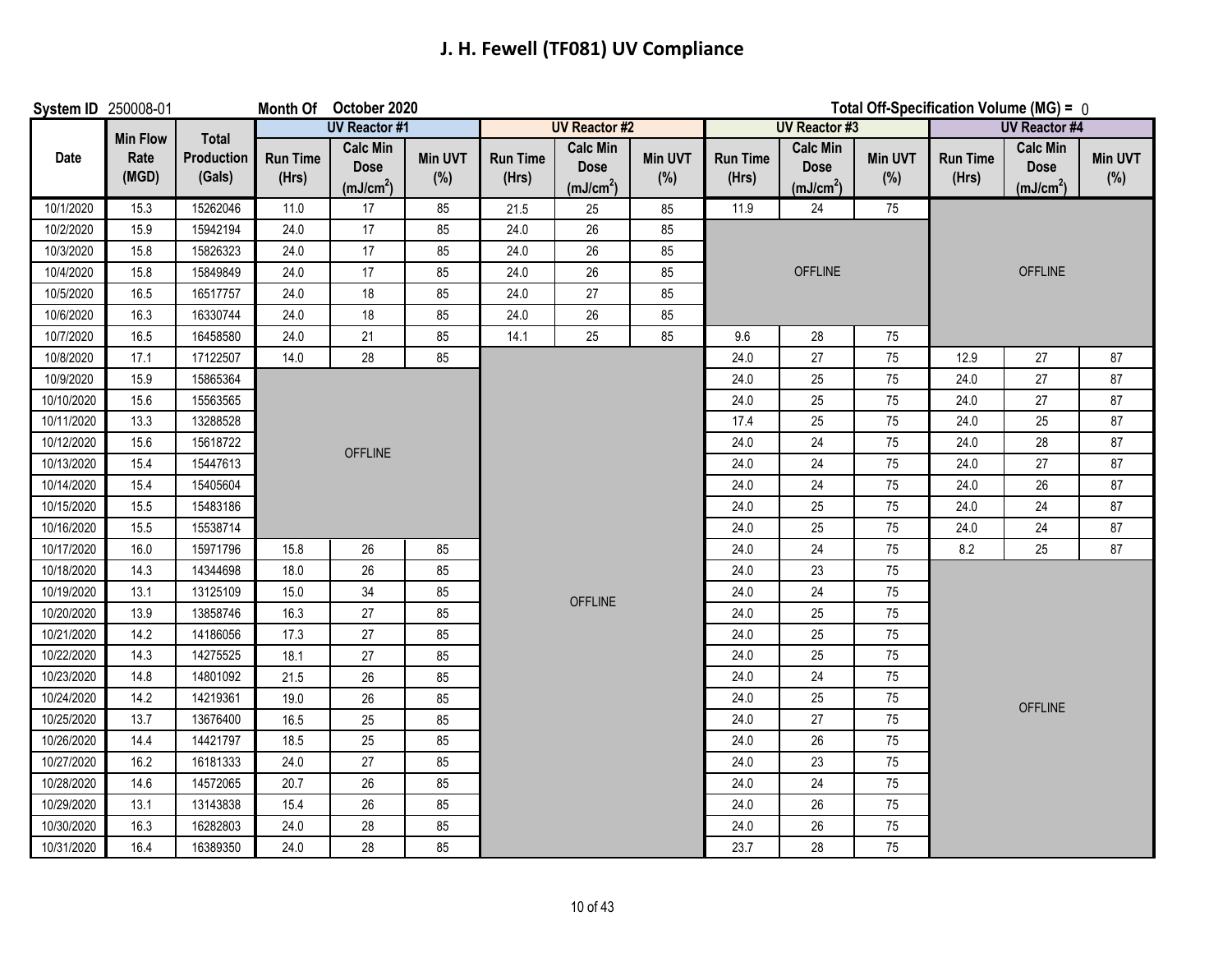### 11 of 43

#### **CITY OF JACKSON O. B. Curtis Conventional (TF082) Monthly Report For HS# 1 Based on Filtered Water**

#### **System ID 250008-02 Month of October 2020**

1. Total number of turbidity measurements taken during the month.

2. Percentage of turbidity that were equal to or less than the turbidity limit of 0.3 NTU.

3. Number of filters that exceeded 0.5 NTU in 2 consecutive readings taken 15 min. apart after first four hours of operation.

4. Number of filters that exceeded 1.0 NTU in 2 consecutive readings taken 15 min. apart in 3 consecutive months.

5. Lowest daily disinfectant concentration entering the distribution system in mg/l.

| 6. Date and duration of each period the disinfectant fell below 0.2 mg/l for more than an hour while |  |
|------------------------------------------------------------------------------------------------------|--|
| entering the distribution system.                                                                    |  |

7. Total number of disinfectant residual measured in the distribution system where total coliform samples were collected.

8. Number of instances where disinfectant was not measured in the distribution system where total coliform samples were collected.

9. Number of instances where disinfectant was measured in the distributed system but not detected. NONE

10. Date of last calibration for online monitoring equipment. 10. 10/31/2020

|   | 2.3 |    | 2.2 | 13 | 3.6 | 19 | 2.2 | 25 | 2.6 |
|---|-----|----|-----|----|-----|----|-----|----|-----|
| 2 | 2.2 | 8  | 2.2 | 14 | 2.3 | 20 | 2.8 | 26 | 1.0 |
| 3 | 2.8 | 9  | 2.0 | 15 | 3.4 | 21 | 2.1 | 27 | 3.2 |
| 4 | 2.8 | 10 | 2.4 | 16 | 3.1 | 22 | 2.7 | 28 | 2.7 |
| 5 | 2.9 | 11 | 2.8 | 17 | 2.8 | 23 | 2.2 | 29 | 1.3 |
| 6 | 2.3 | 12 | 3.8 | 18 | 1.5 | 24 | 2.4 | 30 | 2.2 |
|   |     |    |     |    |     |    |     | 31 | 2.7 |



| υ<br>ц<br>- - |  |
|---------------|--|
|               |  |



NONE

NONE

100.0%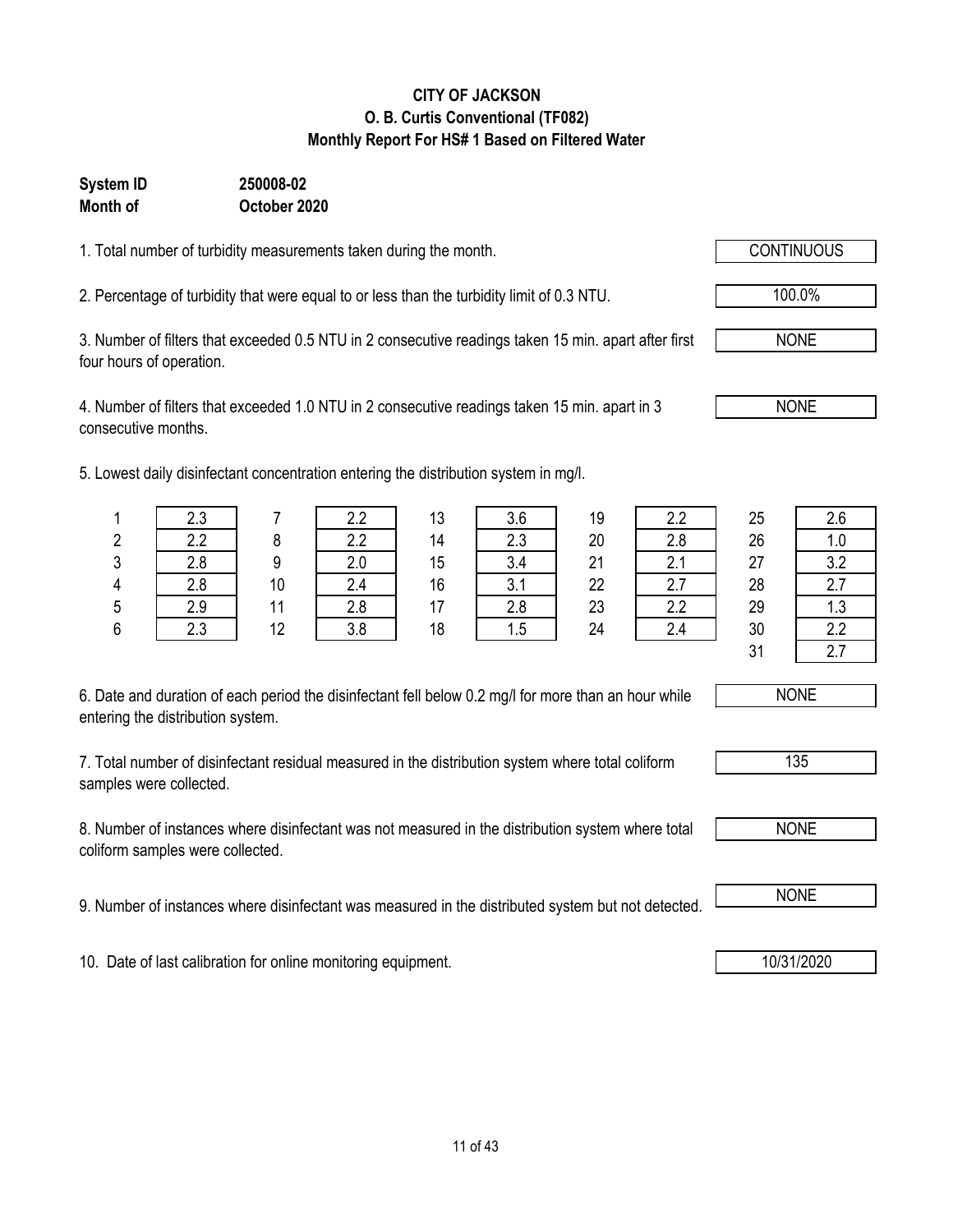#### **O. B. Curtis Conventional (TF082) City Of Jackson, MS Turbidity Compliance Report Based on Filtered Water**

## **Month of**

**System ID 250008-02**

| Oct. 2020  |            |                | <b>TURBIDITIES (NTU)</b> |                 |
|------------|------------|----------------|--------------------------|-----------------|
|            | <b>RAW</b> | <b>SETTLED</b> | <b>FILTERS</b>           | <b>FINISHED</b> |
| 10/1       | 3.8875     | 0.5094         | 0.1182                   | 0.1725          |
| 10/2       | 3.9187     | 0.3294         | 0.1192                   | 0.2437          |
| 10/3       | 3.8875     | 0.2512         | 0.3255                   | 0.2425          |
| 10/4       | 3.7125     | 0.2419         | 0.2055                   | 0.2506          |
| 10/5       | 3.4750     | 0.2956         | 0.1457                   | 0.2313          |
| 10/6       | 3.2750     | 0.2669         | 0.1369                   | 0.1963          |
| 10/7       | 5.8625     | 0.2850         | 0.2422                   | 0.2581          |
| 10/8       | 5.6250     | 0.3594         | 0.1517                   | 0.2050          |
| 10/9       | 4.2438     | 0.3056         | 0.2481                   | 0.3281          |
| 10/10      | 4.2312     | 0.3144         | 0.1520                   | 0.2806          |
| 10/11      | 4.0250     | 0.3594         | 0.1114                   | 0.2037          |
| 10/12      | 3.8875     | 0.4094         | 0.3125                   | 0.1756          |
| 10/13      | 3.7938     | 0.3425         | 0.1468                   | 0.1362          |
| 10/14      | 3.6562     | 0.4100         | 0.1553                   | 0.1675          |
| 10/15      | 3.5250     | 0.3500         | 0.1884                   | 0.2206          |
| 10/16      | 3.3687     | 0.3544         | 0.2684                   | 0.1681          |
| 10/17      | 3.2687     | 0.3550         | 0.1732                   | 0.1881          |
| 10/18      | 3.1875     | 0.3644         | 0.1863                   | 0.1725          |
| 10/19      | 3.1188     | 0.3838         | 0.1102                   | 0.1375          |
| 10/20      | 3.1688     | 0.5190         | 0.1541                   | 0.1381          |
| 10/21      | 3.2063     | 0.8790         | 0.1120                   | 0.1456          |
| 10/22      | 3.3125     | 0.3113         | 0.1173                   | 0.1400          |
| 10/23      | 3.4812     | 0.5110         | 0.1964                   | 0.1681          |
| 10/24      | 3.7313     | 0.5500         | 0.1482                   | 0.2331          |
| 10/25      | 4.0438     | 0.9244         | 0.2522                   | 0.1712          |
| 10/26      | 4.4688     | 0.4287         | 0.2840                   | 0.1694          |
| 10/27      | 4.6500     | 0.5475         | 0.1598                   | 0.2669          |
| 10/28      | 3.1438     | 0.5663         | 0.1508                   | 0.2831          |
| 10/29      | 3.5188     | 0.5256         | 0.2220                   | 0.1637          |
| 10/30      | 4.0312     | 0.5863         | 0.1106                   | 0.2400          |
| 10/31      | 4.7313     | 0.6419         | 0.1778                   | 0.2794          |
| <b>MIN</b> | 3.1188     | 0.2419         | 0.1102                   | 0.1362          |
| <b>MAX</b> | 5.8625     | 0.9244         | 0.3255                   | 0.3281          |
| <b>AVG</b> | 3.8528     | 0.4348         | 0.1801                   | 0.1320          |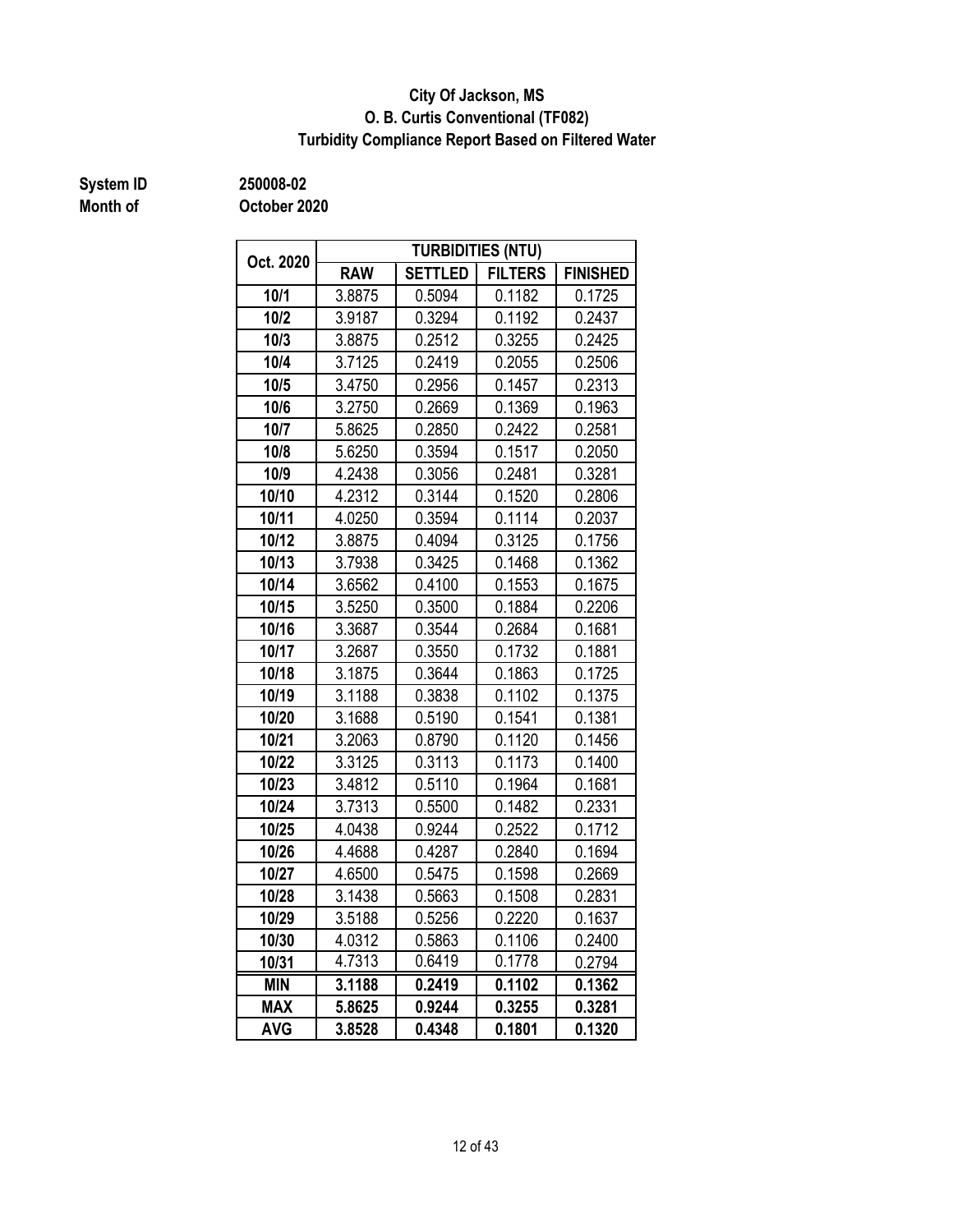#### **City Of Jackson, MS O. B. Curtis Conventional (TF082) Turbidity Compliance Based on Filtered Water**

## **Month of**

**System ID 250008-02**

| Oct. 2020  |                  |         |         | <b>TIME</b> |         |         |
|------------|------------------|---------|---------|-------------|---------|---------|
|            | 12:00 AM         | 4:00 AM | 8:00 AM | 12:00 PM    | 4:00 PM | 8:00 PM |
| 10/1       | 0.1170<br>0.1131 |         | 0.1182  | 0.1073      | 0.1088  | 0.1129  |
| 10/2       | 0.1170           | 0.1170  | 0.1192  | 0.1158      | 0.1164  | 0.1169  |
| 10/3       | 0.1282           | 0.1198  | 0.3255  | 0.2855      | 0.1129  | 0.1132  |
| 10/4       | 0.1102           | 0.2055  | 0.1311  | 0.1146      | 0.1187  | 0.1202  |
| 10/5       | 0.1282           | 0.1389  | 0.1457  | 0.1401      | 0.1314  | 0.1262  |
| 10/6       | 0.1294           | 0.1343  | 0.1369  | 0.1216      | 0.1186  | 0.1161  |
| 10/7       | 0.1167           | 0.2422  | 0.1207  | 0.1149      | 0.1111  | 0.1131  |
| 10/8       | 0.1144           | 0.1120  | 0.1517  | 0.1312      | 0.1361  | 0.1285  |
| 10/9       | 0.2481           | 0.1273  | 0.1161  | 0.1114      | 0.1295  | 0.1219  |
| 10/10      | 0.1250           | 0.1520  | 0.1238  | 0.1176      | 0.1079  | 0.1025  |
| 10/11      | 0.1003           | 0.1114  | 0.1061  | 0.1004      | 0.1003  | 0.1001  |
| 10/12      | 0.0990           | 0.0969  | 0.0956  | 0.3125      | 0.1582  | 0.1038  |
| 10/13      | 0.1045           | 0.1468  | 0.1164  | 0.1239      | 0.1233  | 0.1306  |
| 10/14      | 0.1553           | 0.1508  | 0.1346  | 0.1276      | 0.1280  | 0.1286  |
| 10/15      | 0.1253           | 0.1884  | 0.1552  | 0.1230      | 0.1231  | 0.1152  |
| 10/16      | 0.2684           | 0.1263  | 0.1300  | 0.1511      | 0.1532  | 0.1767  |
| 10/17      | 0.1732           | 0.1519  | 0.1512  | 0.1518      | 0.1573  | 0.1480  |
| 10/18      | 0.1518           | 0.1863  | 0.1270  | 0.1167      | 0.1093  | 0.1100  |
| 10/19      | 0.1102           | 0.1099  | 0.1086  | 0.1074      | 0.1073  | 0.1054  |
| 10/20      | 0.1083           | 0.1541  | 0.1110  | 0.1067      | 0.1054  | 0.1054  |
| 10/21      | 0.1056           | 0.1039  | 0.1032  | 0.1099      | 0.1120  | 0.1091  |
| 10/22      | 0.1118           | 0.1076  | 0.1089  | 0.1131      | 0.1173  | 0.1054  |
| 10/23      | 0.1074           | 0.1083  | 0.1938  | 0.1964      | 0.1135  | 0.1147  |
| 10/24      | 0.1163           | 0.1127  | 0.1384  | 0.1413      | 0.1277  | 0.1482  |
| 10/25      | 0.1134           | 0.1126  | 0.1082  | 0.1082      | 0.2522  | 0.1286  |
| 10/26      | 0.1334           | 0.2840  | 0.1459  | 0.1321      | 0.1588  | 0.1573  |
| 10/27      | 0.1555           | 0.1555  | 0.1598  | 0.1468      | 0.1425  | 0.1477  |
| 10/28      | 0.1508           | 0.1418  | 0.1373  | 0.1297      | 0.1288  | 0.1135  |
| 10/29      | 0.1071           | 0.2220  | 0.1112  | 0.1049      | 0.1123  | 0.1108  |
| 10/30      | 0.1106           | 0.1103  | 0.1097  | 0.1079      | 0.1086  | 0.1048  |
| 10/31      | 0.1039           | 0.1032  | 0.1025  | 0.1024      | 0.1029  | 0.1778  |
| <b>MIN</b> | 0.0990           | 0.0969  | 0.0956  | 0.1004      | 0.1003  | 0.1001  |
| <b>MAX</b> | 0.2684           | 0.2840  | 0.3255  | 0.3125      | 0.2522  | 0.1778  |
| <b>AVG</b> | 0.1305           | 0.1434  | 0.1337  | 0.1346      | 0.1269  | 0.1230  |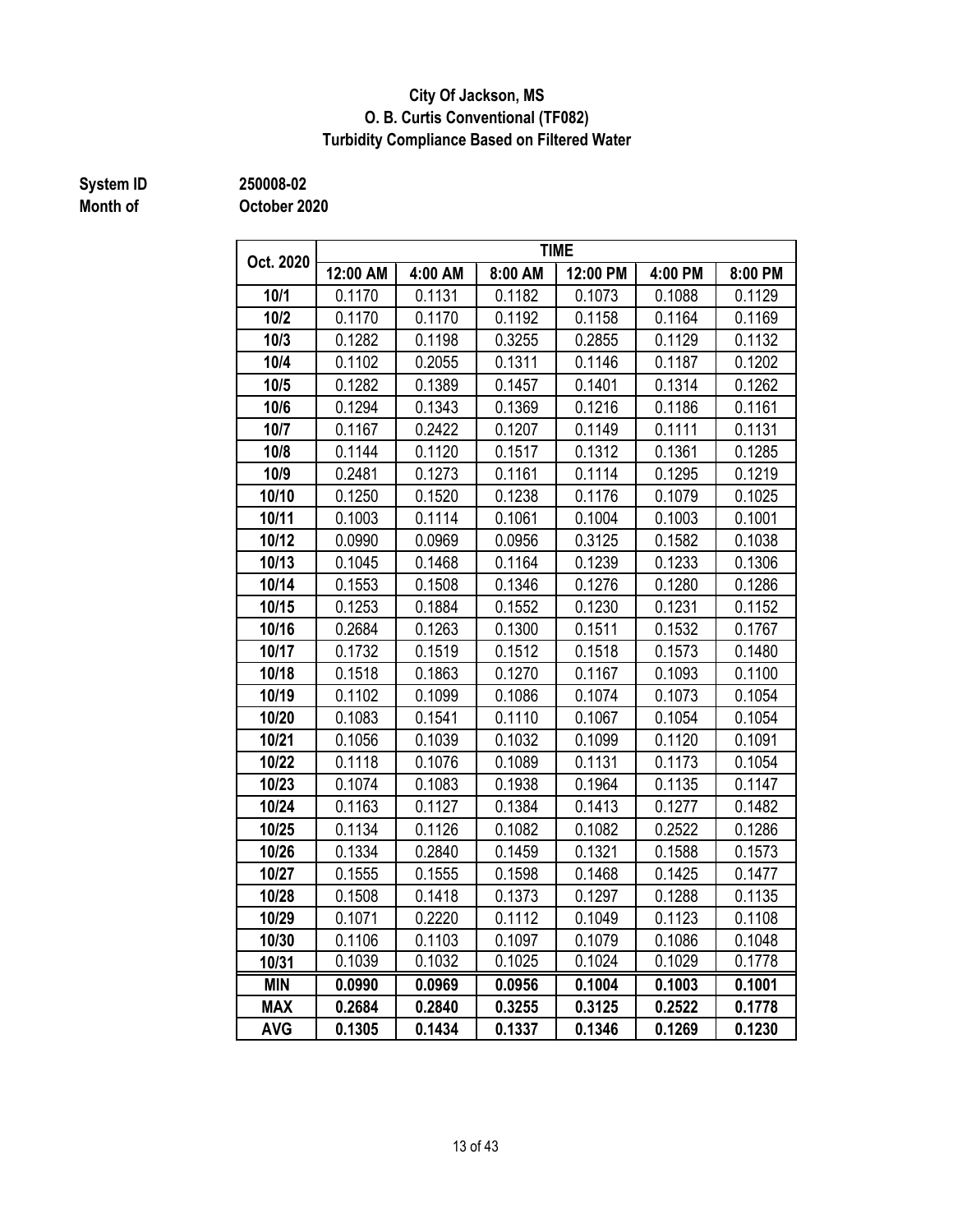#### **Disinfectant Compliance City Of Jackson, MS O. B. Curtis Conventional (TF082)**

# **System ID** 250008-02<br> **Month of** 0ctober 20

**Month of October 2020**

| Oct. 2020  |                  |                  |                  | <b>TIME</b>      |                  |                  |
|------------|------------------|------------------|------------------|------------------|------------------|------------------|
|            | 12:00 AM         | 4:00 AM          | 8:00 AM          | 12:00 PM         | 4:00 PM          | 8:00 PM          |
| 10/1       | 2.7              | 3.3              | 2.7              | 3.0              | 2.9              | 2.3              |
| 10/2       | 2.8              | 2.8              | 2.6              | 2.2              | 2.2              | 2.2              |
| 10/3       | 3.1              | 3.4              | 3.5              | 2.8              | 3.2              | 3.2              |
| 10/4       | 3.3              | 3.2              | 2.8              | 3.0              | 3.1              | 3.2              |
| 10/5       | 3.1              | 2.9              | 3.1              | 3.1              | 3.1              | 3.1              |
| 10/6       | 3.1              | 3.1              | 3.2              | 2.3              | 3.3              | 3.3              |
| 10/7       | 3.2              | 3.3              | 3.4              | 3.5              | 3.5              | 2.2              |
| 10/8       | 2.9              | 2.2              | 2.9              | 2.4              | 2.4              | 2.2              |
| 10/9       | 2.0              | 2.2              | 2.3              | 2.3              | 2.9              | 2.8              |
| 10/10      | 2.8              | 2.4              | 2.4              | 2.8              | 3.8              | 3.0              |
| 10/11      | 3.9              | 4.0              | 4.0              | 2.8              | 3.9              | 4.1              |
| 10/12      | 4.1              | 4.2              | 3.8              | 3.8              | 4.0              | 3.8              |
| 10/13      | 3.8              | 3.8              | 3.9              | 3.8              | 3.7              | 3.6              |
| 10/14      | 3.6              | 2.3              | 2.3              | 3.3              | 3.5              | 3.9              |
| 10/15      | 3.6              | 3.4              | 3.4              | 3.8              | 3.8              | 3.7              |
| 10/16      | 3.3              | 3.2              | 3.1              | 3.2              | 3.6              | 3.8              |
| 10/17      | 3.5              | 3.3              | 3.3              | 3.3              | 3.1              | 2.8              |
| 10/18      | 2.7              | 2.2              | 2.2              | 1.5              | 1.8              | 2.6              |
| 10/19      | 2.2              | 2.8              | 2.5              | 2.5              | 2.8              | 2.9              |
| 10/20      | 2.9              | 2.9              | 2.8              | 2.8              | 2.8              | 2.9              |
| 10/21      | 2.9              | 2.9              | 2.9              | 2.6              | 2.1              | 2.4              |
| 10/22      | 2.9              | 2.9              | 2.7              | 2.7              | 2.9              | 2.9              |
| 10/23      | 2.9              | 2.8              | 2.9              | 2.2              | 2.3              | 2.6              |
| 10/24      | 2.7              | 2.7              | 2.4              | 2.6              | 2.7              | 3.4              |
| 10/25      | 3.6              | 3.6              | 3.1              | 3.3              | 2.6              | 3.6              |
| 10/26      | 3.3              | 3.3              | 1.6              | 1.0              | 2.0              | 2.6              |
| 10/27      | 3.6              | 3.6              | 3.6              | 3.7              | 3.2              | 3.7              |
| 10/28      | 2.7              | 3.6              | 3.0              | 3.7              | 3.7              | 3.7              |
| 10/29      | 3.0              | 3.0              | 1.3              | 2.1              | 2.1              | 2.6              |
| 10/30      | 2.7              | 2.2              | 2.2              | 2.7              | 2.3              | 3.1              |
| 10/31      | $\overline{3.0}$ | $\overline{2.8}$ | $\overline{2.8}$ | $\overline{2.7}$ | $\overline{2.9}$ | $\overline{3.0}$ |
| <b>MIN</b> | 2.0              | 2.2              | 1.3              | 1.0              | 1.8              | 2.2              |
| <b>MAX</b> | 4.1              | 4.2              | 4.0              | 3.8              | 4.0              | 4.1              |
| <b>AVG</b> | 3.1              | 3.0              | 2.8              | 2.8              | 3.0              | 3.1              |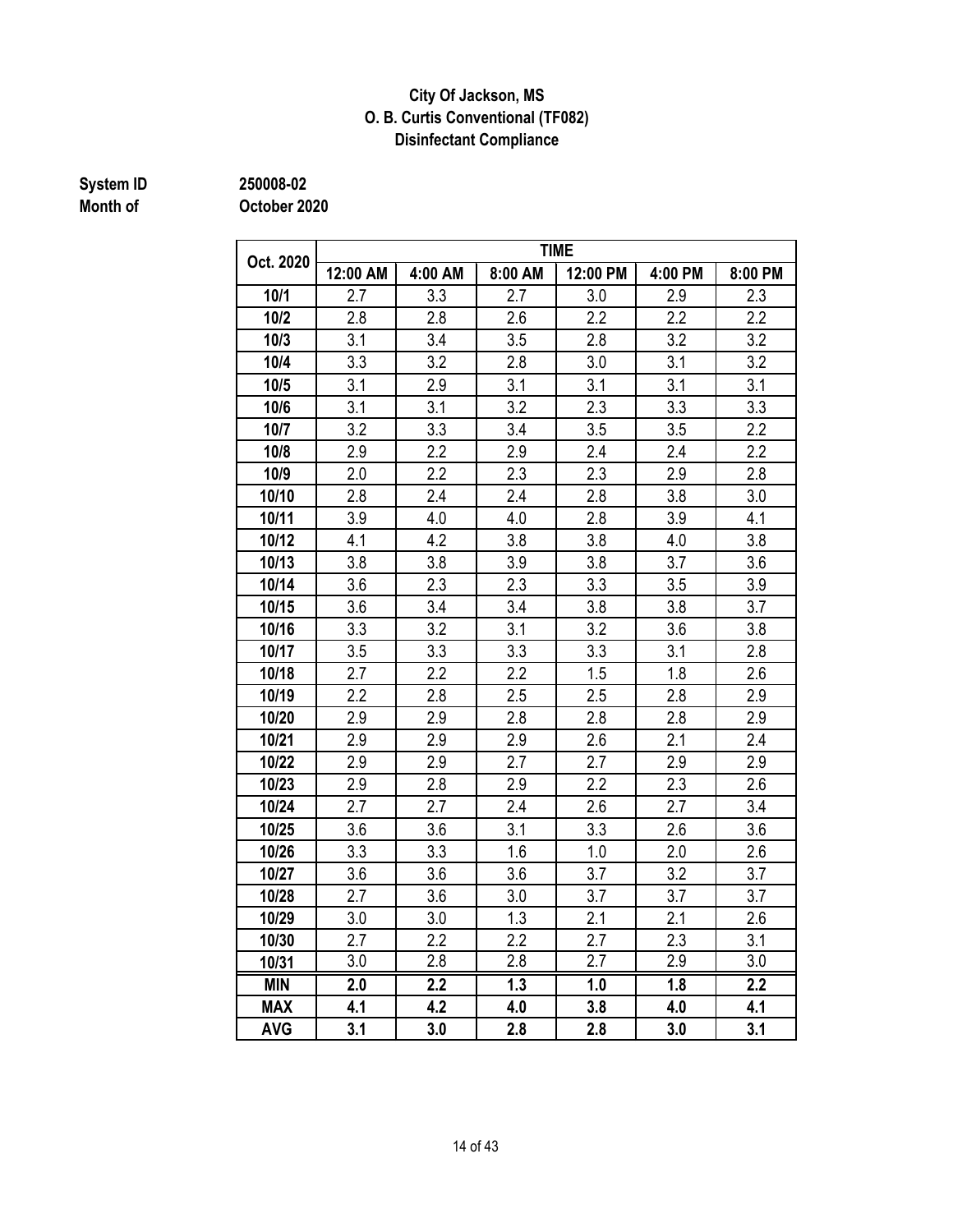|             |             | <b>FILTERS (NTU)</b> |            |        |        |            |        |  |  |  |  |
|-------------|-------------|----------------------|------------|--------|--------|------------|--------|--|--|--|--|
| <b>Date</b> | <b>Hour</b> | #1                   | #2         | #3     | #4     | #5         | #6     |  |  |  |  |
|             | 12:00 AM    | 0.1020               | <b>OFF</b> | 0.1115 | 0.1144 | <b>OFF</b> | 0.0965 |  |  |  |  |
|             | 4:00 AM     | 0.0976               | <b>OFF</b> | 0.1091 | 0.1120 | <b>OFF</b> | 0.0970 |  |  |  |  |
|             | 8:00 AM     | 0.0886               | <b>OFF</b> | 0.1182 | 0.1058 | <b>OFF</b> | 0.0936 |  |  |  |  |
| 10/01/20    | 12:00 PM    | 0.0843               | <b>OFF</b> | 0.0962 | 0.1014 | <b>OFF</b> | 0.0829 |  |  |  |  |
|             | 4:00 PM     | 0.0892               | <b>OFF</b> | 0.1031 | 0.1069 | <b>OFF</b> | 0.0867 |  |  |  |  |
|             | 8:00 PM     | 0.0946               | <b>OFF</b> | 0.1098 | 0.1106 | <b>OFF</b> | 0.0925 |  |  |  |  |
|             | <b>AVG</b>  | 0.0927               | <b>OFF</b> | 0.1080 | 0.1085 | <b>OFF</b> | 0.0915 |  |  |  |  |
|             | 12:00 AM    | 0.0966               | <b>OFF</b> | 0.1147 | 0.1141 | <b>OFF</b> | 0.0977 |  |  |  |  |
|             | 4:00 AM     | 0.0966               | <b>OFF</b> | 0.1155 | 0.1155 | <b>OFF</b> | 0.0985 |  |  |  |  |
|             | 8:00 AM     | 0.0971               | <b>OFF</b> | 0.1152 | 0.1156 | <b>OFF</b> | 0.0994 |  |  |  |  |
| 10/02/20    | 12:00 PM    | 0.0936               | <b>OFF</b> | 0.1135 | 0.1137 | <b>OFF</b> | 0.0960 |  |  |  |  |
|             | 4:00 PM     | 0.0948               | <b>OFF</b> | 0.1141 | 0.1140 | <b>OFF</b> | 0.0940 |  |  |  |  |
|             | 8:00 PM     | 0.0954               | <b>OFF</b> | 0.1148 | 0.1151 | <b>OFF</b> | 0.0933 |  |  |  |  |
|             | <b>AVG</b>  | 0.0957               | <b>OFF</b> | 0.1146 | 0.1147 | <b>OFF</b> | 0.0965 |  |  |  |  |
|             | 12:00 AM    | 0.0936               | <b>OFF</b> | 0.1120 | 0.1143 | <b>OFF</b> | 0.0917 |  |  |  |  |
|             | 4:00 AM     | 0.0930               | <b>OFF</b> | 0.1085 | 0.1104 | <b>OFF</b> | 0.1086 |  |  |  |  |
|             | 8:00 AM     | 0.0947               | <b>OFF</b> | 0.1079 | 0.1096 | <b>OFF</b> | 0.0967 |  |  |  |  |
| 10/03/20    | 12:00 PM    | 0.0918               | <b>OFF</b> | 0.1086 | 0.1137 | <b>OFF</b> | 0.0899 |  |  |  |  |
|             | 4:00 PM     | 0.1086               | <b>OFF</b> | 0.1082 | 0.1129 | <b>OFF</b> | 0.0876 |  |  |  |  |
|             | 8:00 PM     | 0.0975               | <b>OFF</b> | 0.1064 | 0.1111 | <b>OFF</b> | 0.0828 |  |  |  |  |
|             | <b>AVG</b>  | 0.0965               | <b>OFF</b> | 0.1086 | 0.1120 | <b>OFF</b> | 0.0929 |  |  |  |  |
|             | 12:00 AM    | 0.0966               | <b>OFF</b> | 0.1053 | 0.1089 | <b>OFF</b> | 0.0828 |  |  |  |  |
|             | 4:00 AM     | 0.0949               | <b>OFF</b> | 0.1127 | 0.1190 | <b>OFF</b> | 0.0846 |  |  |  |  |
|             | 8:00 AM     | 0.0961               | <b>OFF</b> | 0.1108 | 0.1156 | <b>OFF</b> | 0.0848 |  |  |  |  |
| 10/04/20    | 12:00 PM    | 0.0936               | <b>OFF</b> | 0.1090 | 0.1122 | <b>OFF</b> | 0.0867 |  |  |  |  |
|             | 4:00 PM     | 0.0971               | <b>OFF</b> | 0.1133 | 0.1160 | <b>OFF</b> | 0.0889 |  |  |  |  |
|             | 8:00 PM     | 0.0989               | <b>OFF</b> | 0.1160 | 0.1182 | <b>OFF</b> | 0.0933 |  |  |  |  |
|             | <b>AVG</b>  | 0.0962               | <b>OFF</b> | 0.1112 | 0.1150 | <b>OFF</b> | 0.0868 |  |  |  |  |
|             | 12:00 AM    | 0.1025               | <b>OFF</b> | 0.1201 | 0.1219 | <b>OFF</b> | 0.0931 |  |  |  |  |
|             | 4:00 AM     | 0.1136               | <b>OFF</b> | 0.1331 | 0.1335 | <b>OFF</b> | 0.1053 |  |  |  |  |
|             | 8:00 AM     | 0.1213               | <b>OFF</b> | 0.1424 | 0.1422 | <b>OFF</b> | 0.1180 |  |  |  |  |
| 10/05/20    | 12:00 PM    | 0.1141               | <b>OFF</b> | 0.1345 | 0.1352 | <b>OFF</b> | 0.1094 |  |  |  |  |
|             | 4:00 PM     | 0.1069               | <b>OFF</b> | 0.1263 | 0.1275 | <b>OFF</b> | 0.1050 |  |  |  |  |
|             | 8:00 PM     | 0.1053               | <b>OFF</b> | 0.1231 | 0.1244 | <b>OFF</b> | 0.1031 |  |  |  |  |
|             | <b>AVG</b>  | 0.1106               | <b>OFF</b> | 0.1299 | 0.1308 | <b>OFF</b> | 0.1057 |  |  |  |  |
|             | 12:00 AM    | 0.1070               | <b>OFF</b> | 0.1259 | 0.1272 | <b>OFF</b> | 0.0997 |  |  |  |  |
|             | 4:00 AM     | 0.1085               | <b>OFF</b> | 0.1289 | 0.1297 | <b>OFF</b> | 0.1063 |  |  |  |  |
|             | 8:00 AM     | 0.1094               | <b>OFF</b> | 0.1315 | 0.1317 | <b>OFF</b> | 0.1083 |  |  |  |  |
| 10/06/20    | 12:00 PM    | 0.0994               | <b>OFF</b> | 0.1163 | 0.1178 | <b>OFF</b> | 0.0945 |  |  |  |  |
|             | 4:00 PM     | 0.0973               | OFF        | 0.1134 | 0.1151 | OFF        | 0.0932 |  |  |  |  |
|             | 8:00 PM     | 0.0988               | OFF        | 0.1137 | 0.1144 | OFF        | 0.0970 |  |  |  |  |
|             | AVG         | 0.1034               | <b>OFF</b> | 0.1216 | 0.1227 | OFF        | 0.0998 |  |  |  |  |
|             | 12:00 AM    | 0.1004               | <b>OFF</b> | 0.1145 | 0.1147 | <b>OFF</b> | 0.0935 |  |  |  |  |
|             | 4:00 AM     | 0.1105               | <b>OFF</b> | 0.1186 | 0.1184 | <b>OFF</b> | 0.0979 |  |  |  |  |
|             | 8:00 AM     | 0.1066               | <b>OFF</b> | 0.1156 | 0.1150 | <b>OFF</b> | 0.0930 |  |  |  |  |
| 10/07/20    | 12:00 PM    | 0.1052               | <b>OFF</b> | 0.1140 | 0.1135 | <b>OFF</b> | 0.0930 |  |  |  |  |
|             | 4:00 PM     | 0.1002               | OFF        | 0.1106 | 0.1096 | OFF        | 0.0885 |  |  |  |  |
|             | 8:00 PM     | 0.1005               | OFF        | 0.1099 | 0.1089 | OFF        | 0.0901 |  |  |  |  |
|             | AVG         | 0.1039               | OFF        | 0.1139 | 0.1133 | OFF        | 0.0927 |  |  |  |  |
|             | 12:00 AM    | 0.1019               | <b>OFF</b> | 0.1120 | 0.1105 | <b>OFF</b> | 0.0891 |  |  |  |  |
|             | 4:00 AM     | 0.0993               | OFF        | 0.1103 | 0.1098 | OFF        | 0.0901 |  |  |  |  |
|             | 8:00 AM     | 0.1013               | <b>OFF</b> | 0.1517 | 0.1111 | <b>OFF</b> | 0.1323 |  |  |  |  |
| 10/08/20    | 12:00 PM    | 0.0990               | <b>OFF</b> | 0.1269 | 0.1115 | <b>OFF</b> | 0.1102 |  |  |  |  |
|             | 4:00 PM     | 0.0971               | <b>OFF</b> | 0.1240 | 0.1120 | OFF        | 0.1062 |  |  |  |  |
|             | 8:00 PM     | 0.0950               | OFF        | 0.1210 | 0.1113 | OFF        | 0.1008 |  |  |  |  |
|             | AVG         | 0.0989               | OFF        | 0.1243 | 0.1111 | OFF        | 0.1048 |  |  |  |  |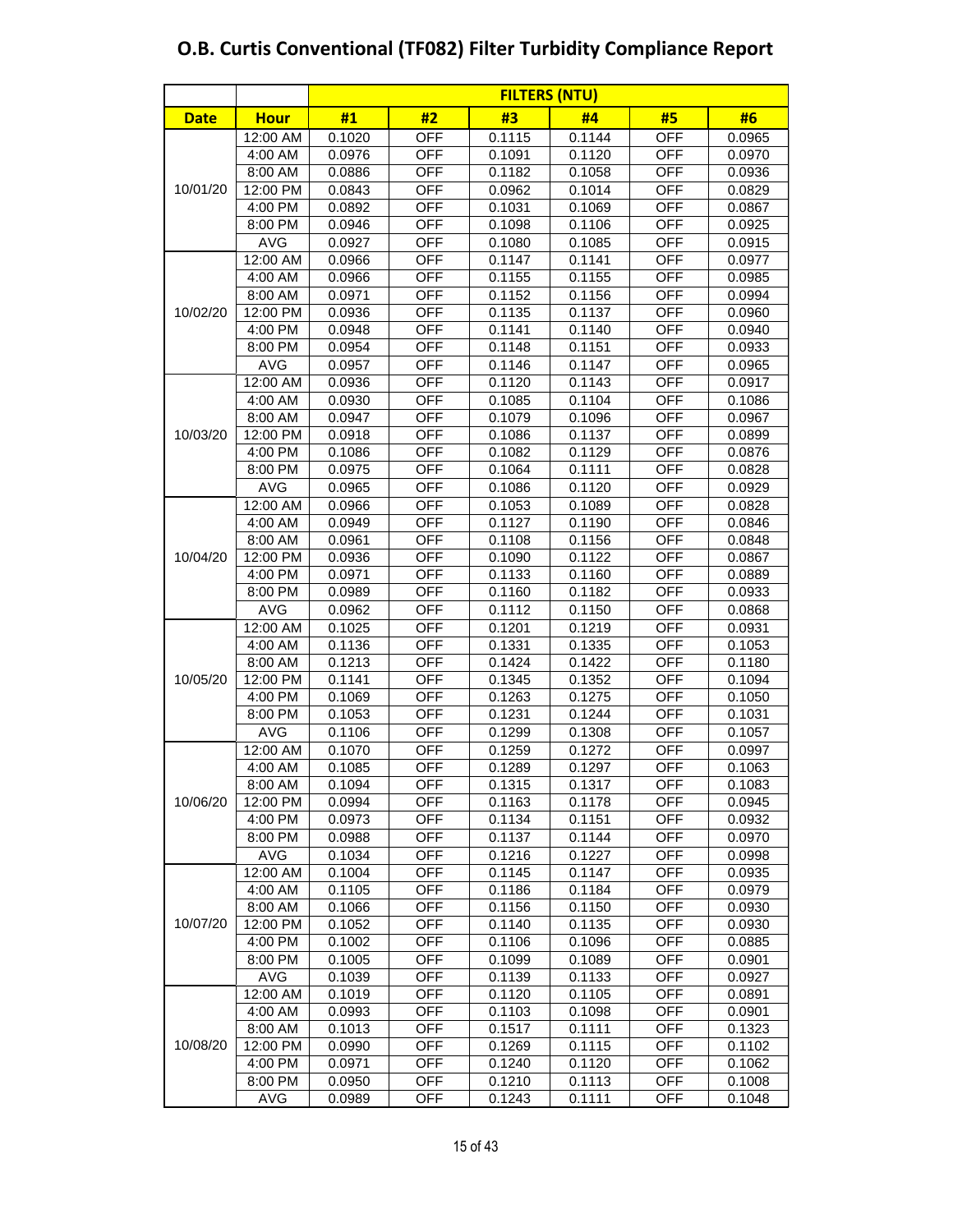|             |             | <b>FILTERS (NTU)</b> |            |        |        |            |        |  |  |  |  |
|-------------|-------------|----------------------|------------|--------|--------|------------|--------|--|--|--|--|
| <b>Date</b> | <b>Hour</b> | #1                   | #2         | #3     | #4     | #5         | #6     |  |  |  |  |
|             | 12:00 AM    | 0.1263               | <b>OFF</b> | 0.1256 | 0.1364 | <b>OFF</b> | 0.1020 |  |  |  |  |
|             | 4:00 AM     | 0.1085               | <b>OFF</b> | 0.1212 | 0.1231 | <b>OFF</b> | 0.1045 |  |  |  |  |
|             | 8:00 AM     | 0.0955               | <b>OFF</b> | 0.1113 | 0.1125 | <b>OFF</b> | 0.0926 |  |  |  |  |
| 10/09/20    | 12:00 PM    | 0.0913               | <b>OFF</b> | 0.1060 | 0.1089 | <b>OFF</b> | 0.0843 |  |  |  |  |
|             | 4:00 PM     | 0.1058               | <b>OFF</b> | 0.1185 | 0.1228 | <b>OFF</b> | 0.1003 |  |  |  |  |
|             | 8:00 PM     | 0.1011               | <b>OFF</b> | 0.1151 | 0.1197 | <b>OFF</b> | 0.0987 |  |  |  |  |
|             | <b>AVG</b>  | 0.1047               | <b>OFF</b> | 0.1163 | 0.1206 | OFF        | 0.0971 |  |  |  |  |
|             | 12:00 AM    | 0.1042               | <b>OFF</b> | 0.1187 | 0.1230 | <b>OFF</b> | 0.0970 |  |  |  |  |
|             | 4:00 AM     | 0.1048               | <b>OFF</b> | 0.1211 | 0.1243 | <b>OFF</b> | 0.1005 |  |  |  |  |
|             | 8:00 AM     | 0.1004               | <b>OFF</b> | 0.1174 | 0.1209 | <b>OFF</b> | 0.0936 |  |  |  |  |
| 10/10/20    | 12:00 PM    | 0.0932               | <b>OFF</b> | 0.1100 | 0.1128 | <b>OFF</b> | 0.0887 |  |  |  |  |
|             | 4:00 PM     | 0.0866               | <b>OFF</b> | 0.1022 | 0.1047 | <b>OFF</b> | 0.0828 |  |  |  |  |
|             | 8:00 PM     | 0.0840               | <b>OFF</b> | 0.0985 | 0.1009 | <b>OFF</b> | 0.0760 |  |  |  |  |
|             | <b>AVG</b>  | 0.0955               | <b>OFF</b> | 0.1113 | 0.1145 | <b>OFF</b> | 0.0898 |  |  |  |  |
|             | 12:00 AM    | 0.0835               | OFF        | 0.0968 | 0.0992 | <b>OFF</b> | 0.0779 |  |  |  |  |
|             | 4:00 AM     | 0.0859               | <b>OFF</b> | 0.1114 | 0.1019 | <b>OFF</b> | 0.0785 |  |  |  |  |
|             | 8:00 AM     | 0.0855               | <b>OFF</b> | 0.0983 | 0.1019 | <b>OFF</b> | 0.0762 |  |  |  |  |
| 10/11/20    | 12:00 PM    | 0.0817               | <b>OFF</b> | 0.0924 | 0.0977 | <b>OFF</b> | 0.0700 |  |  |  |  |
|             | 4:00 PM     | 0.0816               | <b>OFF</b> | 0.0933 | 0.0976 | <b>OFF</b> | 0.0699 |  |  |  |  |
|             | 8:00 PM     | 0.0834               | <b>OFF</b> | 0.0937 | 0.0978 | <b>OFF</b> | 0.0728 |  |  |  |  |
|             | <b>AVG</b>  | 0.0836               | <b>OFF</b> | 0.0977 | 0.0994 | <b>OFF</b> | 0.0742 |  |  |  |  |
|             | 12:00 AM    | 0.0821               | <b>OFF</b> | 0.0911 | 0.0953 | <b>OFF</b> | 0.0728 |  |  |  |  |
|             | 4:00 AM     | 0.0842               | <b>OFF</b> | 0.0940 | 0.0969 | <b>OFF</b> | 0.0846 |  |  |  |  |
|             | 8:00 AM     | 0.0917               | <b>OFF</b> | 0.0911 | 0.0956 | <b>OFF</b> | 0.0713 |  |  |  |  |
| 10/12/20    | 12:00 PM    | 0.0812               | <b>OFF</b> | 0.0946 | 0.1041 | <b>OFF</b> | 0.0707 |  |  |  |  |
|             | 4:00 PM     | 0.0809               | <b>OFF</b> | 0.0978 | 0.1024 | <b>OFF</b> | 0.0779 |  |  |  |  |
|             | 8:00 PM     | 0.0785               | <b>OFF</b> | 0.0943 | 0.0940 | <b>OFF</b> | 0.0733 |  |  |  |  |
|             | <b>AVG</b>  | 0.0831               | <b>OFF</b> | 0.0938 | 0.0981 | <b>OFF</b> | 0.0751 |  |  |  |  |
|             | 12:00 AM    | 0.0769               | <b>OFF</b> | 0.0918 | 0.0926 | <b>OFF</b> | 0.0703 |  |  |  |  |
|             | 4:00 AM     | 0.0831               | <b>OFF</b> | 0.0986 | 0.0982 | <b>OFF</b> | 0.0781 |  |  |  |  |
|             | 8:00 AM     | 0.0952               | <b>OFF</b> | 0.1118 | 0.1120 | <b>OFF</b> | 0.0902 |  |  |  |  |
| 10/13/20    | 12:00 PM    | 0.1004               | <b>OFF</b> | 0.1198 | 0.1192 | <b>OFF</b> | 0.0924 |  |  |  |  |
|             | 4:00 PM     | 0.0987               | <b>OFF</b> | 0.1193 | 0.1186 | <b>OFF</b> | 0.0986 |  |  |  |  |
|             | 8:00 PM     | 0.1052               | <b>OFF</b> | 0.1252 | 0.1231 | <b>OFF</b> | 0.0983 |  |  |  |  |
|             | <b>AVG</b>  | 0.0932               | <b>OFF</b> | 0.1111 | 0.1106 | <b>OFF</b> | 0.0880 |  |  |  |  |
|             | 12:00 AM    | 0.1216               | OFF        | 0.1446 | 0.1381 | <b>OFF</b> | 0.1175 |  |  |  |  |
|             | 4:00 AM     | 0.1171               | <b>OFF</b> | 0.1419 | 0.1360 | <b>OFF</b> | 0.1152 |  |  |  |  |
|             | 8:00 AM     | 0.1069               | OFF        | 0.1292 | 0.1260 | <b>OFF</b> | 0.1024 |  |  |  |  |
| 10/14/20    | 12:00 PM    | 0.0996               | <b>OFF</b> | 0.1224 | 0.1203 | <b>OFF</b> | 0.0971 |  |  |  |  |
|             | 4:00 PM     | 0.1001               | OFF        | 0.1240 | 0.1214 | <b>OFF</b> | 0.0987 |  |  |  |  |
|             | 8:00 PM     | 0.1020               | <b>OFF</b> | 0.1262 | 0.1228 | OFF        | 0.0980 |  |  |  |  |
|             | AVG         | 0.1079               | OFF        | 0.1314 | 0.1274 | <b>OFF</b> | 0.1048 |  |  |  |  |
|             | 12:00 AM    | 0.0993               | OFF        | 0.1225 | 0.1203 | OFF        | 0.1004 |  |  |  |  |
|             | 4:00 AM     | 0.1079               | OFF        | 0.1210 | 0.1202 | OFF        | 0.1012 |  |  |  |  |
|             | 8:00 AM     | 0.1126               | OFF        | 0.1179 | 0.1191 | OFF        | 0.1000 |  |  |  |  |
| 10/15/20    | 12:00 PM    | 0.1204               | <b>OFF</b> | 0.1215 | 0.1212 | <b>OFF</b> | 0.1010 |  |  |  |  |
|             | 4:00 PM     | 0.1175               | <b>OFF</b> | 0.1202 | 0.1194 | <b>OFF</b> | 0.1000 |  |  |  |  |
|             | 8:00 PM     | 0.1016               | <b>OFF</b> | 0.1094 | 0.1106 | OFF        | 0.0927 |  |  |  |  |
|             | AVG         | 0.1099               | OFF        | 0.1187 | 0.1185 | OFF        | 0.0992 |  |  |  |  |
|             | 12:00 AM    | 0.1030               | OFF        | 0.1158 | 0.1099 | OFF        | 0.0854 |  |  |  |  |
|             | 4:00 AM     | 0.1069               | <b>OFF</b> | 0.1207 | 0.1123 | OFF        | 0.0910 |  |  |  |  |
|             | 8:00 AM     | 0.1135               | <b>OFF</b> | 0.1275 | 0.1150 | <b>OFF</b> | 0.0921 |  |  |  |  |
| 10/16/20    | 12:00 PM    | 0.1246               | OFF        | 0.1419 | 0.1198 | OFF        | 0.0989 |  |  |  |  |
|             | 4:00 PM     | 0.1286               | <b>OFF</b> | 0.1476 | 0.1219 | <b>OFF</b> | 0.1008 |  |  |  |  |
|             | 8:00 PM     | 0.1452               | OFF        | 0.1622 | 0.1290 | <b>OFF</b> | 0.1088 |  |  |  |  |
|             | <b>AVG</b>  | 0.1203               | <b>OFF</b> | 0.1360 | 0.1180 | <b>OFF</b> | 0.0962 |  |  |  |  |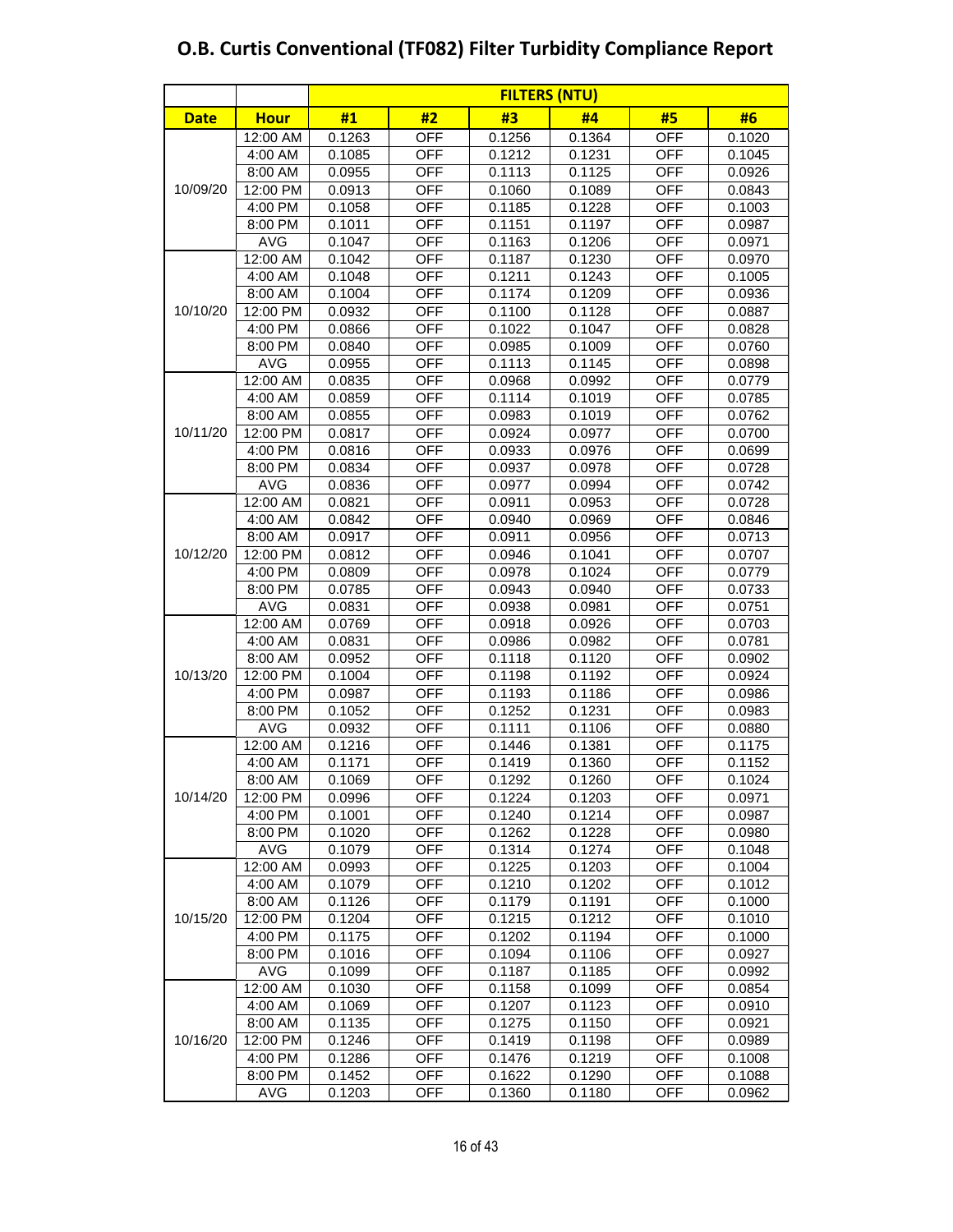| #2<br>#3<br>#4<br>#5<br>#6<br><b>Date</b><br><b>Hour</b><br>#1<br><b>OFF</b><br><b>OFF</b><br>12:00 AM<br>0.1542<br>0.1732<br>0.1451<br>0.1097<br><b>OFF</b><br><b>OFF</b><br>4:00 AM<br>0.1372<br>0.1519<br>0.1517<br>0.1240<br>8:00 AM<br>0.1340<br><b>OFF</b><br>0.1473<br><b>OFF</b><br>0.1307<br>0.1480<br><b>OFF</b><br><b>OFF</b><br>10/17/20<br>12:00 PM<br>0.1312<br>0.1443<br>0.1473<br>0.1316<br><b>OFF</b><br>4:00 PM<br>0.1386<br>0.1505<br>0.1548<br><b>OFF</b><br>0.1399<br><b>OFF</b><br><b>OFF</b><br>0.1281<br>0.1385<br>0.1424<br>0.1294<br>8:00 PM<br><b>OFF</b><br><b>AVG</b><br>0.1372<br><b>OFF</b><br>0.1510<br>0.1482<br>0.1276<br><b>OFF</b><br><b>OFF</b><br>12:00 AM<br>0.1216<br>0.1325<br>0.1361<br>0.1146<br><b>OFF</b><br>0.1163<br>0.1219<br><b>OFF</b><br>4:00 AM<br>0.1213<br>0.1008<br>0.1152<br><b>OFF</b><br><b>OFF</b><br>8:00 AM<br>0.1218<br>0.1226<br>0.1010<br><b>OFF</b><br>10/18/20<br>12:00 PM<br><b>OFF</b><br>0.0944<br>0.1091<br>0.1091<br>0.0876<br><b>OFF</b><br><b>OFF</b><br>4:00 PM<br>0.0951<br>0.1058<br>0.1061<br>0.0832<br><b>OFF</b><br>0.1079<br>8:00 PM<br>0.1011<br>0.1078<br><b>OFF</b><br>0.0861<br><b>OFF</b><br><b>OFF</b><br>AVG<br>0.1073<br>0.1164<br>0.1173<br>0.0956<br>OFF<br>12:00 AM<br>OFF<br>0.0974<br>0.1053<br>0.1055<br>0.0840<br><b>OFF</b><br><b>OFF</b><br>4:00 AM<br>0.0972<br>0.1056<br>0.1053<br>0.0870<br>8:00 AM<br><b>OFF</b><br>0.1063<br><b>OFF</b><br>0.0947<br>0.1058<br>0.0877<br>10/19/20<br><b>OFF</b><br>0.0882<br>0.1034<br><b>OFF</b><br>12:00 PM<br>0.1020<br>0.0826<br><b>OFF</b><br>4:00 PM<br><b>OFF</b><br>0.0904<br>0.1057<br>0.1037<br>0.0844<br><b>OFF</b><br>8:00 PM<br>0.0874<br>0.1042<br>0.1021<br><b>OFF</b><br>0.0827<br><b>OFF</b><br><b>AVG</b><br>0.1051<br><b>OFF</b><br>0.0926<br>0.1041<br>0.0847<br><b>OFF</b><br>12:00 AM<br><b>OFF</b><br>0.0884<br>0.1033<br>0.1020<br>0.0795<br><b>OFF</b><br><b>OFF</b><br>4:00 AM<br>0.0989<br>0.1115<br>0.1098<br>0.0907<br><b>OFF</b><br><b>OFF</b><br>8:00 AM<br>0.0881<br>0.1090<br>0.1110<br>0.0819<br>10/20/20<br><b>OFF</b><br><b>OFF</b><br>12:00 PM<br>0.0808<br>0.0905<br>0.0928<br>0.0758<br><b>OFF</b><br><b>OFF</b><br>4:00 PM<br>0.0809<br>0.0923<br>0.0939<br>0.0751<br><b>OFF</b><br>0.0849<br>0.0995<br>0.1003<br><b>OFF</b><br>8:00 PM<br>0.0803<br><b>OFF</b><br><b>AVG</b><br>0.0870<br><b>OFF</b><br>0.1010<br>0.1016<br>0.0806<br>$12:00$ AM<br>0.0862<br><b>OFF</b><br><b>OFF</b><br>0.1019<br>0.1026<br>0.0782<br><b>OFF</b><br><b>OFF</b><br>4:00 AM<br>0.0867<br>0.1009<br>0.1020<br>0.0810<br>8:00 AM<br><b>OFF</b><br><b>OFF</b><br>0.0860<br>0.0994<br>0.1008<br>0.0771<br>10/21/20<br><b>OFF</b><br><b>OFF</b><br>12:00 PM<br>0.0871<br>0.1043<br>0.1054<br>0.0797<br><b>OFF</b><br><b>OFF</b><br>4:00 PM<br>0.0886<br>0.1076<br>0.1082<br>0.0812<br><b>OFF</b><br><b>OFF</b><br>8:00 PM<br>0.0896<br>0.1074<br>0.1080<br>0.0837<br><b>OFF</b><br><b>AVG</b><br>0.0873<br>0.1036<br>0.1045<br><b>OFF</b><br>0.0802<br>$12:00$ AM<br>OFF<br><b>OFF</b><br>0.0886<br>0.1042<br>0.1053<br>0.0765<br>OFF<br><b>OFF</b><br>4:00 AM<br>0.0882<br>0.1035<br>0.1051<br>0.0766<br><b>OFF</b><br><b>OFF</b><br>8:00 AM<br>0.0881<br>0.1057<br>0.1070<br>0.0770<br>10/22/20<br>12:00 PM<br><b>OFF</b><br>0.1128<br><b>OFF</b><br>0.1013<br>0.1131<br>0.0832<br>4:00 PM<br>0.0849<br>OFF<br>0.1040<br><b>OFF</b><br>0.1055<br>0.0781<br>8:00 PM<br>0.0794<br>OFF<br>0.0953<br>0.0980<br>OFF<br>0.0728<br><b>AVG</b><br><b>OFF</b><br>0.1043<br><b>OFF</b><br>0.0884<br>0.1057<br>0.0774<br><b>OFF</b><br>12:00 AM<br>0.0784<br>0.0929<br>0.0954<br>OFF<br>0.0698<br>OFF<br>4:00 AM<br>0.0776<br>0.0923<br>0.0947<br><b>OFF</b><br>0.0706<br>OFF<br><b>OFF</b><br>8:00 AM<br>0.0772<br>0.0919<br><b>OFF</b><br>0.0946<br>10/23/20<br>12:00 PM<br><b>OFF</b><br>0.0933<br><b>OFF</b><br>0.0766<br>0.0926<br>0.0680<br>$4:00$ PM<br><b>OFF</b><br>0.1037<br><b>OFF</b><br>0.0894<br>0.1026<br>0.0840<br>8:00 PM<br><b>OFF</b><br><b>OFF</b><br>0.0928<br>0.1098<br>0.1105<br>0.0919<br><b>AVG</b><br>0.0820<br><b>OFF</b><br>0.0973<br><b>OFF</b><br>0.0984<br>0.0768<br><b>OFF</b><br>12:00 AM<br>0.0929<br>0.1113<br>0.1129<br>OFF<br>0.0867<br>4:00 AM<br>0.0824<br>OFF<br>OFF<br>0.0745<br>0.1127<br>0.0990<br><b>OFF</b><br>8:00 AM<br>0.0971<br>0.1197<br>0.1184<br>OFF<br>0.0955<br>10/24/20<br>12:00 PM<br><b>OFF</b><br>0.1040<br>0.1362<br>0.1324<br><b>OFF</b><br>0.1100<br><b>OFF</b><br>4:00 PM<br>0.0957<br>0.1220<br>0.1204<br><b>OFF</b><br>0.0988<br>8:00 PM<br><b>OFF</b><br><b>OFF</b><br>0.0913<br>0.0902<br>0.1127<br>0.1122<br>AVG<br>0.0937<br><b>OFF</b><br>0.1191<br>0.1159<br><b>OFF</b><br>0.0928 |  | <b>FILTERS (NTU)</b> |  |  |  |  |  |  |  |  |
|----------------------------------------------------------------------------------------------------------------------------------------------------------------------------------------------------------------------------------------------------------------------------------------------------------------------------------------------------------------------------------------------------------------------------------------------------------------------------------------------------------------------------------------------------------------------------------------------------------------------------------------------------------------------------------------------------------------------------------------------------------------------------------------------------------------------------------------------------------------------------------------------------------------------------------------------------------------------------------------------------------------------------------------------------------------------------------------------------------------------------------------------------------------------------------------------------------------------------------------------------------------------------------------------------------------------------------------------------------------------------------------------------------------------------------------------------------------------------------------------------------------------------------------------------------------------------------------------------------------------------------------------------------------------------------------------------------------------------------------------------------------------------------------------------------------------------------------------------------------------------------------------------------------------------------------------------------------------------------------------------------------------------------------------------------------------------------------------------------------------------------------------------------------------------------------------------------------------------------------------------------------------------------------------------------------------------------------------------------------------------------------------------------------------------------------------------------------------------------------------------------------------------------------------------------------------------------------------------------------------------------------------------------------------------------------------------------------------------------------------------------------------------------------------------------------------------------------------------------------------------------------------------------------------------------------------------------------------------------------------------------------------------------------------------------------------------------------------------------------------------------------------------------------------------------------------------------------------------------------------------------------------------------------------------------------------------------------------------------------------------------------------------------------------------------------------------------------------------------------------------------------------------------------------------------------------------------------------------------------------------------------------------------------------------------------------------------------------------------------------------------------------------------------------------------------------------------------------------------------------------------------------------------------------------------------------------------------------------------------------------------------------------------------------------------------------------------------------------------------------------------------------------------------------------------------------------------------------------------------------------------------------------------------------------------------------------------------------------------------------------------------------------------------------------------------------------------------------------------------------------------------------------------------------------------------------------------------------------------------------------------------------------------------------------------------------------------|--|----------------------|--|--|--|--|--|--|--|--|
|                                                                                                                                                                                                                                                                                                                                                                                                                                                                                                                                                                                                                                                                                                                                                                                                                                                                                                                                                                                                                                                                                                                                                                                                                                                                                                                                                                                                                                                                                                                                                                                                                                                                                                                                                                                                                                                                                                                                                                                                                                                                                                                                                                                                                                                                                                                                                                                                                                                                                                                                                                                                                                                                                                                                                                                                                                                                                                                                                                                                                                                                                                                                                                                                                                                                                                                                                                                                                                                                                                                                                                                                                                                                                                                                                                                                                                                                                                                                                                                                                                                                                                                                                                                                                                                                                                                                                                                                                                                                                                                                                                                                                                                                                                          |  |                      |  |  |  |  |  |  |  |  |
|                                                                                                                                                                                                                                                                                                                                                                                                                                                                                                                                                                                                                                                                                                                                                                                                                                                                                                                                                                                                                                                                                                                                                                                                                                                                                                                                                                                                                                                                                                                                                                                                                                                                                                                                                                                                                                                                                                                                                                                                                                                                                                                                                                                                                                                                                                                                                                                                                                                                                                                                                                                                                                                                                                                                                                                                                                                                                                                                                                                                                                                                                                                                                                                                                                                                                                                                                                                                                                                                                                                                                                                                                                                                                                                                                                                                                                                                                                                                                                                                                                                                                                                                                                                                                                                                                                                                                                                                                                                                                                                                                                                                                                                                                                          |  |                      |  |  |  |  |  |  |  |  |
|                                                                                                                                                                                                                                                                                                                                                                                                                                                                                                                                                                                                                                                                                                                                                                                                                                                                                                                                                                                                                                                                                                                                                                                                                                                                                                                                                                                                                                                                                                                                                                                                                                                                                                                                                                                                                                                                                                                                                                                                                                                                                                                                                                                                                                                                                                                                                                                                                                                                                                                                                                                                                                                                                                                                                                                                                                                                                                                                                                                                                                                                                                                                                                                                                                                                                                                                                                                                                                                                                                                                                                                                                                                                                                                                                                                                                                                                                                                                                                                                                                                                                                                                                                                                                                                                                                                                                                                                                                                                                                                                                                                                                                                                                                          |  |                      |  |  |  |  |  |  |  |  |
|                                                                                                                                                                                                                                                                                                                                                                                                                                                                                                                                                                                                                                                                                                                                                                                                                                                                                                                                                                                                                                                                                                                                                                                                                                                                                                                                                                                                                                                                                                                                                                                                                                                                                                                                                                                                                                                                                                                                                                                                                                                                                                                                                                                                                                                                                                                                                                                                                                                                                                                                                                                                                                                                                                                                                                                                                                                                                                                                                                                                                                                                                                                                                                                                                                                                                                                                                                                                                                                                                                                                                                                                                                                                                                                                                                                                                                                                                                                                                                                                                                                                                                                                                                                                                                                                                                                                                                                                                                                                                                                                                                                                                                                                                                          |  |                      |  |  |  |  |  |  |  |  |
|                                                                                                                                                                                                                                                                                                                                                                                                                                                                                                                                                                                                                                                                                                                                                                                                                                                                                                                                                                                                                                                                                                                                                                                                                                                                                                                                                                                                                                                                                                                                                                                                                                                                                                                                                                                                                                                                                                                                                                                                                                                                                                                                                                                                                                                                                                                                                                                                                                                                                                                                                                                                                                                                                                                                                                                                                                                                                                                                                                                                                                                                                                                                                                                                                                                                                                                                                                                                                                                                                                                                                                                                                                                                                                                                                                                                                                                                                                                                                                                                                                                                                                                                                                                                                                                                                                                                                                                                                                                                                                                                                                                                                                                                                                          |  |                      |  |  |  |  |  |  |  |  |
|                                                                                                                                                                                                                                                                                                                                                                                                                                                                                                                                                                                                                                                                                                                                                                                                                                                                                                                                                                                                                                                                                                                                                                                                                                                                                                                                                                                                                                                                                                                                                                                                                                                                                                                                                                                                                                                                                                                                                                                                                                                                                                                                                                                                                                                                                                                                                                                                                                                                                                                                                                                                                                                                                                                                                                                                                                                                                                                                                                                                                                                                                                                                                                                                                                                                                                                                                                                                                                                                                                                                                                                                                                                                                                                                                                                                                                                                                                                                                                                                                                                                                                                                                                                                                                                                                                                                                                                                                                                                                                                                                                                                                                                                                                          |  |                      |  |  |  |  |  |  |  |  |
|                                                                                                                                                                                                                                                                                                                                                                                                                                                                                                                                                                                                                                                                                                                                                                                                                                                                                                                                                                                                                                                                                                                                                                                                                                                                                                                                                                                                                                                                                                                                                                                                                                                                                                                                                                                                                                                                                                                                                                                                                                                                                                                                                                                                                                                                                                                                                                                                                                                                                                                                                                                                                                                                                                                                                                                                                                                                                                                                                                                                                                                                                                                                                                                                                                                                                                                                                                                                                                                                                                                                                                                                                                                                                                                                                                                                                                                                                                                                                                                                                                                                                                                                                                                                                                                                                                                                                                                                                                                                                                                                                                                                                                                                                                          |  |                      |  |  |  |  |  |  |  |  |
|                                                                                                                                                                                                                                                                                                                                                                                                                                                                                                                                                                                                                                                                                                                                                                                                                                                                                                                                                                                                                                                                                                                                                                                                                                                                                                                                                                                                                                                                                                                                                                                                                                                                                                                                                                                                                                                                                                                                                                                                                                                                                                                                                                                                                                                                                                                                                                                                                                                                                                                                                                                                                                                                                                                                                                                                                                                                                                                                                                                                                                                                                                                                                                                                                                                                                                                                                                                                                                                                                                                                                                                                                                                                                                                                                                                                                                                                                                                                                                                                                                                                                                                                                                                                                                                                                                                                                                                                                                                                                                                                                                                                                                                                                                          |  |                      |  |  |  |  |  |  |  |  |
|                                                                                                                                                                                                                                                                                                                                                                                                                                                                                                                                                                                                                                                                                                                                                                                                                                                                                                                                                                                                                                                                                                                                                                                                                                                                                                                                                                                                                                                                                                                                                                                                                                                                                                                                                                                                                                                                                                                                                                                                                                                                                                                                                                                                                                                                                                                                                                                                                                                                                                                                                                                                                                                                                                                                                                                                                                                                                                                                                                                                                                                                                                                                                                                                                                                                                                                                                                                                                                                                                                                                                                                                                                                                                                                                                                                                                                                                                                                                                                                                                                                                                                                                                                                                                                                                                                                                                                                                                                                                                                                                                                                                                                                                                                          |  |                      |  |  |  |  |  |  |  |  |
|                                                                                                                                                                                                                                                                                                                                                                                                                                                                                                                                                                                                                                                                                                                                                                                                                                                                                                                                                                                                                                                                                                                                                                                                                                                                                                                                                                                                                                                                                                                                                                                                                                                                                                                                                                                                                                                                                                                                                                                                                                                                                                                                                                                                                                                                                                                                                                                                                                                                                                                                                                                                                                                                                                                                                                                                                                                                                                                                                                                                                                                                                                                                                                                                                                                                                                                                                                                                                                                                                                                                                                                                                                                                                                                                                                                                                                                                                                                                                                                                                                                                                                                                                                                                                                                                                                                                                                                                                                                                                                                                                                                                                                                                                                          |  |                      |  |  |  |  |  |  |  |  |
|                                                                                                                                                                                                                                                                                                                                                                                                                                                                                                                                                                                                                                                                                                                                                                                                                                                                                                                                                                                                                                                                                                                                                                                                                                                                                                                                                                                                                                                                                                                                                                                                                                                                                                                                                                                                                                                                                                                                                                                                                                                                                                                                                                                                                                                                                                                                                                                                                                                                                                                                                                                                                                                                                                                                                                                                                                                                                                                                                                                                                                                                                                                                                                                                                                                                                                                                                                                                                                                                                                                                                                                                                                                                                                                                                                                                                                                                                                                                                                                                                                                                                                                                                                                                                                                                                                                                                                                                                                                                                                                                                                                                                                                                                                          |  |                      |  |  |  |  |  |  |  |  |
|                                                                                                                                                                                                                                                                                                                                                                                                                                                                                                                                                                                                                                                                                                                                                                                                                                                                                                                                                                                                                                                                                                                                                                                                                                                                                                                                                                                                                                                                                                                                                                                                                                                                                                                                                                                                                                                                                                                                                                                                                                                                                                                                                                                                                                                                                                                                                                                                                                                                                                                                                                                                                                                                                                                                                                                                                                                                                                                                                                                                                                                                                                                                                                                                                                                                                                                                                                                                                                                                                                                                                                                                                                                                                                                                                                                                                                                                                                                                                                                                                                                                                                                                                                                                                                                                                                                                                                                                                                                                                                                                                                                                                                                                                                          |  |                      |  |  |  |  |  |  |  |  |
|                                                                                                                                                                                                                                                                                                                                                                                                                                                                                                                                                                                                                                                                                                                                                                                                                                                                                                                                                                                                                                                                                                                                                                                                                                                                                                                                                                                                                                                                                                                                                                                                                                                                                                                                                                                                                                                                                                                                                                                                                                                                                                                                                                                                                                                                                                                                                                                                                                                                                                                                                                                                                                                                                                                                                                                                                                                                                                                                                                                                                                                                                                                                                                                                                                                                                                                                                                                                                                                                                                                                                                                                                                                                                                                                                                                                                                                                                                                                                                                                                                                                                                                                                                                                                                                                                                                                                                                                                                                                                                                                                                                                                                                                                                          |  |                      |  |  |  |  |  |  |  |  |
|                                                                                                                                                                                                                                                                                                                                                                                                                                                                                                                                                                                                                                                                                                                                                                                                                                                                                                                                                                                                                                                                                                                                                                                                                                                                                                                                                                                                                                                                                                                                                                                                                                                                                                                                                                                                                                                                                                                                                                                                                                                                                                                                                                                                                                                                                                                                                                                                                                                                                                                                                                                                                                                                                                                                                                                                                                                                                                                                                                                                                                                                                                                                                                                                                                                                                                                                                                                                                                                                                                                                                                                                                                                                                                                                                                                                                                                                                                                                                                                                                                                                                                                                                                                                                                                                                                                                                                                                                                                                                                                                                                                                                                                                                                          |  |                      |  |  |  |  |  |  |  |  |
|                                                                                                                                                                                                                                                                                                                                                                                                                                                                                                                                                                                                                                                                                                                                                                                                                                                                                                                                                                                                                                                                                                                                                                                                                                                                                                                                                                                                                                                                                                                                                                                                                                                                                                                                                                                                                                                                                                                                                                                                                                                                                                                                                                                                                                                                                                                                                                                                                                                                                                                                                                                                                                                                                                                                                                                                                                                                                                                                                                                                                                                                                                                                                                                                                                                                                                                                                                                                                                                                                                                                                                                                                                                                                                                                                                                                                                                                                                                                                                                                                                                                                                                                                                                                                                                                                                                                                                                                                                                                                                                                                                                                                                                                                                          |  |                      |  |  |  |  |  |  |  |  |
|                                                                                                                                                                                                                                                                                                                                                                                                                                                                                                                                                                                                                                                                                                                                                                                                                                                                                                                                                                                                                                                                                                                                                                                                                                                                                                                                                                                                                                                                                                                                                                                                                                                                                                                                                                                                                                                                                                                                                                                                                                                                                                                                                                                                                                                                                                                                                                                                                                                                                                                                                                                                                                                                                                                                                                                                                                                                                                                                                                                                                                                                                                                                                                                                                                                                                                                                                                                                                                                                                                                                                                                                                                                                                                                                                                                                                                                                                                                                                                                                                                                                                                                                                                                                                                                                                                                                                                                                                                                                                                                                                                                                                                                                                                          |  |                      |  |  |  |  |  |  |  |  |
|                                                                                                                                                                                                                                                                                                                                                                                                                                                                                                                                                                                                                                                                                                                                                                                                                                                                                                                                                                                                                                                                                                                                                                                                                                                                                                                                                                                                                                                                                                                                                                                                                                                                                                                                                                                                                                                                                                                                                                                                                                                                                                                                                                                                                                                                                                                                                                                                                                                                                                                                                                                                                                                                                                                                                                                                                                                                                                                                                                                                                                                                                                                                                                                                                                                                                                                                                                                                                                                                                                                                                                                                                                                                                                                                                                                                                                                                                                                                                                                                                                                                                                                                                                                                                                                                                                                                                                                                                                                                                                                                                                                                                                                                                                          |  |                      |  |  |  |  |  |  |  |  |
|                                                                                                                                                                                                                                                                                                                                                                                                                                                                                                                                                                                                                                                                                                                                                                                                                                                                                                                                                                                                                                                                                                                                                                                                                                                                                                                                                                                                                                                                                                                                                                                                                                                                                                                                                                                                                                                                                                                                                                                                                                                                                                                                                                                                                                                                                                                                                                                                                                                                                                                                                                                                                                                                                                                                                                                                                                                                                                                                                                                                                                                                                                                                                                                                                                                                                                                                                                                                                                                                                                                                                                                                                                                                                                                                                                                                                                                                                                                                                                                                                                                                                                                                                                                                                                                                                                                                                                                                                                                                                                                                                                                                                                                                                                          |  |                      |  |  |  |  |  |  |  |  |
|                                                                                                                                                                                                                                                                                                                                                                                                                                                                                                                                                                                                                                                                                                                                                                                                                                                                                                                                                                                                                                                                                                                                                                                                                                                                                                                                                                                                                                                                                                                                                                                                                                                                                                                                                                                                                                                                                                                                                                                                                                                                                                                                                                                                                                                                                                                                                                                                                                                                                                                                                                                                                                                                                                                                                                                                                                                                                                                                                                                                                                                                                                                                                                                                                                                                                                                                                                                                                                                                                                                                                                                                                                                                                                                                                                                                                                                                                                                                                                                                                                                                                                                                                                                                                                                                                                                                                                                                                                                                                                                                                                                                                                                                                                          |  |                      |  |  |  |  |  |  |  |  |
|                                                                                                                                                                                                                                                                                                                                                                                                                                                                                                                                                                                                                                                                                                                                                                                                                                                                                                                                                                                                                                                                                                                                                                                                                                                                                                                                                                                                                                                                                                                                                                                                                                                                                                                                                                                                                                                                                                                                                                                                                                                                                                                                                                                                                                                                                                                                                                                                                                                                                                                                                                                                                                                                                                                                                                                                                                                                                                                                                                                                                                                                                                                                                                                                                                                                                                                                                                                                                                                                                                                                                                                                                                                                                                                                                                                                                                                                                                                                                                                                                                                                                                                                                                                                                                                                                                                                                                                                                                                                                                                                                                                                                                                                                                          |  |                      |  |  |  |  |  |  |  |  |
|                                                                                                                                                                                                                                                                                                                                                                                                                                                                                                                                                                                                                                                                                                                                                                                                                                                                                                                                                                                                                                                                                                                                                                                                                                                                                                                                                                                                                                                                                                                                                                                                                                                                                                                                                                                                                                                                                                                                                                                                                                                                                                                                                                                                                                                                                                                                                                                                                                                                                                                                                                                                                                                                                                                                                                                                                                                                                                                                                                                                                                                                                                                                                                                                                                                                                                                                                                                                                                                                                                                                                                                                                                                                                                                                                                                                                                                                                                                                                                                                                                                                                                                                                                                                                                                                                                                                                                                                                                                                                                                                                                                                                                                                                                          |  |                      |  |  |  |  |  |  |  |  |
|                                                                                                                                                                                                                                                                                                                                                                                                                                                                                                                                                                                                                                                                                                                                                                                                                                                                                                                                                                                                                                                                                                                                                                                                                                                                                                                                                                                                                                                                                                                                                                                                                                                                                                                                                                                                                                                                                                                                                                                                                                                                                                                                                                                                                                                                                                                                                                                                                                                                                                                                                                                                                                                                                                                                                                                                                                                                                                                                                                                                                                                                                                                                                                                                                                                                                                                                                                                                                                                                                                                                                                                                                                                                                                                                                                                                                                                                                                                                                                                                                                                                                                                                                                                                                                                                                                                                                                                                                                                                                                                                                                                                                                                                                                          |  |                      |  |  |  |  |  |  |  |  |
|                                                                                                                                                                                                                                                                                                                                                                                                                                                                                                                                                                                                                                                                                                                                                                                                                                                                                                                                                                                                                                                                                                                                                                                                                                                                                                                                                                                                                                                                                                                                                                                                                                                                                                                                                                                                                                                                                                                                                                                                                                                                                                                                                                                                                                                                                                                                                                                                                                                                                                                                                                                                                                                                                                                                                                                                                                                                                                                                                                                                                                                                                                                                                                                                                                                                                                                                                                                                                                                                                                                                                                                                                                                                                                                                                                                                                                                                                                                                                                                                                                                                                                                                                                                                                                                                                                                                                                                                                                                                                                                                                                                                                                                                                                          |  |                      |  |  |  |  |  |  |  |  |
|                                                                                                                                                                                                                                                                                                                                                                                                                                                                                                                                                                                                                                                                                                                                                                                                                                                                                                                                                                                                                                                                                                                                                                                                                                                                                                                                                                                                                                                                                                                                                                                                                                                                                                                                                                                                                                                                                                                                                                                                                                                                                                                                                                                                                                                                                                                                                                                                                                                                                                                                                                                                                                                                                                                                                                                                                                                                                                                                                                                                                                                                                                                                                                                                                                                                                                                                                                                                                                                                                                                                                                                                                                                                                                                                                                                                                                                                                                                                                                                                                                                                                                                                                                                                                                                                                                                                                                                                                                                                                                                                                                                                                                                                                                          |  |                      |  |  |  |  |  |  |  |  |
|                                                                                                                                                                                                                                                                                                                                                                                                                                                                                                                                                                                                                                                                                                                                                                                                                                                                                                                                                                                                                                                                                                                                                                                                                                                                                                                                                                                                                                                                                                                                                                                                                                                                                                                                                                                                                                                                                                                                                                                                                                                                                                                                                                                                                                                                                                                                                                                                                                                                                                                                                                                                                                                                                                                                                                                                                                                                                                                                                                                                                                                                                                                                                                                                                                                                                                                                                                                                                                                                                                                                                                                                                                                                                                                                                                                                                                                                                                                                                                                                                                                                                                                                                                                                                                                                                                                                                                                                                                                                                                                                                                                                                                                                                                          |  |                      |  |  |  |  |  |  |  |  |
|                                                                                                                                                                                                                                                                                                                                                                                                                                                                                                                                                                                                                                                                                                                                                                                                                                                                                                                                                                                                                                                                                                                                                                                                                                                                                                                                                                                                                                                                                                                                                                                                                                                                                                                                                                                                                                                                                                                                                                                                                                                                                                                                                                                                                                                                                                                                                                                                                                                                                                                                                                                                                                                                                                                                                                                                                                                                                                                                                                                                                                                                                                                                                                                                                                                                                                                                                                                                                                                                                                                                                                                                                                                                                                                                                                                                                                                                                                                                                                                                                                                                                                                                                                                                                                                                                                                                                                                                                                                                                                                                                                                                                                                                                                          |  |                      |  |  |  |  |  |  |  |  |
|                                                                                                                                                                                                                                                                                                                                                                                                                                                                                                                                                                                                                                                                                                                                                                                                                                                                                                                                                                                                                                                                                                                                                                                                                                                                                                                                                                                                                                                                                                                                                                                                                                                                                                                                                                                                                                                                                                                                                                                                                                                                                                                                                                                                                                                                                                                                                                                                                                                                                                                                                                                                                                                                                                                                                                                                                                                                                                                                                                                                                                                                                                                                                                                                                                                                                                                                                                                                                                                                                                                                                                                                                                                                                                                                                                                                                                                                                                                                                                                                                                                                                                                                                                                                                                                                                                                                                                                                                                                                                                                                                                                                                                                                                                          |  |                      |  |  |  |  |  |  |  |  |
|                                                                                                                                                                                                                                                                                                                                                                                                                                                                                                                                                                                                                                                                                                                                                                                                                                                                                                                                                                                                                                                                                                                                                                                                                                                                                                                                                                                                                                                                                                                                                                                                                                                                                                                                                                                                                                                                                                                                                                                                                                                                                                                                                                                                                                                                                                                                                                                                                                                                                                                                                                                                                                                                                                                                                                                                                                                                                                                                                                                                                                                                                                                                                                                                                                                                                                                                                                                                                                                                                                                                                                                                                                                                                                                                                                                                                                                                                                                                                                                                                                                                                                                                                                                                                                                                                                                                                                                                                                                                                                                                                                                                                                                                                                          |  |                      |  |  |  |  |  |  |  |  |
|                                                                                                                                                                                                                                                                                                                                                                                                                                                                                                                                                                                                                                                                                                                                                                                                                                                                                                                                                                                                                                                                                                                                                                                                                                                                                                                                                                                                                                                                                                                                                                                                                                                                                                                                                                                                                                                                                                                                                                                                                                                                                                                                                                                                                                                                                                                                                                                                                                                                                                                                                                                                                                                                                                                                                                                                                                                                                                                                                                                                                                                                                                                                                                                                                                                                                                                                                                                                                                                                                                                                                                                                                                                                                                                                                                                                                                                                                                                                                                                                                                                                                                                                                                                                                                                                                                                                                                                                                                                                                                                                                                                                                                                                                                          |  |                      |  |  |  |  |  |  |  |  |
|                                                                                                                                                                                                                                                                                                                                                                                                                                                                                                                                                                                                                                                                                                                                                                                                                                                                                                                                                                                                                                                                                                                                                                                                                                                                                                                                                                                                                                                                                                                                                                                                                                                                                                                                                                                                                                                                                                                                                                                                                                                                                                                                                                                                                                                                                                                                                                                                                                                                                                                                                                                                                                                                                                                                                                                                                                                                                                                                                                                                                                                                                                                                                                                                                                                                                                                                                                                                                                                                                                                                                                                                                                                                                                                                                                                                                                                                                                                                                                                                                                                                                                                                                                                                                                                                                                                                                                                                                                                                                                                                                                                                                                                                                                          |  |                      |  |  |  |  |  |  |  |  |
|                                                                                                                                                                                                                                                                                                                                                                                                                                                                                                                                                                                                                                                                                                                                                                                                                                                                                                                                                                                                                                                                                                                                                                                                                                                                                                                                                                                                                                                                                                                                                                                                                                                                                                                                                                                                                                                                                                                                                                                                                                                                                                                                                                                                                                                                                                                                                                                                                                                                                                                                                                                                                                                                                                                                                                                                                                                                                                                                                                                                                                                                                                                                                                                                                                                                                                                                                                                                                                                                                                                                                                                                                                                                                                                                                                                                                                                                                                                                                                                                                                                                                                                                                                                                                                                                                                                                                                                                                                                                                                                                                                                                                                                                                                          |  |                      |  |  |  |  |  |  |  |  |
|                                                                                                                                                                                                                                                                                                                                                                                                                                                                                                                                                                                                                                                                                                                                                                                                                                                                                                                                                                                                                                                                                                                                                                                                                                                                                                                                                                                                                                                                                                                                                                                                                                                                                                                                                                                                                                                                                                                                                                                                                                                                                                                                                                                                                                                                                                                                                                                                                                                                                                                                                                                                                                                                                                                                                                                                                                                                                                                                                                                                                                                                                                                                                                                                                                                                                                                                                                                                                                                                                                                                                                                                                                                                                                                                                                                                                                                                                                                                                                                                                                                                                                                                                                                                                                                                                                                                                                                                                                                                                                                                                                                                                                                                                                          |  |                      |  |  |  |  |  |  |  |  |
|                                                                                                                                                                                                                                                                                                                                                                                                                                                                                                                                                                                                                                                                                                                                                                                                                                                                                                                                                                                                                                                                                                                                                                                                                                                                                                                                                                                                                                                                                                                                                                                                                                                                                                                                                                                                                                                                                                                                                                                                                                                                                                                                                                                                                                                                                                                                                                                                                                                                                                                                                                                                                                                                                                                                                                                                                                                                                                                                                                                                                                                                                                                                                                                                                                                                                                                                                                                                                                                                                                                                                                                                                                                                                                                                                                                                                                                                                                                                                                                                                                                                                                                                                                                                                                                                                                                                                                                                                                                                                                                                                                                                                                                                                                          |  |                      |  |  |  |  |  |  |  |  |
|                                                                                                                                                                                                                                                                                                                                                                                                                                                                                                                                                                                                                                                                                                                                                                                                                                                                                                                                                                                                                                                                                                                                                                                                                                                                                                                                                                                                                                                                                                                                                                                                                                                                                                                                                                                                                                                                                                                                                                                                                                                                                                                                                                                                                                                                                                                                                                                                                                                                                                                                                                                                                                                                                                                                                                                                                                                                                                                                                                                                                                                                                                                                                                                                                                                                                                                                                                                                                                                                                                                                                                                                                                                                                                                                                                                                                                                                                                                                                                                                                                                                                                                                                                                                                                                                                                                                                                                                                                                                                                                                                                                                                                                                                                          |  |                      |  |  |  |  |  |  |  |  |
|                                                                                                                                                                                                                                                                                                                                                                                                                                                                                                                                                                                                                                                                                                                                                                                                                                                                                                                                                                                                                                                                                                                                                                                                                                                                                                                                                                                                                                                                                                                                                                                                                                                                                                                                                                                                                                                                                                                                                                                                                                                                                                                                                                                                                                                                                                                                                                                                                                                                                                                                                                                                                                                                                                                                                                                                                                                                                                                                                                                                                                                                                                                                                                                                                                                                                                                                                                                                                                                                                                                                                                                                                                                                                                                                                                                                                                                                                                                                                                                                                                                                                                                                                                                                                                                                                                                                                                                                                                                                                                                                                                                                                                                                                                          |  |                      |  |  |  |  |  |  |  |  |
|                                                                                                                                                                                                                                                                                                                                                                                                                                                                                                                                                                                                                                                                                                                                                                                                                                                                                                                                                                                                                                                                                                                                                                                                                                                                                                                                                                                                                                                                                                                                                                                                                                                                                                                                                                                                                                                                                                                                                                                                                                                                                                                                                                                                                                                                                                                                                                                                                                                                                                                                                                                                                                                                                                                                                                                                                                                                                                                                                                                                                                                                                                                                                                                                                                                                                                                                                                                                                                                                                                                                                                                                                                                                                                                                                                                                                                                                                                                                                                                                                                                                                                                                                                                                                                                                                                                                                                                                                                                                                                                                                                                                                                                                                                          |  |                      |  |  |  |  |  |  |  |  |
|                                                                                                                                                                                                                                                                                                                                                                                                                                                                                                                                                                                                                                                                                                                                                                                                                                                                                                                                                                                                                                                                                                                                                                                                                                                                                                                                                                                                                                                                                                                                                                                                                                                                                                                                                                                                                                                                                                                                                                                                                                                                                                                                                                                                                                                                                                                                                                                                                                                                                                                                                                                                                                                                                                                                                                                                                                                                                                                                                                                                                                                                                                                                                                                                                                                                                                                                                                                                                                                                                                                                                                                                                                                                                                                                                                                                                                                                                                                                                                                                                                                                                                                                                                                                                                                                                                                                                                                                                                                                                                                                                                                                                                                                                                          |  |                      |  |  |  |  |  |  |  |  |
|                                                                                                                                                                                                                                                                                                                                                                                                                                                                                                                                                                                                                                                                                                                                                                                                                                                                                                                                                                                                                                                                                                                                                                                                                                                                                                                                                                                                                                                                                                                                                                                                                                                                                                                                                                                                                                                                                                                                                                                                                                                                                                                                                                                                                                                                                                                                                                                                                                                                                                                                                                                                                                                                                                                                                                                                                                                                                                                                                                                                                                                                                                                                                                                                                                                                                                                                                                                                                                                                                                                                                                                                                                                                                                                                                                                                                                                                                                                                                                                                                                                                                                                                                                                                                                                                                                                                                                                                                                                                                                                                                                                                                                                                                                          |  |                      |  |  |  |  |  |  |  |  |
|                                                                                                                                                                                                                                                                                                                                                                                                                                                                                                                                                                                                                                                                                                                                                                                                                                                                                                                                                                                                                                                                                                                                                                                                                                                                                                                                                                                                                                                                                                                                                                                                                                                                                                                                                                                                                                                                                                                                                                                                                                                                                                                                                                                                                                                                                                                                                                                                                                                                                                                                                                                                                                                                                                                                                                                                                                                                                                                                                                                                                                                                                                                                                                                                                                                                                                                                                                                                                                                                                                                                                                                                                                                                                                                                                                                                                                                                                                                                                                                                                                                                                                                                                                                                                                                                                                                                                                                                                                                                                                                                                                                                                                                                                                          |  |                      |  |  |  |  |  |  |  |  |
|                                                                                                                                                                                                                                                                                                                                                                                                                                                                                                                                                                                                                                                                                                                                                                                                                                                                                                                                                                                                                                                                                                                                                                                                                                                                                                                                                                                                                                                                                                                                                                                                                                                                                                                                                                                                                                                                                                                                                                                                                                                                                                                                                                                                                                                                                                                                                                                                                                                                                                                                                                                                                                                                                                                                                                                                                                                                                                                                                                                                                                                                                                                                                                                                                                                                                                                                                                                                                                                                                                                                                                                                                                                                                                                                                                                                                                                                                                                                                                                                                                                                                                                                                                                                                                                                                                                                                                                                                                                                                                                                                                                                                                                                                                          |  |                      |  |  |  |  |  |  |  |  |
|                                                                                                                                                                                                                                                                                                                                                                                                                                                                                                                                                                                                                                                                                                                                                                                                                                                                                                                                                                                                                                                                                                                                                                                                                                                                                                                                                                                                                                                                                                                                                                                                                                                                                                                                                                                                                                                                                                                                                                                                                                                                                                                                                                                                                                                                                                                                                                                                                                                                                                                                                                                                                                                                                                                                                                                                                                                                                                                                                                                                                                                                                                                                                                                                                                                                                                                                                                                                                                                                                                                                                                                                                                                                                                                                                                                                                                                                                                                                                                                                                                                                                                                                                                                                                                                                                                                                                                                                                                                                                                                                                                                                                                                                                                          |  |                      |  |  |  |  |  |  |  |  |
|                                                                                                                                                                                                                                                                                                                                                                                                                                                                                                                                                                                                                                                                                                                                                                                                                                                                                                                                                                                                                                                                                                                                                                                                                                                                                                                                                                                                                                                                                                                                                                                                                                                                                                                                                                                                                                                                                                                                                                                                                                                                                                                                                                                                                                                                                                                                                                                                                                                                                                                                                                                                                                                                                                                                                                                                                                                                                                                                                                                                                                                                                                                                                                                                                                                                                                                                                                                                                                                                                                                                                                                                                                                                                                                                                                                                                                                                                                                                                                                                                                                                                                                                                                                                                                                                                                                                                                                                                                                                                                                                                                                                                                                                                                          |  |                      |  |  |  |  |  |  |  |  |
|                                                                                                                                                                                                                                                                                                                                                                                                                                                                                                                                                                                                                                                                                                                                                                                                                                                                                                                                                                                                                                                                                                                                                                                                                                                                                                                                                                                                                                                                                                                                                                                                                                                                                                                                                                                                                                                                                                                                                                                                                                                                                                                                                                                                                                                                                                                                                                                                                                                                                                                                                                                                                                                                                                                                                                                                                                                                                                                                                                                                                                                                                                                                                                                                                                                                                                                                                                                                                                                                                                                                                                                                                                                                                                                                                                                                                                                                                                                                                                                                                                                                                                                                                                                                                                                                                                                                                                                                                                                                                                                                                                                                                                                                                                          |  |                      |  |  |  |  |  |  |  |  |
|                                                                                                                                                                                                                                                                                                                                                                                                                                                                                                                                                                                                                                                                                                                                                                                                                                                                                                                                                                                                                                                                                                                                                                                                                                                                                                                                                                                                                                                                                                                                                                                                                                                                                                                                                                                                                                                                                                                                                                                                                                                                                                                                                                                                                                                                                                                                                                                                                                                                                                                                                                                                                                                                                                                                                                                                                                                                                                                                                                                                                                                                                                                                                                                                                                                                                                                                                                                                                                                                                                                                                                                                                                                                                                                                                                                                                                                                                                                                                                                                                                                                                                                                                                                                                                                                                                                                                                                                                                                                                                                                                                                                                                                                                                          |  |                      |  |  |  |  |  |  |  |  |
|                                                                                                                                                                                                                                                                                                                                                                                                                                                                                                                                                                                                                                                                                                                                                                                                                                                                                                                                                                                                                                                                                                                                                                                                                                                                                                                                                                                                                                                                                                                                                                                                                                                                                                                                                                                                                                                                                                                                                                                                                                                                                                                                                                                                                                                                                                                                                                                                                                                                                                                                                                                                                                                                                                                                                                                                                                                                                                                                                                                                                                                                                                                                                                                                                                                                                                                                                                                                                                                                                                                                                                                                                                                                                                                                                                                                                                                                                                                                                                                                                                                                                                                                                                                                                                                                                                                                                                                                                                                                                                                                                                                                                                                                                                          |  |                      |  |  |  |  |  |  |  |  |
|                                                                                                                                                                                                                                                                                                                                                                                                                                                                                                                                                                                                                                                                                                                                                                                                                                                                                                                                                                                                                                                                                                                                                                                                                                                                                                                                                                                                                                                                                                                                                                                                                                                                                                                                                                                                                                                                                                                                                                                                                                                                                                                                                                                                                                                                                                                                                                                                                                                                                                                                                                                                                                                                                                                                                                                                                                                                                                                                                                                                                                                                                                                                                                                                                                                                                                                                                                                                                                                                                                                                                                                                                                                                                                                                                                                                                                                                                                                                                                                                                                                                                                                                                                                                                                                                                                                                                                                                                                                                                                                                                                                                                                                                                                          |  |                      |  |  |  |  |  |  |  |  |
|                                                                                                                                                                                                                                                                                                                                                                                                                                                                                                                                                                                                                                                                                                                                                                                                                                                                                                                                                                                                                                                                                                                                                                                                                                                                                                                                                                                                                                                                                                                                                                                                                                                                                                                                                                                                                                                                                                                                                                                                                                                                                                                                                                                                                                                                                                                                                                                                                                                                                                                                                                                                                                                                                                                                                                                                                                                                                                                                                                                                                                                                                                                                                                                                                                                                                                                                                                                                                                                                                                                                                                                                                                                                                                                                                                                                                                                                                                                                                                                                                                                                                                                                                                                                                                                                                                                                                                                                                                                                                                                                                                                                                                                                                                          |  |                      |  |  |  |  |  |  |  |  |
|                                                                                                                                                                                                                                                                                                                                                                                                                                                                                                                                                                                                                                                                                                                                                                                                                                                                                                                                                                                                                                                                                                                                                                                                                                                                                                                                                                                                                                                                                                                                                                                                                                                                                                                                                                                                                                                                                                                                                                                                                                                                                                                                                                                                                                                                                                                                                                                                                                                                                                                                                                                                                                                                                                                                                                                                                                                                                                                                                                                                                                                                                                                                                                                                                                                                                                                                                                                                                                                                                                                                                                                                                                                                                                                                                                                                                                                                                                                                                                                                                                                                                                                                                                                                                                                                                                                                                                                                                                                                                                                                                                                                                                                                                                          |  |                      |  |  |  |  |  |  |  |  |
|                                                                                                                                                                                                                                                                                                                                                                                                                                                                                                                                                                                                                                                                                                                                                                                                                                                                                                                                                                                                                                                                                                                                                                                                                                                                                                                                                                                                                                                                                                                                                                                                                                                                                                                                                                                                                                                                                                                                                                                                                                                                                                                                                                                                                                                                                                                                                                                                                                                                                                                                                                                                                                                                                                                                                                                                                                                                                                                                                                                                                                                                                                                                                                                                                                                                                                                                                                                                                                                                                                                                                                                                                                                                                                                                                                                                                                                                                                                                                                                                                                                                                                                                                                                                                                                                                                                                                                                                                                                                                                                                                                                                                                                                                                          |  |                      |  |  |  |  |  |  |  |  |
|                                                                                                                                                                                                                                                                                                                                                                                                                                                                                                                                                                                                                                                                                                                                                                                                                                                                                                                                                                                                                                                                                                                                                                                                                                                                                                                                                                                                                                                                                                                                                                                                                                                                                                                                                                                                                                                                                                                                                                                                                                                                                                                                                                                                                                                                                                                                                                                                                                                                                                                                                                                                                                                                                                                                                                                                                                                                                                                                                                                                                                                                                                                                                                                                                                                                                                                                                                                                                                                                                                                                                                                                                                                                                                                                                                                                                                                                                                                                                                                                                                                                                                                                                                                                                                                                                                                                                                                                                                                                                                                                                                                                                                                                                                          |  |                      |  |  |  |  |  |  |  |  |
|                                                                                                                                                                                                                                                                                                                                                                                                                                                                                                                                                                                                                                                                                                                                                                                                                                                                                                                                                                                                                                                                                                                                                                                                                                                                                                                                                                                                                                                                                                                                                                                                                                                                                                                                                                                                                                                                                                                                                                                                                                                                                                                                                                                                                                                                                                                                                                                                                                                                                                                                                                                                                                                                                                                                                                                                                                                                                                                                                                                                                                                                                                                                                                                                                                                                                                                                                                                                                                                                                                                                                                                                                                                                                                                                                                                                                                                                                                                                                                                                                                                                                                                                                                                                                                                                                                                                                                                                                                                                                                                                                                                                                                                                                                          |  |                      |  |  |  |  |  |  |  |  |
|                                                                                                                                                                                                                                                                                                                                                                                                                                                                                                                                                                                                                                                                                                                                                                                                                                                                                                                                                                                                                                                                                                                                                                                                                                                                                                                                                                                                                                                                                                                                                                                                                                                                                                                                                                                                                                                                                                                                                                                                                                                                                                                                                                                                                                                                                                                                                                                                                                                                                                                                                                                                                                                                                                                                                                                                                                                                                                                                                                                                                                                                                                                                                                                                                                                                                                                                                                                                                                                                                                                                                                                                                                                                                                                                                                                                                                                                                                                                                                                                                                                                                                                                                                                                                                                                                                                                                                                                                                                                                                                                                                                                                                                                                                          |  |                      |  |  |  |  |  |  |  |  |
|                                                                                                                                                                                                                                                                                                                                                                                                                                                                                                                                                                                                                                                                                                                                                                                                                                                                                                                                                                                                                                                                                                                                                                                                                                                                                                                                                                                                                                                                                                                                                                                                                                                                                                                                                                                                                                                                                                                                                                                                                                                                                                                                                                                                                                                                                                                                                                                                                                                                                                                                                                                                                                                                                                                                                                                                                                                                                                                                                                                                                                                                                                                                                                                                                                                                                                                                                                                                                                                                                                                                                                                                                                                                                                                                                                                                                                                                                                                                                                                                                                                                                                                                                                                                                                                                                                                                                                                                                                                                                                                                                                                                                                                                                                          |  |                      |  |  |  |  |  |  |  |  |
|                                                                                                                                                                                                                                                                                                                                                                                                                                                                                                                                                                                                                                                                                                                                                                                                                                                                                                                                                                                                                                                                                                                                                                                                                                                                                                                                                                                                                                                                                                                                                                                                                                                                                                                                                                                                                                                                                                                                                                                                                                                                                                                                                                                                                                                                                                                                                                                                                                                                                                                                                                                                                                                                                                                                                                                                                                                                                                                                                                                                                                                                                                                                                                                                                                                                                                                                                                                                                                                                                                                                                                                                                                                                                                                                                                                                                                                                                                                                                                                                                                                                                                                                                                                                                                                                                                                                                                                                                                                                                                                                                                                                                                                                                                          |  |                      |  |  |  |  |  |  |  |  |
|                                                                                                                                                                                                                                                                                                                                                                                                                                                                                                                                                                                                                                                                                                                                                                                                                                                                                                                                                                                                                                                                                                                                                                                                                                                                                                                                                                                                                                                                                                                                                                                                                                                                                                                                                                                                                                                                                                                                                                                                                                                                                                                                                                                                                                                                                                                                                                                                                                                                                                                                                                                                                                                                                                                                                                                                                                                                                                                                                                                                                                                                                                                                                                                                                                                                                                                                                                                                                                                                                                                                                                                                                                                                                                                                                                                                                                                                                                                                                                                                                                                                                                                                                                                                                                                                                                                                                                                                                                                                                                                                                                                                                                                                                                          |  |                      |  |  |  |  |  |  |  |  |
|                                                                                                                                                                                                                                                                                                                                                                                                                                                                                                                                                                                                                                                                                                                                                                                                                                                                                                                                                                                                                                                                                                                                                                                                                                                                                                                                                                                                                                                                                                                                                                                                                                                                                                                                                                                                                                                                                                                                                                                                                                                                                                                                                                                                                                                                                                                                                                                                                                                                                                                                                                                                                                                                                                                                                                                                                                                                                                                                                                                                                                                                                                                                                                                                                                                                                                                                                                                                                                                                                                                                                                                                                                                                                                                                                                                                                                                                                                                                                                                                                                                                                                                                                                                                                                                                                                                                                                                                                                                                                                                                                                                                                                                                                                          |  |                      |  |  |  |  |  |  |  |  |
|                                                                                                                                                                                                                                                                                                                                                                                                                                                                                                                                                                                                                                                                                                                                                                                                                                                                                                                                                                                                                                                                                                                                                                                                                                                                                                                                                                                                                                                                                                                                                                                                                                                                                                                                                                                                                                                                                                                                                                                                                                                                                                                                                                                                                                                                                                                                                                                                                                                                                                                                                                                                                                                                                                                                                                                                                                                                                                                                                                                                                                                                                                                                                                                                                                                                                                                                                                                                                                                                                                                                                                                                                                                                                                                                                                                                                                                                                                                                                                                                                                                                                                                                                                                                                                                                                                                                                                                                                                                                                                                                                                                                                                                                                                          |  |                      |  |  |  |  |  |  |  |  |
|                                                                                                                                                                                                                                                                                                                                                                                                                                                                                                                                                                                                                                                                                                                                                                                                                                                                                                                                                                                                                                                                                                                                                                                                                                                                                                                                                                                                                                                                                                                                                                                                                                                                                                                                                                                                                                                                                                                                                                                                                                                                                                                                                                                                                                                                                                                                                                                                                                                                                                                                                                                                                                                                                                                                                                                                                                                                                                                                                                                                                                                                                                                                                                                                                                                                                                                                                                                                                                                                                                                                                                                                                                                                                                                                                                                                                                                                                                                                                                                                                                                                                                                                                                                                                                                                                                                                                                                                                                                                                                                                                                                                                                                                                                          |  |                      |  |  |  |  |  |  |  |  |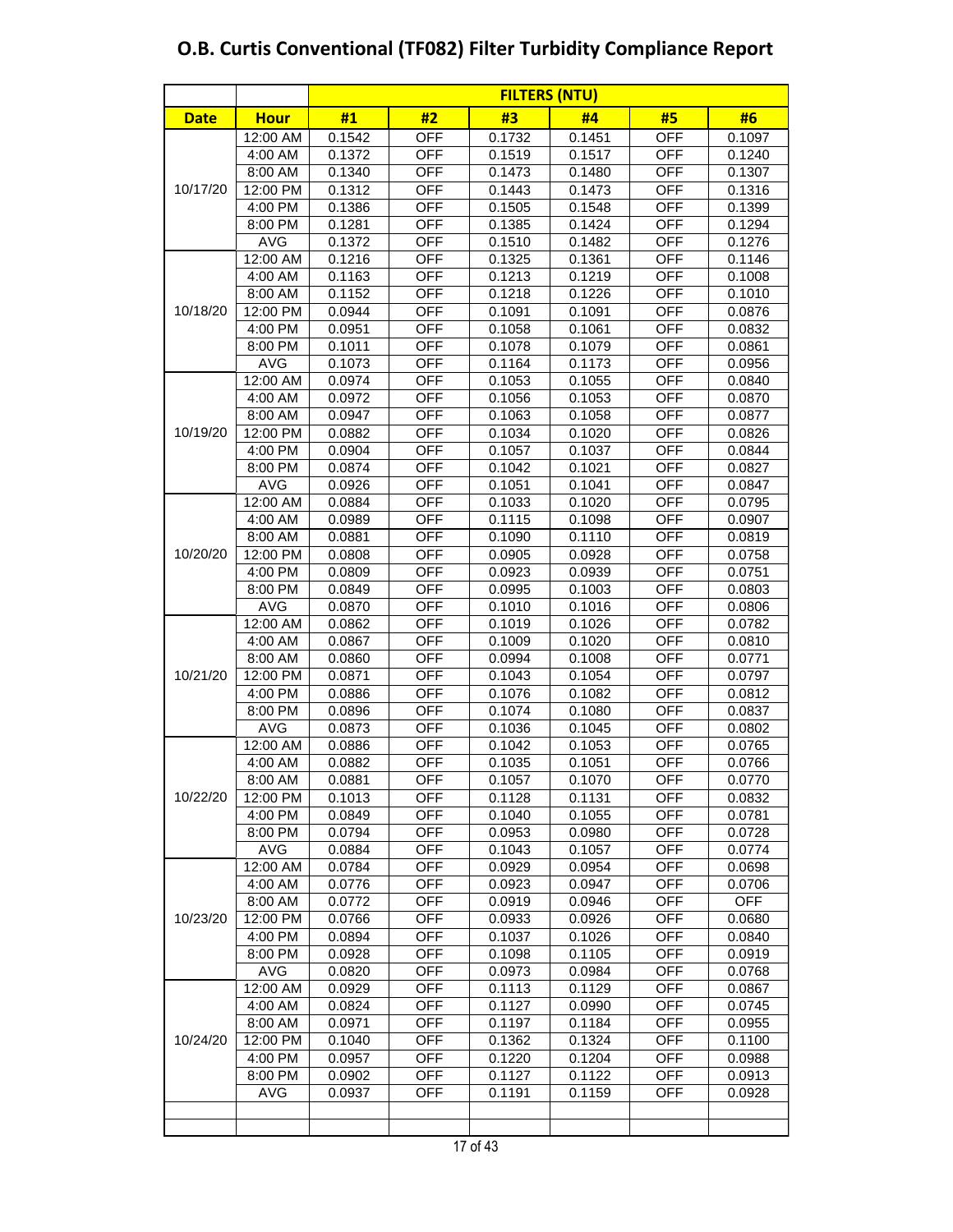|             |             | <b>FILTERS (NTU)</b> |            |        |            |            |        |  |  |  |
|-------------|-------------|----------------------|------------|--------|------------|------------|--------|--|--|--|
| <b>Date</b> | <b>Hour</b> | #1                   | #2         | #3     | #4         | #5         | #6     |  |  |  |
|             | 12:00 AM    | 0.0900               | <b>OFF</b> | 0.1124 | 0.1117     | <b>OFF</b> | 0.0892 |  |  |  |
|             | 4:00 AM     | 0.1014               | <b>OFF</b> | 0.1126 | 0.1124     | <b>OFF</b> | 0.0907 |  |  |  |
|             | 8:00 AM     | 0.0879               | <b>OFF</b> | 0.1042 | 0.1051     | <b>OFF</b> | 0.0821 |  |  |  |
| 10/25/20    | 12:00 PM    | 0.0934               | <b>OFF</b> | 0.1082 | 0.1076     | <b>OFF</b> | 0.0996 |  |  |  |
|             | 4:00 PM     | 0.1042               | <b>OFF</b> | 0.1172 | <b>OFF</b> | <b>OFF</b> | 0.1000 |  |  |  |
|             | 8:00 PM     | 0.1100               | <b>OFF</b> | 0.1241 | 0.1250     | OFF        | 0.1030 |  |  |  |
|             | <b>AVG</b>  | 0.0978               | OFF        | 0.1131 | 0.1124     | <b>OFF</b> | 0.0941 |  |  |  |
|             | 12:00 AM    | 0.1130               | <b>OFF</b> | 0.1270 | 0.1293     | <b>OFF</b> | 0.1069 |  |  |  |
|             | 4:00 AM     | 0.1203               | <b>OFF</b> | 0.1504 | 0.1371     | <b>OFF</b> | 0.1117 |  |  |  |
|             | 8:00 AM     | 0.1210               | <b>OFF</b> | 0.1400 | 0.1384     | <b>OFF</b> | 0.1184 |  |  |  |
| 10/26/20    | 12:00 PM    | 0.1053               | <b>OFF</b> | 0.1218 | 0.1242     | <b>OFF</b> | 0.1022 |  |  |  |
|             | 4:00 PM     | 0.1209               | <b>OFF</b> | 0.1441 | 0.1467     | <b>OFF</b> | 0.1247 |  |  |  |
|             | 8:00 PM     | 0.1271               | <b>OFF</b> | 0.1538 | 0.1539     | <b>OFF</b> | 0.1253 |  |  |  |
|             | <b>AVG</b>  | 0.1179               | <b>OFF</b> | 0.1395 | 0.1383     | <b>OFF</b> | 0.1149 |  |  |  |
|             | 12:00 AM    | 0.1269               | <b>OFF</b> | 0.1537 | 0.1538     | <b>OFF</b> | 0.1316 |  |  |  |
|             | 4:00 AM     | 0.1271               | <b>OFF</b> | 0.1515 | 0.1525     | <b>OFF</b> | 0.1300 |  |  |  |
|             | 8:00 AM     | 0.1287               | <b>OFF</b> | 0.1524 | 0.1527     | <b>OFF</b> | 0.1307 |  |  |  |
| 10/27/20    | 12:00 PM    | 0.1112               | <b>OFF</b> | 0.1334 | 0.1374     | <b>OFF</b> | 0.1128 |  |  |  |
|             | 4:00 PM     | 0.1123               | <b>OFF</b> | 0.1312 | 0.1341     | <b>OFF</b> | 0.1122 |  |  |  |
|             | 8:00 PM     | 0.1247               | <b>OFF</b> | 0.1445 | 0.1444     | <b>OFF</b> | 0.1220 |  |  |  |
|             | <b>AVG</b>  | 0.1218               | OFF        | 0.1444 | 0.1458     | <b>OFF</b> | 0.1232 |  |  |  |
|             | 12:00 AM    | 0.1278               | <b>OFF</b> | 0.1421 | 0.1420     | <b>OFF</b> | 0.1111 |  |  |  |
|             | 4:00 AM     | 0.1231               | <b>OFF</b> | 0.1375 | 0.1375     | <b>OFF</b> | 0.1065 |  |  |  |
|             | 8:00 AM     | 0.1136               | <b>OFF</b> | 0.1304 | 0.1316     | <b>OFF</b> | 0.1005 |  |  |  |
| 10/28/20    | 12:00 PM    | 0.1125               | <b>OFF</b> | 0.1234 | 0.1263     | <b>OFF</b> | 0.1021 |  |  |  |
|             | 4:00 PM     | 0.1153               | <b>OFF</b> | 0.1188 | 0.1226     | <b>OFF</b> | 0.0958 |  |  |  |
|             | 8:00 PM     | 0.1073               | <b>OFF</b> | 0.1037 | 0.1102     | <b>OFF</b> | 0.0820 |  |  |  |
|             | <b>AVG</b>  | 0.1166               | OFF        | 0.1260 | 0.1284     | <b>OFF</b> | 0.0997 |  |  |  |
|             | 12:00 AM    | 0.1019               | <b>OFF</b> | 0.0968 | 0.1044     | <b>OFF</b> | 0.0814 |  |  |  |
|             | 4:00 AM     | 0.1022               | <b>OFF</b> | 0.1007 | 0.1079     | <b>OFF</b> | 0.0870 |  |  |  |
|             | 8:00 AM     | 0.0813               | <b>OFF</b> | 0.0996 | 0.1068     | <b>OFF</b> | 0.0853 |  |  |  |
| 10/29/20    | 12:00 PM    | 0.0834               | <b>OFF</b> | 0.0986 | 0.1049     | <b>OFF</b> | 0.0891 |  |  |  |
|             | 4:00 PM     | 0.0906               | <b>OFF</b> | 0.0991 | 0.1043     | <b>OFF</b> | 0.0863 |  |  |  |
|             | 8:00 PM     | 0.0924               | <b>OFF</b> | 0.1007 | 0.1051     | <b>OFF</b> | 0.0921 |  |  |  |
|             | <b>AVG</b>  | 0.0919               | <b>OFF</b> | 0.0992 | 0.1056     | OFF        | 0.0869 |  |  |  |
|             | 12:00 AM    | 0.0925               | OFF        | 0.1011 | 0.1052     | OFF        | 0.0892 |  |  |  |
|             | 4:00 AM     | 0.0885               | <b>OFF</b> | 0.0994 | 0.1035     | OFF        | 0.0847 |  |  |  |
|             | 8:00 AM     | 0.0848               | <b>OFF</b> | 0.0975 | 0.1015     | <b>OFF</b> | 0.0831 |  |  |  |
| 10/30/20    | 12:00 PM    | 0.0830               | <b>OFF</b> | 0.0960 | 0.0998     | OFF        | 0.0787 |  |  |  |
|             | 4:00 PM     | 0.0848               | OFF        | 0.0967 | 0.0998     | <b>OFF</b> | 0.0835 |  |  |  |
|             | 8:00 PM     | 0.0850               | OFF        | 0.0963 | 0.0991     | <b>OFF</b> | 0.0832 |  |  |  |
|             | AVG         | 0.0864               | OFF        | 0.0979 | 0.1015     | <b>OFF</b> | 0.0837 |  |  |  |
|             | 12:00 AM    | 0.0839               | OFF        | 0.0957 | 0.0985     | <b>OFF</b> | 0.0803 |  |  |  |
|             | 4:00 AM     | 0.0853               | OFF        | 0.0962 | 0.0990     | OFF        | 0.0787 |  |  |  |
|             | 8:00 AM     | 0.0827               | <b>OFF</b> | 0.0945 | 0.0978     | <b>OFF</b> | 0.0746 |  |  |  |
| 10/31/20    | 12:00 PM    | 0.0834               | <b>OFF</b> | 0.0942 | 0.0975     | <b>OFF</b> | 0.0744 |  |  |  |
|             | 4:00 PM     | 0.0997               | <b>OFF</b> | 0.1008 | 0.1029     | <b>OFF</b> | 0.0893 |  |  |  |
|             | 8:00 PM     | 0.0915               | <b>OFF</b> | 0.1119 | 0.1013     | <b>OFF</b> | 0.0876 |  |  |  |
|             | AVG         | 0.0877               | OFF        | 0.0989 | 0.0995     | OFF        | 0.0808 |  |  |  |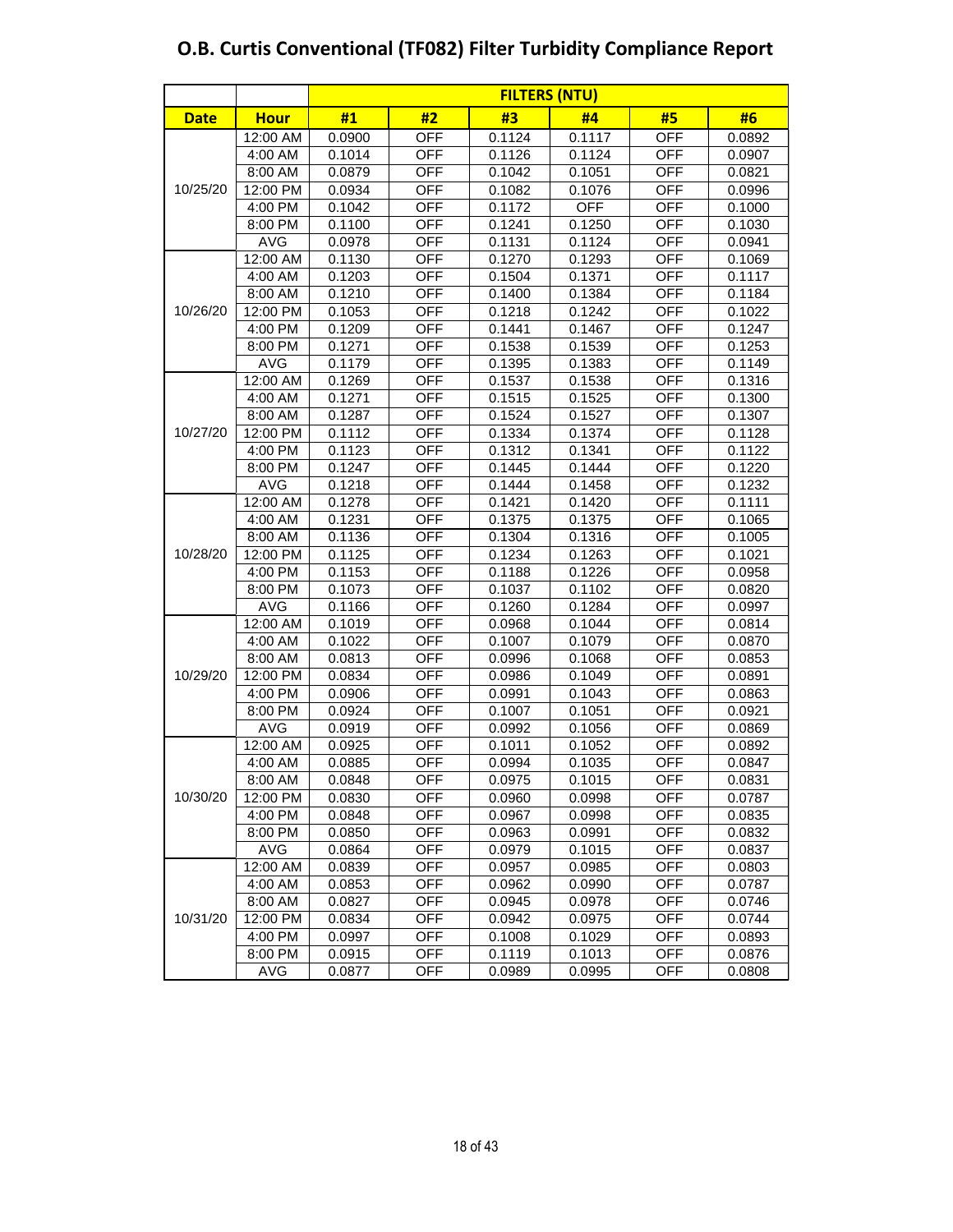| <b>System ID</b> |                             | 250008-02                            |                                                  | Month of October 2020         |                |                             |                                      |                                                  |                               |                       |                             | Total Off-Specification Volume (MG) = $0$ |                                           |                                |     |
|------------------|-----------------------------|--------------------------------------|--------------------------------------------------|-------------------------------|----------------|-----------------------------|--------------------------------------|--------------------------------------------------|-------------------------------|-----------------------|-----------------------------|-------------------------------------------|-------------------------------------------|--------------------------------|-----|
|                  |                             |                                      | <b>UV Reactor #1</b>                             |                               |                |                             |                                      | <b>UV Reactor #2</b>                             |                               |                       | <b>UV Reactor #3</b>        |                                           |                                           |                                |     |
| Date             | Run<br><b>Time</b><br>(Hrs) | <b>Total</b><br>Production<br>(Gals) | <b>Calculated</b><br><b>Min Dose</b><br>(mJ/cm2) | <b>Min Flow</b><br>Rate (MGD) | Min UVT<br>(%) | Run<br><b>Time</b><br>(Hrs) | <b>Total</b><br>Production<br>(Gals) | <b>Calculated</b><br><b>Min Dose</b><br>(mJ/cm2) | <b>Min Flow</b><br>Rate (MGD) | <b>Min UVT</b><br>(%) | Run<br><b>Time</b><br>(Hrs) | <b>Total</b><br>Production<br>(Gals)      | Calculated<br><b>Min Dose</b><br>(mJ/cm2) | Min Flow Min UVT<br>Rate (MGD) | (%) |
| 10/1/2020        | 24.0                        | 3618686                              | 23                                               | 4                             | 85             |                             |                                      |                                                  |                               |                       | 22.6                        | 3183479                                   | 184                                       | 3                              | 89  |
| 10/2/2020        | 24.0                        | 3346454                              | $\overline{24}$                                  | 3                             | 85             |                             |                                      |                                                  |                               |                       | 24.0                        | 3655517                                   | 23                                        | $\overline{4}$                 | 89  |
| 10/3/2020        | 22.3                        | 2283157                              | 29                                               | $\overline{2}$                | 85             |                             |                                      |                                                  |                               |                       | 24.0                        | 3854228                                   | 26                                        | 4                              | 89  |
| 10/4/2020        | 24.0                        | 3045044                              | 25                                               | 3                             | 85             |                             |                                      |                                                  |                               |                       | 23.5                        | 2753751                                   | 96                                        | 3                              | 89  |
| 10/5/2020        | 24.0                        | 2990213                              | 25                                               | $\mathfrak{z}$                | 85             |                             |                                      |                                                  |                               |                       | 24.0                        | 2781092                                   | 28                                        | $\mathfrak{Z}$                 | 89  |
| 10/6/2020        | 24.0                        | 2205732                              | 32                                               | $\overline{2}$                | 85             |                             |                                      |                                                  |                               |                       | 24.0                        | 3232937                                   | 25                                        | $\mathfrak{Z}$                 | 89  |
| 10/7/2020        | 17.7                        | 2350366                              | 29                                               | $\overline{c}$                | 85             |                             |                                      |                                                  |                               |                       | 19.4                        | 3108343                                   | 26                                        | 3                              | 89  |
| 10/8/2020        | 24.0                        | 3069064                              | 26                                               | 3                             | 85             |                             |                                      |                                                  |                               |                       | 23.1                        | 3060563                                   | 118                                       | 3                              | 89  |
| 10/9/2020        | 23.4                        | 2909209                              | 26                                               | 3                             | 85             |                             |                                      |                                                  |                               |                       | 24.0                        | 2796271                                   | 29                                        | 3                              | 89  |
| 10/10/2020       | 23.3                        | 2793586                              | 29                                               | 3                             | 85             |                             |                                      |                                                  |                               |                       | 23.3                        | 3098781                                   | 27                                        | $\mathfrak{Z}$                 | 89  |
| 10/11/2020       | 24.0                        | 2000045                              | 36                                               | $\overline{2}$                | 85             |                             |                                      |                                                  |                               |                       | 22.9                        | 3369637                                   | 24                                        | 3                              | 89  |
| 10/12/2020       | 22.7                        | 2323972                              | 32                                               | $\overline{2}$                | 85             |                             |                                      |                                                  |                               |                       | 24.0                        | 3468526                                   | 25                                        | $\overline{4}$                 | 89  |
| 10/13/2020       | 24.0                        | 3270210                              | 25                                               | 3                             | 85             |                             |                                      |                                                  |                               |                       | 22.8                        | 2886982                                   | 26                                        | 3                              | 89  |
| 10/14/2020       | 24.0                        | 2694114                              | 29                                               | 3                             | 85             |                             |                                      |                                                  |                               |                       | 24.0                        | 3444760                                   | 23                                        | 3                              | 89  |
| 10/15/2020       | 21.8                        | 2786713                              | 25                                               | 3                             | 85             |                             |                                      |                                                  |                               |                       | 24.0                        | 3384345                                   | 25                                        | $\mathbf{3}$                   | 89  |
| 10/16/2020       | 24.0                        | 3458714                              | 24                                               | $\overline{4}$                | 85             |                             |                                      | <b>OFFLINE</b>                                   |                               |                       | 22.3                        | 2998597                                   | 25                                        | $\mathfrak{Z}$                 | 89  |
| 10/17/2020       | 24.0                        | 2980233                              | 27                                               | 3                             | 85             |                             |                                      |                                                  |                               |                       | 24.0                        | 3528742                                   | 24                                        | 4                              | 89  |
| 10/18/2020       | 22.7                        | 2812452                              | 27                                               | 3                             | 85             |                             |                                      |                                                  |                               |                       | 24.0                        | 3322453                                   | 25                                        | 3                              | 89  |
| 10/19/2020       | 24.0                        | 3042916                              | 27                                               | 3                             | 85             |                             |                                      |                                                  |                               |                       | 24.0                        | 2818182                                   | 28                                        | $\mathbf{3}$                   | 89  |
| 10/20/2020       | 24.0                        | 3263549                              | 26                                               | 3                             | 85             |                             |                                      |                                                  |                               |                       | 22.8                        | 2911953                                   | 27                                        | $\mathfrak{Z}$                 | 89  |
| 10/21/2020       | 24.0                        | 2844888                              | 28                                               | 3                             | 85             |                             |                                      |                                                  |                               |                       | 24.0                        | 3273141                                   | 25                                        | $\mathfrak{Z}$                 | 89  |
| 10/22/2020       | 22.8                        | 2435211                              | 31                                               | $\overline{2}$                | 85             |                             |                                      |                                                  |                               |                       | 24.0                        | 3734756                                   | 24                                        | $\overline{4}$                 | 89  |
| 10/23/2020       | 24.0                        | 3308046                              | 26                                               | 3                             | 85             |                             |                                      |                                                  |                               |                       | 24.0                        | 3076003                                   | 27                                        | 3                              | 89  |
| 10/24/2020       | 24.0                        | 3026667                              | 27                                               | $\mathfrak{z}$                | 85             |                             |                                      |                                                  |                               |                       | 22.8                        | 2659313                                   | 29                                        | $\mathbf{3}$                   | 89  |
| 10/25/2020       | 22.6                        | 2935719                              | 26                                               | 3                             | 85             |                             |                                      |                                                  |                               |                       | 24.0                        | 2922658                                   | 28                                        | $\mathfrak{Z}$                 | 89  |
| 10/26/2020       | 24.0                        | 3185069                              | 26                                               | 3                             | 85             |                             |                                      |                                                  |                               |                       | 23.1                        | 2851468                                   | 28                                        | $\mathfrak{Z}$                 | 89  |
| 10/27/2020       | 24.0                        | 3138200                              | 26                                               | 3                             | 85             |                             |                                      |                                                  |                               |                       | 24.0                        | 2925345                                   | 28                                        | 3                              | 89  |
| 10/28/2020       | 24.0                        | 2333880                              | 33                                               | $\overline{2}$                | 85             |                             |                                      |                                                  |                               |                       | 24.0                        | 3276356                                   | 26                                        | 3                              | 89  |
| 10/29/2020       | 22.9                        | 2594256                              | $30\,$                                           | 3                             | 85             |                             |                                      |                                                  |                               |                       | 24.0                        | 3015846                                   | 29                                        | 3                              | 89  |
| 10/30/2020       | 24.0                        | 3299511                              | 26                                               | 3                             | 85             |                             |                                      |                                                  |                               |                       | 24.0                        | 3068517                                   | 28                                        | 3                              | 89  |
| 10/31/2020       | 24.0                        | 3348160                              | 25                                               | 3                             | 85             |                             |                                      |                                                  |                               |                       | 22.2                        | 2886755                                   | 254                                       | $\mathfrak{Z}$                 | 89  |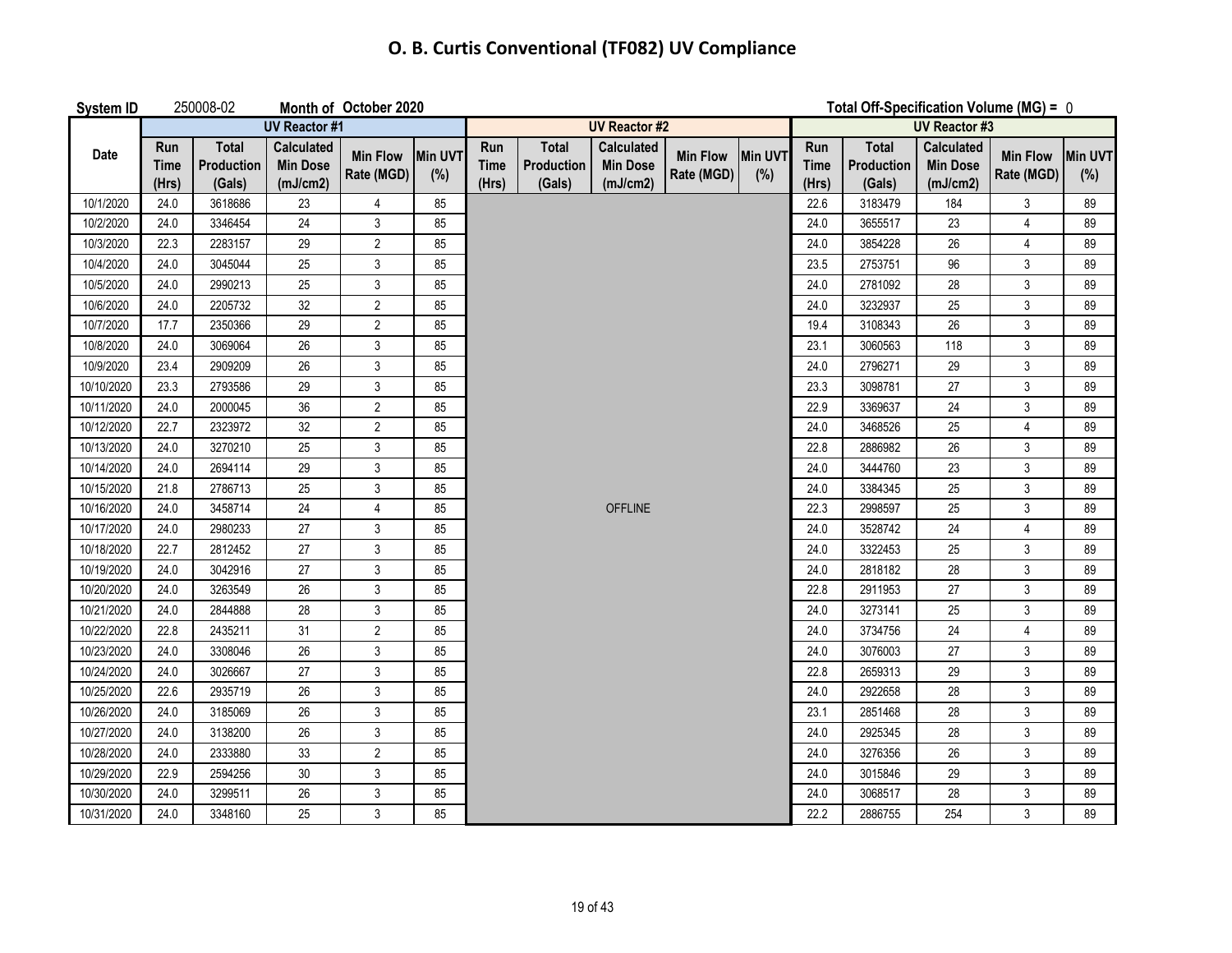| System ID  |                             | 250008-02                            |                                                  | Month of October 2020         |                       |                             |                                             |                                                  |                               |                |                             | Total Off-Specification Volume (MG) = $0$ |                                                  |                               |                       |
|------------|-----------------------------|--------------------------------------|--------------------------------------------------|-------------------------------|-----------------------|-----------------------------|---------------------------------------------|--------------------------------------------------|-------------------------------|----------------|-----------------------------|-------------------------------------------|--------------------------------------------------|-------------------------------|-----------------------|
|            |                             |                                      | <b>UV Reactor #4</b>                             |                               |                       |                             |                                             | <b>UV Reactor #5</b>                             |                               |                | <b>UV Reactor #6</b>        |                                           |                                                  |                               |                       |
| Date       | Run<br><b>Time</b><br>(Hrs) | <b>Total</b><br>Production<br>(Gals) | <b>Calculated</b><br><b>Min Dose</b><br>(mJ/cm2) | <b>Min Flow</b><br>Rate (MGD) | <b>Min UVT</b><br>(%) | Run<br><b>Time</b><br>(Hrs) | <b>Total</b><br><b>Production</b><br>(Gals) | <b>Calculated</b><br><b>Min Dose</b><br>(mJ/cm2) | <b>Min Flow</b><br>Rate (MGD) | Min UVT<br>(%) | Run<br><b>Time</b><br>(Hrs) | <b>Total</b><br>Production<br>(Gals)      | <b>Calculated</b><br><b>Min Dose</b><br>(mJ/cm2) | <b>Min Flow</b><br>Rate (MGD) | <b>Min UVT</b><br>(%) |
| 10/1/2020  | 24.0                        | 3670681                              | 23                                               | 4                             | 95                    |                             |                                             |                                                  |                               |                | 24.0                        | 1509702                                   | 72                                               | $\overline{2}$                | 85                    |
| 10/2/2020  | 24.0                        | 3966941                              | 22                                               | $\overline{\mathbf{4}}$       | 95                    |                             |                                             |                                                  |                               |                | 24.0                        | 1285441                                   | 76                                               | $\mathbf{1}$                  | 85                    |
| 10/3/2020  | 24.0                        | 4144617                              | 24                                               | $\overline{4}$                | 95                    |                             |                                             |                                                  |                               |                | 21.5                        | 2178848                                   | 85                                               | $\overline{2}$                | 85                    |
| 10/4/2020  | 23.5                        | 3017667                              | 26                                               | $\mathfrak{Z}$                | 95                    |                             |                                             |                                                  |                               |                | 24.0                        | 3056861                                   | 38                                               | $\mathsf{3}$                  | 85                    |
| 10/5/2020  | 24.0                        | 3043153                              | 26                                               | $\mathbf{3}$                  | 95                    |                             |                                             |                                                  |                               |                | 24.0                        | 3007466                                   | 38                                               | $\mathsf 3$                   | 85                    |
| 10/6/2020  | 24.0                        | 3518330                              | 24                                               | $\overline{4}$                | 95                    |                             |                                             |                                                  |                               |                | 24.0                        | 3475274                                   | 34                                               | $\overline{4}$                | 85                    |
| 10/7/2020  | 19.4                        | 3391537                              | 25                                               | $\mathfrak{Z}$                | 95                    |                             |                                             |                                                  |                               |                | 19.4                        | 3267327                                   | 37                                               | $\mathsf 3$                   | 85                    |
| 10/8/2020  | 23.6                        | 2550134                              | 30                                               | $\mathbf{3}$                  | 95                    |                             |                                             |                                                  |                               |                | 23.0                        | 2816464                                   | 41                                               | 3                             | 85                    |
| 10/9/2020  | 23.8                        | 3047229                              | 27                                               | $\mathfrak{Z}$                | 95                    |                             |                                             |                                                  |                               |                | 24.0                        | 3035871                                   | 39                                               | $\mathfrak{Z}$                | 85                    |
| 10/10/2020 | 23.3                        | 3442442                              | 26                                               | 3                             | 95                    |                             |                                             |                                                  |                               |                | 23.3                        | 3351884                                   | 35                                               | 3                             | 78                    |
| 10/11/2020 | 24.0                        | 3915461                              | 23                                               | $\overline{4}$                | 95                    |                             |                                             |                                                  |                               |                | 24.0                        | 3764939                                   | 33                                               | $\overline{4}$                | 81                    |
| 10/12/2020 | 22.2                        | 3555166                              | 24                                               | $\overline{\mathbf{4}}$       | 95                    |                             |                                             |                                                  |                               |                | 22.8                        | 3334961                                   | 37                                               | $\mathbf{3}$                  | 83                    |
| 10/13/2020 | 24.0                        | 3313956                              | 25                                               | $\ensuremath{\mathsf{3}}$     | 95                    |                             |                                             |                                                  |                               |                | 24.0                        | 3282485                                   | 40                                               | $\mathsf 3$                   | 86                    |
| 10/14/2020 | 24.0                        | 3737409                              | 23                                               | $\overline{\mathbf{4}}$       | 95                    |                             |                                             |                                                  |                               |                | 24.0                        | 3705628                                   | 37                                               | $\overline{4}$                | 88                    |
| 10/15/2020 | 24.0                        | 3674534                              | 24                                               | 4                             | 95                    |                             |                                             |                                                  |                               |                | 24.0                        | 3631567                                   | 40                                               | 4                             | 90                    |
| 10/16/2020 | 24.0                        | 3458351                              | 25                                               | $\overline{4}$                | 95                    |                             |                                             | <b>OFFLINE</b>                                   |                               |                | 17.3                        | 3213018                                   | 44                                               | 3                             | 90                    |
| 10/17/2020 | 22.6                        | 3499943                              | 36                                               | $\overline{\mathbf{4}}$       | 95                    |                             |                                             |                                                  |                               |                | 22.8                        | 3257316                                   | 54                                               | $\mathsf 3$                   | 90                    |
| 10/18/2020 | 24.0                        | 3618548                              | 25                                               | $\overline{4}$                | 95                    |                             |                                             |                                                  |                               |                | 24.0                        | 3583312                                   | 54                                               | $\overline{4}$                | 92                    |
| 10/19/2020 | 24.0                        | 3091217                              | 27                                               | 3                             | 95                    |                             |                                             |                                                  |                               |                | 24.0                        | 3058313                                   | 67                                               | 3                             | 95                    |
| 10/20/2020 | 22.8                        | 3172984                              | 26                                               | $\mathfrak{Z}$                | 95                    |                             |                                             |                                                  |                               |                | 24.0                        | 3322557                                   | 64                                               | 3                             | 95                    |
| 10/21/2020 | 24.0                        | 3573273                              | 25                                               | $\overline{\mathbf{4}}$       | 95                    |                             |                                             |                                                  |                               |                | 24.0                        | 3533767                                   | 59                                               | $\overline{4}$                | 95                    |
| 10/22/2020 | 24.0                        | 4046254                              | 23                                               | $\overline{\mathbf{4}}$       | 95                    |                             |                                             |                                                  |                               |                | 24.0                        | 3215152                                   | 64                                               | 3                             | 95                    |
| 10/23/2020 | 22.4                        | 3172563                              | 27                                               | $\mathfrak{Z}$                | 95                    |                             |                                             |                                                  |                               |                | 21.7                        | 2600610                                   | 92                                               | $\mathsf{3}$                  | 94                    |
| 10/24/2020 | 24.0                        | 3074841                              | 27                                               | $\mathbf{3}$                  | 95                    |                             |                                             |                                                  |                               |                | 24.0                        | 3042316                                   | 60                                               | $\mathfrak{Z}$                | 92                    |
| 10/25/2020 | 23.0                        | 3074886                              | 27                                               | $\mathbf{3}$                  | 95                    |                             |                                             |                                                  |                               |                | 22.8                        | 3008717                                   | 60                                               | 3                             | 94                    |
| 10/26/2020 | 24.0                        | 3229199                              | 26                                               | $\mathbf{3}$                  | 95                    |                             |                                             |                                                  |                               |                | 24.0                        | 3204441                                   | 55                                               | 3                             | 92                    |
| 10/27/2020 | 24.0                        | 3191015                              | $26\,$                                           | $\mathbf{3}$                  | 95                    |                             |                                             |                                                  |                               |                | 24.0                        | 3165624                                   | 50                                               | $\mathfrak{Z}$                | 91                    |
| 10/28/2020 | 24.0                        | 3566231                              | 25                                               | $\overline{4}$                | 95                    |                             |                                             |                                                  |                               |                | 24.0                        | 3528053                                   | 46                                               | $\overline{4}$                | 91                    |
| 10/29/2020 | 24.0                        | 3294881                              | 27                                               | 3                             | 95                    |                             |                                             |                                                  |                               |                | 22.8                        | 3111266                                   | 104                                              | 3                             | 85                    |
| 10/30/2020 | 24.0                        | 3348190                              | 26                                               | $\mathbf{3}$                  | 95                    |                             |                                             |                                                  |                               |                | 24.0                        | 3314887                                   | 38                                               | $\mathbf{3}$                  | 85                    |
| 10/31/2020 | 24.0                        | 3147432                              | 27                                               | 3                             | 95                    |                             |                                             |                                                  |                               |                | 24.0                        | 3413746                                   | 37                                               | 3                             | 85                    |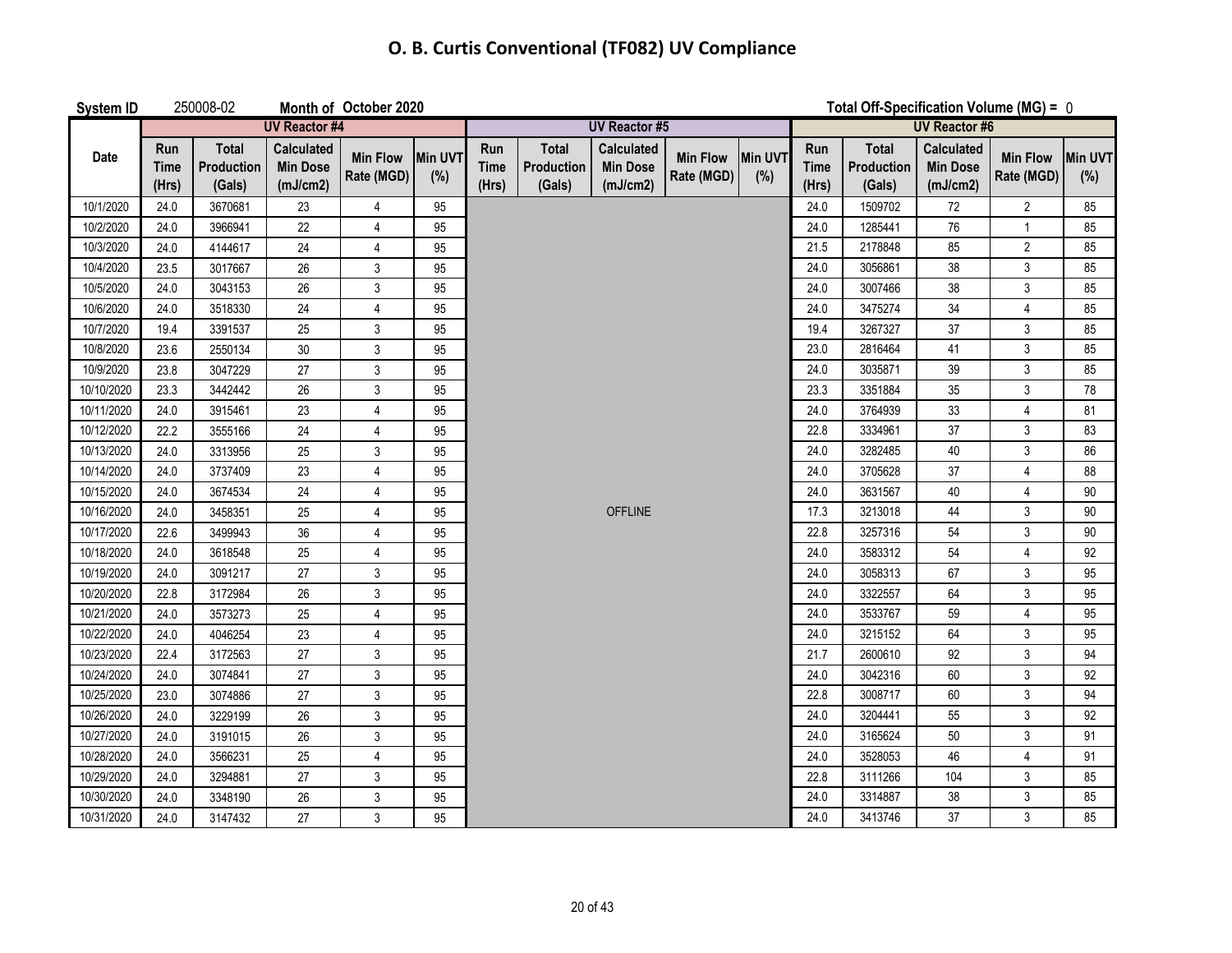## 1. Total number of turbidity measurements taken during the month.

**CITY OF JACKSON O. B. Curtis Membrane (TF083) Monthly Report For HS# 2 Based on Finished Water**

2. Percentage of turbidity that were equal to or less than the turbidity limit of 0.3 NTU.  $\sqrt{100.0\%}$ 

**October 2020**

**Month of**

**System ID 250008-02**

3. Number of filters that exceeded 0.5 NTU in 2 consecutive readings taken 15 min. apart after first four hours of operation.

4. Number of filters that exceeded 1.0 NTU in 2 consecutive readings taken 15 min. apart in 3 consecutive months.

5. Lowest daily disinfectant concentration entering the distribution system in mg/l.

6. Date and duration of each period the disinfectant fell below 0.2 mg/l for more than an hour while entering the distribution system.

7. Total number of disinfectant residual measured in the distribution system where total coliform samples were collected.

8. Number of instances where disinfectant was not measured in the distribution system where total coliform samples were collected.

9. Number of instances where disinfectant was measured in the distributed system but not detected. NONE

10. Date of last calibration for online monitoring equipment. 10. 10/31/2020

NONE

| <b>NONE</b> |
|-------------|
|-------------|

|   | 2.7 |    | 3.8 | 13 | 2.9 | 19 | 3.0 | 25 | 2.6 |
|---|-----|----|-----|----|-----|----|-----|----|-----|
| 2 | 2.5 |    | 3.1 | 14 | 2.5 | 20 | 2.5 | 26 | 2.3 |
| 3 | 2.9 | q  | 2.8 | 15 | 2.8 | 21 | 2.6 | 27 | ? ? |
| 4 | 2.5 | 10 | 2.8 | 16 | 2.8 | 22 | 2.7 | 28 | 2.9 |
| 5 | 3.4 | 11 | 2.8 | 17 | 3.2 | 23 | 2.9 | 29 | 2.3 |
| 6 | 2.8 | 12 | 3.1 | 18 | 3.0 | 24 | 3.0 | 30 | 3.0 |
|   |     |    |     |    |     |    |     | 31 | 2.8 |



135

NONE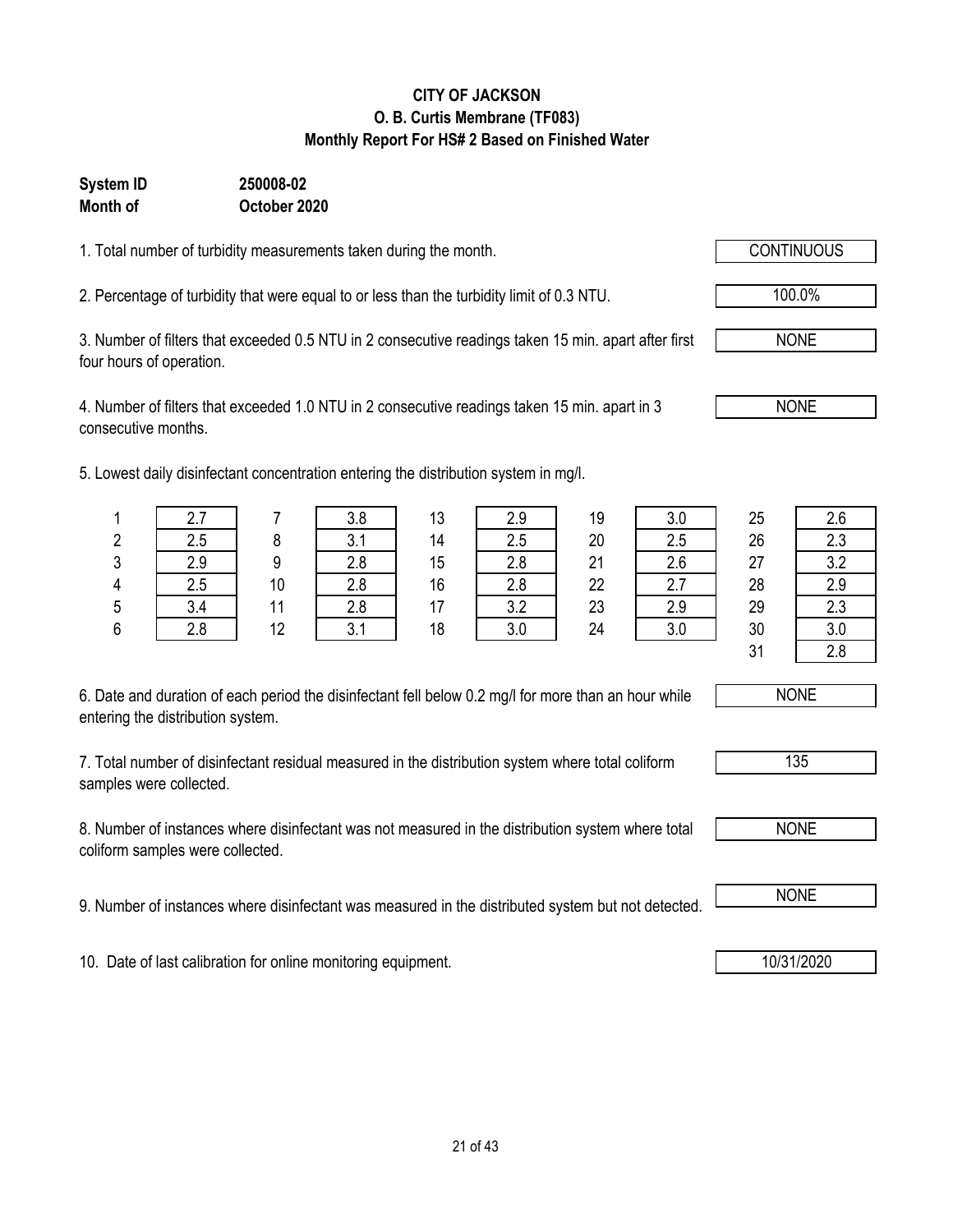#### **O. B. Curtis Membrane (TF083) City Of Jackson, MS Turbidity Compliance Report Based on Finished Water**

## **Month of**

**System ID 250008-02**

| Oct. 2020  |            | <b>TURBIDITIES (NTU)</b> |                 |  |
|------------|------------|--------------------------|-----------------|--|
|            | <b>RAW</b> | <b>TRAINS</b>            | <b>FINISHED</b> |  |
| 10/1       | 3.8875     | 0.0980                   | 0.0728          |  |
| 10/2       | 3.9187     | 0.0910                   | 0.0787          |  |
| 10/3       | 3.8875     | 0.1410                   | 0.2094          |  |
| 10/4       | 3.7125     | 0.0980                   | 0.2716          |  |
| 10/5       | 3.4750     | 0.1320                   | 0.0578          |  |
| 10/6       | 3.2750     | 0.1410                   | 0.0738          |  |
| 10/7       | 5.8625     | 0.1300                   | 0.0662          |  |
| 10/8       | 5.6250     | 0.1140                   | 0.0906          |  |
| 10/9       | 4.2438     | 0.2472<br>0.0781         |                 |  |
| 10/10      | 4.2312     | 0.1719                   | 0.0731          |  |
| 10/11      | 4.0250     | 0.1170<br>0.0581         |                 |  |
| 10/12      | 3.8875     | 0.1200<br>0.0563         |                 |  |
| 10/13      | 3.7938     | 0.0980                   | 0.0581          |  |
| 10/14      | 3.6562     | 0.1260                   | 0.0650          |  |
| 10/15      | 3.5250     | 0.1402                   | 0.0928          |  |
| 10/16      | 3.3687     | 0.0941                   | 0.0644          |  |
| 10/17      | 3.2687     | 0.1102                   | 0.0784          |  |
| 10/18      | 3.1875     | 0.1261                   | 0.0747          |  |
| 10/19      | 3.1188     | 0.1224                   | 0.0534          |  |
| 10/20      | 3.1688     | 0.1223                   | 0.0459          |  |
| 10/21      | 3.2063     | 0.1419                   | 0.0566          |  |
| 10/22      | 3.3125     | 0.1121                   | 0.0569          |  |
| 10/23      | 3.4812     | 0.1291                   | 0.0866          |  |
| 10/24      | 3.7313     | 0.1196                   | 0.0609          |  |
| 10/25      | 4.0438     | 0.1470                   | 0.0544          |  |
| 10/26      | 4.4688     | 0.1479                   | 0.0919          |  |
| 10/27      | 4.6500     | 0.1439                   | 0.1013          |  |
| 10/28      | 3.1438     | 0.1482                   | 0.1437          |  |
| 10/29      | 3.5188     | 0.1426                   | 0.1550          |  |
| 10/30      | 4.0312     | 0.0921<br>0.0584         |                 |  |
| 10/31      | 4.7313     | 0.1500<br>0.0950         |                 |  |
| <b>MIN</b> | 3.1188     | 0.0910                   | 0.0459          |  |
| <b>MAX</b> | 5.8625     | 0.2472                   | 0.2716          |  |
| <b>AVG</b> | 3.8528     | 0.1295                   | 0.0864          |  |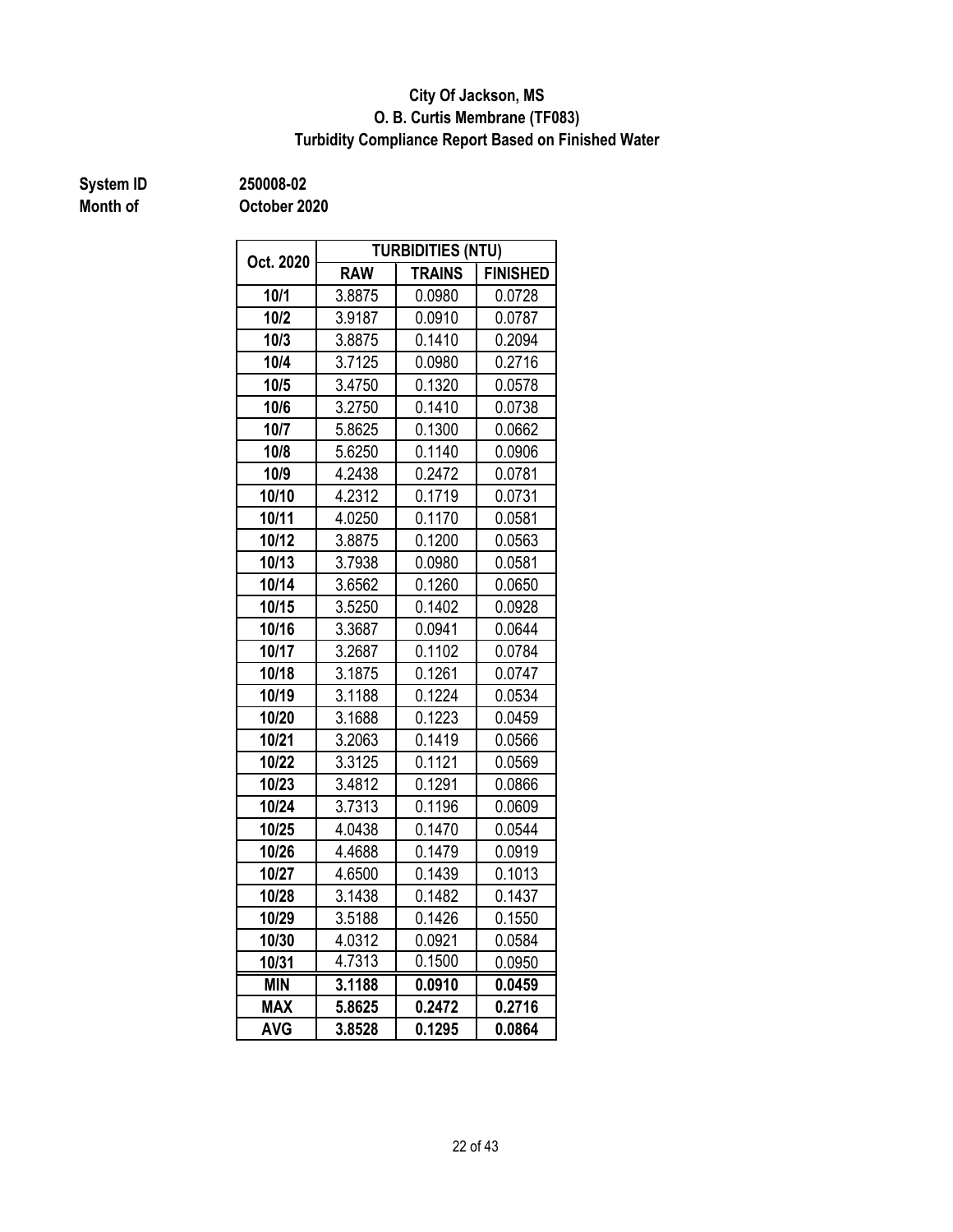#### **City Of Jackson, MS O. B. Curtis Membrane (TF083) Turbidity Compliance Based on Finished Water**

## **Month of**

**System ID 250008-02**

| Oct. 2020  |          | <b>TIME</b> |         |          |         |         |  |  |
|------------|----------|-------------|---------|----------|---------|---------|--|--|
|            | 12:00 AM | 4:00 AM     | 8:00 AM | 12:00 PM | 4:00 PM | 8:00 PM |  |  |
| 10/1       | 0.0491   | 0.0481      | 0.0541  | 0.0491   | 0.0728  | 0.0428  |  |  |
| 10/2       | 0.0506   | 0.0400      | 0.0600  | 0.0787   | 0.0559  | 0.0587  |  |  |
| 10/3       | 0.0563   | 0.0575      | 0.0606  | 0.0600   | 0.2094  | 0.0584  |  |  |
| 10/4       | 0.0597   | 0.0606      | 0.0556  | 0.0566   | 0.0522  | 0.2716  |  |  |
| 10/5       | 0.0578   | 0.0484      | 0.0525  | 0.0478   | 0.0484  | 0.0569  |  |  |
| 10/6       | 0.0706   | 0.0631      | 0.0637  | 0.0738   | 0.0637  | 0.0612  |  |  |
| 10/7       | 0.0662   | 0.0556      | 0.0584  | 0.0559   | 0.0575  | 0.0569  |  |  |
| 10/8       | 0.0553   | 0.0906      | 0.0722  | 0.0612   | 0.0547  | 0.0828  |  |  |
| 10/9       | 0.0500   | 0.0697      | 0.0781  | 0.0662   | 0.0594  | 0.0581  |  |  |
| 10/10      | 0.0563   | 0.0647      | 0.0600  | 0.0678   | 0.0572  | 0.0731  |  |  |
| 10/11      | 0.0581   | 0.0513      | 0.0531  | 0.0569   | 0.0497  | 0.0513  |  |  |
| 10/12      | 0.0513   | 0.0475      | 0.0563  | 0.0481   | 0.0488  | 0.0475  |  |  |
| 10/13      | 0.0475   | 0.0478      | 0.0581  | 0.0475   | 0.0522  | 0.0553  |  |  |
| 10/14      | 0.0572   | 0.0581      | 0.0650  | 0.0622   | 0.0637  | 0.0616  |  |  |
| 10/15      | 0.0644   | 0.0641      | 0.0675  | 0.0928   | 0.0634  | 0.0628  |  |  |
| 10/16      | 0.0644   | 0.0634      | 0.0634  | 0.0550   | 0.0563  | 0.0581  |  |  |
| 10/17      | 0.0609   | 0.0622      | 0.0684  | 0.0784   | 0.0691  | 0.0775  |  |  |
| 10/18      | 0.0716   | 0.0700      | 0.0666  | 0.0747   | 0.0703  | 0.0569  |  |  |
| 10/19      | 0.0528   | 0.0503      | 0.0516  | 0.0534   | 0.0437  | 0.0497  |  |  |
| 10/20      | 0.0459   | 0.0419      | 0.0397  | 0.0300   | 0.0397  | 0.0425  |  |  |
| 10/21      | 0.0450   | 0.0566      | 0.0419  | 0.0400   | 0.0400  | 0.0469  |  |  |
| 10/22      | 0.0475   | 0.0509      | 0.0500  | 0.0509   | 0.0400  | 0.0569  |  |  |
| 10/23      | 0.0584   | 0.0775      | 0.0866  | 0.0766   | 0.0678  | 0.0575  |  |  |
| 10/24      | 0.0500   | 0.0591      | 0.0538  | 0.0609   | 0.0569  | 0.0606  |  |  |
| 10/25      | 0.0522   | 0.0541      | 0.0513  | 0.0444   | 0.0484  | 0.0544  |  |  |
| 10/26      | 0.0531   | 0.0559      | 0.0559  | 0.0500   | 0.0772  | 0.0919  |  |  |
| 10/27      | 0.1013   | 0.0881      | 0.0938  | 0.0866   | 0.0838  | 0.0831  |  |  |
| 10/28      | 0.0781   | 0.0841      | 0.0834  | 0.0709   | 0.0763  | 0.1437  |  |  |
| 10/29      | 0.0722   | 0.1550      | 0.0591  | 0.0572   | 0.0550  | 0.0628  |  |  |
| 10/30      | 0.0569   | 0.0544      | 0.0519  | 0.0500   | 0.0541  | 0.0584  |  |  |
| 10/31      | 0.0700   | 0.0616      | 0.0678  | 0.0612   | 0.0606  | 0.0950  |  |  |
| <b>MIN</b> | 0.0450   | 0.0400      | 0.0397  | 0.0300   | 0.0397  | 0.0425  |  |  |
| <b>MAX</b> | 0.1013   | 0.1550      | 0.0938  | 0.0928   | 0.2094  | 0.2716  |  |  |
| <b>AVG</b> | 0.0591   | 0.0630      | 0.0613  | 0.0602   | 0.0628  | 0.0708  |  |  |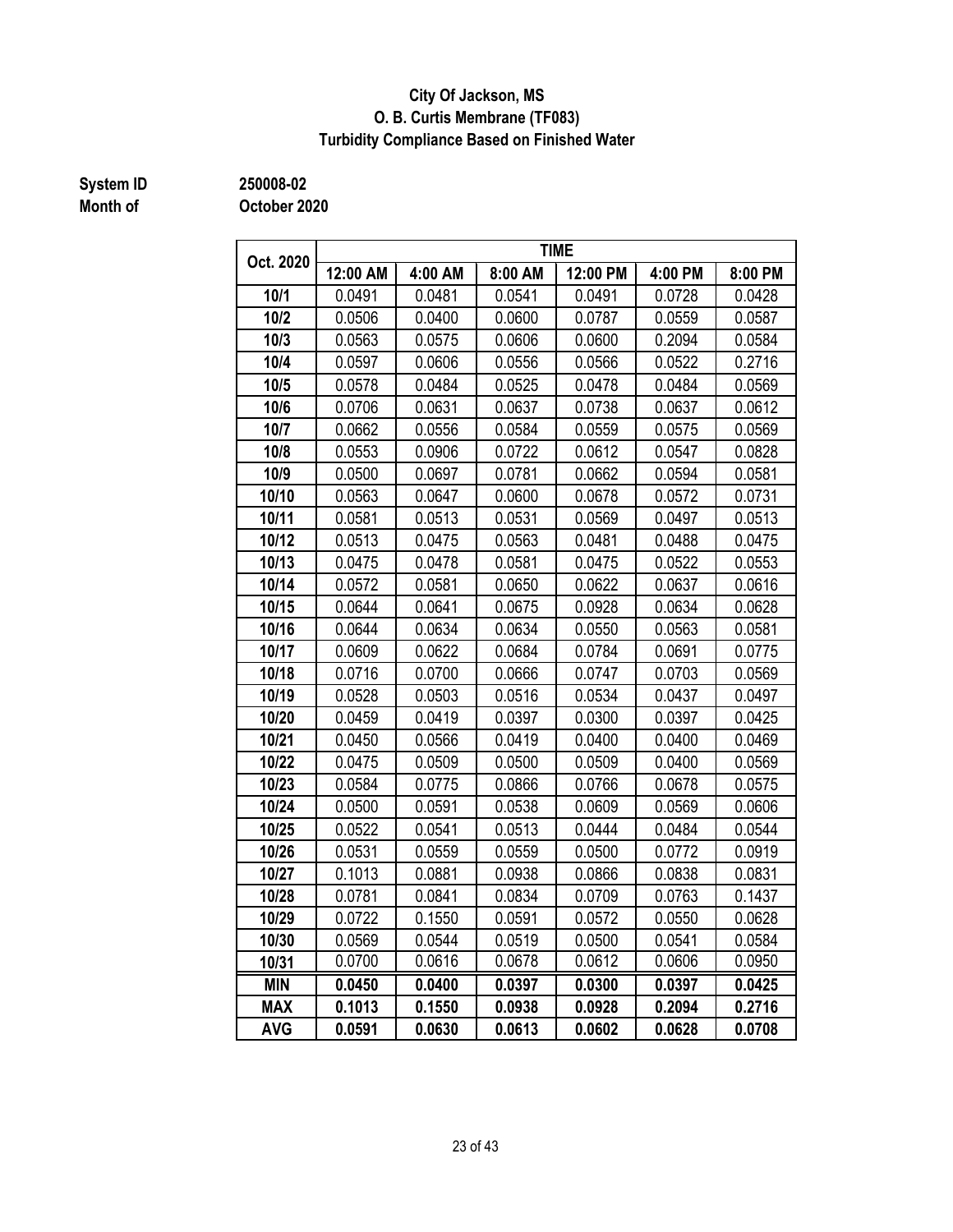#### **City Of Jackson, MS O. B. Curtis Membrane (TF083) Disinfectant Compliance**

## **Month of**

**System ID 250008-02**

| Oct. 2020  |          |         | <b>TIME</b> |          |         |         |  |  |  |
|------------|----------|---------|-------------|----------|---------|---------|--|--|--|
|            | 12:00 AM | 4:00 AM | 8:00 AM     | 12:00 PM | 4:00 PM | 8:00 PM |  |  |  |
| 10/1       | 2.7      | 2.7     | 2.7         | 3.2      | 3.4.    | 3.0     |  |  |  |
| 10/2       | 2.7      | 2.7     | 2.8         | 2.6      | 2.5     | 2.6     |  |  |  |
| 10/3       | 2.9      | 3.1     | 3.5         | 3.7      | 3.9     | 4.5     |  |  |  |
| 10/4       | 3.1      | 4.0     | 4.1         | 2.5      | 2.5     | 3.8     |  |  |  |
| 10/5       | 3.5      | 3.4     | 4.4         | 4.1      | 4.0     | 3.8     |  |  |  |
| 10/6       | 3.1      | 2.8     | 2.8         | 2.9      | 3.7     | 3.2     |  |  |  |
| 10/7       | 4.3      | 4.2     | 4.7         | 4.8      | 4.3     | 3.8     |  |  |  |
| 10/8       | 3.2      | 3.4     | 3.1         | 4.0      | 3.6     | 3.6     |  |  |  |
| 10/9       | 3.2      | 3.0     | 2.9         | 2.8      | 3.0     | 3.3     |  |  |  |
| 10/10      | 3.2      | 2.9     | 2.9         | 3.1      | 2.8     | 2.9     |  |  |  |
| 10/11      | 2.8      | 2.9     | 3.4         | 3.4      | 3.4     | 3.2     |  |  |  |
| 10/12      | 3.1      | 3.2     | 3.5         | 3.8      | 3.8     | 3.7     |  |  |  |
| 10/13      | 3.5      | 3.4     | 3.0         | 2.9      | 3.5     | 3.6     |  |  |  |
| 10/14      | 3.4      | 3.5     | 2.5         | 2.8      | 3.5     | 4.0     |  |  |  |
| 10/15      | 3.9      | 3.7     | 2.8         | 3.1      | 3.5     | 4.1     |  |  |  |
| 10/16      | 3.9      | 3.8     | 3.9         | 2.8      | 3.5     | 3.9     |  |  |  |
| 10/17      | 3.8      | 3.9     | 3.2         | 3.3      | 4.0     | 3.8     |  |  |  |
| 10/18      | 3.7      | 3.6     | 3.5         | 3.0      | 3.3     | 3.4     |  |  |  |
| 10/19      | 3.2      | 3.1     | 3.1         | 3.0      | 3.2     | 3.2     |  |  |  |
| 10/20      | 3.1      | 3.2     | 2.5         | 2.7      | 2.8     | 2.9     |  |  |  |
| 10/21      | 2.7      | 2.8     | 2.7         | 2.8      | 2.6     | 2.8     |  |  |  |
| 10/22      | 2.7      | 2.8     | 3.0         | 2.9      | 2.8     | 2.9     |  |  |  |
| 10/23      | 2.9      | 3.0     | 2.9         | 3.2      | 3.1     | 3.3     |  |  |  |
| 10/24      | 3.6      | 3.5     | 3.2         | 3.6      | 3.4     | 3.0     |  |  |  |
| 10/25      | 3.0      | 3.0     | 2.6         | 3.4      | 3.2     | 3.4     |  |  |  |
| 10/26      | 3.2      | 3.9     | 2.5         | 2.5      | 2.3     | 3.8     |  |  |  |
| 10/27      | 3.2      | 3.8     | 4.0         | 3.4      | 3.7     | 3.6     |  |  |  |
| 10/28      | 2.9      | 3.0     | 3.1         | 3.0      | 4.0     | 3.0     |  |  |  |
| 10/29      | 3.9      | 2.6     | 2.3         | 2.6      | 3.4     | 3.9     |  |  |  |
| 10/30      | 3.0      | 3.1     | 3.0         | 3.9      | 3.0     | 3.2     |  |  |  |
| 10/31      | 3.1      | 3.2     | 2.9         | 3.1      | 2.8     | 2.9     |  |  |  |
| <b>MIN</b> | 2.7      | 2.6     | 2.3         | 2.5      | 2.3     | 2.6     |  |  |  |
| <b>MAX</b> | 4.3      | 4.2     | 4.7         | 4.8      | 4.3     | 4.5     |  |  |  |
| <b>AVG</b> | 3.2      | 3.3     | 3.1         | 3.2      | 3.3     | 3.4     |  |  |  |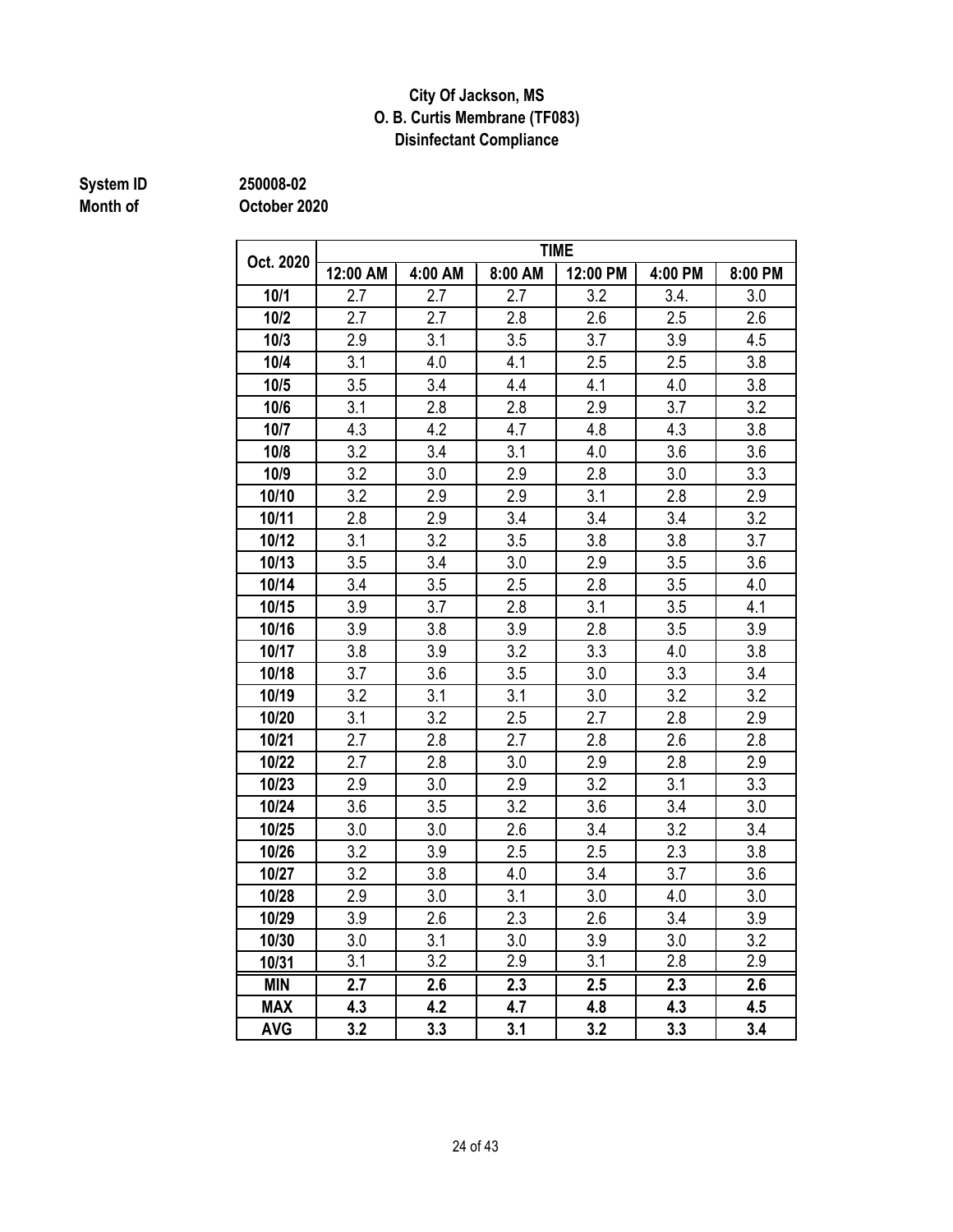|             |             |            |            |            | <b>TRAINS (NTU)</b> |            |            |
|-------------|-------------|------------|------------|------------|---------------------|------------|------------|
| <b>Date</b> | <b>Hour</b> | #1         | #2         | #3         | #4                  | #5         | #6         |
|             | 12:00 AM    | <b>OFF</b> | <b>OFF</b> | <b>OFF</b> | 0.0291              | <b>OFF</b> | 0.1010     |
|             | 04:00 AM    | <b>OFF</b> | <b>OFF</b> | <b>OFF</b> | <b>OFF</b>          | <b>OFF</b> | 0.0970     |
|             | 08:00 AM    | <b>OFF</b> | <b>OFF</b> | <b>OFF</b> | 0.0283              | <b>OFF</b> | <b>OFF</b> |
| 10/1/2020   | 12:00 PM    | <b>OFF</b> | <b>OFF</b> | <b>OFF</b> | 0.0320              | <b>OFF</b> | 0.0840     |
|             | 04:00 PM    | <b>OFF</b> | <b>OFF</b> | 0.1360     | 0.0296              | <b>OFF</b> | 0.0910     |
|             | 08:00 PM    | <b>OFF</b> | <b>OFF</b> | 0.1156     | 0.0295              | <b>OFF</b> | 0.0930     |
|             | <b>AVG</b>  | <b>OFF</b> | <b>OFF</b> | 0.1258     | 0.0297              | <b>OFF</b> | 0.0932     |
|             | 12:00 AM    | <b>OFF</b> | <b>OFF</b> | <b>OFF</b> | 0.0308              | <b>OFF</b> | <b>OFF</b> |
|             | 04:00 AM    | <b>OFF</b> | <b>OFF</b> | <b>OFF</b> | <b>OFF</b>          | <b>OFF</b> | <b>OFF</b> |
|             | 08:00 AM    | <b>OFF</b> | <b>OFF</b> | 0.1500     | 0.0352              | <b>OFF</b> | <b>OFF</b> |
| 10/2/2020   | 12:00 PM    | <b>OFF</b> | <b>OFF</b> | 0.1413     | <b>OFF</b>          | <b>OFF</b> | 0.0630     |
|             | 04:00 PM    | <b>OFF</b> | <b>OFF</b> | <b>OFF</b> | 0.0271              | <b>OFF</b> | 0.0470     |
|             | 08:00 PM    | <b>OFF</b> | <b>OFF</b> | 0.1308     | 0.0236              | <b>OFF</b> | 0.0610     |
|             | <b>AVG</b>  | <b>OFF</b> | <b>OFF</b> | 0.1407     | 0.0292              | <b>OFF</b> | 0.0570     |
|             | 12:00 AM    | <b>OFF</b> | <b>OFF</b> | 0.0720     | 0.0314              | <b>OFF</b> | <b>OFF</b> |
|             | 04:00 AM    | <b>OFF</b> | <b>OFF</b> | 0.0630     | 0.0239              | <b>OFF</b> | <b>OFF</b> |
|             | 08:00 AM    | <b>OFF</b> | <b>OFF</b> | 0.1042     | <b>OFF</b>          | <b>OFF</b> | <b>OFF</b> |
| 10/3/2020   | 12:00 PM    | <b>OFF</b> | <b>OFF</b> | <b>OFF</b> | 0.0266              | <b>OFF</b> | 0.0620     |
|             | 04:00 PM    | <b>OFF</b> | <b>OFF</b> | 0.1483     | 0.0334              | <b>OFF</b> | <b>OFF</b> |
|             | 08:00 PM    | <b>OFF</b> | <b>OFF</b> | <b>OFF</b> | 0.0324              | <b>OFF</b> | 0.0720     |
|             | <b>AVG</b>  | <b>OFF</b> | <b>OFF</b> | 0.0969     | 0.0295              | <b>OFF</b> | 0.0670     |
|             | 12:00 AM    | <b>OFF</b> | <b>OFF</b> | <b>OFF</b> | 0.0413              | <b>OFF</b> | <b>OFF</b> |
|             | 04:00 AM    | <b>OFF</b> | <b>OFF</b> | <b>OFF</b> | 0.0348              | <b>OFF</b> | <b>OFF</b> |
| 10/4/2020   | 08:00 AM    | <b>OFF</b> | <b>OFF</b> | 0.0440     | 0.0325              | <b>OFF</b> | 0.0820     |
|             | 12:00 PM    | <b>OFF</b> | <b>OFF</b> | <b>OFF</b> | 0.0322              | <b>OFF</b> | <b>OFF</b> |
|             | 04:00 PM    | <b>OFF</b> | <b>OFF</b> | <b>OFF</b> | 0.0399              | <b>OFF</b> | 0.0850     |
|             | 08:00 PM    | <b>OFF</b> | <b>OFF</b> | 0.0980     | 0.0325              | <b>OFF</b> | <b>OFF</b> |
|             | <b>AVG</b>  | <b>OFF</b> | <b>OFF</b> | 0.0710     | 0.0355              | <b>OFF</b> | 0.0835     |
|             | 12:00 AM    | <b>OFF</b> | <b>OFF</b> | <b>OFF</b> | 0.0331              | <b>OFF</b> | 0.0840     |
|             | 04:00 AM    | <b>OFF</b> | <b>OFF</b> | 0.0940     | 0.0300              | <b>OFF</b> | 0.0820     |
|             | 08:00 AM    | <b>OFF</b> | <b>OFF</b> | 0.0970     | 0.0301              | <b>OFF</b> | 0.1320     |
| 10/5/2020   | 12:00 PM    | <b>OFF</b> | <b>OFF</b> | <b>OFF</b> | 0.0418              | <b>OFF</b> | 0.0770     |
|             | 04:00 PM    | <b>OFF</b> | <b>OFF</b> | 0.0600     | 0.0279              | <b>OFF</b> | 0.0730     |
|             | 08:00 PM    | <b>OFF</b> | <b>OFF</b> | 0.0910     | 0.0283              | <b>OFF</b> | 0.0760     |
|             | <b>AVG</b>  | <b>OFF</b> | <b>OFF</b> | 0.0855     | 0.0319              | <b>OFF</b> | 0.0873     |
|             | 12:00 AM    | <b>OFF</b> | <b>OFF</b> | 0.0860     | 0.0303              | <b>OFF</b> | 0.0890     |
|             | 04:00 AM    | <b>OFF</b> | OFF        | <b>OFF</b> | <b>OFF</b>          | OFF        | <b>OFF</b> |
|             | 08:00 AM    | OFF        | <b>OFF</b> | 0.0590     | <b>OFF</b>          | <b>OFF</b> | 0.0990     |
| 10/6/2020   | 12:00 PM    | <b>OFF</b> | <b>OFF</b> | 0.1410     | <b>OFF</b>          | <b>OFF</b> | 0.0850     |
|             | 04:00 PM    | <b>OFF</b> | <b>OFF</b> | 0.0890     | <b>OFF</b>          | <b>OFF</b> | 0.0760     |
|             | 08:00 PM    | <b>OFF</b> | <b>OFF</b> | <b>OFF</b> | <b>OFF</b>          | <b>OFF</b> | 0.0980     |
|             | <b>AVG</b>  | <b>OFF</b> | <b>OFF</b> | 0.0938     | <b>OFF</b>          | <b>OFF</b> | 0.0894     |
|             | 12:00 AM    | <b>OFF</b> | <b>OFF</b> | <b>OFF</b> | <b>OFF</b>          | <b>OFF</b> | <b>OFF</b> |
|             | 04:00 AM    | <b>OFF</b> | <b>OFF</b> | 0.0720     | <b>OFF</b>          | <b>OFF</b> | 0.0500     |
|             | 08:00 AM    | <b>OFF</b> | <b>OFF</b> | 0.0460     | <b>OFF</b>          | <b>OFF</b> | <b>OFF</b> |
| 10/7/2020   | 12:00 PM    | <b>OFF</b> | <b>OFF</b> | 0.1300     | <b>OFF</b>          | <b>OFF</b> | 0.1300     |
|             | 04:00 PM    | <b>OFF</b> | <b>OFF</b> | <b>OFF</b> | 0.0970              | <b>OFF</b> | 0.1160     |
|             | 08:00 PM    | <b>OFF</b> | <b>OFF</b> | 0.1120     | <b>OFF</b>          | <b>OFF</b> | 0.1020     |
|             | <b>AVG</b>  | <b>OFF</b> | <b>OFF</b> | 0.0900     | 0.0970              | OFF        | 0.0995     |
|             | 12:00 AM    | <b>OFF</b> | <b>OFF</b> | <b>OFF</b> | <b>OFF</b>          | <b>OFF</b> | 0.1110     |
|             | 04:00 AM    | <b>OFF</b> | <b>OFF</b> | <b>OFF</b> | <b>OFF</b>          | <b>OFF</b> | 0.0940     |
|             | 08:00 AM    | <b>OFF</b> | <b>OFF</b> | <b>OFF</b> | OFF                 | <b>OFF</b> | 0.0550     |
| 10/8/2020   | 12:00 PM    | <b>OFF</b> | <b>OFF</b> | 0.0570     | OFF                 | <b>OFF</b> | 0.1140     |
|             | 04:00 PM    | <b>OFF</b> | <b>OFF</b> | 0.1020     | <b>OFF</b>          | <b>OFF</b> | 0.0970     |
|             | 08:00 PM    | <b>OFF</b> | <b>OFF</b> | <b>OFF</b> | <b>OFF</b>          | <b>OFF</b> | 0.0980     |
|             | <b>AVG</b>  | <b>OFF</b> | <b>OFF</b> | 0.0795     | <b>OFF</b>          | <b>OFF</b> | 0.0948     |
|             |             |            |            |            |                     |            |            |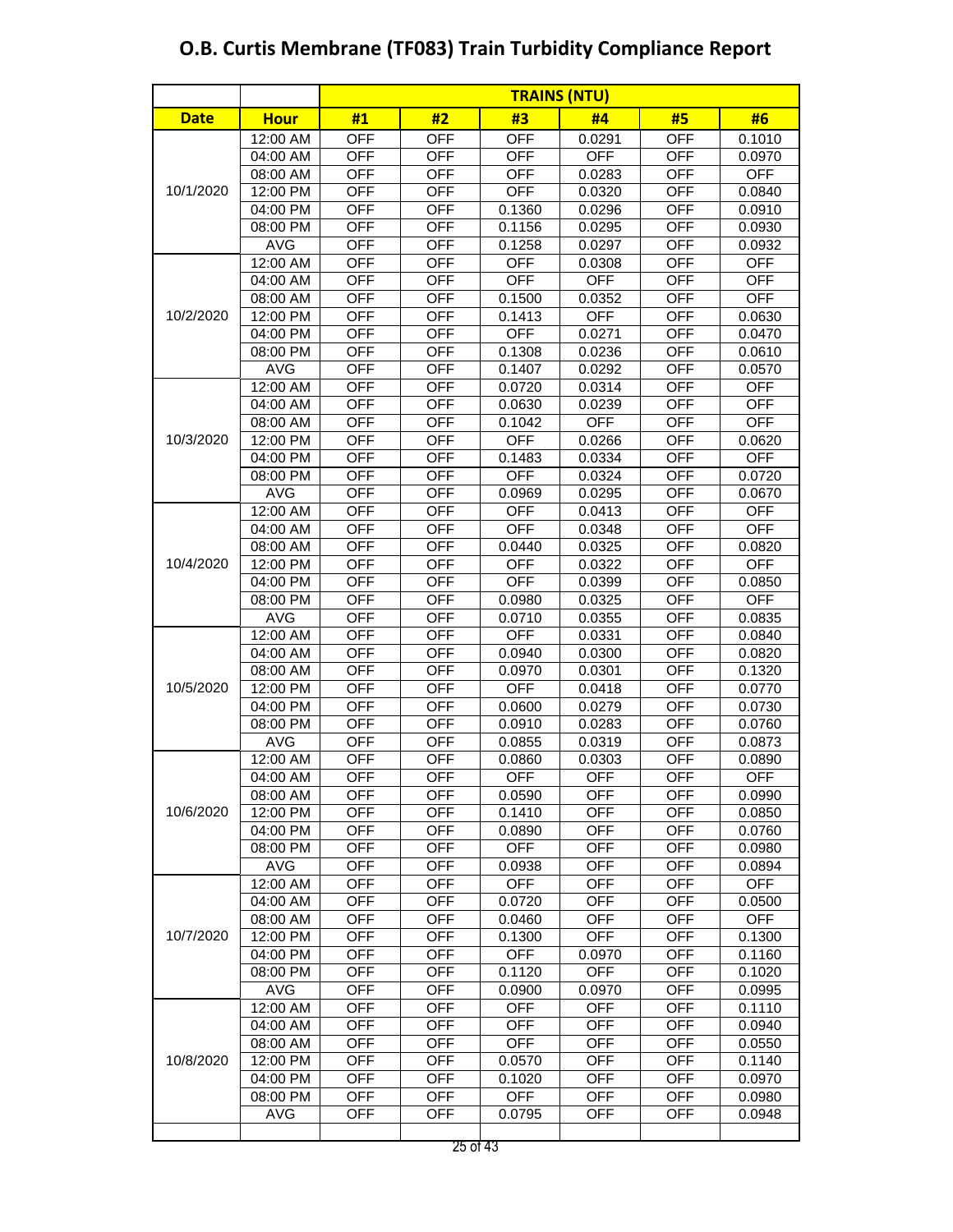|             |             | <b>TRAINS (NTU)</b> |            |            |            |            |            |
|-------------|-------------|---------------------|------------|------------|------------|------------|------------|
| <b>Date</b> | <b>Hour</b> | #1                  | #2         | #3         | #4         | #5         | #6         |
|             | 12:00 AM    | <b>OFF</b>          | <b>OFF</b> | 0.2070     | <b>OFF</b> | <b>OFF</b> | 0.1685     |
|             | 04:00 AM    | <b>OFF</b>          | <b>OFF</b> | 0.2472     | <b>OFF</b> | <b>OFF</b> | 0.1694     |
|             | 08:00 AM    | <b>OFF</b>          | <b>OFF</b> | <b>OFF</b> | <b>OFF</b> | <b>OFF</b> | 0.0530     |
| 10/9/2020   | 12:00 PM    | <b>OFF</b>          | <b>OFF</b> | 0.0550     | <b>OFF</b> | <b>OFF</b> | 0.0490     |
|             | 04:00 PM    | <b>OFF</b>          | <b>OFF</b> | 0.0500     | <b>OFF</b> | <b>OFF</b> | 0.0540     |
|             | 08:00 PM    | <b>OFF</b>          | <b>OFF</b> | 0.0600     | <b>OFF</b> | <b>OFF</b> | <b>OFF</b> |
|             | <b>AVG</b>  | <b>OFF</b>          | <b>OFF</b> | 0.1238     | <b>OFF</b> | <b>OFF</b> | 0.0988     |
|             | 12:00 AM    | <b>OFF</b>          | <b>OFF</b> | 0.1230     | 0.0358     | <b>OFF</b> | 0.1050     |
|             | 04:00 AM    | <b>OFF</b>          | <b>OFF</b> | <b>OFF</b> | 0.0314     | <b>OFF</b> | 0.0770     |
|             | 08:00 AM    | <b>OFF</b>          | <b>OFF</b> | <b>OFF</b> | <b>OFF</b> | <b>OFF</b> | 0.1719     |
| 10/10/2020  | 12:00 PM    | <b>OFF</b>          | <b>OFF</b> | <b>OFF</b> | 0.0276     | <b>OFF</b> | 0.0470     |
|             | 04:00 PM    | <b>OFF</b>          | <b>OFF</b> | <b>OFF</b> | <b>OFF</b> | <b>OFF</b> | 0.0480     |
|             | 08:00 PM    | <b>OFF</b>          | <b>OFF</b> | 0.1040     | 0.0237     | <b>OFF</b> | <b>OFF</b> |
|             | <b>AVG</b>  | <b>OFF</b>          | <b>OFF</b> | 0.1135     | 0.0296     | <b>OFF</b> | 0.0693     |
|             | 12:00 AM    | <b>OFF</b>          | <b>OFF</b> | 0.1170     | 0.0253     | <b>OFF</b> | <b>OFF</b> |
|             | 04:00 AM    | <b>OFF</b>          | <b>OFF</b> | 0.0940     | <b>OFF</b> | <b>OFF</b> | <b>OFF</b> |
|             | 08:00 AM    | <b>OFF</b>          | <b>OFF</b> | 0.0680     | 0.0292     | <b>OFF</b> | 0.0640     |
| 10/11/2020  | 12:00 PM    | <b>OFF</b>          | <b>OFF</b> | <b>OFF</b> | 0.0281     | <b>OFF</b> | 0.0530     |
|             | 04:00 PM    | <b>OFF</b>          | <b>OFF</b> | 0.0510     | <b>OFF</b> | <b>OFF</b> | 0.0910     |
|             | 08:00 PM    | <b>OFF</b>          | <b>OFF</b> | <b>OFF</b> | <b>OFF</b> | <b>OFF</b> | 0.0980     |
|             | <b>AVG</b>  | <b>OFF</b>          | <b>OFF</b> | 0.0825     | 0.0275     | <b>OFF</b> | 0.0765     |
|             | 12:00 AM    | <b>OFF</b>          | <b>OFF</b> | <b>OFF</b> | 0.0295     | <b>OFF</b> | 0.0920     |
|             | 04:00 AM    | <b>OFF</b>          | <b>OFF</b> | 0.1020     | 0.0267     | <b>OFF</b> | <b>OFF</b> |
|             | 08:00 AM    | <b>OFF</b>          | <b>OFF</b> | 0.1050     | 0.0292     | <b>OFF</b> | 0.0540     |
| 10/12/2020  | 12:00 PM    | <b>OFF</b>          | <b>OFF</b> | <b>OFF</b> | 0.0296     | <b>OFF</b> | 0.1200     |
|             | 04:00 PM    | <b>OFF</b>          | <b>OFF</b> | 0.1010     | <b>OFF</b> | <b>OFF</b> | 0.0560     |
|             | 08:00 PM    | <b>OFF</b>          | <b>OFF</b> | 0.0980     | 0.0291     | <b>OFF</b> | 0.0970     |
|             | <b>AVG</b>  | <b>OFF</b>          | <b>OFF</b> | 0.1015     | 0.0288     | <b>OFF</b> | 0.0838     |
|             | 12:00 AM    | <b>OFF</b>          | <b>OFF</b> | 0.0870     | 0.0332     | <b>OFF</b> | 0.0980     |
|             | 04:00 AM    | <b>OFF</b>          | <b>OFF</b> | 0.0940     | <b>OFF</b> | <b>OFF</b> | <b>OFF</b> |
|             | 08:00 AM    | <b>OFF</b>          | <b>OFF</b> | 0.0510     | 0.0274     | <b>OFF</b> | 0.0510     |
| 10/13/2020  | 12:00 PM    | <b>OFF</b>          | <b>OFF</b> | <b>OFF</b> | 0.0283     | <b>OFF</b> | 0.0470     |
|             | 04:00 PM    | <b>OFF</b>          | <b>OFF</b> | 0.0570     | <b>OFF</b> | <b>OFF</b> | 0.0800     |
|             | 08:00 PM    | <b>OFF</b>          | <b>OFF</b> | 0.0430     | <b>OFF</b> | <b>OFF</b> | <b>OFF</b> |
|             | <b>AVG</b>  | <b>OFF</b>          | <b>OFF</b> | 0.0664     | 0.0296     | <b>OFF</b> | 0.0690     |
|             | 12:00 AM    | <b>OFF</b>          | <b>OFF</b> | 0.0980     | 0.0659     | <b>OFF</b> | 0.0910     |
|             | 04:00 AM    | <b>OFF</b>          | OFF        | 0.1020     | <b>OFF</b> | <b>OFF</b> | OFF        |
|             | 08:00 AM    | <b>OFF</b>          | <b>OFF</b> | 0.0530     | <b>OFF</b> | <b>OFF</b> | 0.0590     |
| 10/14/2020  | 12:00 PM    | <b>OFF</b>          | <b>OFF</b> | <b>OFF</b> | <b>OFF</b> | <b>OFF</b> | 0.0610     |
|             | 04:00 PM    | <b>OFF</b>          | <b>OFF</b> | 0.0610     | <b>OFF</b> | <b>OFF</b> | 0.0530     |
|             | 08:00 PM    | <b>OFF</b>          | <b>OFF</b> | 0.1260     | 0.0211     | <b>OFF</b> | <b>OFF</b> |
|             | <b>AVG</b>  | <b>OFF</b>          | <b>OFF</b> | 0.0880     | 0.0435     | <b>OFF</b> | 0.0660     |
|             | 12:00 AM    | <b>OFF</b>          | <b>OFF</b> | 0.1040     | 0.0226     | <b>OFF</b> | 0.0980     |
|             | 04:00 AM    | <b>OFF</b>          | <b>OFF</b> | 0.1120     | <b>OFF</b> | <b>OFF</b> | <b>OFF</b> |
|             | 08:00 AM    | <b>OFF</b>          | <b>OFF</b> | <b>OFF</b> | 0.0237     | <b>OFF</b> | 0.1402     |
| 10/15/2020  | 12:00 PM    | <b>OFF</b>          | <b>OFF</b> | <b>OFF</b> | 0.0276     | <b>OFF</b> | OFF        |
|             | 04:00 PM    | <b>OFF</b>          | <b>OFF</b> | 0.0620     | 0.0378     | <b>OFF</b> | 0.0839     |
|             | 08:00 PM    | <b>OFF</b>          | <b>OFF</b> | 0.0690     | 0.0311     | <b>OFF</b> | <b>OFF</b> |
|             | <b>AVG</b>  | <b>OFF</b>          | <b>OFF</b> | 0.0868     | 0.0286     | <b>OFF</b> | 0.1074     |
|             | 12:00 AM    | <b>OFF</b>          | <b>OFF</b> | 0.0410     | 0.0292     | <b>OFF</b> | 0.0716     |
|             | 04:00 AM    | <b>OFF</b>          | <b>OFF</b> | <b>OFF</b> | <b>OFF</b> | <b>OFF</b> | 0.0508     |
|             | 08:00 AM    | <b>OFF</b>          | <b>OFF</b> | 0.0834     | 0.0291     | <b>OFF</b> | 0.0941     |
| 10/16/2020  | 12:00 PM    | <b>OFF</b>          | <b>OFF</b> | 0.0646     | 0.0279     | <b>OFF</b> | <b>OFF</b> |
|             | 04:00 PM    | <b>OFF</b>          | <b>OFF</b> | 0.0601     | <b>OFF</b> | <b>OFF</b> | <b>OFF</b> |
|             | 08:00 PM    | <b>OFF</b>          | <b>OFF</b> | 0.0660     | 0.0281     | <b>OFF</b> | <b>OFF</b> |
|             | <b>AVG</b>  | <b>OFF</b>          | <b>OFF</b> | 0.0630     | 0.0286     | <b>OFF</b> | 0.0722     |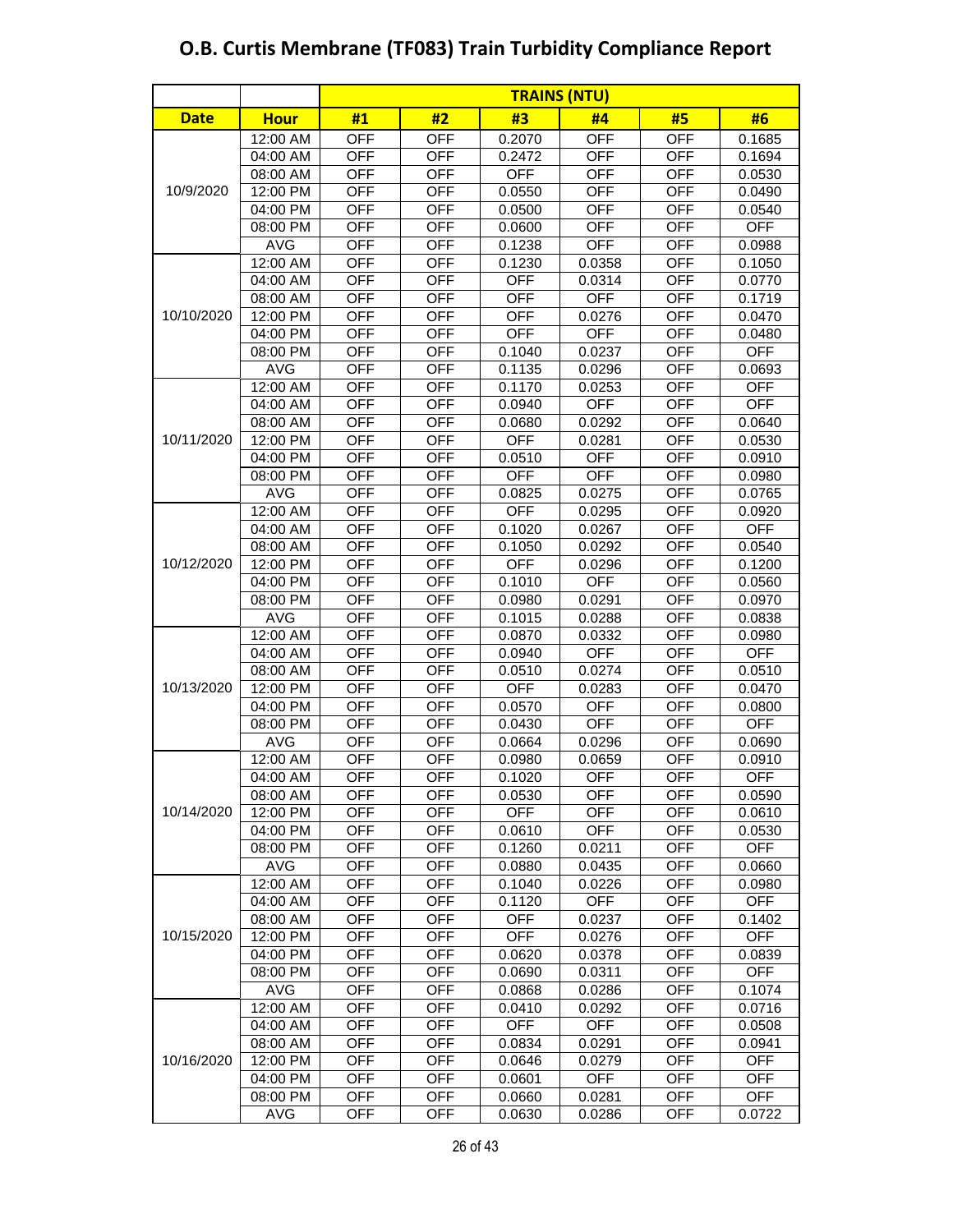|             |             |            | <b>TRAINS (NTU)</b> |            |            |            |            |
|-------------|-------------|------------|---------------------|------------|------------|------------|------------|
| <b>Date</b> | <b>Hour</b> | #1         | #2                  | #3         | #4         | #5         | #6         |
|             | 12:00 AM    | <b>OFF</b> | <b>OFF</b>          | 0.0715     | 0.0281     | <b>OFF</b> | 0.0648     |
|             | 04:00 AM    | <b>OFF</b> | <b>OFF</b>          | <b>OFF</b> | 0.0279     | <b>OFF</b> | <b>OFF</b> |
|             | 08:00 AM    | <b>OFF</b> | <b>OFF</b>          | 0.0626     | 0.0251     | <b>OFF</b> | 0.0497     |
| 10/17/2020  | 12:00 PM    | <b>OFF</b> | <b>OFF</b>          | 0.0559     | 0.0524     | <b>OFF</b> | <b>OFF</b> |
|             | 04:00 PM    | <b>OFF</b> | <b>OFF</b>          | <b>OFF</b> | <b>OFF</b> | <b>OFF</b> | 0.1102     |
|             | 08:00 PM    | <b>OFF</b> | <b>OFF</b>          | 0.0658     | <b>OFF</b> | <b>OFF</b> | 0.0646     |
|             | <b>AVG</b>  | <b>OFF</b> | <b>OFF</b>          | 0.0640     | 0.0334     | <b>OFF</b> | 0.0723     |
|             | 12:00 AM    | <b>OFF</b> | <b>OFF</b>          | 0.0659     | 0.0350     | <b>OFF</b> | 0.0454     |
|             | 04:00 AM    | <b>OFF</b> | <b>OFF</b>          | <b>OFF</b> | <b>OFF</b> | <b>OFF</b> | <b>OFF</b> |
|             | 08:00 AM    | <b>OFF</b> | <b>OFF</b>          | 0.0587     | 0.0298     | <b>OFF</b> | <b>OFF</b> |
| 10/18/2020  | 12:00 PM    | <b>OFF</b> | <b>OFF</b>          | <b>OFF</b> | 0.0356     | <b>OFF</b> | <b>OFF</b> |
|             | 04:00 PM    | <b>OFF</b> | <b>OFF</b>          | 0.0686     | <b>OFF</b> | <b>OFF</b> | 0.1261     |
|             | 08:00 PM    | <b>OFF</b> | <b>OFF</b>          | 0.0617     | <b>OFF</b> | <b>OFF</b> | 0.0929     |
|             | <b>AVG</b>  | <b>OFF</b> | <b>OFF</b>          | 0.0637     | 0.0335     | <b>OFF</b> | 0.0881     |
|             | 12:00 AM    | <b>OFF</b> | <b>OFF</b>          | 0.0528     | 0.0356     | <b>OFF</b> | 0.1099     |
|             | 04:00 AM    | <b>OFF</b> | <b>OFF</b>          | 0.0451     | 0.0277     | <b>OFF</b> | 0.0630     |
|             | 08:00 AM    | <b>OFF</b> | <b>OFF</b>          | <b>OFF</b> | 0.0321     | <b>OFF</b> | <b>OFF</b> |
| 10/19/2020  | 12:00 PM    | <b>OFF</b> | <b>OFF</b>          | <b>OFF</b> | 0.0355     | <b>OFF</b> | 0.1191     |
|             | 04:00 PM    | <b>OFF</b> | <b>OFF</b>          | 0.0396     | 0.0396     | <b>OFF</b> | 0.1224     |
|             | 08:00 PM    | <b>OFF</b> | <b>OFF</b>          | 0.0409     | 0.0336     | <b>OFF</b> | <b>OFF</b> |
|             | <b>AVG</b>  | <b>OFF</b> | <b>OFF</b>          | 0.0446     | 0.0340     | <b>OFF</b> | 0.1036     |
|             | 12:00 AM    | <b>OFF</b> | <b>OFF</b>          | 0.0347     | 0.0385     | <b>OFF</b> | <b>OFF</b> |
| 10/20/2020  | 04:00 AM    | <b>OFF</b> | <b>OFF</b>          | 0.0342     | 0.0338     | <b>OFF</b> | 0.0865     |
|             | 08:00 AM    | <b>OFF</b> | <b>OFF</b>          | 0.0241     | 0.0341     | <b>OFF</b> | 0.1223     |
|             | 12:00 PM    | <b>OFF</b> | <b>OFF</b>          | 0.0312     | 0.0452     | <b>OFF</b> | 0.1066     |
|             | 04:00 PM    | <b>OFF</b> | <b>OFF</b>          | <b>OFF</b> | 0.0324     | <b>OFF</b> | <b>OFF</b> |
|             | 08:00 PM    | <b>OFF</b> | <b>OFF</b>          | 0.0269     | 0.0282     | <b>OFF</b> | 0.0933     |
|             | <b>AVG</b>  | <b>OFF</b> | <b>OFF</b>          | 0.0302     | 0.0354     | <b>OFF</b> | 0.1022     |
|             | 12:00 AM    | <b>OFF</b> | <b>OFF</b>          | <b>OFF</b> | 0.0323     | <b>OFF</b> | <b>OFF</b> |
|             | 04:00 AM    | <b>OFF</b> | <b>OFF</b>          | 0.0810     | <b>OFF</b> | OFF        | <b>OFF</b> |
|             | 08:00 AM    | <b>OFF</b> | <b>OFF</b>          | 0.0680     | 0.0333     | <b>OFF</b> | 0.0958     |
| 10/21/2020  | 12:00 PM    | <b>OFF</b> | <b>OFF</b>          | <b>OFF</b> | 0.0322     | <b>OFF</b> | 0.1419     |
|             | 04:00 PM    | <b>OFF</b> | <b>OFF</b>          | 0.1060     | 0.0643     | <b>OFF</b> | <b>OFF</b> |
|             | 08:00 PM    | <b>OFF</b> | <b>OFF</b>          | 0.0930     | 0.0300     | <b>OFF</b> | <b>OFF</b> |
|             | <b>AVG</b>  | <b>OFF</b> | <b>OFF</b>          | 0.0870     | 0.0384     | <b>OFF</b> | 0.1189     |
|             | 12:00 AM    | <b>OFF</b> | <b>OFF</b>          | <b>OFF</b> | 0.0337     | <b>OFF</b> | 0.1121     |
|             | 04:00 AM    | <b>OFF</b> | <b>OFF</b>          | OFF        | 0.0558     | <b>OFF</b> | 0.0737     |
|             | 08:00 AM    | <b>OFF</b> | <b>OFF</b>          | <b>OFF</b> | <b>OFF</b> | <b>OFF</b> | 0.0807     |
| 10/22/2020  | 12:00 PM    | <b>OFF</b> | OFF                 | <b>OFF</b> | 0.0350     | OFF        | 0.0782     |
|             | 04:00 PM    | <b>OFF</b> | <b>OFF</b>          | 0.0440     | 0.0307     | <b>OFF</b> | <b>OFF</b> |
|             | 08:00 PM    | <b>OFF</b> | <b>OFF</b>          | <b>OFF</b> | <b>OFF</b> | <b>OFF</b> | 0.0651     |
|             | <b>AVG</b>  | <b>OFF</b> | <b>OFF</b>          | 0.0440     | 0.0388     | <b>OFF</b> | 0.0820     |
|             | 12:00 AM    | <b>OFF</b> | <b>OFF</b>          | <b>OFF</b> | 0.0310     | <b>OFF</b> | 0.0772     |
|             | 04:00 AM    | <b>OFF</b> | <b>OFF</b>          | <b>OFF</b> | 0.0895     | <b>OFF</b> | 0.0643     |
|             | 08:00 AM    | <b>OFF</b> | <b>OFF</b>          | <b>OFF</b> | <b>OFF</b> | <b>OFF</b> | 0.0735     |
| 10/23/2020  | 12:00 PM    | <b>OFF</b> | <b>OFF</b>          | <b>OFF</b> | 0.0307     | <b>OFF</b> | 0.0741     |
|             | 04:00 PM    | <b>OFF</b> | <b>OFF</b>          | 0.1291     | <b>OFF</b> | <b>OFF</b> | <b>OFF</b> |
|             | 08:00 PM    | <b>OFF</b> | <b>OFF</b>          | 0.0816     | 0.0300     | <b>OFF</b> | <b>OFF</b> |
|             | AVG         | OFF        | OFF                 | 0.1054     | 0.0453     | OFF        | 0.0723     |
|             | 12:00 AM    | <b>OFF</b> | <b>OFF</b>          | 0.0802     | <b>OFF</b> | <b>OFF</b> | <b>OFF</b> |
|             | 04:00 AM    | <b>OFF</b> | <b>OFF</b>          | 0.0860     | <b>OFF</b> | <b>OFF</b> | 0.1196     |
|             | 08:00 AM    | <b>OFF</b> | <b>OFF</b>          | 0.0765     | 0.0321     | <b>OFF</b> | <b>OFF</b> |
| 10/24/2020  | 12:00 PM    | <b>OFF</b> | <b>OFF</b>          | <b>OFF</b> | 0.0303     | <b>OFF</b> | <b>OFF</b> |
|             | 04:00 PM    | <b>OFF</b> | <b>OFF</b>          | <b>OFF</b> | <b>OFF</b> | <b>OFF</b> | 0.1094     |
|             | 08:00 PM    | <b>OFF</b> | <b>OFF</b>          | <b>OFF</b> | 0.0282     | <b>OFF</b> | <b>OFF</b> |
|             | <b>AVG</b>  | <b>OFF</b> | <b>OFF</b>          | 0.0809     | 0.0302     | <b>OFF</b> | 0.1145     |
|             |             |            |                     |            |            |            |            |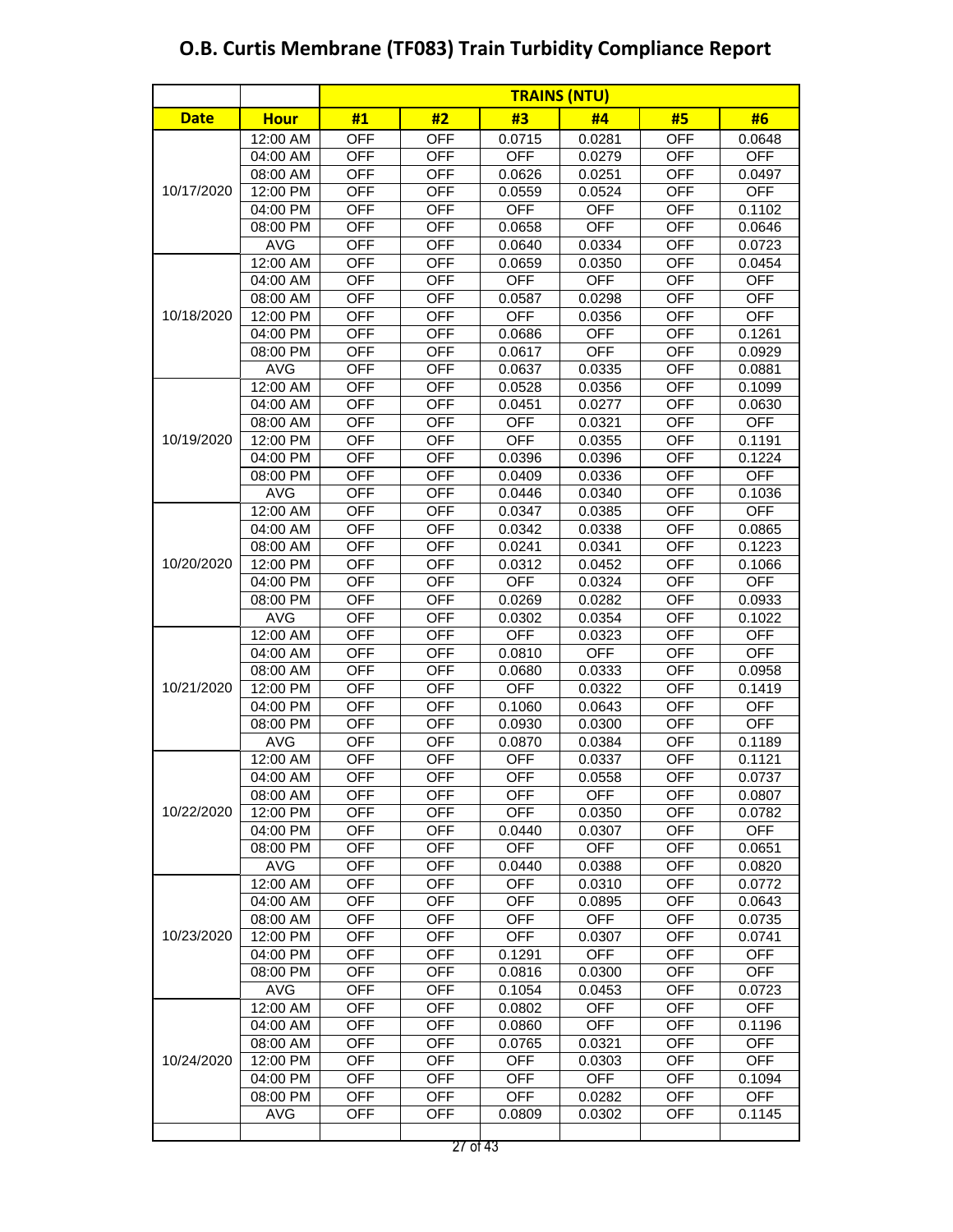|             |             | <b>TRAINS (NTU)</b> |            |            |            |            |            |
|-------------|-------------|---------------------|------------|------------|------------|------------|------------|
| <b>Date</b> | <b>Hour</b> | #1                  | #2         | #3         | #4         | #5         | #6         |
|             | 12:00 AM    | <b>OFF</b>          | <b>OFF</b> | <b>OFF</b> | 0.0313     | <b>OFF</b> | 0.1200     |
|             | 04:00 AM    | <b>OFF</b>          | <b>OFF</b> | <b>OFF</b> | 0.0375     | <b>OFF</b> | <b>OFF</b> |
|             | 08:00 AM    | <b>OFF</b>          | <b>OFF</b> | 0.0596     | 0.0300     | <b>OFF</b> | 0.1470     |
| 10/25/2020  | 12:00 PM    | <b>OFF</b>          | <b>OFF</b> | <b>OFF</b> | 0.0323     | <b>OFF</b> | 0.1306     |
|             | 04:00 PM    | <b>OFF</b>          | <b>OFF</b> | 0.0887     | <b>OFF</b> | <b>OFF</b> | 0.1428     |
|             | 08:00 PM    | <b>OFF</b>          | <b>OFF</b> | <b>OFF</b> | 0.0306     | <b>OFF</b> | 0.0898     |
|             | <b>AVG</b>  | <b>OFF</b>          | <b>OFF</b> | 0.0742     | 0.0323     | <b>OFF</b> | 0.1260     |
|             | 12:00 AM    | <b>OFF</b>          | <b>OFF</b> | 0.0913     | 0.0338     | <b>OFF</b> | <b>OFF</b> |
|             | 04:00 AM    | <b>OFF</b>          | <b>OFF</b> | 0.1059     | <b>OFF</b> | <b>OFF</b> | 0.0980     |
|             | 08:00 AM    | <b>OFF</b>          | <b>OFF</b> | 0.1126     | <b>OFF</b> | <b>OFF</b> | 0.1283     |
| 10/26/2020  | 12:00 PM    | <b>OFF</b>          | <b>OFF</b> | 0.1230     | <b>OFF</b> | <b>OFF</b> | 0.0560     |
|             | 04:00 PM    | <b>OFF</b>          | <b>OFF</b> | 0.1365     | <b>OFF</b> | <b>OFF</b> | 0.1340     |
|             | 08:00 PM    | <b>OFF</b>          | <b>OFF</b> | 0.1479     | <b>OFF</b> | <b>OFF</b> | 0.1432     |
|             | <b>AVG</b>  | <b>OFF</b>          | <b>OFF</b> | 0.1195     | <b>OFF</b> | <b>OFF</b> | 0.1119     |
|             | 12:00 AM    | <b>OFF</b>          | <b>OFF</b> | <b>OFF</b> | <b>OFF</b> | <b>OFF</b> | 0.1439     |
|             | 04:00 AM    | <b>OFF</b>          | <b>OFF</b> | 0.0890     | <b>OFF</b> | <b>OFF</b> | 0.0802     |
|             | 08:00 AM    | <b>OFF</b>          | <b>OFF</b> | 0.0540     | <b>OFF</b> | <b>OFF</b> | 0.0825     |
| 10/27/2020  | 12:00 PM    | <b>OFF</b>          | <b>OFF</b> | 0.0550     | <b>OFF</b> | <b>OFF</b> | 0.1321     |
|             | 04:00 PM    | <b>OFF</b>          | <b>OFF</b> | 0.0740     | <b>OFF</b> | <b>OFF</b> | 0.0830     |
|             | 08:00 PM    | <b>OFF</b>          | <b>OFF</b> | 0.1221     | <b>OFF</b> | <b>OFF</b> | 0.1245     |
|             | <b>AVG</b>  | <b>OFF</b>          | <b>OFF</b> | 0.0788     | <b>OFF</b> | <b>OFF</b> | 0.1077     |
|             | 12:00 AM    | <b>OFF</b>          | <b>OFF</b> | <b>OFF</b> | <b>OFF</b> | <b>OFF</b> | 0.1170     |
| 10/28/2020  | 04:00 AM    | <b>OFF</b>          | <b>OFF</b> | 0.1375     | <b>OFF</b> | <b>OFF</b> | <b>OFF</b> |
|             | 08:00 AM    | <b>OFF</b>          | <b>OFF</b> | 0.1446     | <b>OFF</b> | <b>OFF</b> | 0.1482     |
|             | 12:00 PM    | <b>OFF</b>          | <b>OFF</b> | <b>OFF</b> | <b>OFF</b> | <b>OFF</b> | 0.1407     |
|             | 04:00 PM    | <b>OFF</b>          | <b>OFF</b> | 0.1260     | <b>OFF</b> | <b>OFF</b> | 0.0810     |
|             | 08:00 PM    | <b>OFF</b>          | <b>OFF</b> | <b>OFF</b> | <b>OFF</b> | <b>OFF</b> | 0.1393     |
|             | <b>AVG</b>  | <b>OFF</b>          | <b>OFF</b> | 0.1360     | <b>OFF</b> | <b>OFF</b> | 0.1252     |
|             | 12:00 AM    | <b>OFF</b>          | <b>OFF</b> | 0.1101     | <b>OFF</b> | <b>OFF</b> | <b>OFF</b> |
|             | 04:00 AM    | <b>OFF</b>          | <b>OFF</b> | <b>OFF</b> | <b>OFF</b> | <b>OFF</b> | 0.0962     |
|             | 08:00 AM    | <b>OFF</b>          | <b>OFF</b> | 0.0957     | <b>OFF</b> | <b>OFF</b> | 0.1426     |
| 10/29/2020  | 12:00 PM    | <b>OFF</b>          | <b>OFF</b> | 0.0994     | <b>OFF</b> | <b>OFF</b> | 0.0680     |
|             | 04:00 PM    | <b>OFF</b>          | <b>OFF</b> | 0.0878     | <b>OFF</b> | <b>OFF</b> | 0.0863     |
|             | 08:00 PM    | <b>OFF</b>          | <b>OFF</b> | 0.0857     | <b>OFF</b> | <b>OFF</b> | 0.0806     |
|             | <b>AVG</b>  | <b>OFF</b>          | <b>OFF</b> | 0.0957     | <b>OFF</b> | <b>OFF</b> | 0.0947     |
|             | 12:00 AM    | <b>OFF</b>          | <b>OFF</b> | <b>OFF</b> | <b>OFF</b> | <b>OFF</b> | 0.0822     |
|             | 04:00 AM    | <b>OFF</b>          | <b>OFF</b> | OFF        | <b>OFF</b> | <b>OFF</b> | 0.0795     |
|             | 08:00 AM    | <b>OFF</b>          | <b>OFF</b> | 0.0706     | <b>OFF</b> | <b>OFF</b> | <b>OFF</b> |
| 10/30/2020  | 12:00 PM    | <b>OFF</b>          | <b>OFF</b> | 0.0685     | <b>OFF</b> | <b>OFF</b> | <b>OFF</b> |
|             | 04:00 PM    | <b>OFF</b>          | <b>OFF</b> | <b>OFF</b> | <b>OFF</b> | <b>OFF</b> | 0.0921     |
|             | 08:00 PM    | <b>OFF</b>          | <b>OFF</b> | <b>OFF</b> | <b>OFF</b> | <b>OFF</b> | <b>OFF</b> |
|             | <b>AVG</b>  | <b>OFF</b>          | <b>OFF</b> | 0.0696     | <b>OFF</b> | <b>OFF</b> | 0.0846     |
|             | 12:00 AM    | <b>OFF</b>          | <b>OFF</b> | 0.0720     | OFF        | <b>OFF</b> | 0.0733     |
|             | 04:00 AM    | <b>OFF</b>          | <b>OFF</b> | 0.1399     | <b>OFF</b> | <b>OFF</b> | 0.0661     |
|             | 08:00 AM    | <b>OFF</b>          | <b>OFF</b> | 0.1363     | <b>OFF</b> | <b>OFF</b> | 0.1248     |
| 10/31/2020  | 12:00 PM    | <b>OFF</b>          | <b>OFF</b> | 0.1400     | <b>OFF</b> | <b>OFF</b> | 0.0901     |
|             | 04:00 PM    | <b>OFF</b>          | <b>OFF</b> | 0.1450     | <b>OFF</b> | <b>OFF</b> | 0.0470     |
|             | 08:00 PM    | <b>OFF</b>          | <b>OFF</b> | 0.1500     | <b>OFF</b> | <b>OFF</b> | 0.0809     |
|             | AVG         | <b>OFF</b>          | <b>OFF</b> | 0.1305     | <b>OFF</b> | <b>OFF</b> | 0.0804     |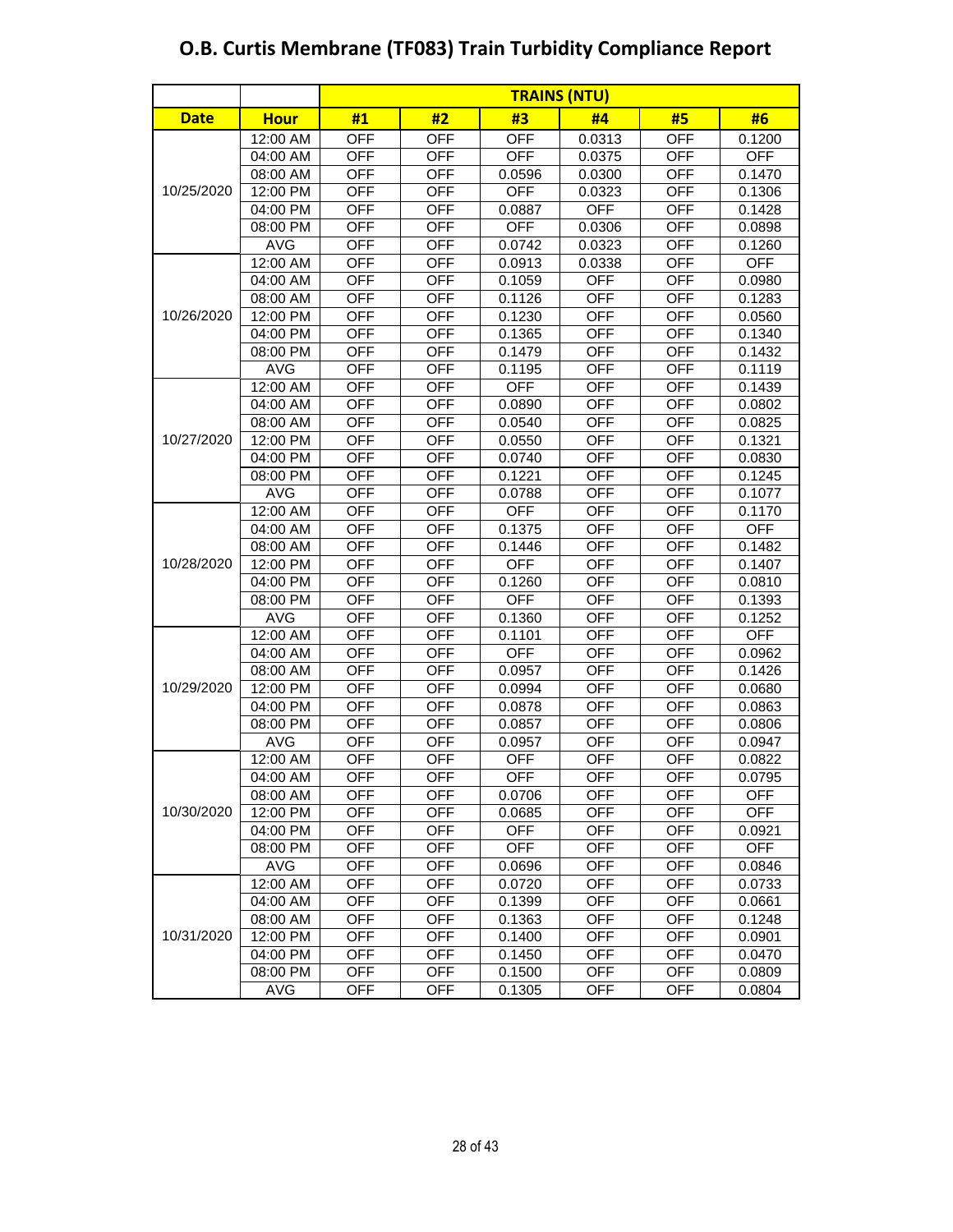| 10/8/20 11:50 PM<br>3.719<br>10/17/20 11:35 PM<br>10/26/20 12:00 AM<br>10/1/20 12:05 AM<br>0.000<br>3.941<br>$-1.000$<br>10/1/20 12:10 AM<br>4.061<br>10/9/20 8:50 AM<br>3.719<br>10/17/20 11:45 PM<br>$-1.000$<br>10/26/20 12:05 AM<br>0.000<br>4.030<br>$-1.000$<br>10/1/20 11:45 PM<br>4.061<br>10/9/20 8:55 AM<br>0.000<br>10/17/20 11:50 PM<br>10/26/20 12:15 AM<br>0.000<br>$-1.000$<br>4.030<br>4.068<br>10/1/20 11:50 PM<br>10/9/20 9:05 AM<br>10/18/20 11:35 PM<br>10/26/20 12:20 AM<br>4.068<br>10/2/20 12:00 AM<br>$-1.000$<br>10/9/20 9:10 AM<br>3.849<br>10/18/20 11:40 PM<br>0.000<br>10/26/20 11:30 PM<br>3.971<br>0.000<br>$-1.000$<br>10/2/20 12:05 AM<br>10/9/20 9:20 AM<br>10/18/20 11:50 PM<br>10/26/20 11:35 PM<br>0.000<br>$-1.000$<br>0.000<br>$-1.000$<br>10/2/20 12:10 AM<br>10/9/20 9:30 AM<br>10/18/20 11:55 PM<br>10/26/20 11:45 PM<br>10/2/20 12:20 AM<br>$-1.000$<br>3.967<br>$-1.000$<br>10/9/20 9:35 AM<br>10/19/20 12:10 AM<br>10/26/20 11:50 PM<br>3.985<br>4.031<br>4.074<br>10/2/20 12:25 AM<br>10/10/20 7:55 AM<br>10/19/20 12:15 AM<br>10/26/20 11:55 PM<br>4.074<br>10/2/20 12:40 AM<br>0.000<br>0.000<br>10/19/20 11:30 PM<br>10/27/20 12:05 AM<br>10/10/20 8:00 AM<br>0.000<br>10/2/20 12:55 AM<br>$-1.000$<br>10/10/20 8:15 AM<br>$-1.000$<br>10/19/20 11:35 PM<br>10/27/20 12:10 AM<br>4.055<br>3.771<br>$-1.000$<br>10/27/20 11:30 PM<br>10/2/20 1:00 AM<br>10/10/20 8:20 AM<br>10/19/20 11:45 PM<br>4.055<br>3.771<br>0.000<br>10/2/20 11:30 PM<br>10/10/20 11:35 AM<br>10/19/20 11:50 PM<br>10/27/20 11:35 PM<br>10/2/20 11:35 PM<br>0.000<br>0.000<br>$-1.000$<br>10/10/20 11:40 AM<br>10/20/20 12:00 AM<br>10/27/20 11:45 PM<br>10/2/20 11:45 PM<br>$-1.000$<br>$-1.000$<br>10/20/20 12:05 AM<br>4.078<br>10/27/20 11:50 PM<br>10/10/20 11:50 AM<br>4.029<br>4.013<br>4.078<br>10/2/20 11:50 PM<br>10/10/20 11:55 AM<br>10/20/20 11:40 PM<br>10/27/20 11:55 PM<br>4.013<br>4.029<br>0.000<br>10/3/20 11:30 PM<br>10/10/20 11:45 PM<br>10/20/20 11:45 PM<br>10/28/20 12:05 AM<br>10/3/20 11:35 PM<br>10/10/20 11:50 PM<br>0.000<br>$-1.000$<br>10/28/20 12:10 AM<br>0.000<br>10/21/20 12:00 AM<br>$-1.000$<br>3.776<br>0.000<br>10/3/20 11:45 PM<br>10/11/20 12:05 AM<br>10/21/20 12:05 AM<br>10/28/20 11:35 PM<br>10/3/20 11:50 PM<br>0.000<br>10/11/20 12:15 AM<br>0.000<br>10/21/20 12:15 AM<br>$-1.000$<br>10/28/20 11:40 PM<br>10/4/20 12:05 AM<br>$-1.000$<br>10/11/20 12:25 AM<br>$-1.000$<br>10/21/20 12:20 AM<br>4.064<br>10/28/20 11:50 PM<br>4.062<br>4.149<br>4.064<br>10/4/20 12:10 AM<br>10/11/20 12:30 AM<br>10/21/20 11:40 PM<br>10/28/20 11:55 PM<br>4.149<br>4.062<br>0.000<br>10/4/20 11:30 PM<br>10/11/20 11:40 PM<br>10/21/20 11:45 PM<br>10/29/20 12:10 AM<br>0.000<br>0.000<br>$-1.000$<br>10/4/20 11:35 PM<br>10/11/20 11:45 PM<br>10/21/20 11:55 PM<br>10/29/20 12:15 AM<br>$-1.000$<br>3.778<br>$-1.000$<br>10/4/20 11:45 PM<br>10/11/20 11:55 PM<br>10/22/20 12:00 AM<br>10/29/20 11:45 PM<br>3.985<br>3.774<br>0.000<br>10/4/20 11:50 PM<br>10/12/20 12:00 AM<br>10/29/20 11:50 PM<br>10/22/20 12:05 AM<br>0.000<br>0.000<br>$-1.000$<br>10/4/20 11:55 PM<br>10/12/20 12:10 AM<br>10/22/20 12:15 AM<br>10/30/20 12:00 AM<br>$-1.000$<br>$-1.000$<br>4.117<br>10/5/20 12:05 AM<br>10/12/20 12:20 AM<br>10/22/20 12:20 AM<br>10/30/20 12:05 AM<br>4.079<br>4.139<br>4.117<br>10/5/20 12:10 AM<br>10/12/20 12:25 AM<br>10/22/20 11:35 PM<br>10/30/20 12:20 AM<br>4.079<br>0.000<br>10/5/20 11:30 PM<br>4.139<br>10/22/20 11:40 PM<br>10/30/20 12:30 AM<br>10/12/20 11:45 PM<br>0.000<br>$-1.000$<br>10/5/20 11:35 PM<br>10/12/20 11:50 PM<br>0.000<br>10/22/20 11:50 PM<br>10/30/20 12:35 AM<br>3.753<br>$-1.000$<br>10/5/20 11:45 PM<br>10/13/20 12:00 AM<br>$-1.000$<br>10/22/20 11:55 PM<br>10/30/20 12:40 AM<br>3.760<br>3.761<br>3.753<br>10/5/20 11:50 PM<br>10/13/20 12:05 AM<br>10/23/20 12:15 AM<br>10/30/20 12:50 AM<br>0.000<br>0.000<br>0.000<br>10/13/20 12:10 AM<br>10/23/20 12:20 AM<br>10/30/20 12:55 AM<br>10/5/20 11:55 PM<br>$-1.000$<br>$-1.000$<br>$-1.000$<br>10/6/20 12:05 AM<br>10/13/20 12:20 AM<br>10/23/20 12:35 AM<br>10/30/20 11:35 PM<br>4.082<br>4.098<br>3.919<br>10/6/20 12:10 AM<br>10/13/20 12:25 AM<br>10/23/20 12:40 AM<br>10/30/20 11:40 PM<br>4.082<br>4.098<br>0.000<br>10/6/20 11:45 PM<br>10/13/20 11:35 PM<br>10/23/20 12:45 AM<br>10/30/20 11:50 PM<br>0.000<br>0.000<br>$-1.000$<br>10/6/20 11:50 PM<br>10/13/20 11:40 PM<br>10/23/20 12:55 AM<br>10/30/20 11:55 PM<br>$-1.000$<br>4.013<br>$-1.000$ 10/13/20 11:50 PM<br>10/7/20 12:00 AM<br>10/23/20 1:00 AM<br>10/31/20 12:05 AM<br>3.914<br>0.000<br>4.013<br>10/13/20 11:55 PM<br>10/31/20 12:10 AM<br>10/7/20 12:05 AM<br>10/24/20 4:40 AM<br>0.000<br>$-1.000$<br>0.000<br>10/14/20 12:05 AM<br>10/31/20 12:15 AM<br>10/7/20 12:10 AM<br>10/24/20 4:45 AM<br>3.859<br>$-1.000$<br>$-1.000$<br>10/7/20 12:20 AM<br>10/14/20 12:10 AM<br>10/24/20 4:55 AM<br>10/31/20 12:25 AM<br>0.000<br>3.972<br>3.738<br>10/7/20 12:25 AM<br>10/14/20 12:15 AM<br>10/31/20 12:30 AM<br>10/24/20 5:00 AM<br>0.000<br>0.000<br>$-1.000$<br>10/7/20 12:30 AM<br>10/14/20 12:30 AM<br>10/24/20 5:10 AM<br>10/31/20 11:40 PM<br>$-1.000$<br>4.065<br>$-1.000$<br>10/7/20 12:40 AM<br>10/14/20 12:35 AM<br>10/24/20 5:20 AM<br>10/31/20 11:45 PM<br>4.120<br>4.065<br>3.915<br>10/7/20 12:45 AM<br>10/14/20 11:40 PM<br>10/31/20 11:55 PM<br>10/24/20 5:25 AM<br>4.120<br>0.000<br>0.000<br>10/7/20 11:35 PM<br>10/14/20 11:45 PM<br>10/24/20 5:35 AM<br>$-1.000$<br>0.000<br>$-1.000$<br>10/7/20 11:40 PM<br>10/14/20 11:55 PM<br>10/24/20 5:45 AM<br>4.124<br>$-1.000$<br>4.009<br>10/7/20 11:50 PM<br>10/15/20 12:00 AM<br>10/24/20 5:50 AM<br>4.124<br>3.751<br>4.009<br>10/7/20 11:55 PM<br>10/24/20 11:35 PM<br>10/15/20 11:40 PM<br>0.000<br>0.000<br>0.000<br>10/8/20 12:10 AM<br>10/15/20 11:45 PM<br>10/24/20 11:40 PM<br>$-1.000$<br>10/8/20 12:25 AM<br>$-1.000$<br>$-1.000$<br>10/15/20 11:55 PM<br>10/24/20 11:50 PM<br>4.450<br>10/8/20 12:30 AM<br>0.000<br>4.010<br>10/16/20 12:00 AM<br>10/24/20 11:55 PM<br>$-1.000$<br>$-1.000$<br>10/8/20 12:40 AM<br>10/16/20 11:35 PM<br>4.010<br>10/25/20 12:15 AM<br>4.104<br>4.031<br>10/8/20 12:45 AM<br>10/16/20 11:40 PM<br>0.000<br>10/25/20 12:20 AM<br>10/25/20 11:40 PM<br>4.031<br>10/8/20 11:30 PM<br>4.104<br>10/16/20 11:50 PM<br>$-1.000$<br>0.000<br>10/8/20 11:35 PM<br>0.000<br>10/16/20 11:55 PM<br>4.006<br>10/25/20 11:45 PM<br>10/8/20 11:45 PM<br>10/17/20 11:30 PM<br>4.006, 10/25/20 11:55 PM<br>$-1.000$<br>$-1.000$<br>zo ur | <b>Date Time</b> | <b>Train 3 LRV</b> | <b>Date Time</b> | <b>Train 3 LRV</b> | <b>Date Time</b> | <b>Train 3 LRV</b> | <b>Date Time</b> | <b>Train 3 LRV</b> |
|------------------------------------------------------------------------------------------------------------------------------------------------------------------------------------------------------------------------------------------------------------------------------------------------------------------------------------------------------------------------------------------------------------------------------------------------------------------------------------------------------------------------------------------------------------------------------------------------------------------------------------------------------------------------------------------------------------------------------------------------------------------------------------------------------------------------------------------------------------------------------------------------------------------------------------------------------------------------------------------------------------------------------------------------------------------------------------------------------------------------------------------------------------------------------------------------------------------------------------------------------------------------------------------------------------------------------------------------------------------------------------------------------------------------------------------------------------------------------------------------------------------------------------------------------------------------------------------------------------------------------------------------------------------------------------------------------------------------------------------------------------------------------------------------------------------------------------------------------------------------------------------------------------------------------------------------------------------------------------------------------------------------------------------------------------------------------------------------------------------------------------------------------------------------------------------------------------------------------------------------------------------------------------------------------------------------------------------------------------------------------------------------------------------------------------------------------------------------------------------------------------------------------------------------------------------------------------------------------------------------------------------------------------------------------------------------------------------------------------------------------------------------------------------------------------------------------------------------------------------------------------------------------------------------------------------------------------------------------------------------------------------------------------------------------------------------------------------------------------------------------------------------------------------------------------------------------------------------------------------------------------------------------------------------------------------------------------------------------------------------------------------------------------------------------------------------------------------------------------------------------------------------------------------------------------------------------------------------------------------------------------------------------------------------------------------------------------------------------------------------------------------------------------------------------------------------------------------------------------------------------------------------------------------------------------------------------------------------------------------------------------------------------------------------------------------------------------------------------------------------------------------------------------------------------------------------------------------------------------------------------------------------------------------------------------------------------------------------------------------------------------------------------------------------------------------------------------------------------------------------------------------------------------------------------------------------------------------------------------------------------------------------------------------------------------------------------------------------------------------------------------------------------------------------------------------------------------------------------------------------------------------------------------------------------------------------------------------------------------------------------------------------------------------------------------------------------------------------------------------------------------------------------------------------------------------------------------------------------------------------------------------------------------------------------------------------------------------------------------------------------------------------------------------------------------------------------------------------------------------------------------------------------------------------------------------------------------------------------------------------------------------------------------------------------------------------------------------------------------------------------------------------------------------------------------------------------------------------------------------------------------------------------------------------------------------------------------------------------------------------------------------------------------------------------------------------------------------------------------------------------------------------------------------------------------------------------------------------------------------------------------------------------------------------------------------------------------------------------------------------------------------------------------------------------------------------------------------------------------------------------------------------------------------------------------------------|------------------|--------------------|------------------|--------------------|------------------|--------------------|------------------|--------------------|
|                                                                                                                                                                                                                                                                                                                                                                                                                                                                                                                                                                                                                                                                                                                                                                                                                                                                                                                                                                                                                                                                                                                                                                                                                                                                                                                                                                                                                                                                                                                                                                                                                                                                                                                                                                                                                                                                                                                                                                                                                                                                                                                                                                                                                                                                                                                                                                                                                                                                                                                                                                                                                                                                                                                                                                                                                                                                                                                                                                                                                                                                                                                                                                                                                                                                                                                                                                                                                                                                                                                                                                                                                                                                                                                                                                                                                                                                                                                                                                                                                                                                                                                                                                                                                                                                                                                                                                                                                                                                                                                                                                                                                                                                                                                                                                                                                                                                                                                                                                                                                                                                                                                                                                                                                                                                                                                                                                                                                                                                                                                                                                                                                                                                                                                                                                                                                                                                                                                                                                                                                                                                                                                                                                                                                                                                                                                                                                                                                                                                                                                                                                        |                  |                    |                  |                    |                  |                    |                  |                    |
|                                                                                                                                                                                                                                                                                                                                                                                                                                                                                                                                                                                                                                                                                                                                                                                                                                                                                                                                                                                                                                                                                                                                                                                                                                                                                                                                                                                                                                                                                                                                                                                                                                                                                                                                                                                                                                                                                                                                                                                                                                                                                                                                                                                                                                                                                                                                                                                                                                                                                                                                                                                                                                                                                                                                                                                                                                                                                                                                                                                                                                                                                                                                                                                                                                                                                                                                                                                                                                                                                                                                                                                                                                                                                                                                                                                                                                                                                                                                                                                                                                                                                                                                                                                                                                                                                                                                                                                                                                                                                                                                                                                                                                                                                                                                                                                                                                                                                                                                                                                                                                                                                                                                                                                                                                                                                                                                                                                                                                                                                                                                                                                                                                                                                                                                                                                                                                                                                                                                                                                                                                                                                                                                                                                                                                                                                                                                                                                                                                                                                                                                                                        |                  |                    |                  |                    |                  |                    |                  |                    |
|                                                                                                                                                                                                                                                                                                                                                                                                                                                                                                                                                                                                                                                                                                                                                                                                                                                                                                                                                                                                                                                                                                                                                                                                                                                                                                                                                                                                                                                                                                                                                                                                                                                                                                                                                                                                                                                                                                                                                                                                                                                                                                                                                                                                                                                                                                                                                                                                                                                                                                                                                                                                                                                                                                                                                                                                                                                                                                                                                                                                                                                                                                                                                                                                                                                                                                                                                                                                                                                                                                                                                                                                                                                                                                                                                                                                                                                                                                                                                                                                                                                                                                                                                                                                                                                                                                                                                                                                                                                                                                                                                                                                                                                                                                                                                                                                                                                                                                                                                                                                                                                                                                                                                                                                                                                                                                                                                                                                                                                                                                                                                                                                                                                                                                                                                                                                                                                                                                                                                                                                                                                                                                                                                                                                                                                                                                                                                                                                                                                                                                                                                                        |                  |                    |                  |                    |                  |                    |                  |                    |
|                                                                                                                                                                                                                                                                                                                                                                                                                                                                                                                                                                                                                                                                                                                                                                                                                                                                                                                                                                                                                                                                                                                                                                                                                                                                                                                                                                                                                                                                                                                                                                                                                                                                                                                                                                                                                                                                                                                                                                                                                                                                                                                                                                                                                                                                                                                                                                                                                                                                                                                                                                                                                                                                                                                                                                                                                                                                                                                                                                                                                                                                                                                                                                                                                                                                                                                                                                                                                                                                                                                                                                                                                                                                                                                                                                                                                                                                                                                                                                                                                                                                                                                                                                                                                                                                                                                                                                                                                                                                                                                                                                                                                                                                                                                                                                                                                                                                                                                                                                                                                                                                                                                                                                                                                                                                                                                                                                                                                                                                                                                                                                                                                                                                                                                                                                                                                                                                                                                                                                                                                                                                                                                                                                                                                                                                                                                                                                                                                                                                                                                                                                        |                  |                    |                  |                    |                  |                    |                  |                    |
|                                                                                                                                                                                                                                                                                                                                                                                                                                                                                                                                                                                                                                                                                                                                                                                                                                                                                                                                                                                                                                                                                                                                                                                                                                                                                                                                                                                                                                                                                                                                                                                                                                                                                                                                                                                                                                                                                                                                                                                                                                                                                                                                                                                                                                                                                                                                                                                                                                                                                                                                                                                                                                                                                                                                                                                                                                                                                                                                                                                                                                                                                                                                                                                                                                                                                                                                                                                                                                                                                                                                                                                                                                                                                                                                                                                                                                                                                                                                                                                                                                                                                                                                                                                                                                                                                                                                                                                                                                                                                                                                                                                                                                                                                                                                                                                                                                                                                                                                                                                                                                                                                                                                                                                                                                                                                                                                                                                                                                                                                                                                                                                                                                                                                                                                                                                                                                                                                                                                                                                                                                                                                                                                                                                                                                                                                                                                                                                                                                                                                                                                                                        |                  |                    |                  |                    |                  |                    |                  |                    |
| 3.722<br>0.000<br>$-1.000$<br>4.017<br>4.017<br>0.000<br>$-1.000$<br>3.721<br>0.000<br>$-1.000$<br>4.002<br>4.002<br>0.000<br>$-1.000$<br>0.000<br>$-1.000$<br>4.022<br>4.022<br>0.000<br>$-1.000$<br>3.698<br>0.000                                                                                                                                                                                                                                                                                                                                                                                                                                                                                                                                                                                                                                                                                                                                                                                                                                                                                                                                                                                                                                                                                                                                                                                                                                                                                                                                                                                                                                                                                                                                                                                                                                                                                                                                                                                                                                                                                                                                                                                                                                                                                                                                                                                                                                                                                                                                                                                                                                                                                                                                                                                                                                                                                                                                                                                                                                                                                                                                                                                                                                                                                                                                                                                                                                                                                                                                                                                                                                                                                                                                                                                                                                                                                                                                                                                                                                                                                                                                                                                                                                                                                                                                                                                                                                                                                                                                                                                                                                                                                                                                                                                                                                                                                                                                                                                                                                                                                                                                                                                                                                                                                                                                                                                                                                                                                                                                                                                                                                                                                                                                                                                                                                                                                                                                                                                                                                                                                                                                                                                                                                                                                                                                                                                                                                                                                                                                                   |                  |                    |                  |                    |                  |                    |                  | 0.000              |
|                                                                                                                                                                                                                                                                                                                                                                                                                                                                                                                                                                                                                                                                                                                                                                                                                                                                                                                                                                                                                                                                                                                                                                                                                                                                                                                                                                                                                                                                                                                                                                                                                                                                                                                                                                                                                                                                                                                                                                                                                                                                                                                                                                                                                                                                                                                                                                                                                                                                                                                                                                                                                                                                                                                                                                                                                                                                                                                                                                                                                                                                                                                                                                                                                                                                                                                                                                                                                                                                                                                                                                                                                                                                                                                                                                                                                                                                                                                                                                                                                                                                                                                                                                                                                                                                                                                                                                                                                                                                                                                                                                                                                                                                                                                                                                                                                                                                                                                                                                                                                                                                                                                                                                                                                                                                                                                                                                                                                                                                                                                                                                                                                                                                                                                                                                                                                                                                                                                                                                                                                                                                                                                                                                                                                                                                                                                                                                                                                                                                                                                                                                        |                  |                    |                  |                    |                  |                    |                  |                    |
|                                                                                                                                                                                                                                                                                                                                                                                                                                                                                                                                                                                                                                                                                                                                                                                                                                                                                                                                                                                                                                                                                                                                                                                                                                                                                                                                                                                                                                                                                                                                                                                                                                                                                                                                                                                                                                                                                                                                                                                                                                                                                                                                                                                                                                                                                                                                                                                                                                                                                                                                                                                                                                                                                                                                                                                                                                                                                                                                                                                                                                                                                                                                                                                                                                                                                                                                                                                                                                                                                                                                                                                                                                                                                                                                                                                                                                                                                                                                                                                                                                                                                                                                                                                                                                                                                                                                                                                                                                                                                                                                                                                                                                                                                                                                                                                                                                                                                                                                                                                                                                                                                                                                                                                                                                                                                                                                                                                                                                                                                                                                                                                                                                                                                                                                                                                                                                                                                                                                                                                                                                                                                                                                                                                                                                                                                                                                                                                                                                                                                                                                                                        |                  |                    |                  |                    |                  |                    |                  |                    |
|                                                                                                                                                                                                                                                                                                                                                                                                                                                                                                                                                                                                                                                                                                                                                                                                                                                                                                                                                                                                                                                                                                                                                                                                                                                                                                                                                                                                                                                                                                                                                                                                                                                                                                                                                                                                                                                                                                                                                                                                                                                                                                                                                                                                                                                                                                                                                                                                                                                                                                                                                                                                                                                                                                                                                                                                                                                                                                                                                                                                                                                                                                                                                                                                                                                                                                                                                                                                                                                                                                                                                                                                                                                                                                                                                                                                                                                                                                                                                                                                                                                                                                                                                                                                                                                                                                                                                                                                                                                                                                                                                                                                                                                                                                                                                                                                                                                                                                                                                                                                                                                                                                                                                                                                                                                                                                                                                                                                                                                                                                                                                                                                                                                                                                                                                                                                                                                                                                                                                                                                                                                                                                                                                                                                                                                                                                                                                                                                                                                                                                                                                                        |                  |                    |                  |                    |                  |                    |                  |                    |
|                                                                                                                                                                                                                                                                                                                                                                                                                                                                                                                                                                                                                                                                                                                                                                                                                                                                                                                                                                                                                                                                                                                                                                                                                                                                                                                                                                                                                                                                                                                                                                                                                                                                                                                                                                                                                                                                                                                                                                                                                                                                                                                                                                                                                                                                                                                                                                                                                                                                                                                                                                                                                                                                                                                                                                                                                                                                                                                                                                                                                                                                                                                                                                                                                                                                                                                                                                                                                                                                                                                                                                                                                                                                                                                                                                                                                                                                                                                                                                                                                                                                                                                                                                                                                                                                                                                                                                                                                                                                                                                                                                                                                                                                                                                                                                                                                                                                                                                                                                                                                                                                                                                                                                                                                                                                                                                                                                                                                                                                                                                                                                                                                                                                                                                                                                                                                                                                                                                                                                                                                                                                                                                                                                                                                                                                                                                                                                                                                                                                                                                                                                        |                  |                    |                  |                    |                  |                    |                  |                    |
|                                                                                                                                                                                                                                                                                                                                                                                                                                                                                                                                                                                                                                                                                                                                                                                                                                                                                                                                                                                                                                                                                                                                                                                                                                                                                                                                                                                                                                                                                                                                                                                                                                                                                                                                                                                                                                                                                                                                                                                                                                                                                                                                                                                                                                                                                                                                                                                                                                                                                                                                                                                                                                                                                                                                                                                                                                                                                                                                                                                                                                                                                                                                                                                                                                                                                                                                                                                                                                                                                                                                                                                                                                                                                                                                                                                                                                                                                                                                                                                                                                                                                                                                                                                                                                                                                                                                                                                                                                                                                                                                                                                                                                                                                                                                                                                                                                                                                                                                                                                                                                                                                                                                                                                                                                                                                                                                                                                                                                                                                                                                                                                                                                                                                                                                                                                                                                                                                                                                                                                                                                                                                                                                                                                                                                                                                                                                                                                                                                                                                                                                                                        |                  |                    |                  |                    |                  |                    |                  |                    |
|                                                                                                                                                                                                                                                                                                                                                                                                                                                                                                                                                                                                                                                                                                                                                                                                                                                                                                                                                                                                                                                                                                                                                                                                                                                                                                                                                                                                                                                                                                                                                                                                                                                                                                                                                                                                                                                                                                                                                                                                                                                                                                                                                                                                                                                                                                                                                                                                                                                                                                                                                                                                                                                                                                                                                                                                                                                                                                                                                                                                                                                                                                                                                                                                                                                                                                                                                                                                                                                                                                                                                                                                                                                                                                                                                                                                                                                                                                                                                                                                                                                                                                                                                                                                                                                                                                                                                                                                                                                                                                                                                                                                                                                                                                                                                                                                                                                                                                                                                                                                                                                                                                                                                                                                                                                                                                                                                                                                                                                                                                                                                                                                                                                                                                                                                                                                                                                                                                                                                                                                                                                                                                                                                                                                                                                                                                                                                                                                                                                                                                                                                                        |                  |                    |                  |                    |                  |                    |                  |                    |
|                                                                                                                                                                                                                                                                                                                                                                                                                                                                                                                                                                                                                                                                                                                                                                                                                                                                                                                                                                                                                                                                                                                                                                                                                                                                                                                                                                                                                                                                                                                                                                                                                                                                                                                                                                                                                                                                                                                                                                                                                                                                                                                                                                                                                                                                                                                                                                                                                                                                                                                                                                                                                                                                                                                                                                                                                                                                                                                                                                                                                                                                                                                                                                                                                                                                                                                                                                                                                                                                                                                                                                                                                                                                                                                                                                                                                                                                                                                                                                                                                                                                                                                                                                                                                                                                                                                                                                                                                                                                                                                                                                                                                                                                                                                                                                                                                                                                                                                                                                                                                                                                                                                                                                                                                                                                                                                                                                                                                                                                                                                                                                                                                                                                                                                                                                                                                                                                                                                                                                                                                                                                                                                                                                                                                                                                                                                                                                                                                                                                                                                                                                        |                  |                    |                  |                    |                  |                    |                  |                    |
|                                                                                                                                                                                                                                                                                                                                                                                                                                                                                                                                                                                                                                                                                                                                                                                                                                                                                                                                                                                                                                                                                                                                                                                                                                                                                                                                                                                                                                                                                                                                                                                                                                                                                                                                                                                                                                                                                                                                                                                                                                                                                                                                                                                                                                                                                                                                                                                                                                                                                                                                                                                                                                                                                                                                                                                                                                                                                                                                                                                                                                                                                                                                                                                                                                                                                                                                                                                                                                                                                                                                                                                                                                                                                                                                                                                                                                                                                                                                                                                                                                                                                                                                                                                                                                                                                                                                                                                                                                                                                                                                                                                                                                                                                                                                                                                                                                                                                                                                                                                                                                                                                                                                                                                                                                                                                                                                                                                                                                                                                                                                                                                                                                                                                                                                                                                                                                                                                                                                                                                                                                                                                                                                                                                                                                                                                                                                                                                                                                                                                                                                                                        |                  |                    |                  |                    |                  |                    |                  |                    |
|                                                                                                                                                                                                                                                                                                                                                                                                                                                                                                                                                                                                                                                                                                                                                                                                                                                                                                                                                                                                                                                                                                                                                                                                                                                                                                                                                                                                                                                                                                                                                                                                                                                                                                                                                                                                                                                                                                                                                                                                                                                                                                                                                                                                                                                                                                                                                                                                                                                                                                                                                                                                                                                                                                                                                                                                                                                                                                                                                                                                                                                                                                                                                                                                                                                                                                                                                                                                                                                                                                                                                                                                                                                                                                                                                                                                                                                                                                                                                                                                                                                                                                                                                                                                                                                                                                                                                                                                                                                                                                                                                                                                                                                                                                                                                                                                                                                                                                                                                                                                                                                                                                                                                                                                                                                                                                                                                                                                                                                                                                                                                                                                                                                                                                                                                                                                                                                                                                                                                                                                                                                                                                                                                                                                                                                                                                                                                                                                                                                                                                                                                                        |                  |                    |                  |                    |                  |                    |                  |                    |
|                                                                                                                                                                                                                                                                                                                                                                                                                                                                                                                                                                                                                                                                                                                                                                                                                                                                                                                                                                                                                                                                                                                                                                                                                                                                                                                                                                                                                                                                                                                                                                                                                                                                                                                                                                                                                                                                                                                                                                                                                                                                                                                                                                                                                                                                                                                                                                                                                                                                                                                                                                                                                                                                                                                                                                                                                                                                                                                                                                                                                                                                                                                                                                                                                                                                                                                                                                                                                                                                                                                                                                                                                                                                                                                                                                                                                                                                                                                                                                                                                                                                                                                                                                                                                                                                                                                                                                                                                                                                                                                                                                                                                                                                                                                                                                                                                                                                                                                                                                                                                                                                                                                                                                                                                                                                                                                                                                                                                                                                                                                                                                                                                                                                                                                                                                                                                                                                                                                                                                                                                                                                                                                                                                                                                                                                                                                                                                                                                                                                                                                                                                        |                  |                    |                  |                    |                  |                    |                  |                    |
|                                                                                                                                                                                                                                                                                                                                                                                                                                                                                                                                                                                                                                                                                                                                                                                                                                                                                                                                                                                                                                                                                                                                                                                                                                                                                                                                                                                                                                                                                                                                                                                                                                                                                                                                                                                                                                                                                                                                                                                                                                                                                                                                                                                                                                                                                                                                                                                                                                                                                                                                                                                                                                                                                                                                                                                                                                                                                                                                                                                                                                                                                                                                                                                                                                                                                                                                                                                                                                                                                                                                                                                                                                                                                                                                                                                                                                                                                                                                                                                                                                                                                                                                                                                                                                                                                                                                                                                                                                                                                                                                                                                                                                                                                                                                                                                                                                                                                                                                                                                                                                                                                                                                                                                                                                                                                                                                                                                                                                                                                                                                                                                                                                                                                                                                                                                                                                                                                                                                                                                                                                                                                                                                                                                                                                                                                                                                                                                                                                                                                                                                                                        |                  |                    |                  |                    |                  |                    |                  |                    |
|                                                                                                                                                                                                                                                                                                                                                                                                                                                                                                                                                                                                                                                                                                                                                                                                                                                                                                                                                                                                                                                                                                                                                                                                                                                                                                                                                                                                                                                                                                                                                                                                                                                                                                                                                                                                                                                                                                                                                                                                                                                                                                                                                                                                                                                                                                                                                                                                                                                                                                                                                                                                                                                                                                                                                                                                                                                                                                                                                                                                                                                                                                                                                                                                                                                                                                                                                                                                                                                                                                                                                                                                                                                                                                                                                                                                                                                                                                                                                                                                                                                                                                                                                                                                                                                                                                                                                                                                                                                                                                                                                                                                                                                                                                                                                                                                                                                                                                                                                                                                                                                                                                                                                                                                                                                                                                                                                                                                                                                                                                                                                                                                                                                                                                                                                                                                                                                                                                                                                                                                                                                                                                                                                                                                                                                                                                                                                                                                                                                                                                                                                                        |                  |                    |                  |                    |                  |                    |                  |                    |
|                                                                                                                                                                                                                                                                                                                                                                                                                                                                                                                                                                                                                                                                                                                                                                                                                                                                                                                                                                                                                                                                                                                                                                                                                                                                                                                                                                                                                                                                                                                                                                                                                                                                                                                                                                                                                                                                                                                                                                                                                                                                                                                                                                                                                                                                                                                                                                                                                                                                                                                                                                                                                                                                                                                                                                                                                                                                                                                                                                                                                                                                                                                                                                                                                                                                                                                                                                                                                                                                                                                                                                                                                                                                                                                                                                                                                                                                                                                                                                                                                                                                                                                                                                                                                                                                                                                                                                                                                                                                                                                                                                                                                                                                                                                                                                                                                                                                                                                                                                                                                                                                                                                                                                                                                                                                                                                                                                                                                                                                                                                                                                                                                                                                                                                                                                                                                                                                                                                                                                                                                                                                                                                                                                                                                                                                                                                                                                                                                                                                                                                                                                        |                  |                    |                  |                    |                  |                    |                  |                    |
|                                                                                                                                                                                                                                                                                                                                                                                                                                                                                                                                                                                                                                                                                                                                                                                                                                                                                                                                                                                                                                                                                                                                                                                                                                                                                                                                                                                                                                                                                                                                                                                                                                                                                                                                                                                                                                                                                                                                                                                                                                                                                                                                                                                                                                                                                                                                                                                                                                                                                                                                                                                                                                                                                                                                                                                                                                                                                                                                                                                                                                                                                                                                                                                                                                                                                                                                                                                                                                                                                                                                                                                                                                                                                                                                                                                                                                                                                                                                                                                                                                                                                                                                                                                                                                                                                                                                                                                                                                                                                                                                                                                                                                                                                                                                                                                                                                                                                                                                                                                                                                                                                                                                                                                                                                                                                                                                                                                                                                                                                                                                                                                                                                                                                                                                                                                                                                                                                                                                                                                                                                                                                                                                                                                                                                                                                                                                                                                                                                                                                                                                                                        |                  |                    |                  |                    |                  |                    |                  |                    |
|                                                                                                                                                                                                                                                                                                                                                                                                                                                                                                                                                                                                                                                                                                                                                                                                                                                                                                                                                                                                                                                                                                                                                                                                                                                                                                                                                                                                                                                                                                                                                                                                                                                                                                                                                                                                                                                                                                                                                                                                                                                                                                                                                                                                                                                                                                                                                                                                                                                                                                                                                                                                                                                                                                                                                                                                                                                                                                                                                                                                                                                                                                                                                                                                                                                                                                                                                                                                                                                                                                                                                                                                                                                                                                                                                                                                                                                                                                                                                                                                                                                                                                                                                                                                                                                                                                                                                                                                                                                                                                                                                                                                                                                                                                                                                                                                                                                                                                                                                                                                                                                                                                                                                                                                                                                                                                                                                                                                                                                                                                                                                                                                                                                                                                                                                                                                                                                                                                                                                                                                                                                                                                                                                                                                                                                                                                                                                                                                                                                                                                                                                                        |                  |                    |                  |                    |                  |                    |                  |                    |
|                                                                                                                                                                                                                                                                                                                                                                                                                                                                                                                                                                                                                                                                                                                                                                                                                                                                                                                                                                                                                                                                                                                                                                                                                                                                                                                                                                                                                                                                                                                                                                                                                                                                                                                                                                                                                                                                                                                                                                                                                                                                                                                                                                                                                                                                                                                                                                                                                                                                                                                                                                                                                                                                                                                                                                                                                                                                                                                                                                                                                                                                                                                                                                                                                                                                                                                                                                                                                                                                                                                                                                                                                                                                                                                                                                                                                                                                                                                                                                                                                                                                                                                                                                                                                                                                                                                                                                                                                                                                                                                                                                                                                                                                                                                                                                                                                                                                                                                                                                                                                                                                                                                                                                                                                                                                                                                                                                                                                                                                                                                                                                                                                                                                                                                                                                                                                                                                                                                                                                                                                                                                                                                                                                                                                                                                                                                                                                                                                                                                                                                                                                        |                  |                    |                  |                    |                  |                    |                  |                    |
|                                                                                                                                                                                                                                                                                                                                                                                                                                                                                                                                                                                                                                                                                                                                                                                                                                                                                                                                                                                                                                                                                                                                                                                                                                                                                                                                                                                                                                                                                                                                                                                                                                                                                                                                                                                                                                                                                                                                                                                                                                                                                                                                                                                                                                                                                                                                                                                                                                                                                                                                                                                                                                                                                                                                                                                                                                                                                                                                                                                                                                                                                                                                                                                                                                                                                                                                                                                                                                                                                                                                                                                                                                                                                                                                                                                                                                                                                                                                                                                                                                                                                                                                                                                                                                                                                                                                                                                                                                                                                                                                                                                                                                                                                                                                                                                                                                                                                                                                                                                                                                                                                                                                                                                                                                                                                                                                                                                                                                                                                                                                                                                                                                                                                                                                                                                                                                                                                                                                                                                                                                                                                                                                                                                                                                                                                                                                                                                                                                                                                                                                                                        |                  |                    |                  |                    |                  |                    |                  |                    |
|                                                                                                                                                                                                                                                                                                                                                                                                                                                                                                                                                                                                                                                                                                                                                                                                                                                                                                                                                                                                                                                                                                                                                                                                                                                                                                                                                                                                                                                                                                                                                                                                                                                                                                                                                                                                                                                                                                                                                                                                                                                                                                                                                                                                                                                                                                                                                                                                                                                                                                                                                                                                                                                                                                                                                                                                                                                                                                                                                                                                                                                                                                                                                                                                                                                                                                                                                                                                                                                                                                                                                                                                                                                                                                                                                                                                                                                                                                                                                                                                                                                                                                                                                                                                                                                                                                                                                                                                                                                                                                                                                                                                                                                                                                                                                                                                                                                                                                                                                                                                                                                                                                                                                                                                                                                                                                                                                                                                                                                                                                                                                                                                                                                                                                                                                                                                                                                                                                                                                                                                                                                                                                                                                                                                                                                                                                                                                                                                                                                                                                                                                                        |                  |                    |                  |                    |                  |                    |                  |                    |
|                                                                                                                                                                                                                                                                                                                                                                                                                                                                                                                                                                                                                                                                                                                                                                                                                                                                                                                                                                                                                                                                                                                                                                                                                                                                                                                                                                                                                                                                                                                                                                                                                                                                                                                                                                                                                                                                                                                                                                                                                                                                                                                                                                                                                                                                                                                                                                                                                                                                                                                                                                                                                                                                                                                                                                                                                                                                                                                                                                                                                                                                                                                                                                                                                                                                                                                                                                                                                                                                                                                                                                                                                                                                                                                                                                                                                                                                                                                                                                                                                                                                                                                                                                                                                                                                                                                                                                                                                                                                                                                                                                                                                                                                                                                                                                                                                                                                                                                                                                                                                                                                                                                                                                                                                                                                                                                                                                                                                                                                                                                                                                                                                                                                                                                                                                                                                                                                                                                                                                                                                                                                                                                                                                                                                                                                                                                                                                                                                                                                                                                                                                        |                  |                    |                  |                    |                  |                    |                  |                    |
|                                                                                                                                                                                                                                                                                                                                                                                                                                                                                                                                                                                                                                                                                                                                                                                                                                                                                                                                                                                                                                                                                                                                                                                                                                                                                                                                                                                                                                                                                                                                                                                                                                                                                                                                                                                                                                                                                                                                                                                                                                                                                                                                                                                                                                                                                                                                                                                                                                                                                                                                                                                                                                                                                                                                                                                                                                                                                                                                                                                                                                                                                                                                                                                                                                                                                                                                                                                                                                                                                                                                                                                                                                                                                                                                                                                                                                                                                                                                                                                                                                                                                                                                                                                                                                                                                                                                                                                                                                                                                                                                                                                                                                                                                                                                                                                                                                                                                                                                                                                                                                                                                                                                                                                                                                                                                                                                                                                                                                                                                                                                                                                                                                                                                                                                                                                                                                                                                                                                                                                                                                                                                                                                                                                                                                                                                                                                                                                                                                                                                                                                                                        |                  |                    |                  |                    |                  |                    |                  |                    |
|                                                                                                                                                                                                                                                                                                                                                                                                                                                                                                                                                                                                                                                                                                                                                                                                                                                                                                                                                                                                                                                                                                                                                                                                                                                                                                                                                                                                                                                                                                                                                                                                                                                                                                                                                                                                                                                                                                                                                                                                                                                                                                                                                                                                                                                                                                                                                                                                                                                                                                                                                                                                                                                                                                                                                                                                                                                                                                                                                                                                                                                                                                                                                                                                                                                                                                                                                                                                                                                                                                                                                                                                                                                                                                                                                                                                                                                                                                                                                                                                                                                                                                                                                                                                                                                                                                                                                                                                                                                                                                                                                                                                                                                                                                                                                                                                                                                                                                                                                                                                                                                                                                                                                                                                                                                                                                                                                                                                                                                                                                                                                                                                                                                                                                                                                                                                                                                                                                                                                                                                                                                                                                                                                                                                                                                                                                                                                                                                                                                                                                                                                                        |                  |                    |                  |                    |                  |                    |                  |                    |
| $-1.000$<br>3.833<br>0.000<br>$-1.000$<br>4.015<br>4.015<br>0.000<br>$-1.000$<br>0.000<br>$-1.000$<br>3.950<br>0.000<br>$-1.000$<br>4.079<br>4.079<br>0.000<br>$-1.000$                                                                                                                                                                                                                                                                                                                                                                                                                                                                                                                                                                                                                                                                                                                                                                                                                                                                                                                                                                                                                                                                                                                                                                                                                                                                                                                                                                                                                                                                                                                                                                                                                                                                                                                                                                                                                                                                                                                                                                                                                                                                                                                                                                                                                                                                                                                                                                                                                                                                                                                                                                                                                                                                                                                                                                                                                                                                                                                                                                                                                                                                                                                                                                                                                                                                                                                                                                                                                                                                                                                                                                                                                                                                                                                                                                                                                                                                                                                                                                                                                                                                                                                                                                                                                                                                                                                                                                                                                                                                                                                                                                                                                                                                                                                                                                                                                                                                                                                                                                                                                                                                                                                                                                                                                                                                                                                                                                                                                                                                                                                                                                                                                                                                                                                                                                                                                                                                                                                                                                                                                                                                                                                                                                                                                                                                                                                                                                                                |                  |                    |                  |                    |                  |                    |                  |                    |
|                                                                                                                                                                                                                                                                                                                                                                                                                                                                                                                                                                                                                                                                                                                                                                                                                                                                                                                                                                                                                                                                                                                                                                                                                                                                                                                                                                                                                                                                                                                                                                                                                                                                                                                                                                                                                                                                                                                                                                                                                                                                                                                                                                                                                                                                                                                                                                                                                                                                                                                                                                                                                                                                                                                                                                                                                                                                                                                                                                                                                                                                                                                                                                                                                                                                                                                                                                                                                                                                                                                                                                                                                                                                                                                                                                                                                                                                                                                                                                                                                                                                                                                                                                                                                                                                                                                                                                                                                                                                                                                                                                                                                                                                                                                                                                                                                                                                                                                                                                                                                                                                                                                                                                                                                                                                                                                                                                                                                                                                                                                                                                                                                                                                                                                                                                                                                                                                                                                                                                                                                                                                                                                                                                                                                                                                                                                                                                                                                                                                                                                                                                        |                  |                    |                  |                    |                  |                    |                  |                    |
|                                                                                                                                                                                                                                                                                                                                                                                                                                                                                                                                                                                                                                                                                                                                                                                                                                                                                                                                                                                                                                                                                                                                                                                                                                                                                                                                                                                                                                                                                                                                                                                                                                                                                                                                                                                                                                                                                                                                                                                                                                                                                                                                                                                                                                                                                                                                                                                                                                                                                                                                                                                                                                                                                                                                                                                                                                                                                                                                                                                                                                                                                                                                                                                                                                                                                                                                                                                                                                                                                                                                                                                                                                                                                                                                                                                                                                                                                                                                                                                                                                                                                                                                                                                                                                                                                                                                                                                                                                                                                                                                                                                                                                                                                                                                                                                                                                                                                                                                                                                                                                                                                                                                                                                                                                                                                                                                                                                                                                                                                                                                                                                                                                                                                                                                                                                                                                                                                                                                                                                                                                                                                                                                                                                                                                                                                                                                                                                                                                                                                                                                                                        |                  |                    |                  |                    |                  |                    |                  |                    |
|                                                                                                                                                                                                                                                                                                                                                                                                                                                                                                                                                                                                                                                                                                                                                                                                                                                                                                                                                                                                                                                                                                                                                                                                                                                                                                                                                                                                                                                                                                                                                                                                                                                                                                                                                                                                                                                                                                                                                                                                                                                                                                                                                                                                                                                                                                                                                                                                                                                                                                                                                                                                                                                                                                                                                                                                                                                                                                                                                                                                                                                                                                                                                                                                                                                                                                                                                                                                                                                                                                                                                                                                                                                                                                                                                                                                                                                                                                                                                                                                                                                                                                                                                                                                                                                                                                                                                                                                                                                                                                                                                                                                                                                                                                                                                                                                                                                                                                                                                                                                                                                                                                                                                                                                                                                                                                                                                                                                                                                                                                                                                                                                                                                                                                                                                                                                                                                                                                                                                                                                                                                                                                                                                                                                                                                                                                                                                                                                                                                                                                                                                                        |                  |                    |                  |                    |                  |                    |                  |                    |
|                                                                                                                                                                                                                                                                                                                                                                                                                                                                                                                                                                                                                                                                                                                                                                                                                                                                                                                                                                                                                                                                                                                                                                                                                                                                                                                                                                                                                                                                                                                                                                                                                                                                                                                                                                                                                                                                                                                                                                                                                                                                                                                                                                                                                                                                                                                                                                                                                                                                                                                                                                                                                                                                                                                                                                                                                                                                                                                                                                                                                                                                                                                                                                                                                                                                                                                                                                                                                                                                                                                                                                                                                                                                                                                                                                                                                                                                                                                                                                                                                                                                                                                                                                                                                                                                                                                                                                                                                                                                                                                                                                                                                                                                                                                                                                                                                                                                                                                                                                                                                                                                                                                                                                                                                                                                                                                                                                                                                                                                                                                                                                                                                                                                                                                                                                                                                                                                                                                                                                                                                                                                                                                                                                                                                                                                                                                                                                                                                                                                                                                                                                        |                  |                    |                  |                    |                  |                    |                  |                    |
|                                                                                                                                                                                                                                                                                                                                                                                                                                                                                                                                                                                                                                                                                                                                                                                                                                                                                                                                                                                                                                                                                                                                                                                                                                                                                                                                                                                                                                                                                                                                                                                                                                                                                                                                                                                                                                                                                                                                                                                                                                                                                                                                                                                                                                                                                                                                                                                                                                                                                                                                                                                                                                                                                                                                                                                                                                                                                                                                                                                                                                                                                                                                                                                                                                                                                                                                                                                                                                                                                                                                                                                                                                                                                                                                                                                                                                                                                                                                                                                                                                                                                                                                                                                                                                                                                                                                                                                                                                                                                                                                                                                                                                                                                                                                                                                                                                                                                                                                                                                                                                                                                                                                                                                                                                                                                                                                                                                                                                                                                                                                                                                                                                                                                                                                                                                                                                                                                                                                                                                                                                                                                                                                                                                                                                                                                                                                                                                                                                                                                                                                                                        |                  |                    |                  |                    |                  |                    |                  |                    |
|                                                                                                                                                                                                                                                                                                                                                                                                                                                                                                                                                                                                                                                                                                                                                                                                                                                                                                                                                                                                                                                                                                                                                                                                                                                                                                                                                                                                                                                                                                                                                                                                                                                                                                                                                                                                                                                                                                                                                                                                                                                                                                                                                                                                                                                                                                                                                                                                                                                                                                                                                                                                                                                                                                                                                                                                                                                                                                                                                                                                                                                                                                                                                                                                                                                                                                                                                                                                                                                                                                                                                                                                                                                                                                                                                                                                                                                                                                                                                                                                                                                                                                                                                                                                                                                                                                                                                                                                                                                                                                                                                                                                                                                                                                                                                                                                                                                                                                                                                                                                                                                                                                                                                                                                                                                                                                                                                                                                                                                                                                                                                                                                                                                                                                                                                                                                                                                                                                                                                                                                                                                                                                                                                                                                                                                                                                                                                                                                                                                                                                                                                                        |                  |                    |                  |                    |                  |                    |                  |                    |
|                                                                                                                                                                                                                                                                                                                                                                                                                                                                                                                                                                                                                                                                                                                                                                                                                                                                                                                                                                                                                                                                                                                                                                                                                                                                                                                                                                                                                                                                                                                                                                                                                                                                                                                                                                                                                                                                                                                                                                                                                                                                                                                                                                                                                                                                                                                                                                                                                                                                                                                                                                                                                                                                                                                                                                                                                                                                                                                                                                                                                                                                                                                                                                                                                                                                                                                                                                                                                                                                                                                                                                                                                                                                                                                                                                                                                                                                                                                                                                                                                                                                                                                                                                                                                                                                                                                                                                                                                                                                                                                                                                                                                                                                                                                                                                                                                                                                                                                                                                                                                                                                                                                                                                                                                                                                                                                                                                                                                                                                                                                                                                                                                                                                                                                                                                                                                                                                                                                                                                                                                                                                                                                                                                                                                                                                                                                                                                                                                                                                                                                                                                        |                  |                    |                  |                    |                  |                    |                  |                    |
|                                                                                                                                                                                                                                                                                                                                                                                                                                                                                                                                                                                                                                                                                                                                                                                                                                                                                                                                                                                                                                                                                                                                                                                                                                                                                                                                                                                                                                                                                                                                                                                                                                                                                                                                                                                                                                                                                                                                                                                                                                                                                                                                                                                                                                                                                                                                                                                                                                                                                                                                                                                                                                                                                                                                                                                                                                                                                                                                                                                                                                                                                                                                                                                                                                                                                                                                                                                                                                                                                                                                                                                                                                                                                                                                                                                                                                                                                                                                                                                                                                                                                                                                                                                                                                                                                                                                                                                                                                                                                                                                                                                                                                                                                                                                                                                                                                                                                                                                                                                                                                                                                                                                                                                                                                                                                                                                                                                                                                                                                                                                                                                                                                                                                                                                                                                                                                                                                                                                                                                                                                                                                                                                                                                                                                                                                                                                                                                                                                                                                                                                                                        |                  |                    |                  |                    |                  |                    |                  |                    |
|                                                                                                                                                                                                                                                                                                                                                                                                                                                                                                                                                                                                                                                                                                                                                                                                                                                                                                                                                                                                                                                                                                                                                                                                                                                                                                                                                                                                                                                                                                                                                                                                                                                                                                                                                                                                                                                                                                                                                                                                                                                                                                                                                                                                                                                                                                                                                                                                                                                                                                                                                                                                                                                                                                                                                                                                                                                                                                                                                                                                                                                                                                                                                                                                                                                                                                                                                                                                                                                                                                                                                                                                                                                                                                                                                                                                                                                                                                                                                                                                                                                                                                                                                                                                                                                                                                                                                                                                                                                                                                                                                                                                                                                                                                                                                                                                                                                                                                                                                                                                                                                                                                                                                                                                                                                                                                                                                                                                                                                                                                                                                                                                                                                                                                                                                                                                                                                                                                                                                                                                                                                                                                                                                                                                                                                                                                                                                                                                                                                                                                                                                                        |                  |                    |                  |                    |                  |                    |                  |                    |
|                                                                                                                                                                                                                                                                                                                                                                                                                                                                                                                                                                                                                                                                                                                                                                                                                                                                                                                                                                                                                                                                                                                                                                                                                                                                                                                                                                                                                                                                                                                                                                                                                                                                                                                                                                                                                                                                                                                                                                                                                                                                                                                                                                                                                                                                                                                                                                                                                                                                                                                                                                                                                                                                                                                                                                                                                                                                                                                                                                                                                                                                                                                                                                                                                                                                                                                                                                                                                                                                                                                                                                                                                                                                                                                                                                                                                                                                                                                                                                                                                                                                                                                                                                                                                                                                                                                                                                                                                                                                                                                                                                                                                                                                                                                                                                                                                                                                                                                                                                                                                                                                                                                                                                                                                                                                                                                                                                                                                                                                                                                                                                                                                                                                                                                                                                                                                                                                                                                                                                                                                                                                                                                                                                                                                                                                                                                                                                                                                                                                                                                                                                        |                  |                    |                  |                    |                  |                    |                  |                    |
|                                                                                                                                                                                                                                                                                                                                                                                                                                                                                                                                                                                                                                                                                                                                                                                                                                                                                                                                                                                                                                                                                                                                                                                                                                                                                                                                                                                                                                                                                                                                                                                                                                                                                                                                                                                                                                                                                                                                                                                                                                                                                                                                                                                                                                                                                                                                                                                                                                                                                                                                                                                                                                                                                                                                                                                                                                                                                                                                                                                                                                                                                                                                                                                                                                                                                                                                                                                                                                                                                                                                                                                                                                                                                                                                                                                                                                                                                                                                                                                                                                                                                                                                                                                                                                                                                                                                                                                                                                                                                                                                                                                                                                                                                                                                                                                                                                                                                                                                                                                                                                                                                                                                                                                                                                                                                                                                                                                                                                                                                                                                                                                                                                                                                                                                                                                                                                                                                                                                                                                                                                                                                                                                                                                                                                                                                                                                                                                                                                                                                                                                                                        |                  |                    |                  |                    |                  |                    |                  |                    |
|                                                                                                                                                                                                                                                                                                                                                                                                                                                                                                                                                                                                                                                                                                                                                                                                                                                                                                                                                                                                                                                                                                                                                                                                                                                                                                                                                                                                                                                                                                                                                                                                                                                                                                                                                                                                                                                                                                                                                                                                                                                                                                                                                                                                                                                                                                                                                                                                                                                                                                                                                                                                                                                                                                                                                                                                                                                                                                                                                                                                                                                                                                                                                                                                                                                                                                                                                                                                                                                                                                                                                                                                                                                                                                                                                                                                                                                                                                                                                                                                                                                                                                                                                                                                                                                                                                                                                                                                                                                                                                                                                                                                                                                                                                                                                                                                                                                                                                                                                                                                                                                                                                                                                                                                                                                                                                                                                                                                                                                                                                                                                                                                                                                                                                                                                                                                                                                                                                                                                                                                                                                                                                                                                                                                                                                                                                                                                                                                                                                                                                                                                                        |                  |                    |                  |                    |                  |                    |                  |                    |
|                                                                                                                                                                                                                                                                                                                                                                                                                                                                                                                                                                                                                                                                                                                                                                                                                                                                                                                                                                                                                                                                                                                                                                                                                                                                                                                                                                                                                                                                                                                                                                                                                                                                                                                                                                                                                                                                                                                                                                                                                                                                                                                                                                                                                                                                                                                                                                                                                                                                                                                                                                                                                                                                                                                                                                                                                                                                                                                                                                                                                                                                                                                                                                                                                                                                                                                                                                                                                                                                                                                                                                                                                                                                                                                                                                                                                                                                                                                                                                                                                                                                                                                                                                                                                                                                                                                                                                                                                                                                                                                                                                                                                                                                                                                                                                                                                                                                                                                                                                                                                                                                                                                                                                                                                                                                                                                                                                                                                                                                                                                                                                                                                                                                                                                                                                                                                                                                                                                                                                                                                                                                                                                                                                                                                                                                                                                                                                                                                                                                                                                                                                        |                  |                    |                  |                    |                  |                    |                  |                    |
|                                                                                                                                                                                                                                                                                                                                                                                                                                                                                                                                                                                                                                                                                                                                                                                                                                                                                                                                                                                                                                                                                                                                                                                                                                                                                                                                                                                                                                                                                                                                                                                                                                                                                                                                                                                                                                                                                                                                                                                                                                                                                                                                                                                                                                                                                                                                                                                                                                                                                                                                                                                                                                                                                                                                                                                                                                                                                                                                                                                                                                                                                                                                                                                                                                                                                                                                                                                                                                                                                                                                                                                                                                                                                                                                                                                                                                                                                                                                                                                                                                                                                                                                                                                                                                                                                                                                                                                                                                                                                                                                                                                                                                                                                                                                                                                                                                                                                                                                                                                                                                                                                                                                                                                                                                                                                                                                                                                                                                                                                                                                                                                                                                                                                                                                                                                                                                                                                                                                                                                                                                                                                                                                                                                                                                                                                                                                                                                                                                                                                                                                                                        |                  |                    |                  |                    |                  |                    |                  |                    |
|                                                                                                                                                                                                                                                                                                                                                                                                                                                                                                                                                                                                                                                                                                                                                                                                                                                                                                                                                                                                                                                                                                                                                                                                                                                                                                                                                                                                                                                                                                                                                                                                                                                                                                                                                                                                                                                                                                                                                                                                                                                                                                                                                                                                                                                                                                                                                                                                                                                                                                                                                                                                                                                                                                                                                                                                                                                                                                                                                                                                                                                                                                                                                                                                                                                                                                                                                                                                                                                                                                                                                                                                                                                                                                                                                                                                                                                                                                                                                                                                                                                                                                                                                                                                                                                                                                                                                                                                                                                                                                                                                                                                                                                                                                                                                                                                                                                                                                                                                                                                                                                                                                                                                                                                                                                                                                                                                                                                                                                                                                                                                                                                                                                                                                                                                                                                                                                                                                                                                                                                                                                                                                                                                                                                                                                                                                                                                                                                                                                                                                                                                                        |                  |                    |                  |                    |                  |                    |                  |                    |
|                                                                                                                                                                                                                                                                                                                                                                                                                                                                                                                                                                                                                                                                                                                                                                                                                                                                                                                                                                                                                                                                                                                                                                                                                                                                                                                                                                                                                                                                                                                                                                                                                                                                                                                                                                                                                                                                                                                                                                                                                                                                                                                                                                                                                                                                                                                                                                                                                                                                                                                                                                                                                                                                                                                                                                                                                                                                                                                                                                                                                                                                                                                                                                                                                                                                                                                                                                                                                                                                                                                                                                                                                                                                                                                                                                                                                                                                                                                                                                                                                                                                                                                                                                                                                                                                                                                                                                                                                                                                                                                                                                                                                                                                                                                                                                                                                                                                                                                                                                                                                                                                                                                                                                                                                                                                                                                                                                                                                                                                                                                                                                                                                                                                                                                                                                                                                                                                                                                                                                                                                                                                                                                                                                                                                                                                                                                                                                                                                                                                                                                                                                        |                  |                    |                  |                    |                  |                    |                  |                    |
|                                                                                                                                                                                                                                                                                                                                                                                                                                                                                                                                                                                                                                                                                                                                                                                                                                                                                                                                                                                                                                                                                                                                                                                                                                                                                                                                                                                                                                                                                                                                                                                                                                                                                                                                                                                                                                                                                                                                                                                                                                                                                                                                                                                                                                                                                                                                                                                                                                                                                                                                                                                                                                                                                                                                                                                                                                                                                                                                                                                                                                                                                                                                                                                                                                                                                                                                                                                                                                                                                                                                                                                                                                                                                                                                                                                                                                                                                                                                                                                                                                                                                                                                                                                                                                                                                                                                                                                                                                                                                                                                                                                                                                                                                                                                                                                                                                                                                                                                                                                                                                                                                                                                                                                                                                                                                                                                                                                                                                                                                                                                                                                                                                                                                                                                                                                                                                                                                                                                                                                                                                                                                                                                                                                                                                                                                                                                                                                                                                                                                                                                                                        |                  |                    |                  |                    |                  |                    |                  |                    |
|                                                                                                                                                                                                                                                                                                                                                                                                                                                                                                                                                                                                                                                                                                                                                                                                                                                                                                                                                                                                                                                                                                                                                                                                                                                                                                                                                                                                                                                                                                                                                                                                                                                                                                                                                                                                                                                                                                                                                                                                                                                                                                                                                                                                                                                                                                                                                                                                                                                                                                                                                                                                                                                                                                                                                                                                                                                                                                                                                                                                                                                                                                                                                                                                                                                                                                                                                                                                                                                                                                                                                                                                                                                                                                                                                                                                                                                                                                                                                                                                                                                                                                                                                                                                                                                                                                                                                                                                                                                                                                                                                                                                                                                                                                                                                                                                                                                                                                                                                                                                                                                                                                                                                                                                                                                                                                                                                                                                                                                                                                                                                                                                                                                                                                                                                                                                                                                                                                                                                                                                                                                                                                                                                                                                                                                                                                                                                                                                                                                                                                                                                                        |                  |                    |                  |                    |                  |                    |                  |                    |
|                                                                                                                                                                                                                                                                                                                                                                                                                                                                                                                                                                                                                                                                                                                                                                                                                                                                                                                                                                                                                                                                                                                                                                                                                                                                                                                                                                                                                                                                                                                                                                                                                                                                                                                                                                                                                                                                                                                                                                                                                                                                                                                                                                                                                                                                                                                                                                                                                                                                                                                                                                                                                                                                                                                                                                                                                                                                                                                                                                                                                                                                                                                                                                                                                                                                                                                                                                                                                                                                                                                                                                                                                                                                                                                                                                                                                                                                                                                                                                                                                                                                                                                                                                                                                                                                                                                                                                                                                                                                                                                                                                                                                                                                                                                                                                                                                                                                                                                                                                                                                                                                                                                                                                                                                                                                                                                                                                                                                                                                                                                                                                                                                                                                                                                                                                                                                                                                                                                                                                                                                                                                                                                                                                                                                                                                                                                                                                                                                                                                                                                                                                        |                  |                    |                  |                    |                  |                    |                  |                    |
|                                                                                                                                                                                                                                                                                                                                                                                                                                                                                                                                                                                                                                                                                                                                                                                                                                                                                                                                                                                                                                                                                                                                                                                                                                                                                                                                                                                                                                                                                                                                                                                                                                                                                                                                                                                                                                                                                                                                                                                                                                                                                                                                                                                                                                                                                                                                                                                                                                                                                                                                                                                                                                                                                                                                                                                                                                                                                                                                                                                                                                                                                                                                                                                                                                                                                                                                                                                                                                                                                                                                                                                                                                                                                                                                                                                                                                                                                                                                                                                                                                                                                                                                                                                                                                                                                                                                                                                                                                                                                                                                                                                                                                                                                                                                                                                                                                                                                                                                                                                                                                                                                                                                                                                                                                                                                                                                                                                                                                                                                                                                                                                                                                                                                                                                                                                                                                                                                                                                                                                                                                                                                                                                                                                                                                                                                                                                                                                                                                                                                                                                                                        |                  |                    |                  |                    |                  |                    |                  |                    |
|                                                                                                                                                                                                                                                                                                                                                                                                                                                                                                                                                                                                                                                                                                                                                                                                                                                                                                                                                                                                                                                                                                                                                                                                                                                                                                                                                                                                                                                                                                                                                                                                                                                                                                                                                                                                                                                                                                                                                                                                                                                                                                                                                                                                                                                                                                                                                                                                                                                                                                                                                                                                                                                                                                                                                                                                                                                                                                                                                                                                                                                                                                                                                                                                                                                                                                                                                                                                                                                                                                                                                                                                                                                                                                                                                                                                                                                                                                                                                                                                                                                                                                                                                                                                                                                                                                                                                                                                                                                                                                                                                                                                                                                                                                                                                                                                                                                                                                                                                                                                                                                                                                                                                                                                                                                                                                                                                                                                                                                                                                                                                                                                                                                                                                                                                                                                                                                                                                                                                                                                                                                                                                                                                                                                                                                                                                                                                                                                                                                                                                                                                                        |                  |                    |                  |                    |                  |                    |                  |                    |
|                                                                                                                                                                                                                                                                                                                                                                                                                                                                                                                                                                                                                                                                                                                                                                                                                                                                                                                                                                                                                                                                                                                                                                                                                                                                                                                                                                                                                                                                                                                                                                                                                                                                                                                                                                                                                                                                                                                                                                                                                                                                                                                                                                                                                                                                                                                                                                                                                                                                                                                                                                                                                                                                                                                                                                                                                                                                                                                                                                                                                                                                                                                                                                                                                                                                                                                                                                                                                                                                                                                                                                                                                                                                                                                                                                                                                                                                                                                                                                                                                                                                                                                                                                                                                                                                                                                                                                                                                                                                                                                                                                                                                                                                                                                                                                                                                                                                                                                                                                                                                                                                                                                                                                                                                                                                                                                                                                                                                                                                                                                                                                                                                                                                                                                                                                                                                                                                                                                                                                                                                                                                                                                                                                                                                                                                                                                                                                                                                                                                                                                                                                        |                  |                    |                  |                    |                  |                    |                  |                    |
|                                                                                                                                                                                                                                                                                                                                                                                                                                                                                                                                                                                                                                                                                                                                                                                                                                                                                                                                                                                                                                                                                                                                                                                                                                                                                                                                                                                                                                                                                                                                                                                                                                                                                                                                                                                                                                                                                                                                                                                                                                                                                                                                                                                                                                                                                                                                                                                                                                                                                                                                                                                                                                                                                                                                                                                                                                                                                                                                                                                                                                                                                                                                                                                                                                                                                                                                                                                                                                                                                                                                                                                                                                                                                                                                                                                                                                                                                                                                                                                                                                                                                                                                                                                                                                                                                                                                                                                                                                                                                                                                                                                                                                                                                                                                                                                                                                                                                                                                                                                                                                                                                                                                                                                                                                                                                                                                                                                                                                                                                                                                                                                                                                                                                                                                                                                                                                                                                                                                                                                                                                                                                                                                                                                                                                                                                                                                                                                                                                                                                                                                                                        |                  |                    |                  |                    |                  |                    |                  |                    |
|                                                                                                                                                                                                                                                                                                                                                                                                                                                                                                                                                                                                                                                                                                                                                                                                                                                                                                                                                                                                                                                                                                                                                                                                                                                                                                                                                                                                                                                                                                                                                                                                                                                                                                                                                                                                                                                                                                                                                                                                                                                                                                                                                                                                                                                                                                                                                                                                                                                                                                                                                                                                                                                                                                                                                                                                                                                                                                                                                                                                                                                                                                                                                                                                                                                                                                                                                                                                                                                                                                                                                                                                                                                                                                                                                                                                                                                                                                                                                                                                                                                                                                                                                                                                                                                                                                                                                                                                                                                                                                                                                                                                                                                                                                                                                                                                                                                                                                                                                                                                                                                                                                                                                                                                                                                                                                                                                                                                                                                                                                                                                                                                                                                                                                                                                                                                                                                                                                                                                                                                                                                                                                                                                                                                                                                                                                                                                                                                                                                                                                                                                                        |                  |                    |                  |                    |                  |                    |                  |                    |
|                                                                                                                                                                                                                                                                                                                                                                                                                                                                                                                                                                                                                                                                                                                                                                                                                                                                                                                                                                                                                                                                                                                                                                                                                                                                                                                                                                                                                                                                                                                                                                                                                                                                                                                                                                                                                                                                                                                                                                                                                                                                                                                                                                                                                                                                                                                                                                                                                                                                                                                                                                                                                                                                                                                                                                                                                                                                                                                                                                                                                                                                                                                                                                                                                                                                                                                                                                                                                                                                                                                                                                                                                                                                                                                                                                                                                                                                                                                                                                                                                                                                                                                                                                                                                                                                                                                                                                                                                                                                                                                                                                                                                                                                                                                                                                                                                                                                                                                                                                                                                                                                                                                                                                                                                                                                                                                                                                                                                                                                                                                                                                                                                                                                                                                                                                                                                                                                                                                                                                                                                                                                                                                                                                                                                                                                                                                                                                                                                                                                                                                                                                        |                  |                    |                  |                    |                  |                    |                  |                    |
|                                                                                                                                                                                                                                                                                                                                                                                                                                                                                                                                                                                                                                                                                                                                                                                                                                                                                                                                                                                                                                                                                                                                                                                                                                                                                                                                                                                                                                                                                                                                                                                                                                                                                                                                                                                                                                                                                                                                                                                                                                                                                                                                                                                                                                                                                                                                                                                                                                                                                                                                                                                                                                                                                                                                                                                                                                                                                                                                                                                                                                                                                                                                                                                                                                                                                                                                                                                                                                                                                                                                                                                                                                                                                                                                                                                                                                                                                                                                                                                                                                                                                                                                                                                                                                                                                                                                                                                                                                                                                                                                                                                                                                                                                                                                                                                                                                                                                                                                                                                                                                                                                                                                                                                                                                                                                                                                                                                                                                                                                                                                                                                                                                                                                                                                                                                                                                                                                                                                                                                                                                                                                                                                                                                                                                                                                                                                                                                                                                                                                                                                                                        |                  |                    |                  |                    |                  |                    |                  |                    |
|                                                                                                                                                                                                                                                                                                                                                                                                                                                                                                                                                                                                                                                                                                                                                                                                                                                                                                                                                                                                                                                                                                                                                                                                                                                                                                                                                                                                                                                                                                                                                                                                                                                                                                                                                                                                                                                                                                                                                                                                                                                                                                                                                                                                                                                                                                                                                                                                                                                                                                                                                                                                                                                                                                                                                                                                                                                                                                                                                                                                                                                                                                                                                                                                                                                                                                                                                                                                                                                                                                                                                                                                                                                                                                                                                                                                                                                                                                                                                                                                                                                                                                                                                                                                                                                                                                                                                                                                                                                                                                                                                                                                                                                                                                                                                                                                                                                                                                                                                                                                                                                                                                                                                                                                                                                                                                                                                                                                                                                                                                                                                                                                                                                                                                                                                                                                                                                                                                                                                                                                                                                                                                                                                                                                                                                                                                                                                                                                                                                                                                                                                                        |                  |                    |                  |                    |                  |                    |                  |                    |
|                                                                                                                                                                                                                                                                                                                                                                                                                                                                                                                                                                                                                                                                                                                                                                                                                                                                                                                                                                                                                                                                                                                                                                                                                                                                                                                                                                                                                                                                                                                                                                                                                                                                                                                                                                                                                                                                                                                                                                                                                                                                                                                                                                                                                                                                                                                                                                                                                                                                                                                                                                                                                                                                                                                                                                                                                                                                                                                                                                                                                                                                                                                                                                                                                                                                                                                                                                                                                                                                                                                                                                                                                                                                                                                                                                                                                                                                                                                                                                                                                                                                                                                                                                                                                                                                                                                                                                                                                                                                                                                                                                                                                                                                                                                                                                                                                                                                                                                                                                                                                                                                                                                                                                                                                                                                                                                                                                                                                                                                                                                                                                                                                                                                                                                                                                                                                                                                                                                                                                                                                                                                                                                                                                                                                                                                                                                                                                                                                                                                                                                                                                        |                  |                    |                  |                    |                  |                    |                  |                    |
|                                                                                                                                                                                                                                                                                                                                                                                                                                                                                                                                                                                                                                                                                                                                                                                                                                                                                                                                                                                                                                                                                                                                                                                                                                                                                                                                                                                                                                                                                                                                                                                                                                                                                                                                                                                                                                                                                                                                                                                                                                                                                                                                                                                                                                                                                                                                                                                                                                                                                                                                                                                                                                                                                                                                                                                                                                                                                                                                                                                                                                                                                                                                                                                                                                                                                                                                                                                                                                                                                                                                                                                                                                                                                                                                                                                                                                                                                                                                                                                                                                                                                                                                                                                                                                                                                                                                                                                                                                                                                                                                                                                                                                                                                                                                                                                                                                                                                                                                                                                                                                                                                                                                                                                                                                                                                                                                                                                                                                                                                                                                                                                                                                                                                                                                                                                                                                                                                                                                                                                                                                                                                                                                                                                                                                                                                                                                                                                                                                                                                                                                                                        |                  |                    |                  |                    |                  |                    |                  |                    |
|                                                                                                                                                                                                                                                                                                                                                                                                                                                                                                                                                                                                                                                                                                                                                                                                                                                                                                                                                                                                                                                                                                                                                                                                                                                                                                                                                                                                                                                                                                                                                                                                                                                                                                                                                                                                                                                                                                                                                                                                                                                                                                                                                                                                                                                                                                                                                                                                                                                                                                                                                                                                                                                                                                                                                                                                                                                                                                                                                                                                                                                                                                                                                                                                                                                                                                                                                                                                                                                                                                                                                                                                                                                                                                                                                                                                                                                                                                                                                                                                                                                                                                                                                                                                                                                                                                                                                                                                                                                                                                                                                                                                                                                                                                                                                                                                                                                                                                                                                                                                                                                                                                                                                                                                                                                                                                                                                                                                                                                                                                                                                                                                                                                                                                                                                                                                                                                                                                                                                                                                                                                                                                                                                                                                                                                                                                                                                                                                                                                                                                                                                                        |                  |                    |                  |                    |                  |                    |                  |                    |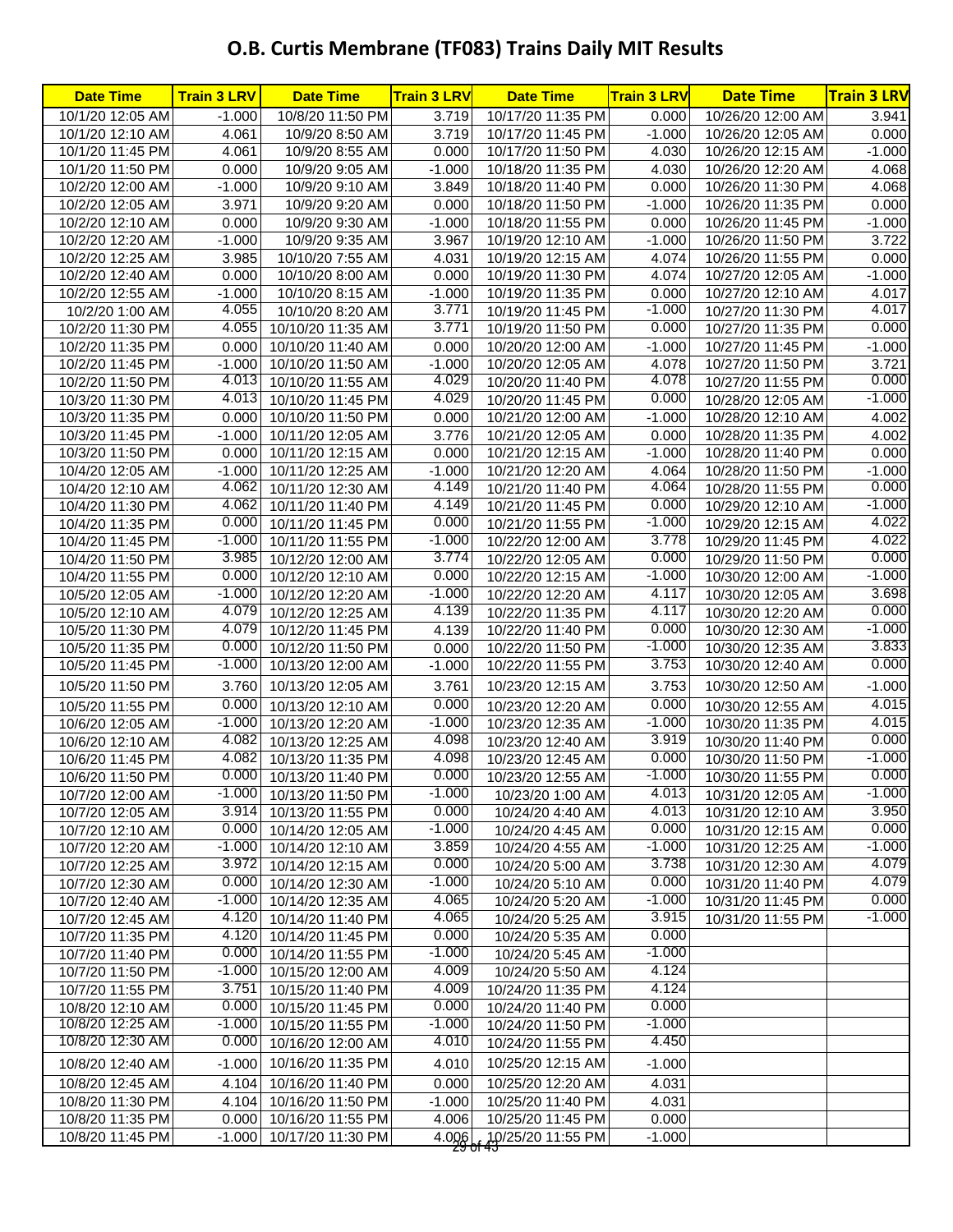| <b>Date Time</b>                     | <b>Train 4 LRV</b> | <b>Date Time</b>                     | <b>Train 4 LRV</b> | <b>Date Time</b>                   | <b>Train 4 LRV</b> | <b>Date Time</b>                     | <b>Train 4 LRV</b> |
|--------------------------------------|--------------------|--------------------------------------|--------------------|------------------------------------|--------------------|--------------------------------------|--------------------|
| 10/1/20 2:35 AM                      | 4.167              | 10/6/20 3:40 PM                      | 3.858              | 10/7/20 6:20 PM                    | $-1.000$           | 10/9/20 4:45 PM                      | $-1.000$           |
| 10/1/20 2:40 AM                      | 0.000              | 10/6/20 7:15 PM                      | 3.858              | 10/7/20 6:25 PM                    | 3.937              | 10/9/20 4:50 PM                      | 3.909              |
| 10/1/20 2:55 AM                      | $-1.000$           | 10/6/20 7:20 PM                      | 0.000              | 10/7/20 6:40 PM                    | 0.000              | 10/9/20 5:00 PM                      | 0.000              |
| 10/1/20 3:00 AM                      | 4.063              | 10/6/20 7:30 PM                      | $-1.000$           | 10/7/20 6:50 PM                    | $-1.000$           | 10/9/20 5:15 PM                      | $-1.000$           |
| 10/2/20 2:35 AM                      | 4.063              | 10/6/20 7:35 PM                      | 3.874              | 10/7/20 6:55 PM                    | 3.921              | 10/9/20 5:20 PM                      | 3.797              |
| 10/2/20 2:40 AM                      | 0.000              | 10/6/20 7:40 PM                      | 0.000              | 10/7/20 7:15 PM                    | 0.000              | 10/9/20 5:25 PM                      | 0.000              |
| 10/2/20 2:50 AM                      | $-1.000$           | 10/6/20 7:50 PM                      | $-1.000$           | 10/7/20 7:25 PM                    | $-1.000$           | 10/9/20 5:35 PM                      | $-1.000$           |
| 10/2/20 2:55 AM                      | 4.046              | 10/6/20 7:55 PM                      | 3.525              | 10/7/20 7:30 PM                    | 3.868              | 10/9/20 5:40 PM                      | 3.896              |
| 10/3/20 2:35 AM                      | 4.046              | 10/6/20 8:30 PM                      | 3.525              | 10/7/20 11:05 PM                   | 3.868              | 10/9/20 6:05 PM                      | 3.896              |
| 10/3/20 2:40 AM                      | 0.000              | 10/6/20 8:35 PM                      | 0.000              | 10/7/20 11:10 PM                   | 0.000              | 10/9/20 6:10 PM                      | 0.000              |
| 10/3/20 2:50 AM                      | $-1.000$           | 10/6/20 8:45 PM                      | $-1.000$           | 10/7/20 11:25 PM                   | $-1.000$           | 10/9/20 6:20 PM                      | $-1.000$           |
| 10/3/20 2:55 AM                      | 4.079              | 10/6/20 8:50 PM                      | 3.843              | 10/7/20 11:30 PM                   | 3.873              | 10/9/20 6:25 PM                      | 3.868              |
| 10/4/20 2:30 AM                      | 4.079              | 10/6/20 9:05 PM                      | 0.000              | 10/8/20 8:10 AM                    | 3.873              | 10/9/20 6:50 PM                      | 3.868              |
| 10/4/20 2:35 AM                      | 0.000              | 10/6/20 9:15 PM                      | $-1.000$           | 10/8/20 8:15 AM                    | 0.000              | 10/9/20 6:55 PM                      | 0.000              |
| 10/4/20 2:45 AM                      | $-1.000$           | 10/6/20 9:20 PM                      | 3.984              | 10/8/20 8:25 AM                    | $-1.000$           | 10/9/20 7:05 PM                      | $-1.000$           |
| 10/4/20 2:50 AM<br>10/5/20 2:30 AM   | 4.049<br>4.049     | 10/6/20 10:25 PM<br>10/6/20 10:30 PM | 3.984<br>0.000     | 10/8/20 8:30 AM                    | 3.807<br>0.000     | 10/9/20 7:10 PM                      | 3.920<br>0.000     |
|                                      | 0.000              |                                      | $-1.000$           | 10/8/20 8:45 AM<br>10/8/20 9:00 AM | $-1.000$           | 10/9/20 8:25 PM                      | 0.000              |
| 10/5/20 2:35 AM<br>10/5/20 2:45 AM   | $-1.000$           | 10/6/20 10:40 PM<br>10/6/20 10:45 PM | 3.974              | 10/8/20 9:05 AM                    | 3.692              | 10/9/20 8:29 PM<br>10/9/20 8:29 PM   | 0.000              |
| 10/6/20 3:10 AM                      | 4.054              | 10/6/20 10:50 PM                     | 0.000              | 10/8/20 11:00 AM                   | 3.692              | 10/9/20 8:35 PM                      | 3.920              |
| 10/6/20 3:15 AM                      | 0.000              | 10/6/20 11:00 PM                     | $-1.000$           | 10/8/20 11:05 AM                   | 0.000              | 10/9/20 8:55 PM                      | 0.000              |
| 10/6/20 3:25 AM                      | $-1.000$           | 10/6/20 11:05 PM                     | 3.982              | 10/8/20 11:20 AM                   | $-1.000$           | 10/9/20 9:10 PM                      | $-1.000$           |
| 10/6/20 3:30 AM                      | 3.951              | 10/7/20 12:50 AM                     | 3.982              | 10/8/20 11:25 AM                   | 3.821              | 10/9/20 9:15 PM                      | 4.161              |
| 10/6/20 4:05 AM                      | 3.951              | 10/7/20 12:55 AM                     | 0.000              | 10/8/20 1:10 PM                    | 3.821              | 10/10/20 2:40 AM                     | 4.161              |
| 10/6/20 4:10 AM                      | 0.000              | 10/7/20 1:05 AM                      | $-1.000$           | 10/8/20 1:15 PM                    | 0.000              | 10/10/20 2:45 AM                     | 0.000              |
| 10/6/20 4:20 AM                      | $-1.000$           | 10/7/20 1:10 AM                      | 3.830              | 10/8/20 1:25 PM                    | $-1.000$           | 10/10/20 2:55 AM                     | $-1.000$           |
| 10/6/20 4:25 AM                      | 3.912              | 10/7/20 4:45 AM                      | 3.830              | 10/8/20 1:30 PM                    | 3.920              | 10/10/20 3:00 AM                     | 3.901              |
| 10/6/20 6:20 AM                      | 3.912              | 10/7/20 4:50 AM                      | 0.000              | 10/8/20 5:45 PM                    | 3.920              | 10/10/20 3:15 AM                     | 0.000              |
| 10/6/20 6:25 AM                      | 0.000              | 10/7/20 5:00 AM                      | $-1.000$           | 10/8/20 5:50 PM                    | 0.000              | 10/10/20 3:25 AM                     | $-1.000$           |
| 10/6/20 6:35 AM                      | $-1.000$           | 10/7/20 5:05 AM                      | 3.808              | 10/8/20 6:00 PM                    | $-1.000$           | 10/10/20 3:30 AM                     | 4.075              |
| 10/6/20 6:40 AM                      | 3.868              | 10/7/20 5:25 AM                      | 0.000              | 10/8/20 6:05 PM                    | 3.748              | 10/11/20 2:30 AM                     | 4.075              |
| 10/6/20 7:00 AM                      | 0.000              | 10/7/20 5:40 AM                      | $-1.000$           | 10/8/20 6:30 PM                    | 3.748              | 10/11/20 2:35 AM                     | 0.000              |
| 10/6/20 7:10 AM                      | $-1.000$           | 10/7/20 5:45 AM                      | 3.941              | 10/8/20 6:35 PM                    | 0.000              | 10/11/20 2:45 AM                     | $-1.000$           |
| 10/6/20 7:15 AM                      | 3.862              | 10/7/20 7:10 AM                      | 3.941              | 10/8/20 6:45 PM                    | $-1.000$           | 10/11/20 2:50 AM                     | 3.930              |
| 10/6/20 8:20 AM                      | 3.862              | 10/7/20 7:15 AM                      | 0.000              | 10/8/20 6:50 PM                    | 3.777              | 10/11/20 3:00 AM                     | 0.000              |
| 10/6/20 8:25 AM                      | 0.000              | 10/7/20 7:30 AM                      | $-1.000$           | 10/8/20 6:55 PM                    | 0.000              | 10/11/20 3:10 AM                     | $-1.000$           |
| 10/6/20 8:40 AM                      | $-1.000$           | 10/7/20 7:35 AM                      | 3.490              | 10/8/20 7:05 PM                    | $-1.000$           | 10/11/20 3:15 AM                     | 4.017              |
| 10/6/20 8:45 AM                      | 3.862              | 10/7/20 8:10 AM                      | 3.490              | 10/8/20 7:10 PM                    | 3.537              | 10/12/20 2:40 AM                     | 4.017              |
| 10/6/20 8:55 AM                      | 0.000              | 10/7/20 8:15 AM                      | 0.000              | 10/9/20 12:00 PM                   | 3.537              | 10/12/20 2:45 AM                     | 0.000              |
| 10/6/20 9:05 AM                      | $-1.000$           | 10/7/20 8:30 AM                      | $-1.000$           | 10/9/20 12:05 PM                   | 0.000              | 10/12/20 2:55 AM                     | $-1.000$           |
| 10/6/20 9:10 AM                      | 3.860              | 10/7/20 8:35 AM                      | 3.822              | 10/9/20 12:15 PM                   | $-1.000$           | 10/12/20 3:00 AM                     | 3.936              |
| 10/6/20 9:30 AM                      | 0.000              | 10/7/20 8:40 AM                      | 0.000              | 10/9/20 12:20 PM                   | 3.837              | 10/12/20 3:10 AM                     | 0.000              |
| 10/6/20 9:40 AM                      | $-1.000$           | 10/7/20 8:55 AM                      | $-1.000$           | 10/9/20 12:35 PM                   | 0.000              | 10/12/20 3:20 AM                     | $-1.000$           |
| 10/6/20 9:45 AM                      | 3.875              | 10/7/20 9:00 AM                      | 3.817              | 10/9/20 12:45 PM                   | $-1.000$           | 10/12/20 3:25 AM                     | 3.932              |
| 10/6/20 10:05 AM                     | 3.875              | 10/7/20 9:05 AM                      | 0.000              | 10/9/20 12:50 PM                   | 3.877              | 10/12/20 3:30 AM                     | 0.000              |
| 10/6/20 10:10 AM                     | 0.000              | 10/7/20 9:15 AM                      | $-1.000$           | 10/9/20 2:30 PM                    | 3.877              | 10/12/20 3:40 AM                     | $-1.000$           |
| 10/6/20 10:25 AM                     | $-1.000$           | 10/7/20 9:20 AM                      | 3.485              | 10/9/20 2:35 PM                    | 0.000              | 10/12/20 3:45 AM                     | 4.246              |
| 10/6/20 10:30 AM                     | 3.850              | 10/7/20 9:25 AM                      | 0.000              | 10/9/20 2:45 PM                    | $-1.000$           | 10/13/20 2:35 AM                     | 4.246              |
| 10/6/20 10:45 AM                     | 0.000              | 10/7/20 9:35 AM                      | $-1.000$           | 10/9/20 2:50 PM                    | 3.877              | 10/13/20 2:40 AM                     | 0.000              |
| 10/6/20 10:55 AM                     | $-1.000$           | 10/7/20 9:40 AM                      | 3.728              | 10/9/20 3:10 PM                    | 0.000              | 10/13/20 2:50 AM                     | $-1.000$           |
| 10/6/20 11:00 AM<br>10/6/20 12:15 PM | 3.853<br>3.853     | 10/7/20 5:20 PM<br>10/7/20 5:25 PM   | 3.728<br>0.000     | 10/9/20 3:20 PM<br>10/9/20 3:25 PM | $-1.000$<br>3.902  | 10/13/20 2:55 AM<br>10/13/20 6:25 AM | 3.713<br>3.713     |
| 10/6/20 12:20 PM                     | 0.000              | 10/7/20 5:35 PM                      | $-1.000$           | 10/9/20 3:50 PM                    | 3.902              | 10/13/20 6:30 AM                     | 0.000              |
| 10/6/20 12:30 PM                     | $-1.000$           | 10/7/20 5:40 PM                      | 3.802              | 10/9/20 3:55 PM                    | 0.000              | 10/13/20 6:40 AM                     | $-1.000$           |
| 10/6/20 12:35 PM                     | 3.870              | 10/7/20 5:50 PM                      | 0.000              | 10/9/20 4:05 PM                    | $-1.000$           | 10/13/20 6:45 AM                     | 5.529              |
| 10/6/20 3:15 PM                      | 3.870              | 10/7/20 6:00 PM                      | $-1.000$           | 10/9/20 4:10 PM                    | 3.917              | 10/14/20 2:30 AM                     | 5.529              |
| 10/6/20 3:20 PM                      | 0.000              | 10/7/20 6:05 PM                      | 3.403              | 10/9/20 4:30 PM                    | 3.917              | 10/14/20 2:35 AM                     | 0.000              |
| 10/6/20 3:35 PM                      | $-1.000$           | 10/7/20 6:10 PM                      | 0.000              | 10/9/20 4:35 PM                    | 0.000              | 10/14/20 2:45 AM                     | $-1.000$           |
|                                      |                    |                                      |                    |                                    |                    |                                      |                    |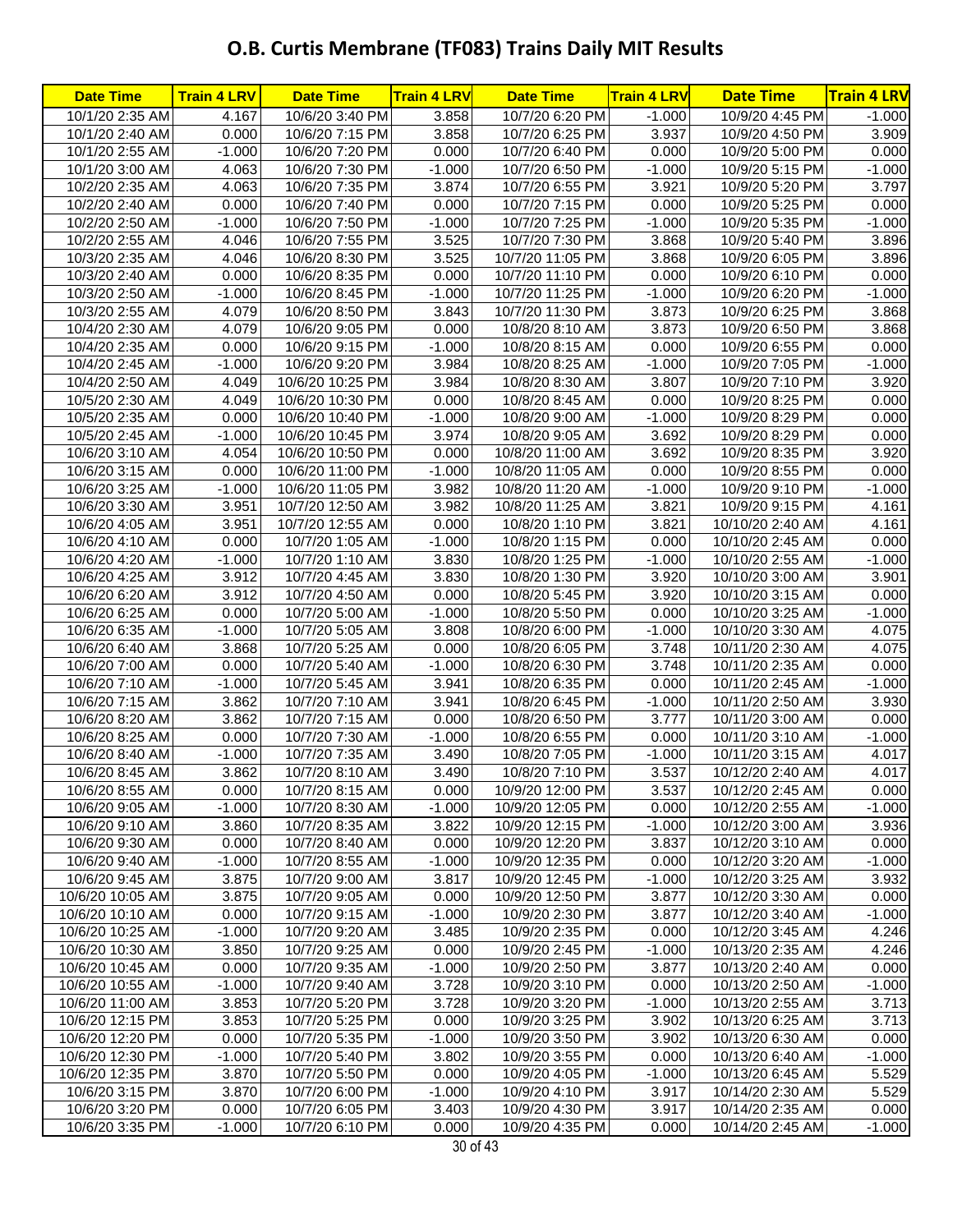| <b>Date Time</b>                     | <b>Train 4 LRV</b> | <b>Date Time</b>                     | <b>Train 4 LRV</b> | <b>Date Time</b>                     | <b>Train 4 LRV</b> | <b>Date Time</b>                      | <b>Train 4 LRV</b> |
|--------------------------------------|--------------------|--------------------------------------|--------------------|--------------------------------------|--------------------|---------------------------------------|--------------------|
| 10/14/20 2:50 AM                     | 4.060              | 10/22/20 8:00 AM                     | 0.000              | 10/26/20 8:40 AM                     | 3.835              | 10/27/20 7:00 PM                      | $-1.000$           |
| 10/15/20 2:40 AM                     | 4.060              | 10/22/20 8:15 AM                     | $-1.000$           | 10/26/20 10:40 AM                    | 3.835              | 10/27/20 7:05 PM                      | 3.789              |
| 10/15/20 2:45 AM                     | 0.000              | 10/22/20 8:20 AM                     | 4.010              | 10/26/20 10:45 AM                    | 0.000              | 10/27/20 7:15 PM                      | 0.000              |
| 10/15/20 2:55 AM                     | $-1.000$           | 10/23/20 2:35 AM                     | 4.010              | 10/26/20 11:00 AM                    | $-1.000$           | 10/27/20 7:25 PM                      | $-1.000$           |
| 10/15/20 3:00 AM                     | 4.162              | 10/23/20 2:40 AM                     | 0.000              | 10/26/20 11:05 AM                    | 3.867              | 10/27/20 7:30 PM                      | 3.804              |
| 10/16/20 2:45 AM                     | 4.162              | 10/23/20 2:50 AM                     | $-1.000$           | 10/26/20 11:50 AM                    | 3.867              | 10/27/20 8:20 PM                      | 3.804              |
| 10/16/20 2:50 AM                     | 0.000              | 10/23/20 2:55 AM                     | 0.000              | 10/26/20 11:55 AM                    | 0.000              | 10/27/20 8:25 PM                      | 0.000              |
| 10/16/20 3:00 AM                     | $-1.000$           | 10/23/20 3:05 AM                     | $-1.000$           | 10/26/20 12:05 PM                    | $-1.000$           | 10/27/20 8:35 PM                      | $-1.000$           |
| 10/16/20 3:05 AM                     | 4.066              | 10/23/20 3:10 AM                     | 3.885              | 10/26/20 12:10 PM                    | 3.921              | 10/27/20 8:40 PM                      | 3.887              |
| 10/17/20 2:30 AM                     | 4.066              | 10/23/20 6:50 AM                     | 3.885              | 10/26/20 1:35 PM                     | 3.921              | 10/27/20 8:55 PM                      | 0.000              |
| 10/17/20 2:35 AM                     | 0.000              | 10/23/20 6:55 AM                     | 0.000              | 10/26/20 1:40 PM                     | 0.000              | 10/27/20 9:05 PM                      | $-1.000$           |
| 10/17/20 2:45 AM                     | $-1.000$           | 10/23/20 7:05 AM                     | $-1.000$           | 10/26/20 1:50 PM                     | $-1.000$           | 10/27/20 9:10 PM                      | 0.000              |
| 10/17/20 2:50 AM                     | 4.098              | 10/23/20 7:10 AM                     | 3.894              | 10/26/20 1:55 PM                     | 3.917              | 10/27/20 9:25 PM                      | $-1.000$           |
| 10/18/20 2:45 AM                     | 4.098              | 10/23/20 7:15 AM                     | 0.000              | 10/26/20 2:05 PM                     | 0.000              | 10/27/20 9:30 PM                      | 0.000              |
| 10/18/20 2:50 AM                     | 0.000              | 10/23/20 7:25 AM                     | $-1.000$           | 10/26/20 2:15 PM                     | $-1.000$           | 10/27/20 9:45 PM                      | $-1.000$           |
| 10/18/20 3:00 AM                     | $-1.000$           | 10/23/20 7:30 AM                     | 4.008              | 10/26/20 2:20 PM                     | 3.884              | 10/27/20 9:50 PM                      | 3.792              |
| 10/18/20 3:05 AM                     | 4.183              | 10/24/20 2:30 AM                     | 4.008              | 10/26/20 2:45 PM                     | 3.884              | 10/28/20 12:20 PM                     | 3.792              |
| 10/19/20 2:35 AM                     | 4.183              | 10/24/20 2:35 AM                     | 0.000              | 10/26/20 2:50 PM                     | 0.000              | 10/28/20 12:25 PM                     | 0.000              |
| 10/19/20 2:40 AM                     | 0.000              | 10/24/20 2:45 AM                     | $-1.000$           | 10/26/20 3:00 PM                     | $-1.000$           | 10/28/20 12:35 PM                     | $-1.000$           |
| 10/19/20 2:55 AM<br>10/19/20 3:00 AM | $-1.000$           | 10/24/20 2:50 AM                     | 3.885              | 10/26/20 3:05 PM                     | 3.949<br>3.949     | 10/28/20 12:40 PM                     | 3.761<br>0.000     |
| 10/20/20 2:30 AM                     | 4.083<br>4.083     | 10/24/20 3:00 AM<br>10/24/20 3:10 AM | 0.000<br>$-1.000$  | 10/26/20 3:45 PM                     | 0.000              | 10/28/20 12:50 PM<br>10/28/20 1:00 PM | $-1.000$           |
| 10/20/20 2:35 AM                     | 0.000              | 10/24/20 3:15 AM                     | 4.121              | 10/26/20 3:50 PM<br>10/26/20 4:00 PM | $-1.000$           | 10/28/20 1:05 PM                      | 3.805              |
| 10/20/20 2:45 AM                     | $-1.000$           | 10/25/20 2:45 AM                     | 4.121              | 10/26/20 4:05 PM                     | 3.855              | 10/28/20 3:25 PM                      | 3.805              |
| 10/20/20 2:50 AM                     | 4.074              | 10/25/20 2:50 AM                     | 0.000              | 10/26/20 4:25 PM                     | 0.000              | 10/28/20 3:30 PM                      | 0.000              |
| 10/21/20 2:40 AM                     | 4.074              | 10/25/20 3:00 AM                     | $-1.000$           | 10/26/20 4:35 PM                     | $-1.000$           | 10/28/20 3:40 PM                      | $-1.000$           |
| 10/21/20 2:45 AM                     | 0.000              | 10/25/20 3:05 AM                     | 3.881              | 10/26/20 4:40 PM                     | 3.849              | 10/28/20 3:45 PM                      | 3.814              |
| 10/21/20 2:55 AM                     | $-1.000$           | 10/25/20 3:55 AM                     | 3.881              | 10/26/20 5:30 PM                     | 3.849              | 10/28/20 9:45 PM                      | 3.814              |
| 10/21/20 3:00 AM                     | 0.000              | 10/25/20 4:00 AM                     | 0.000              | 10/26/20 5:35 PM                     | 0.000              | 10/28/20 9:50 PM                      | 0.000              |
| 10/21/20 3:15 AM                     | 3.917              | 10/25/20 4:10 AM                     | $-1.000$           | 10/26/20 5:50 PM                     | $-1.000$           | 10/28/20 10:00 PM                     | $-1.000$           |
| 10/21/20 3:20 AM                     | 0.000              | 10/25/20 4:15 AM                     | 3.966              | 10/26/20 5:55 PM                     | 3.855              | 10/28/20 10:05 PM                     | 3.824              |
| 10/21/20 3:35 AM                     | $-1.000$           | 10/25/20 4:25 AM                     | 0.000              | 10/26/20 6:05 PM                     | 0.000              | 10/29/20 2:45 PM                      | 3.824              |
| 10/21/20 3:40 AM                     | 0.000              | 10/25/20 4:35 AM                     | $-1.000$           | 10/26/20 6:15 PM                     | $-1.000$           | 10/29/20 2:50 PM                      | 0.000              |
| 10/21/20 3:50 AM                     | $-1.000$           | 10/25/20 4:40 AM                     | 4.009              | 10/26/20 6:20 PM                     | 3.742              | 10/29/20 3:00 PM                      | $-1.000$           |
| 10/21/20 3:55 AM                     | 4.037              | 10/26/20 2:30 AM                     | 4.009              | 10/27/20 3:10 AM                     | 3.742              | 10/29/20 3:05 PM                      | 3.690              |
| 10/22/20 2:35 AM                     | 4.037              | 10/26/20 2:35 AM                     | 0.000              | 10/27/20 3:15 AM                     | 0.000              |                                       |                    |
| 10/22/20 2:40 AM                     | 0.000              | 10/26/20 2:45 AM                     | $-1.000$           | 10/27/20 3:25 AM                     | $-1.000$           |                                       |                    |
| 10/22/20 2:55 AM                     | $-1.000$           | 10/26/20 2:50 AM                     | 0.000              | 10/27/20 3:30 AM                     | 0.000              |                                       |                    |
| 10/22/20 3:00 AM                     | 3.894              | 10/26/20 3:00 AM                     | $-1.000$           | 10/27/20 3:40 AM                     | $-1.000$           |                                       |                    |
| 10/22/20 3:05 AM                     | 0.000              | 10/26/20 3:05 AM                     | 3.881              | 10/27/20 3:45 AM                     | 3.753              |                                       |                    |
| 10/22/20 3:15 AM                     | $-1.000$           | 10/26/20 3:10 AM                     | 0.000              | 10/27/20 6:30 AM                     | 3.753              |                                       |                    |
| 10/22/20 3:20 AM                     | 3.884              | 10/26/20 3:20 AM                     | $-1.000$           | 10/27/20 6:35 AM                     | 0.000              |                                       |                    |
| 10/22/20 4:20 AM                     | 3.884              | 10/26/20 3:25 AM                     | 3.988              | 10/27/20 6:45 AM                     | $-1.000$           |                                       |                    |
| 10/22/20 4:25 AM                     | 0.000              | 10/26/20 6:00 AM                     | 3.988              | 10/27/20 6:50 AM                     | 3.746              |                                       |                    |
| 10/22/20 4:35 AM                     | $-1.000$           | 10/26/20 6:05 AM                     | 0.000              | 10/27/20 7:35 AM                     | 3.746              |                                       |                    |
| 10/22/20 4:40 AM                     | 0.000              | 10/26/20 6:20 AM                     | $-1.000$           | 10/27/20 7:40 AM                     | 0.000              |                                       |                    |
| 10/22/20 4:55 AM                     | $-1.000$           | 10/26/20 6:25 AM                     | 3.884              | 10/27/20 7:50 AM                     | $-1.000$           |                                       |                    |
| 10/22/20 5:00 AM                     | 3.906              | 10/26/20 6:40 AM                     | 0.000              | 10/27/20 7:55 AM                     | 3.636              |                                       |                    |
| 10/22/20 6:45 AM                     | 3.906              | 10/26/20 6:50 AM                     | $-1.000$           | 10/27/20 1:45 PM                     | 3.636              |                                       |                    |
| 10/22/20 6:50 AM                     | 0.000              | 10/26/20 6:55 AM                     | 3.880              | 10/27/20 1:50 PM                     | 0.000              |                                       |                    |
| 10/22/20 7:00 AM                     | $-1.000$           | 10/26/20 7:00 AM                     | 0.000              | 10/27/20 2:10 PM                     | 0.000              |                                       |                    |
| 10/22/20 7:05 AM                     | 3.904              | 10/26/20 7:10 AM                     | $-1.000$           | 10/27/20 2:15 PM                     | $-1.000$           |                                       |                    |
| 10/22/20 7:10 AM                     | 0.000              | 10/26/20 7:15 AM                     | 0.000              | 10/27/20 2:20 PM                     | 3.841              |                                       |                    |
| 10/22/20 7:20 AM                     | $-1.000$           | 10/26/20 7:25 AM                     | $-1.000$           | 10/27/20 2:30 PM                     | 0.000              |                                       |                    |
| 10/22/20 7:25 AM                     | 3.910<br>0.000     | 10/26/20 7:30 AM<br>10/26/20 8:20 AM | 3.965              | 10/27/20 2:45 PM                     | $-1.000$<br>3.769  |                                       |                    |
| 10/22/20 7:40 AM<br>10/22/20 7:50 AM | $-1.000$           | 10/26/20 8:25 AM                     | 3.965<br>0.000     | 10/27/20 2:50 PM<br>10/27/20 6:40 PM | 3.769              |                                       |                    |
| 10/22/20 7:55 AM                     | 3.897              | 10/26/20 8:35 AM                     | $-1.000$           | 10/27/20 6:45 PM                     | 0.000              |                                       |                    |
|                                      |                    |                                      |                    |                                      |                    |                                       |                    |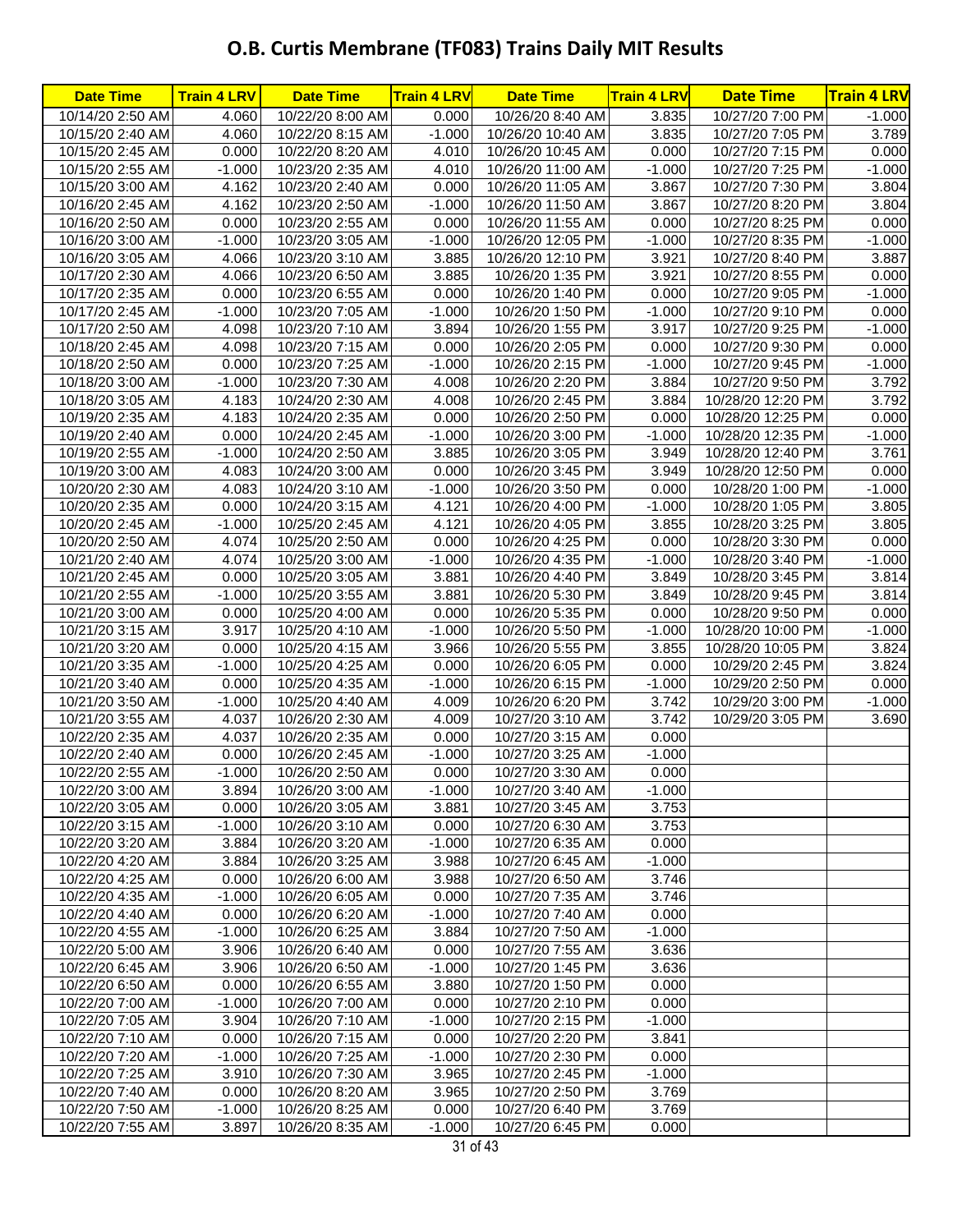| 10/1/20 3:30 AM<br>4.686<br>10/14/20 3:45 AM<br>$-1.000$<br>10/29/20 3:40 AM<br>4.557<br>0.000<br>4.530<br>0.000<br>10/1/20 3:35 AM<br>10/14/20 3:50 AM<br>10/29/20 3:45 AM<br>4.530<br>10/1/20 3:45 AM<br>$-1.000$<br>10/15/20 4:40 AM<br>10/29/20 3:55 AM<br>$-1.000$<br>10/1/20 3:50 AM<br>4.606<br>10/15/20 4:45 AM<br>0.000<br>10/29/20 4:00 AM<br>4.516<br>4.516<br>10/2/20 3:40 AM<br>4.606<br>10/15/20 4:55 AM<br>$-1.000$<br>10/30/20 3:40 AM<br>10/2/20 3:45 AM<br>0.000<br>10/15/20 5:00 AM<br>4.677<br>10/30/20 3:45 AM<br>0.000<br>$-1.000$<br>$-1.000$<br>10/2/20 3:55 AM<br>10/16/20 3:30 AM<br>4.677<br>10/30/20 3:55 AM<br>4.578<br>10/16/20 3:35 AM<br>0.000<br>10/30/20 4:00 AM<br>4.508<br>10/2/20 4:00 AM<br>4.508<br>10/3/20 6:45 AM<br>4.578<br>10/16/20 3:45 AM<br>$-1.000$<br>10/31/20 5:40 AM<br>0.000<br>10/3/20 6:50 AM<br>0.000<br>4.581<br>10/16/20 3:50 AM<br>10/31/20 5:45 AM<br>4.581<br>$-1.000$<br>10/3/20 7:00 AM<br>$-1.000$<br>10/17/20 3:35 AM<br>10/31/20 5:55 AM<br>10/3/20 7:05 AM<br>4.635<br>10/17/20 3:40 AM<br>0.000<br>10/31/20 6:00 AM<br>4.501<br>4.635<br>10/4/20 3:35 AM<br>10/17/20 3:50 AM<br>$-1.000$<br>4.600<br>10/4/20 3:40 AM<br>0.000<br>10/17/20 3:55 AM<br>4.600<br>10/4/20 3:50 AM<br>$-1.000$<br>10/18/20 4:10 AM<br>10/4/20 3:55 AM<br>4.621<br>10/18/20 4:15 AM<br>0.000<br>4.621<br>$-1.000$<br>10/5/20 3:20 AM<br>10/18/20 4:25 AM<br>4.655<br>10/5/20 3:25 AM<br>10/18/20 4:30 AM<br>0.000<br>4.655<br>10/5/20 3:35 AM<br>$-1.000$<br>10/19/20 3:25 AM<br>0.000<br>10/5/20 3:40 AM<br>4.560<br>10/19/20 3:30 AM<br>$-1.000$<br>10/6/20 3:40 AM<br>4.560<br>10/19/20 3:40 AM<br>4.583<br>0.000<br>10/19/20 3:45 AM<br>10/6/20 3:45 AM<br>4.583<br>10/6/20 3:55 AM<br>$-1.000$<br>10/20/20 3:35 AM<br>0.000<br>10/6/20 4:00 AM<br>4.571<br>10/20/20 3:40 AM<br>10/7/20 3:35 AM<br>4.571<br>$-1.000$<br>10/20/20 3:50 AM<br>10/7/20 3:40 AM<br>0.000<br>10/20/20 3:55 AM<br>4.602<br>10/7/20 3:50 AM<br>$-1.000$<br>4.602<br>10/21/20 4:05 AM<br>10/7/20 3:55 AM<br>4.540<br>10/21/20 4:10 AM<br>0.000<br>$-1.000$<br>10/8/20 3:35 AM<br>4.540<br>10/21/20 4:20 AM<br>4.553<br>10/8/20 3:40 AM<br>0.000<br>10/21/20 4:25 AM<br>4.553<br>10/8/20 3:50 AM<br>$-1.000$<br>10/22/20 3:45 AM<br>4.528<br>0.000<br>10/8/20 3:55 AM<br>10/22/20 3:50 AM<br>4.528<br>10/9/20 3:35 AM<br>10/22/20 4:00 AM<br>$-1.000$<br>4.540<br>10/9/20 3:40 AM<br>0.000<br>10/22/20 4:05 AM<br>4.540<br>$-1.000$<br>10/23/20 3:40 AM<br>10/9/20 3:50 AM<br>4.518<br>10/9/20 3:55 AM<br>10/23/20 3:45 AM<br>0.000<br>10/9/20 8:25 PM<br>10/23/20 3:55 AM<br>$-1.000$<br>0.000<br>4.560<br>10/9/20 8:29 PM<br>0.000<br>10/23/20 4:00 AM<br>4.560<br>10/9/20 8:29 PM<br>0.000<br>10/24/20 3:35 AM<br>0.000<br>4.518<br>10/9/20 8:35 PM<br>10/24/20 3:40 AM<br>10/10/20 3:45 AM<br>4.518<br>10/24/20 3:55 AM<br>$-1.000$<br>0.000<br>4.543<br>10/10/20 3:50 AM<br>10/24/20 4:00 AM<br>4.543<br>10/10/20 4:00 AM<br>$-1.000$<br>10/25/20 3:35 AM<br>10/10/20 4:05 AM<br>4.535<br>10/25/20 3:40 AM<br>0.000<br>4.535<br>$-1.000$<br>10/11/20 3:35 AM<br>10/25/20 3:50 AM<br>10/25/20 3:55 AM<br>10/11/20 3:40 AM<br>0.000<br>4.607<br>10/11/20 3:55 AM<br>$-1.000$<br>10/26/20 3:35 AM<br>4.607<br>10/11/20 4:00 AM<br>4.505<br>10/26/20 3:40 AM<br>0.000<br>$-1.000$<br>10/12/20 4:05 AM<br>4.505<br>10/26/20 3:50 AM<br>4.575<br>10/12/20 4:10 AM<br>0.000<br>10/26/20 3:55 AM<br>$-1.000$<br>4.575<br>10/12/20 4:20 AM<br>10/27/20 4:00 AM<br>10/12/20 4:25 AM<br>4.539<br>10/27/20 4:05 AM<br>0.000<br>10/13/20 3:40 AM<br>4.539<br>10/27/20 4:15 AM<br>$-1.000$<br>4.523<br>10/13/20 3:45 AM<br>0.000<br>10/27/20 4:20 AM<br>4.523<br>10/13/20 3:55 AM<br>$-1.000$<br>10/28/20 3:30 AM<br>10/13/20 4:00 AM<br>4.538<br>10/28/20 3:35 AM<br>0.000<br>10/14/20 3:30 AM<br>4.538<br>10/28/20 3:45 AM<br>$-1.000$<br>4.557<br>10/14/20 3:35 AM<br>10/28/20 3:50 AM<br>0.000 | <b>Date Time</b> | <b>Train 6 LRV</b> | <b>Date Time</b> | <b>Train 6 LRV</b> | <b>Date Time</b> | <b>Train 6 LRV</b> |  |
|-------------------------------------------------------------------------------------------------------------------------------------------------------------------------------------------------------------------------------------------------------------------------------------------------------------------------------------------------------------------------------------------------------------------------------------------------------------------------------------------------------------------------------------------------------------------------------------------------------------------------------------------------------------------------------------------------------------------------------------------------------------------------------------------------------------------------------------------------------------------------------------------------------------------------------------------------------------------------------------------------------------------------------------------------------------------------------------------------------------------------------------------------------------------------------------------------------------------------------------------------------------------------------------------------------------------------------------------------------------------------------------------------------------------------------------------------------------------------------------------------------------------------------------------------------------------------------------------------------------------------------------------------------------------------------------------------------------------------------------------------------------------------------------------------------------------------------------------------------------------------------------------------------------------------------------------------------------------------------------------------------------------------------------------------------------------------------------------------------------------------------------------------------------------------------------------------------------------------------------------------------------------------------------------------------------------------------------------------------------------------------------------------------------------------------------------------------------------------------------------------------------------------------------------------------------------------------------------------------------------------------------------------------------------------------------------------------------------------------------------------------------------------------------------------------------------------------------------------------------------------------------------------------------------------------------------------------------------------------------------------------------------------------------------------------------------------------------------------------------------------------------------------------------------------------------------------------------------------------------------------------------------------------------------------------------------------------------------------------------------------------------------------------------------------------------------------------------------------------------------------------------------------------------------------------------------------------------------------------------------------------------------------------------------------------------------------------------------------------------------------------------------------------------------------------------------------------------------------------------------------------------------------------------------|------------------|--------------------|------------------|--------------------|------------------|--------------------|--|
|                                                                                                                                                                                                                                                                                                                                                                                                                                                                                                                                                                                                                                                                                                                                                                                                                                                                                                                                                                                                                                                                                                                                                                                                                                                                                                                                                                                                                                                                                                                                                                                                                                                                                                                                                                                                                                                                                                                                                                                                                                                                                                                                                                                                                                                                                                                                                                                                                                                                                                                                                                                                                                                                                                                                                                                                                                                                                                                                                                                                                                                                                                                                                                                                                                                                                                                                                                                                                                                                                                                                                                                                                                                                                                                                                                                                                                                                                                                   |                  |                    |                  |                    |                  |                    |  |
|                                                                                                                                                                                                                                                                                                                                                                                                                                                                                                                                                                                                                                                                                                                                                                                                                                                                                                                                                                                                                                                                                                                                                                                                                                                                                                                                                                                                                                                                                                                                                                                                                                                                                                                                                                                                                                                                                                                                                                                                                                                                                                                                                                                                                                                                                                                                                                                                                                                                                                                                                                                                                                                                                                                                                                                                                                                                                                                                                                                                                                                                                                                                                                                                                                                                                                                                                                                                                                                                                                                                                                                                                                                                                                                                                                                                                                                                                                                   |                  |                    |                  |                    |                  |                    |  |
|                                                                                                                                                                                                                                                                                                                                                                                                                                                                                                                                                                                                                                                                                                                                                                                                                                                                                                                                                                                                                                                                                                                                                                                                                                                                                                                                                                                                                                                                                                                                                                                                                                                                                                                                                                                                                                                                                                                                                                                                                                                                                                                                                                                                                                                                                                                                                                                                                                                                                                                                                                                                                                                                                                                                                                                                                                                                                                                                                                                                                                                                                                                                                                                                                                                                                                                                                                                                                                                                                                                                                                                                                                                                                                                                                                                                                                                                                                                   |                  |                    |                  |                    |                  |                    |  |
|                                                                                                                                                                                                                                                                                                                                                                                                                                                                                                                                                                                                                                                                                                                                                                                                                                                                                                                                                                                                                                                                                                                                                                                                                                                                                                                                                                                                                                                                                                                                                                                                                                                                                                                                                                                                                                                                                                                                                                                                                                                                                                                                                                                                                                                                                                                                                                                                                                                                                                                                                                                                                                                                                                                                                                                                                                                                                                                                                                                                                                                                                                                                                                                                                                                                                                                                                                                                                                                                                                                                                                                                                                                                                                                                                                                                                                                                                                                   |                  |                    |                  |                    |                  |                    |  |
|                                                                                                                                                                                                                                                                                                                                                                                                                                                                                                                                                                                                                                                                                                                                                                                                                                                                                                                                                                                                                                                                                                                                                                                                                                                                                                                                                                                                                                                                                                                                                                                                                                                                                                                                                                                                                                                                                                                                                                                                                                                                                                                                                                                                                                                                                                                                                                                                                                                                                                                                                                                                                                                                                                                                                                                                                                                                                                                                                                                                                                                                                                                                                                                                                                                                                                                                                                                                                                                                                                                                                                                                                                                                                                                                                                                                                                                                                                                   |                  |                    |                  |                    |                  |                    |  |
|                                                                                                                                                                                                                                                                                                                                                                                                                                                                                                                                                                                                                                                                                                                                                                                                                                                                                                                                                                                                                                                                                                                                                                                                                                                                                                                                                                                                                                                                                                                                                                                                                                                                                                                                                                                                                                                                                                                                                                                                                                                                                                                                                                                                                                                                                                                                                                                                                                                                                                                                                                                                                                                                                                                                                                                                                                                                                                                                                                                                                                                                                                                                                                                                                                                                                                                                                                                                                                                                                                                                                                                                                                                                                                                                                                                                                                                                                                                   |                  |                    |                  |                    |                  |                    |  |
|                                                                                                                                                                                                                                                                                                                                                                                                                                                                                                                                                                                                                                                                                                                                                                                                                                                                                                                                                                                                                                                                                                                                                                                                                                                                                                                                                                                                                                                                                                                                                                                                                                                                                                                                                                                                                                                                                                                                                                                                                                                                                                                                                                                                                                                                                                                                                                                                                                                                                                                                                                                                                                                                                                                                                                                                                                                                                                                                                                                                                                                                                                                                                                                                                                                                                                                                                                                                                                                                                                                                                                                                                                                                                                                                                                                                                                                                                                                   |                  |                    |                  |                    |                  |                    |  |
|                                                                                                                                                                                                                                                                                                                                                                                                                                                                                                                                                                                                                                                                                                                                                                                                                                                                                                                                                                                                                                                                                                                                                                                                                                                                                                                                                                                                                                                                                                                                                                                                                                                                                                                                                                                                                                                                                                                                                                                                                                                                                                                                                                                                                                                                                                                                                                                                                                                                                                                                                                                                                                                                                                                                                                                                                                                                                                                                                                                                                                                                                                                                                                                                                                                                                                                                                                                                                                                                                                                                                                                                                                                                                                                                                                                                                                                                                                                   |                  |                    |                  |                    |                  |                    |  |
|                                                                                                                                                                                                                                                                                                                                                                                                                                                                                                                                                                                                                                                                                                                                                                                                                                                                                                                                                                                                                                                                                                                                                                                                                                                                                                                                                                                                                                                                                                                                                                                                                                                                                                                                                                                                                                                                                                                                                                                                                                                                                                                                                                                                                                                                                                                                                                                                                                                                                                                                                                                                                                                                                                                                                                                                                                                                                                                                                                                                                                                                                                                                                                                                                                                                                                                                                                                                                                                                                                                                                                                                                                                                                                                                                                                                                                                                                                                   |                  |                    |                  |                    |                  |                    |  |
|                                                                                                                                                                                                                                                                                                                                                                                                                                                                                                                                                                                                                                                                                                                                                                                                                                                                                                                                                                                                                                                                                                                                                                                                                                                                                                                                                                                                                                                                                                                                                                                                                                                                                                                                                                                                                                                                                                                                                                                                                                                                                                                                                                                                                                                                                                                                                                                                                                                                                                                                                                                                                                                                                                                                                                                                                                                                                                                                                                                                                                                                                                                                                                                                                                                                                                                                                                                                                                                                                                                                                                                                                                                                                                                                                                                                                                                                                                                   |                  |                    |                  |                    |                  |                    |  |
|                                                                                                                                                                                                                                                                                                                                                                                                                                                                                                                                                                                                                                                                                                                                                                                                                                                                                                                                                                                                                                                                                                                                                                                                                                                                                                                                                                                                                                                                                                                                                                                                                                                                                                                                                                                                                                                                                                                                                                                                                                                                                                                                                                                                                                                                                                                                                                                                                                                                                                                                                                                                                                                                                                                                                                                                                                                                                                                                                                                                                                                                                                                                                                                                                                                                                                                                                                                                                                                                                                                                                                                                                                                                                                                                                                                                                                                                                                                   |                  |                    |                  |                    |                  |                    |  |
|                                                                                                                                                                                                                                                                                                                                                                                                                                                                                                                                                                                                                                                                                                                                                                                                                                                                                                                                                                                                                                                                                                                                                                                                                                                                                                                                                                                                                                                                                                                                                                                                                                                                                                                                                                                                                                                                                                                                                                                                                                                                                                                                                                                                                                                                                                                                                                                                                                                                                                                                                                                                                                                                                                                                                                                                                                                                                                                                                                                                                                                                                                                                                                                                                                                                                                                                                                                                                                                                                                                                                                                                                                                                                                                                                                                                                                                                                                                   |                  |                    |                  |                    |                  |                    |  |
|                                                                                                                                                                                                                                                                                                                                                                                                                                                                                                                                                                                                                                                                                                                                                                                                                                                                                                                                                                                                                                                                                                                                                                                                                                                                                                                                                                                                                                                                                                                                                                                                                                                                                                                                                                                                                                                                                                                                                                                                                                                                                                                                                                                                                                                                                                                                                                                                                                                                                                                                                                                                                                                                                                                                                                                                                                                                                                                                                                                                                                                                                                                                                                                                                                                                                                                                                                                                                                                                                                                                                                                                                                                                                                                                                                                                                                                                                                                   |                  |                    |                  |                    |                  |                    |  |
|                                                                                                                                                                                                                                                                                                                                                                                                                                                                                                                                                                                                                                                                                                                                                                                                                                                                                                                                                                                                                                                                                                                                                                                                                                                                                                                                                                                                                                                                                                                                                                                                                                                                                                                                                                                                                                                                                                                                                                                                                                                                                                                                                                                                                                                                                                                                                                                                                                                                                                                                                                                                                                                                                                                                                                                                                                                                                                                                                                                                                                                                                                                                                                                                                                                                                                                                                                                                                                                                                                                                                                                                                                                                                                                                                                                                                                                                                                                   |                  |                    |                  |                    |                  |                    |  |
|                                                                                                                                                                                                                                                                                                                                                                                                                                                                                                                                                                                                                                                                                                                                                                                                                                                                                                                                                                                                                                                                                                                                                                                                                                                                                                                                                                                                                                                                                                                                                                                                                                                                                                                                                                                                                                                                                                                                                                                                                                                                                                                                                                                                                                                                                                                                                                                                                                                                                                                                                                                                                                                                                                                                                                                                                                                                                                                                                                                                                                                                                                                                                                                                                                                                                                                                                                                                                                                                                                                                                                                                                                                                                                                                                                                                                                                                                                                   |                  |                    |                  |                    |                  |                    |  |
|                                                                                                                                                                                                                                                                                                                                                                                                                                                                                                                                                                                                                                                                                                                                                                                                                                                                                                                                                                                                                                                                                                                                                                                                                                                                                                                                                                                                                                                                                                                                                                                                                                                                                                                                                                                                                                                                                                                                                                                                                                                                                                                                                                                                                                                                                                                                                                                                                                                                                                                                                                                                                                                                                                                                                                                                                                                                                                                                                                                                                                                                                                                                                                                                                                                                                                                                                                                                                                                                                                                                                                                                                                                                                                                                                                                                                                                                                                                   |                  |                    |                  |                    |                  |                    |  |
|                                                                                                                                                                                                                                                                                                                                                                                                                                                                                                                                                                                                                                                                                                                                                                                                                                                                                                                                                                                                                                                                                                                                                                                                                                                                                                                                                                                                                                                                                                                                                                                                                                                                                                                                                                                                                                                                                                                                                                                                                                                                                                                                                                                                                                                                                                                                                                                                                                                                                                                                                                                                                                                                                                                                                                                                                                                                                                                                                                                                                                                                                                                                                                                                                                                                                                                                                                                                                                                                                                                                                                                                                                                                                                                                                                                                                                                                                                                   |                  |                    |                  |                    |                  |                    |  |
|                                                                                                                                                                                                                                                                                                                                                                                                                                                                                                                                                                                                                                                                                                                                                                                                                                                                                                                                                                                                                                                                                                                                                                                                                                                                                                                                                                                                                                                                                                                                                                                                                                                                                                                                                                                                                                                                                                                                                                                                                                                                                                                                                                                                                                                                                                                                                                                                                                                                                                                                                                                                                                                                                                                                                                                                                                                                                                                                                                                                                                                                                                                                                                                                                                                                                                                                                                                                                                                                                                                                                                                                                                                                                                                                                                                                                                                                                                                   |                  |                    |                  |                    |                  |                    |  |
|                                                                                                                                                                                                                                                                                                                                                                                                                                                                                                                                                                                                                                                                                                                                                                                                                                                                                                                                                                                                                                                                                                                                                                                                                                                                                                                                                                                                                                                                                                                                                                                                                                                                                                                                                                                                                                                                                                                                                                                                                                                                                                                                                                                                                                                                                                                                                                                                                                                                                                                                                                                                                                                                                                                                                                                                                                                                                                                                                                                                                                                                                                                                                                                                                                                                                                                                                                                                                                                                                                                                                                                                                                                                                                                                                                                                                                                                                                                   |                  |                    |                  |                    |                  |                    |  |
|                                                                                                                                                                                                                                                                                                                                                                                                                                                                                                                                                                                                                                                                                                                                                                                                                                                                                                                                                                                                                                                                                                                                                                                                                                                                                                                                                                                                                                                                                                                                                                                                                                                                                                                                                                                                                                                                                                                                                                                                                                                                                                                                                                                                                                                                                                                                                                                                                                                                                                                                                                                                                                                                                                                                                                                                                                                                                                                                                                                                                                                                                                                                                                                                                                                                                                                                                                                                                                                                                                                                                                                                                                                                                                                                                                                                                                                                                                                   |                  |                    |                  |                    |                  |                    |  |
|                                                                                                                                                                                                                                                                                                                                                                                                                                                                                                                                                                                                                                                                                                                                                                                                                                                                                                                                                                                                                                                                                                                                                                                                                                                                                                                                                                                                                                                                                                                                                                                                                                                                                                                                                                                                                                                                                                                                                                                                                                                                                                                                                                                                                                                                                                                                                                                                                                                                                                                                                                                                                                                                                                                                                                                                                                                                                                                                                                                                                                                                                                                                                                                                                                                                                                                                                                                                                                                                                                                                                                                                                                                                                                                                                                                                                                                                                                                   |                  |                    |                  |                    |                  |                    |  |
|                                                                                                                                                                                                                                                                                                                                                                                                                                                                                                                                                                                                                                                                                                                                                                                                                                                                                                                                                                                                                                                                                                                                                                                                                                                                                                                                                                                                                                                                                                                                                                                                                                                                                                                                                                                                                                                                                                                                                                                                                                                                                                                                                                                                                                                                                                                                                                                                                                                                                                                                                                                                                                                                                                                                                                                                                                                                                                                                                                                                                                                                                                                                                                                                                                                                                                                                                                                                                                                                                                                                                                                                                                                                                                                                                                                                                                                                                                                   |                  |                    |                  |                    |                  |                    |  |
|                                                                                                                                                                                                                                                                                                                                                                                                                                                                                                                                                                                                                                                                                                                                                                                                                                                                                                                                                                                                                                                                                                                                                                                                                                                                                                                                                                                                                                                                                                                                                                                                                                                                                                                                                                                                                                                                                                                                                                                                                                                                                                                                                                                                                                                                                                                                                                                                                                                                                                                                                                                                                                                                                                                                                                                                                                                                                                                                                                                                                                                                                                                                                                                                                                                                                                                                                                                                                                                                                                                                                                                                                                                                                                                                                                                                                                                                                                                   |                  |                    |                  |                    |                  |                    |  |
|                                                                                                                                                                                                                                                                                                                                                                                                                                                                                                                                                                                                                                                                                                                                                                                                                                                                                                                                                                                                                                                                                                                                                                                                                                                                                                                                                                                                                                                                                                                                                                                                                                                                                                                                                                                                                                                                                                                                                                                                                                                                                                                                                                                                                                                                                                                                                                                                                                                                                                                                                                                                                                                                                                                                                                                                                                                                                                                                                                                                                                                                                                                                                                                                                                                                                                                                                                                                                                                                                                                                                                                                                                                                                                                                                                                                                                                                                                                   |                  |                    |                  |                    |                  |                    |  |
|                                                                                                                                                                                                                                                                                                                                                                                                                                                                                                                                                                                                                                                                                                                                                                                                                                                                                                                                                                                                                                                                                                                                                                                                                                                                                                                                                                                                                                                                                                                                                                                                                                                                                                                                                                                                                                                                                                                                                                                                                                                                                                                                                                                                                                                                                                                                                                                                                                                                                                                                                                                                                                                                                                                                                                                                                                                                                                                                                                                                                                                                                                                                                                                                                                                                                                                                                                                                                                                                                                                                                                                                                                                                                                                                                                                                                                                                                                                   |                  |                    |                  |                    |                  |                    |  |
|                                                                                                                                                                                                                                                                                                                                                                                                                                                                                                                                                                                                                                                                                                                                                                                                                                                                                                                                                                                                                                                                                                                                                                                                                                                                                                                                                                                                                                                                                                                                                                                                                                                                                                                                                                                                                                                                                                                                                                                                                                                                                                                                                                                                                                                                                                                                                                                                                                                                                                                                                                                                                                                                                                                                                                                                                                                                                                                                                                                                                                                                                                                                                                                                                                                                                                                                                                                                                                                                                                                                                                                                                                                                                                                                                                                                                                                                                                                   |                  |                    |                  |                    |                  |                    |  |
|                                                                                                                                                                                                                                                                                                                                                                                                                                                                                                                                                                                                                                                                                                                                                                                                                                                                                                                                                                                                                                                                                                                                                                                                                                                                                                                                                                                                                                                                                                                                                                                                                                                                                                                                                                                                                                                                                                                                                                                                                                                                                                                                                                                                                                                                                                                                                                                                                                                                                                                                                                                                                                                                                                                                                                                                                                                                                                                                                                                                                                                                                                                                                                                                                                                                                                                                                                                                                                                                                                                                                                                                                                                                                                                                                                                                                                                                                                                   |                  |                    |                  |                    |                  |                    |  |
|                                                                                                                                                                                                                                                                                                                                                                                                                                                                                                                                                                                                                                                                                                                                                                                                                                                                                                                                                                                                                                                                                                                                                                                                                                                                                                                                                                                                                                                                                                                                                                                                                                                                                                                                                                                                                                                                                                                                                                                                                                                                                                                                                                                                                                                                                                                                                                                                                                                                                                                                                                                                                                                                                                                                                                                                                                                                                                                                                                                                                                                                                                                                                                                                                                                                                                                                                                                                                                                                                                                                                                                                                                                                                                                                                                                                                                                                                                                   |                  |                    |                  |                    |                  |                    |  |
|                                                                                                                                                                                                                                                                                                                                                                                                                                                                                                                                                                                                                                                                                                                                                                                                                                                                                                                                                                                                                                                                                                                                                                                                                                                                                                                                                                                                                                                                                                                                                                                                                                                                                                                                                                                                                                                                                                                                                                                                                                                                                                                                                                                                                                                                                                                                                                                                                                                                                                                                                                                                                                                                                                                                                                                                                                                                                                                                                                                                                                                                                                                                                                                                                                                                                                                                                                                                                                                                                                                                                                                                                                                                                                                                                                                                                                                                                                                   |                  |                    |                  |                    |                  |                    |  |
|                                                                                                                                                                                                                                                                                                                                                                                                                                                                                                                                                                                                                                                                                                                                                                                                                                                                                                                                                                                                                                                                                                                                                                                                                                                                                                                                                                                                                                                                                                                                                                                                                                                                                                                                                                                                                                                                                                                                                                                                                                                                                                                                                                                                                                                                                                                                                                                                                                                                                                                                                                                                                                                                                                                                                                                                                                                                                                                                                                                                                                                                                                                                                                                                                                                                                                                                                                                                                                                                                                                                                                                                                                                                                                                                                                                                                                                                                                                   |                  |                    |                  |                    |                  |                    |  |
|                                                                                                                                                                                                                                                                                                                                                                                                                                                                                                                                                                                                                                                                                                                                                                                                                                                                                                                                                                                                                                                                                                                                                                                                                                                                                                                                                                                                                                                                                                                                                                                                                                                                                                                                                                                                                                                                                                                                                                                                                                                                                                                                                                                                                                                                                                                                                                                                                                                                                                                                                                                                                                                                                                                                                                                                                                                                                                                                                                                                                                                                                                                                                                                                                                                                                                                                                                                                                                                                                                                                                                                                                                                                                                                                                                                                                                                                                                                   |                  |                    |                  |                    |                  |                    |  |
|                                                                                                                                                                                                                                                                                                                                                                                                                                                                                                                                                                                                                                                                                                                                                                                                                                                                                                                                                                                                                                                                                                                                                                                                                                                                                                                                                                                                                                                                                                                                                                                                                                                                                                                                                                                                                                                                                                                                                                                                                                                                                                                                                                                                                                                                                                                                                                                                                                                                                                                                                                                                                                                                                                                                                                                                                                                                                                                                                                                                                                                                                                                                                                                                                                                                                                                                                                                                                                                                                                                                                                                                                                                                                                                                                                                                                                                                                                                   |                  |                    |                  |                    |                  |                    |  |
|                                                                                                                                                                                                                                                                                                                                                                                                                                                                                                                                                                                                                                                                                                                                                                                                                                                                                                                                                                                                                                                                                                                                                                                                                                                                                                                                                                                                                                                                                                                                                                                                                                                                                                                                                                                                                                                                                                                                                                                                                                                                                                                                                                                                                                                                                                                                                                                                                                                                                                                                                                                                                                                                                                                                                                                                                                                                                                                                                                                                                                                                                                                                                                                                                                                                                                                                                                                                                                                                                                                                                                                                                                                                                                                                                                                                                                                                                                                   |                  |                    |                  |                    |                  |                    |  |
|                                                                                                                                                                                                                                                                                                                                                                                                                                                                                                                                                                                                                                                                                                                                                                                                                                                                                                                                                                                                                                                                                                                                                                                                                                                                                                                                                                                                                                                                                                                                                                                                                                                                                                                                                                                                                                                                                                                                                                                                                                                                                                                                                                                                                                                                                                                                                                                                                                                                                                                                                                                                                                                                                                                                                                                                                                                                                                                                                                                                                                                                                                                                                                                                                                                                                                                                                                                                                                                                                                                                                                                                                                                                                                                                                                                                                                                                                                                   |                  |                    |                  |                    |                  |                    |  |
|                                                                                                                                                                                                                                                                                                                                                                                                                                                                                                                                                                                                                                                                                                                                                                                                                                                                                                                                                                                                                                                                                                                                                                                                                                                                                                                                                                                                                                                                                                                                                                                                                                                                                                                                                                                                                                                                                                                                                                                                                                                                                                                                                                                                                                                                                                                                                                                                                                                                                                                                                                                                                                                                                                                                                                                                                                                                                                                                                                                                                                                                                                                                                                                                                                                                                                                                                                                                                                                                                                                                                                                                                                                                                                                                                                                                                                                                                                                   |                  |                    |                  |                    |                  |                    |  |
|                                                                                                                                                                                                                                                                                                                                                                                                                                                                                                                                                                                                                                                                                                                                                                                                                                                                                                                                                                                                                                                                                                                                                                                                                                                                                                                                                                                                                                                                                                                                                                                                                                                                                                                                                                                                                                                                                                                                                                                                                                                                                                                                                                                                                                                                                                                                                                                                                                                                                                                                                                                                                                                                                                                                                                                                                                                                                                                                                                                                                                                                                                                                                                                                                                                                                                                                                                                                                                                                                                                                                                                                                                                                                                                                                                                                                                                                                                                   |                  |                    |                  |                    |                  |                    |  |
|                                                                                                                                                                                                                                                                                                                                                                                                                                                                                                                                                                                                                                                                                                                                                                                                                                                                                                                                                                                                                                                                                                                                                                                                                                                                                                                                                                                                                                                                                                                                                                                                                                                                                                                                                                                                                                                                                                                                                                                                                                                                                                                                                                                                                                                                                                                                                                                                                                                                                                                                                                                                                                                                                                                                                                                                                                                                                                                                                                                                                                                                                                                                                                                                                                                                                                                                                                                                                                                                                                                                                                                                                                                                                                                                                                                                                                                                                                                   |                  |                    |                  |                    |                  |                    |  |
|                                                                                                                                                                                                                                                                                                                                                                                                                                                                                                                                                                                                                                                                                                                                                                                                                                                                                                                                                                                                                                                                                                                                                                                                                                                                                                                                                                                                                                                                                                                                                                                                                                                                                                                                                                                                                                                                                                                                                                                                                                                                                                                                                                                                                                                                                                                                                                                                                                                                                                                                                                                                                                                                                                                                                                                                                                                                                                                                                                                                                                                                                                                                                                                                                                                                                                                                                                                                                                                                                                                                                                                                                                                                                                                                                                                                                                                                                                                   |                  |                    |                  |                    |                  |                    |  |
|                                                                                                                                                                                                                                                                                                                                                                                                                                                                                                                                                                                                                                                                                                                                                                                                                                                                                                                                                                                                                                                                                                                                                                                                                                                                                                                                                                                                                                                                                                                                                                                                                                                                                                                                                                                                                                                                                                                                                                                                                                                                                                                                                                                                                                                                                                                                                                                                                                                                                                                                                                                                                                                                                                                                                                                                                                                                                                                                                                                                                                                                                                                                                                                                                                                                                                                                                                                                                                                                                                                                                                                                                                                                                                                                                                                                                                                                                                                   |                  |                    |                  |                    |                  |                    |  |
|                                                                                                                                                                                                                                                                                                                                                                                                                                                                                                                                                                                                                                                                                                                                                                                                                                                                                                                                                                                                                                                                                                                                                                                                                                                                                                                                                                                                                                                                                                                                                                                                                                                                                                                                                                                                                                                                                                                                                                                                                                                                                                                                                                                                                                                                                                                                                                                                                                                                                                                                                                                                                                                                                                                                                                                                                                                                                                                                                                                                                                                                                                                                                                                                                                                                                                                                                                                                                                                                                                                                                                                                                                                                                                                                                                                                                                                                                                                   |                  |                    |                  |                    |                  |                    |  |
|                                                                                                                                                                                                                                                                                                                                                                                                                                                                                                                                                                                                                                                                                                                                                                                                                                                                                                                                                                                                                                                                                                                                                                                                                                                                                                                                                                                                                                                                                                                                                                                                                                                                                                                                                                                                                                                                                                                                                                                                                                                                                                                                                                                                                                                                                                                                                                                                                                                                                                                                                                                                                                                                                                                                                                                                                                                                                                                                                                                                                                                                                                                                                                                                                                                                                                                                                                                                                                                                                                                                                                                                                                                                                                                                                                                                                                                                                                                   |                  |                    |                  |                    |                  |                    |  |
|                                                                                                                                                                                                                                                                                                                                                                                                                                                                                                                                                                                                                                                                                                                                                                                                                                                                                                                                                                                                                                                                                                                                                                                                                                                                                                                                                                                                                                                                                                                                                                                                                                                                                                                                                                                                                                                                                                                                                                                                                                                                                                                                                                                                                                                                                                                                                                                                                                                                                                                                                                                                                                                                                                                                                                                                                                                                                                                                                                                                                                                                                                                                                                                                                                                                                                                                                                                                                                                                                                                                                                                                                                                                                                                                                                                                                                                                                                                   |                  |                    |                  |                    |                  |                    |  |
|                                                                                                                                                                                                                                                                                                                                                                                                                                                                                                                                                                                                                                                                                                                                                                                                                                                                                                                                                                                                                                                                                                                                                                                                                                                                                                                                                                                                                                                                                                                                                                                                                                                                                                                                                                                                                                                                                                                                                                                                                                                                                                                                                                                                                                                                                                                                                                                                                                                                                                                                                                                                                                                                                                                                                                                                                                                                                                                                                                                                                                                                                                                                                                                                                                                                                                                                                                                                                                                                                                                                                                                                                                                                                                                                                                                                                                                                                                                   |                  |                    |                  |                    |                  |                    |  |
|                                                                                                                                                                                                                                                                                                                                                                                                                                                                                                                                                                                                                                                                                                                                                                                                                                                                                                                                                                                                                                                                                                                                                                                                                                                                                                                                                                                                                                                                                                                                                                                                                                                                                                                                                                                                                                                                                                                                                                                                                                                                                                                                                                                                                                                                                                                                                                                                                                                                                                                                                                                                                                                                                                                                                                                                                                                                                                                                                                                                                                                                                                                                                                                                                                                                                                                                                                                                                                                                                                                                                                                                                                                                                                                                                                                                                                                                                                                   |                  |                    |                  |                    |                  |                    |  |
|                                                                                                                                                                                                                                                                                                                                                                                                                                                                                                                                                                                                                                                                                                                                                                                                                                                                                                                                                                                                                                                                                                                                                                                                                                                                                                                                                                                                                                                                                                                                                                                                                                                                                                                                                                                                                                                                                                                                                                                                                                                                                                                                                                                                                                                                                                                                                                                                                                                                                                                                                                                                                                                                                                                                                                                                                                                                                                                                                                                                                                                                                                                                                                                                                                                                                                                                                                                                                                                                                                                                                                                                                                                                                                                                                                                                                                                                                                                   |                  |                    |                  |                    |                  |                    |  |
|                                                                                                                                                                                                                                                                                                                                                                                                                                                                                                                                                                                                                                                                                                                                                                                                                                                                                                                                                                                                                                                                                                                                                                                                                                                                                                                                                                                                                                                                                                                                                                                                                                                                                                                                                                                                                                                                                                                                                                                                                                                                                                                                                                                                                                                                                                                                                                                                                                                                                                                                                                                                                                                                                                                                                                                                                                                                                                                                                                                                                                                                                                                                                                                                                                                                                                                                                                                                                                                                                                                                                                                                                                                                                                                                                                                                                                                                                                                   |                  |                    |                  |                    |                  |                    |  |
|                                                                                                                                                                                                                                                                                                                                                                                                                                                                                                                                                                                                                                                                                                                                                                                                                                                                                                                                                                                                                                                                                                                                                                                                                                                                                                                                                                                                                                                                                                                                                                                                                                                                                                                                                                                                                                                                                                                                                                                                                                                                                                                                                                                                                                                                                                                                                                                                                                                                                                                                                                                                                                                                                                                                                                                                                                                                                                                                                                                                                                                                                                                                                                                                                                                                                                                                                                                                                                                                                                                                                                                                                                                                                                                                                                                                                                                                                                                   |                  |                    |                  |                    |                  |                    |  |
|                                                                                                                                                                                                                                                                                                                                                                                                                                                                                                                                                                                                                                                                                                                                                                                                                                                                                                                                                                                                                                                                                                                                                                                                                                                                                                                                                                                                                                                                                                                                                                                                                                                                                                                                                                                                                                                                                                                                                                                                                                                                                                                                                                                                                                                                                                                                                                                                                                                                                                                                                                                                                                                                                                                                                                                                                                                                                                                                                                                                                                                                                                                                                                                                                                                                                                                                                                                                                                                                                                                                                                                                                                                                                                                                                                                                                                                                                                                   |                  |                    |                  |                    |                  |                    |  |
|                                                                                                                                                                                                                                                                                                                                                                                                                                                                                                                                                                                                                                                                                                                                                                                                                                                                                                                                                                                                                                                                                                                                                                                                                                                                                                                                                                                                                                                                                                                                                                                                                                                                                                                                                                                                                                                                                                                                                                                                                                                                                                                                                                                                                                                                                                                                                                                                                                                                                                                                                                                                                                                                                                                                                                                                                                                                                                                                                                                                                                                                                                                                                                                                                                                                                                                                                                                                                                                                                                                                                                                                                                                                                                                                                                                                                                                                                                                   |                  |                    |                  |                    |                  |                    |  |
|                                                                                                                                                                                                                                                                                                                                                                                                                                                                                                                                                                                                                                                                                                                                                                                                                                                                                                                                                                                                                                                                                                                                                                                                                                                                                                                                                                                                                                                                                                                                                                                                                                                                                                                                                                                                                                                                                                                                                                                                                                                                                                                                                                                                                                                                                                                                                                                                                                                                                                                                                                                                                                                                                                                                                                                                                                                                                                                                                                                                                                                                                                                                                                                                                                                                                                                                                                                                                                                                                                                                                                                                                                                                                                                                                                                                                                                                                                                   |                  |                    |                  |                    |                  |                    |  |
|                                                                                                                                                                                                                                                                                                                                                                                                                                                                                                                                                                                                                                                                                                                                                                                                                                                                                                                                                                                                                                                                                                                                                                                                                                                                                                                                                                                                                                                                                                                                                                                                                                                                                                                                                                                                                                                                                                                                                                                                                                                                                                                                                                                                                                                                                                                                                                                                                                                                                                                                                                                                                                                                                                                                                                                                                                                                                                                                                                                                                                                                                                                                                                                                                                                                                                                                                                                                                                                                                                                                                                                                                                                                                                                                                                                                                                                                                                                   |                  |                    |                  |                    |                  |                    |  |
|                                                                                                                                                                                                                                                                                                                                                                                                                                                                                                                                                                                                                                                                                                                                                                                                                                                                                                                                                                                                                                                                                                                                                                                                                                                                                                                                                                                                                                                                                                                                                                                                                                                                                                                                                                                                                                                                                                                                                                                                                                                                                                                                                                                                                                                                                                                                                                                                                                                                                                                                                                                                                                                                                                                                                                                                                                                                                                                                                                                                                                                                                                                                                                                                                                                                                                                                                                                                                                                                                                                                                                                                                                                                                                                                                                                                                                                                                                                   |                  |                    |                  |                    |                  |                    |  |
|                                                                                                                                                                                                                                                                                                                                                                                                                                                                                                                                                                                                                                                                                                                                                                                                                                                                                                                                                                                                                                                                                                                                                                                                                                                                                                                                                                                                                                                                                                                                                                                                                                                                                                                                                                                                                                                                                                                                                                                                                                                                                                                                                                                                                                                                                                                                                                                                                                                                                                                                                                                                                                                                                                                                                                                                                                                                                                                                                                                                                                                                                                                                                                                                                                                                                                                                                                                                                                                                                                                                                                                                                                                                                                                                                                                                                                                                                                                   |                  |                    |                  |                    |                  |                    |  |
|                                                                                                                                                                                                                                                                                                                                                                                                                                                                                                                                                                                                                                                                                                                                                                                                                                                                                                                                                                                                                                                                                                                                                                                                                                                                                                                                                                                                                                                                                                                                                                                                                                                                                                                                                                                                                                                                                                                                                                                                                                                                                                                                                                                                                                                                                                                                                                                                                                                                                                                                                                                                                                                                                                                                                                                                                                                                                                                                                                                                                                                                                                                                                                                                                                                                                                                                                                                                                                                                                                                                                                                                                                                                                                                                                                                                                                                                                                                   |                  |                    |                  |                    |                  |                    |  |
|                                                                                                                                                                                                                                                                                                                                                                                                                                                                                                                                                                                                                                                                                                                                                                                                                                                                                                                                                                                                                                                                                                                                                                                                                                                                                                                                                                                                                                                                                                                                                                                                                                                                                                                                                                                                                                                                                                                                                                                                                                                                                                                                                                                                                                                                                                                                                                                                                                                                                                                                                                                                                                                                                                                                                                                                                                                                                                                                                                                                                                                                                                                                                                                                                                                                                                                                                                                                                                                                                                                                                                                                                                                                                                                                                                                                                                                                                                                   |                  |                    |                  |                    |                  |                    |  |
|                                                                                                                                                                                                                                                                                                                                                                                                                                                                                                                                                                                                                                                                                                                                                                                                                                                                                                                                                                                                                                                                                                                                                                                                                                                                                                                                                                                                                                                                                                                                                                                                                                                                                                                                                                                                                                                                                                                                                                                                                                                                                                                                                                                                                                                                                                                                                                                                                                                                                                                                                                                                                                                                                                                                                                                                                                                                                                                                                                                                                                                                                                                                                                                                                                                                                                                                                                                                                                                                                                                                                                                                                                                                                                                                                                                                                                                                                                                   |                  |                    |                  |                    |                  |                    |  |
|                                                                                                                                                                                                                                                                                                                                                                                                                                                                                                                                                                                                                                                                                                                                                                                                                                                                                                                                                                                                                                                                                                                                                                                                                                                                                                                                                                                                                                                                                                                                                                                                                                                                                                                                                                                                                                                                                                                                                                                                                                                                                                                                                                                                                                                                                                                                                                                                                                                                                                                                                                                                                                                                                                                                                                                                                                                                                                                                                                                                                                                                                                                                                                                                                                                                                                                                                                                                                                                                                                                                                                                                                                                                                                                                                                                                                                                                                                                   |                  |                    |                  |                    |                  |                    |  |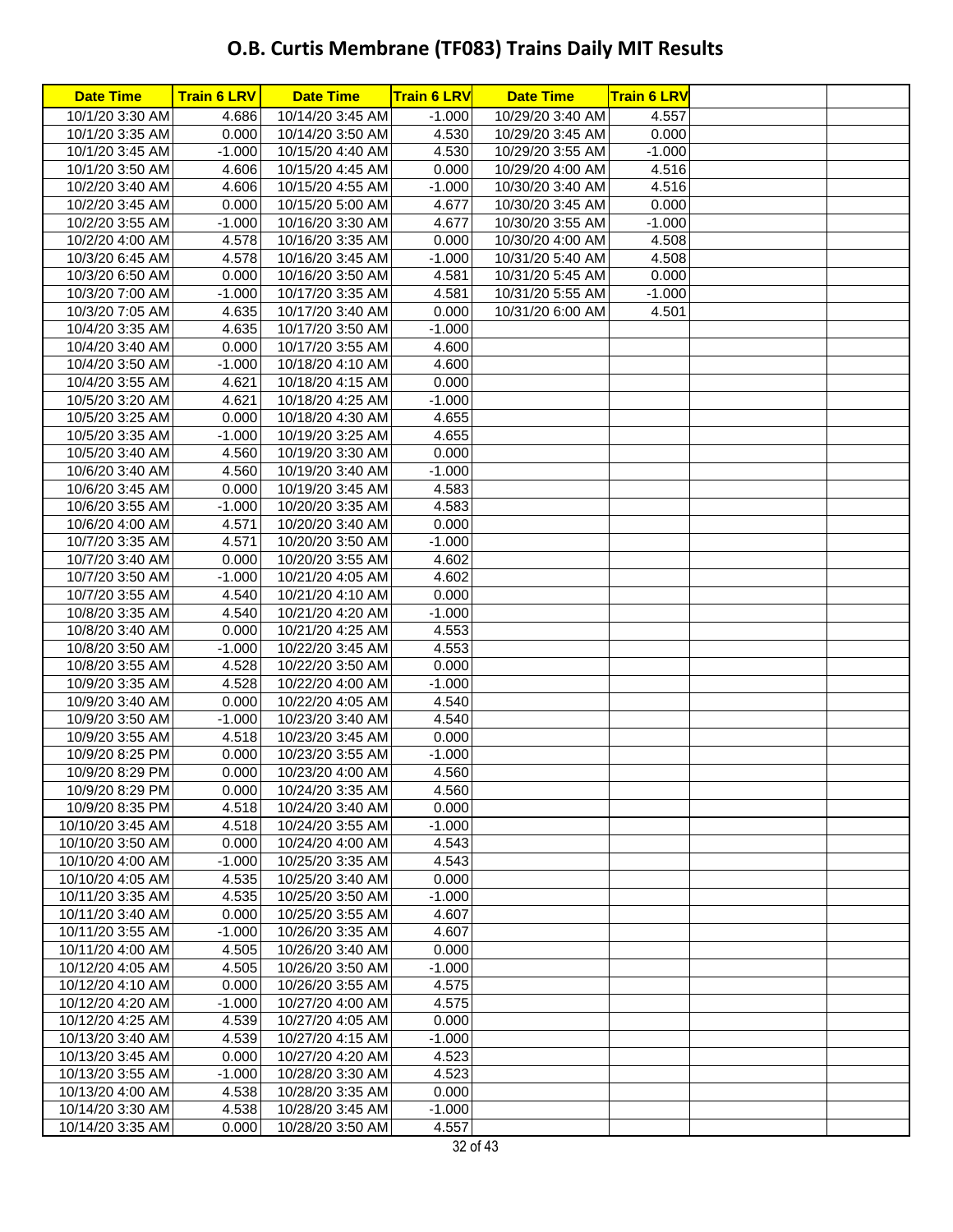### **CITY OF JACKSON DISTRIBUTION SYSTEM DISINFECTANT DATA**

| System ID | 250008       |
|-----------|--------------|
| Month of  | October 2020 |

| Oct. 2020   | No. of sites,<br>disinfectant residual<br>measured (a) | No. of sites, no<br>disinfectant measured,<br>HPC measured (b) | No. of sites,<br>disinfectant residual<br>not detected, no HPC<br>measured (c) | No. of sites,<br>disinfectant residual<br>not detected. HPC><br>500/ml (d) | No. of sites,<br>disinfectant residual<br>not measured. HPC ><br>500/ml (e) |
|-------------|--------------------------------------------------------|----------------------------------------------------------------|--------------------------------------------------------------------------------|----------------------------------------------------------------------------|-----------------------------------------------------------------------------|
| <b>DATE</b> | COL <sub>2</sub>                                       | COL <sub>3</sub>                                               | COL 4                                                                          | COL <sub>5</sub>                                                           | COL <sub>6</sub>                                                            |
| 10/1        | 28                                                     |                                                                |                                                                                |                                                                            |                                                                             |
| 10/2        |                                                        |                                                                |                                                                                |                                                                            |                                                                             |
| 10/3        |                                                        |                                                                |                                                                                |                                                                            |                                                                             |
| 10/4        |                                                        |                                                                |                                                                                |                                                                            |                                                                             |
| 10/5        | 47                                                     |                                                                |                                                                                |                                                                            |                                                                             |
| 10/6        | 31                                                     |                                                                |                                                                                |                                                                            |                                                                             |
| 10/7        | 20                                                     |                                                                |                                                                                |                                                                            |                                                                             |
| 10/8        | $\boldsymbol{9}$                                       |                                                                |                                                                                |                                                                            |                                                                             |
| 10/9        |                                                        |                                                                |                                                                                |                                                                            |                                                                             |
| 10/10       |                                                        |                                                                |                                                                                |                                                                            |                                                                             |
| 10/11       |                                                        |                                                                |                                                                                |                                                                            |                                                                             |
| 10/12       |                                                        |                                                                |                                                                                |                                                                            |                                                                             |
| 10/13       |                                                        |                                                                |                                                                                |                                                                            |                                                                             |
| 10/14       |                                                        |                                                                |                                                                                |                                                                            |                                                                             |
| 10/15       |                                                        |                                                                |                                                                                |                                                                            |                                                                             |
| 10/16       |                                                        |                                                                |                                                                                |                                                                            |                                                                             |
| 10/17       |                                                        |                                                                |                                                                                |                                                                            |                                                                             |
| 10/18       |                                                        |                                                                |                                                                                |                                                                            |                                                                             |
| 10/19       |                                                        |                                                                |                                                                                |                                                                            |                                                                             |
| 10/20       |                                                        |                                                                |                                                                                |                                                                            |                                                                             |
| 10/21       |                                                        |                                                                |                                                                                |                                                                            |                                                                             |
| 10/22       |                                                        |                                                                |                                                                                |                                                                            |                                                                             |
| 10/23       |                                                        |                                                                |                                                                                |                                                                            |                                                                             |
| 10/24       |                                                        |                                                                |                                                                                |                                                                            |                                                                             |
| 10/25       |                                                        |                                                                |                                                                                |                                                                            |                                                                             |
| 10/26       |                                                        |                                                                |                                                                                |                                                                            |                                                                             |
| 10/27       |                                                        |                                                                |                                                                                |                                                                            |                                                                             |
| 10/28       |                                                        |                                                                |                                                                                |                                                                            |                                                                             |
| 10/29       |                                                        |                                                                |                                                                                |                                                                            |                                                                             |
| 10/30       |                                                        |                                                                |                                                                                |                                                                            |                                                                             |
| 10/31       |                                                        |                                                                |                                                                                |                                                                            |                                                                             |
| Total       | 135                                                    | $\pmb{0}$                                                      | $\pmb{0}$                                                                      | $\pmb{0}$                                                                  | $\pmb{0}$                                                                   |

 $V = (c+d+e)/(a+b)^*100$ 

 $V = 0$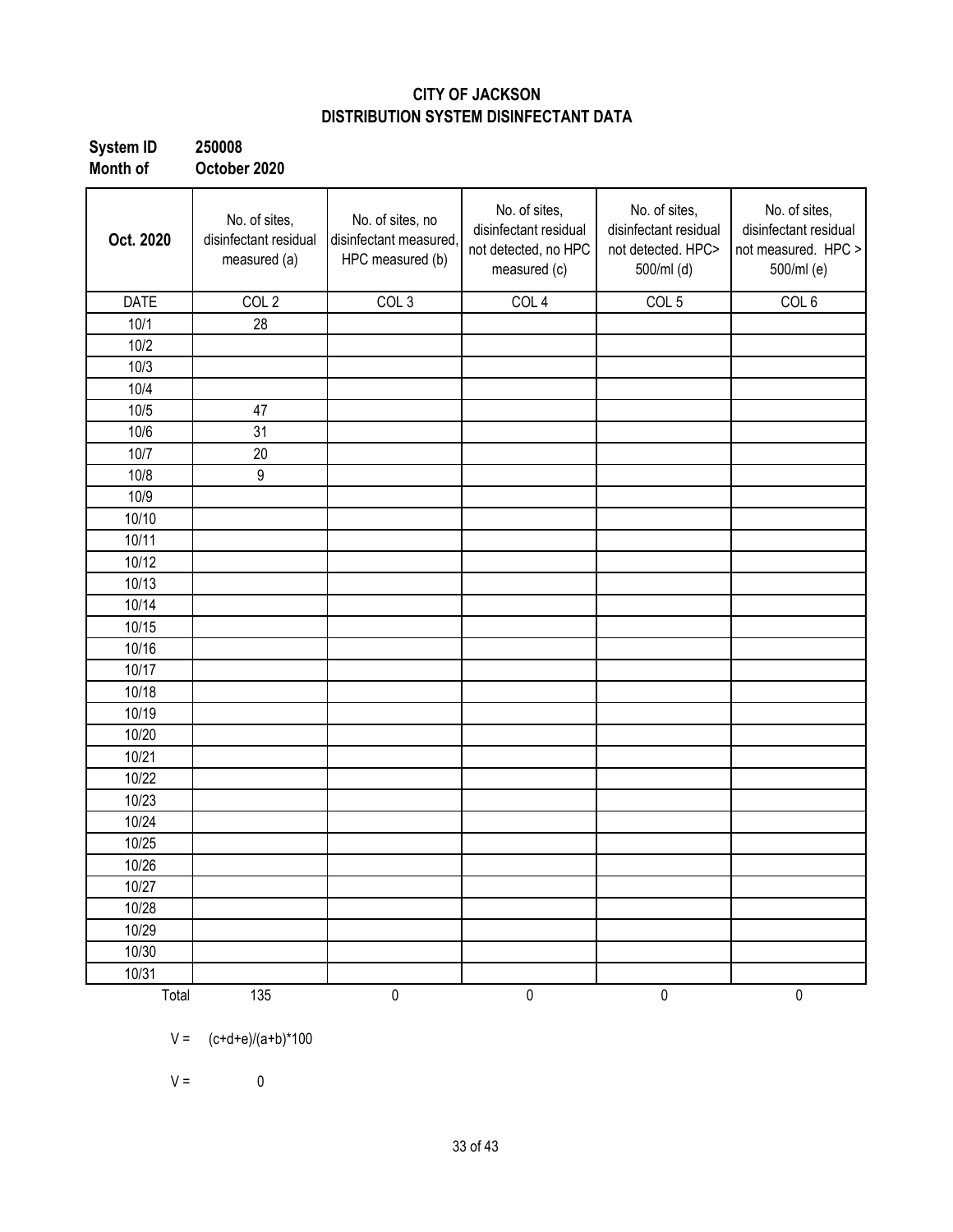#### **CITY OF JACKSON CHLORINE DIOXIDE COMPLIANCE**

|           | <b>SYSTEM ID: 250008-02</b> |                     | <b>SYSTEM ID: 250008-01</b> |                      | <b>DISTRIBUTION SITES</b> |             |                  |                  |                  |
|-----------|-----------------------------|---------------------|-----------------------------|----------------------|---------------------------|-------------|------------------|------------------|------------------|
| Oct. 2020 |                             | O.B. CURTIS (TF082) |                             | J. H. FEWELL (TF081) |                           | <b>DATE</b> | <b>SITE</b>      | CIO <sub>2</sub> | CIO <sup>-</sup> |
|           | CIO <sub>2</sub>            | CIO <sup>-</sup>    | CIO <sub>2</sub>            | CIO <sup>-</sup>     |                           |             | Olympia          | <b>OFF</b>       | <b>OFF</b>       |
|           |                             |                     |                             |                      |                           |             | <b>Boling St</b> | <b>OFF</b>       | <b>OFF</b>       |
| 10/1      | <b>OFF</b>                  | <b>OFF</b>          | <b>OFF</b>                  | <b>OFF</b>           |                           |             | John Hopkins     | <b>OFF</b>       | <b>OFF</b>       |
| 10/2      | <b>OFF</b>                  | <b>OFF</b>          | <b>OFF</b>                  | <b>OFF</b>           |                           |             |                  |                  |                  |
| 10/3      | <b>OFF</b>                  | <b>OFF</b>          | <b>OFF</b>                  | <b>OFF</b>           |                           |             |                  |                  |                  |
| 10/4      | <b>OFF</b>                  | <b>OFF</b>          | <b>OFF</b>                  | <b>OFF</b>           |                           |             |                  |                  |                  |
| 10/5      | <b>OFF</b>                  | <b>OFF</b>          | <b>OFF</b>                  | <b>OFF</b>           |                           |             |                  |                  |                  |
| 10/6      | <b>OFF</b>                  | <b>OFF</b>          | <b>OFF</b>                  | <b>OFF</b>           |                           |             |                  |                  |                  |
| 10/7      | <b>OFF</b>                  | <b>OFF</b>          | <b>OFF</b>                  | <b>OFF</b>           |                           |             |                  |                  |                  |
| 10/8      | <b>OFF</b>                  | <b>OFF</b>          | <b>OFF</b>                  | <b>OFF</b>           |                           |             |                  |                  |                  |
| 10/9      | <b>OFF</b>                  | <b>OFF</b>          | <b>OFF</b>                  | <b>OFF</b>           |                           |             |                  |                  |                  |
| 10/10     | <b>OFF</b>                  | <b>OFF</b>          | <b>OFF</b>                  | <b>OFF</b>           |                           |             |                  |                  |                  |
| 10/11     | <b>OFF</b>                  | <b>OFF</b>          | <b>OFF</b>                  | <b>OFF</b>           |                           |             |                  |                  |                  |
| 10/12     | <b>OFF</b>                  | <b>OFF</b>          | <b>OFF</b>                  | <b>OFF</b>           |                           |             |                  |                  |                  |
| 10/13     | <b>OFF</b>                  | <b>OFF</b>          | <b>OFF</b>                  | <b>OFF</b>           |                           |             |                  |                  |                  |
| 10/14     | <b>OFF</b>                  | <b>OFF</b>          | <b>OFF</b>                  | <b>OFF</b>           |                           |             |                  |                  |                  |
| 10/15     | <b>OFF</b>                  | <b>OFF</b>          | <b>OFF</b>                  | <b>OFF</b>           |                           |             |                  |                  |                  |
| 10/16     | <b>OFF</b>                  | <b>OFF</b>          | <b>OFF</b>                  | <b>OFF</b>           |                           |             |                  |                  |                  |
| 10/17     | <b>OFF</b>                  | <b>OFF</b>          | <b>OFF</b>                  | <b>OFF</b>           |                           |             |                  |                  |                  |
| 10/18     | <b>OFF</b>                  | <b>OFF</b>          | <b>OFF</b>                  | <b>OFF</b>           |                           |             |                  |                  |                  |
| 10/19     | <b>OFF</b>                  | <b>OFF</b>          | <b>OFF</b>                  | <b>OFF</b>           |                           |             |                  |                  |                  |
| 10/20     | <b>OFF</b>                  | <b>OFF</b>          | <b>OFF</b>                  | <b>OFF</b>           |                           |             |                  |                  |                  |
| 10/21     | <b>OFF</b>                  | <b>OFF</b>          | <b>OFF</b>                  | <b>OFF</b>           |                           |             |                  |                  |                  |
| 10/22     | <b>OFF</b>                  | <b>OFF</b>          | <b>OFF</b>                  | <b>OFF</b>           |                           |             |                  |                  |                  |
| 10/23     | <b>OFF</b>                  | <b>OFF</b>          | <b>OFF</b>                  | <b>OFF</b>           |                           |             |                  |                  |                  |
| 10/24     | <b>OFF</b>                  | <b>OFF</b>          | <b>OFF</b>                  | <b>OFF</b>           |                           |             |                  |                  |                  |
| 10/25     | <b>OFF</b>                  | <b>OFF</b>          | <b>OFF</b>                  | <b>OFF</b>           |                           |             |                  |                  |                  |
| 10/26     | <b>OFF</b>                  | <b>OFF</b>          | <b>OFF</b>                  | <b>OFF</b>           |                           |             |                  |                  |                  |
| 10/27     | <b>OFF</b>                  | <b>OFF</b>          | <b>OFF</b>                  | <b>OFF</b>           |                           |             |                  |                  |                  |
| 10/28     | <b>OFF</b>                  | <b>OFF</b>          | <b>OFF</b>                  | <b>OFF</b>           |                           |             |                  |                  |                  |
| 10/29     | <b>OFF</b>                  | <b>OFF</b>          | <b>OFF</b>                  | <b>OFF</b>           |                           |             |                  |                  |                  |
| 10/30     | <b>OFF</b>                  | <b>OFF</b>          | <b>OFF</b>                  | <b>OFF</b>           |                           |             |                  |                  |                  |
| 10/31     | <b>OFF</b>                  | <b>OFF</b>          | <b>OFF</b>                  | <b>OFF</b>           |                           |             |                  |                  |                  |
|           |                             |                     |                             |                      |                           |             |                  |                  |                  |

|                  | <b>STEM ID: 250008-02</b> | <b>SYSTEM ID: 250008-01</b> |                  | <b>DISTRIBUTION SITES</b>                      |                  |            |                  |
|------------------|---------------------------|-----------------------------|------------------|------------------------------------------------|------------------|------------|------------------|
|                  | <b>.B. CURTIS (TF082)</b> | J. H. FEWELL (TF081)        |                  | CIO <sub>2</sub><br><b>DATE</b><br><b>SITE</b> |                  |            | CIO <sup>.</sup> |
| CIO <sub>2</sub> | CIO.                      | CIO <sub>2</sub>            | CIO <sup>-</sup> |                                                | Olympia          | <b>OFF</b> | <b>OFF</b>       |
|                  |                           |                             |                  |                                                | <b>Boling St</b> | <b>OFF</b> | <b>OFF</b>       |
| <b>OFF</b>       | OFF                       | OFF                         | OFF              |                                                | John Hopkins     | OFF        | <b>OFF</b>       |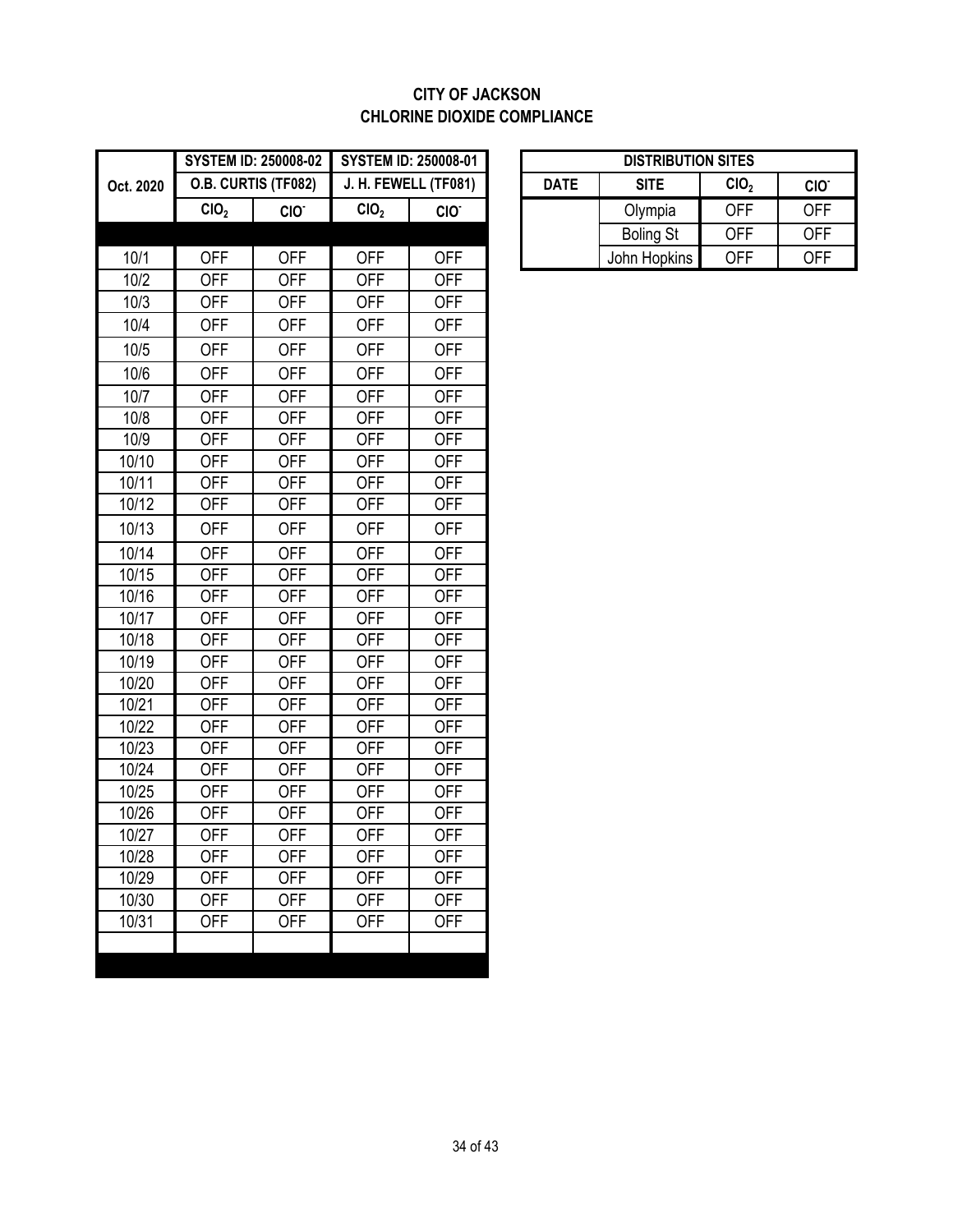| TOC Table- Required % Removal of TOC |                                                      |           |       |  |  |  |  |
|--------------------------------------|------------------------------------------------------|-----------|-------|--|--|--|--|
| Source<br>Water TOC<br>(ppm)         | Source Water Alkalinity, ppm<br>as CaCO <sub>3</sub> |           |       |  |  |  |  |
|                                      | $0 - 60$                                             | $>60-120$ | >120  |  |  |  |  |
| $>2.0$ to 4.0                        | 35.0%                                                | 25.0%     | 15.0% |  |  |  |  |
| $>4.0$ to 8.0                        | 45.0%                                                | 35.0%     | 25.0% |  |  |  |  |
| >8.0                                 | 50.0%                                                | 40.0%     | 30.0% |  |  |  |  |

| % ACTUAL TOC REMOVED = | <b>RAW TOC - FINISHED TOC</b> | – X 100% |
|------------------------|-------------------------------|----------|
|                        | <b>RAW TOC</b>                |          |

|                |                                    | <b>TOC Summary</b>                      |                                  | <b>TOC % Removal Summary</b>      |                                  |                                       |                                    |
|----------------|------------------------------------|-----------------------------------------|----------------------------------|-----------------------------------|----------------------------------|---------------------------------------|------------------------------------|
| Date           | Water<br><b>Treatment</b><br>Plant | <b>Source Water</b><br>Alkalinity (ppm) | <b>Source Water</b><br>TOC (ppm) | <b>Treated Water</b><br>TOC (ppm) | <b>Actual TOC</b><br>Removed (%) | <b>Required TOC</b><br>Removal (%)    | <b>TOC Removal</b><br><b>Ratio</b> |
|                | OBC HS1                            | 8                                       | 11.9                             | $\overline{2.6}$                  | 78.2                             | 50.0                                  | 1.56                               |
| 1/6/2020       | OBC HS2                            | 8                                       | 11.9                             | 3.5                               | 70.6                             | 50.0                                  | 1.41                               |
|                | JHF HS1                            | 10                                      | 11.3                             | 3.2                               | 71.7                             | 50.0                                  | 1.43                               |
|                | OBC HS1                            | 8                                       | 9.1                              | 2.1                               | 76.9                             | 50.0                                  | 1.54                               |
| 1/15/2020      | OBC HS2                            | 8                                       | 9.1                              | 1.2                               | 86.8                             | 50.0                                  | 1.74                               |
|                | JHF HS1                            | 9                                       | 10.3                             | 1.6                               | 84.5                             | 50.0                                  | 1.69                               |
|                | OBC HS1                            | 8                                       | 10.9                             | 4.5                               | 58.7                             | 50.0                                  | 1.17                               |
| 1/23/2020      | OBC HS2                            | 8                                       | 10.9                             | 3.4                               | 68.8                             | 50.0                                  | 1.38                               |
|                | JHF HS1                            | 8                                       | 10.8                             | 3.3                               | 69.4                             | 50.0                                  | 1.39                               |
|                | OBC HS1                            | 9                                       | 5.7                              | 2.0                               | 64.9                             | 45.0                                  | 1.44                               |
| 1/29/2020      | OBC HS2                            | 9                                       | 5.7                              | 1.4                               | 75.4                             | 45.0                                  | 1.68                               |
|                | JHF HS1                            | 10                                      | 6.0                              | 2.2                               | 63.3                             | 45.0                                  | 1.41                               |
|                | OBC HS1                            | 11                                      | 6.2                              | 2.4                               | 61.3                             | 45.0                                  | 1.36                               |
| 2/7/2020       | OBC HS2                            | 11                                      | 6.2                              | 1.3                               | 79.0                             | 45.0                                  | 1.76                               |
|                | JHF HS1                            | 11                                      | 6.6                              | 2.5                               | 62.1                             | 45.0                                  | 1.38                               |
|                | OBC HS1                            | 12                                      | 7.7                              | $\overline{1.9}$                  | 75.3                             | 45.0                                  | 1.67                               |
| 2/12/2020      | OBC HS2                            | $\overline{12}$                         | 7.7                              | 2.2                               | 71.4                             | 45.0                                  | 1.59                               |
|                | JHF HS1                            | 12                                      | 3.8                              | 1.5                               | 60.5                             | 45.0                                  | 1.35                               |
|                | OBC HS1                            | 10                                      | 6.0                              | 1.7                               | 71.7                             | 45.0                                  | 1.59                               |
| 2/18/2020      | OBC HS2                            | 10                                      | 6.3                              | 2.0                               | 68.3                             | 45.0                                  | 1.52                               |
|                | JHF HS1                            | $\overline{7}$                          | 7.0                              | 1.0                               | 85.7                             | 45.0                                  | 1.90                               |
|                | OBC HS1                            | 14                                      | 9.4                              | 1.9                               | 79.8                             | 50.0                                  | 1.60                               |
| 2/26/2020      | OBC HS2                            | 14                                      | 9.4                              | 3.0                               | 68.1                             | 50.0                                  | 1.36                               |
|                | JHF HS1                            | 8                                       | 9.2                              | 2.9                               | 68.5                             | 50.0                                  | 1.37                               |
|                | OBC HS1                            | $\overline{12}$                         | 9.1                              | 2.2                               | 75.8                             | 50.0                                  | 1.52                               |
| 3/5/2020       | OBC HS2                            | 12                                      | 9.1                              | 2.7                               | 70.3                             | 50.0                                  | 1.41                               |
|                | JHF HS1                            | 10                                      | 8.7                              | 2.3                               | 73.6                             | 50.0                                  | 1.47                               |
|                | OBC HS1                            | 10                                      | 10.1                             | 3.3                               | 67.3                             | 50.0                                  | 1.35                               |
| 3/12/2020      | OBC HS2                            | 10                                      | 10.1                             | 2.8                               | 72.3                             | 50.0                                  | 1.45                               |
|                | JHF HS1                            | 11                                      | 9.5                              | 2.5                               | 73.7                             | 50.0                                  | 1.47                               |
|                | OBC HS1                            | 10                                      | 6.7                              | 1.6                               | 76.1                             | 45.0                                  | 1.69                               |
| 3/17/2020      | OBC HS <sub>2</sub>                | 10                                      | 6.7                              | 1.9                               | 71.6                             | 45.0                                  | 1.59                               |
|                | JHF HS1                            | 8                                       | 6.2                              | 0.4                               | 93.5                             | 45.0                                  | 2.08                               |
|                | OBC HS1                            | 10                                      | 6.7                              | 2.1                               | 68.7                             | 45.0                                  | 1.53                               |
| 3/25/2020      | OBC HS2                            | 10                                      | 6.7                              | 2.5                               | 62.7                             | 45.0                                  | 1.39                               |
|                | JHF HS1                            | 11                                      | 7.8                              | 1.6                               | 79.5                             | 45.0                                  | 1.77                               |
| <b>RUNNING</b> | OBC HS1                            |                                         |                                  |                                   |                                  |                                       | 1.50                               |
| <b>ANNUAL</b>  | OBC HS2                            |                                         |                                  |                                   |                                  |                                       | 1.52                               |
| <b>AVERAGE</b> | JHF HS1                            |                                         |                                  |                                   |                                  |                                       | 1.56                               |
|                |                                    |                                         |                                  |                                   |                                  | TOTAL COMBINED RUNNING ANNUAL AVERAGE | 1.53                               |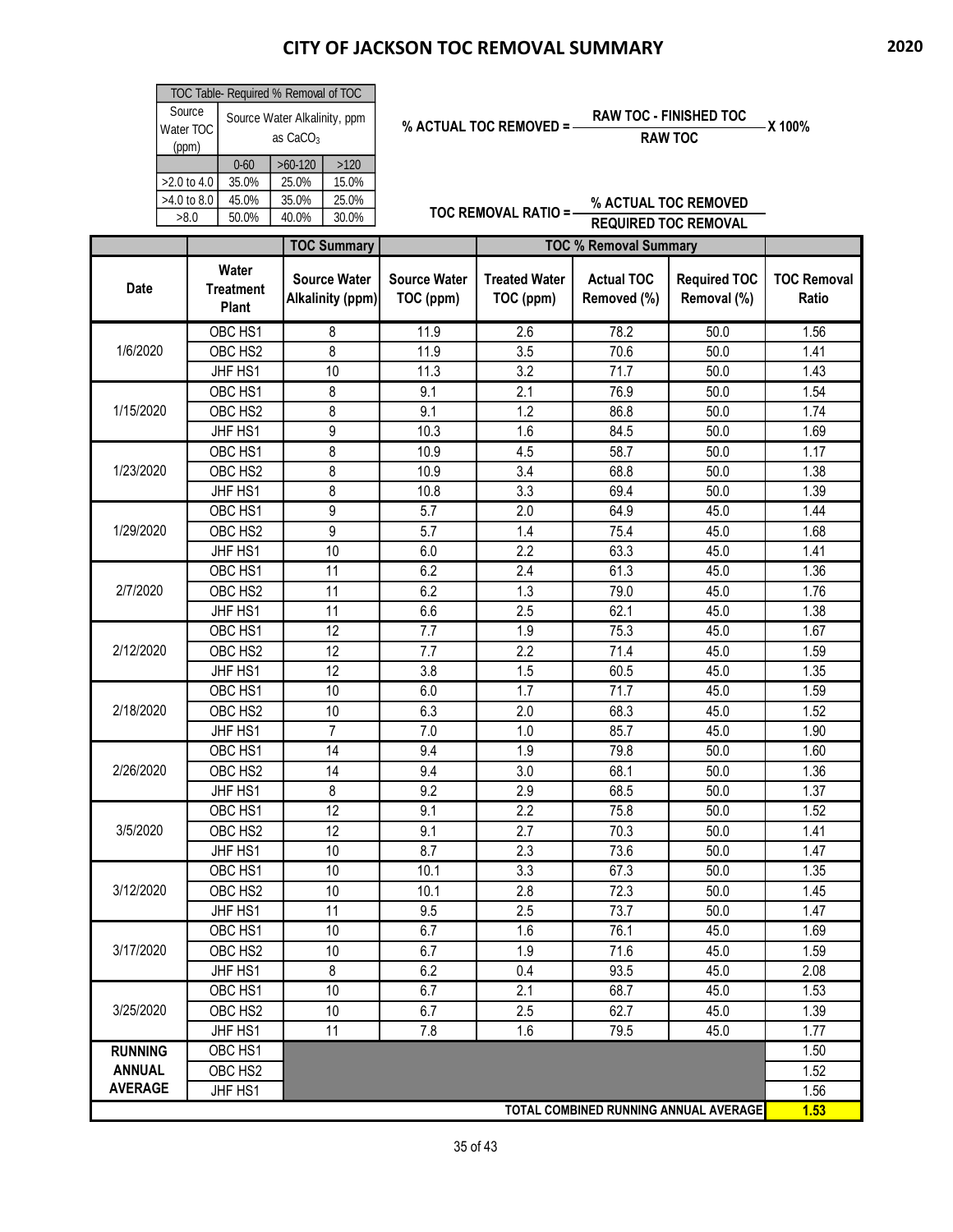| TOC Table- Required % Removal of TOC |                                                      |           |       |  |  |  |  |
|--------------------------------------|------------------------------------------------------|-----------|-------|--|--|--|--|
| Source<br>Water TOC<br>(ppm)         | Source Water Alkalinity, ppm<br>as CaCO <sub>3</sub> |           |       |  |  |  |  |
|                                      | $0 - 60$                                             | $>60-120$ | >120  |  |  |  |  |
| $>2.0$ to 4.0                        | 35.0%                                                | 25.0%     | 15.0% |  |  |  |  |
| $>4.0$ to 8.0                        | 45.0%                                                | 35.0%     | 25.0% |  |  |  |  |
| >8.0                                 | 50.0%                                                | 40.0%     | 30.0% |  |  |  |  |

| % ACTUAL TOC REMOVED = | <b>RAW TOC - FINISHED TOC</b> | – X 100% |
|------------------------|-------------------------------|----------|
|                        | <b>RAW TOC</b>                |          |

|                |                                    | <b>TOC Summary</b>                      |                                  | <b>TOC % Removal Summary</b>      |                                  |                                       |                                    |
|----------------|------------------------------------|-----------------------------------------|----------------------------------|-----------------------------------|----------------------------------|---------------------------------------|------------------------------------|
| Date           | Water<br><b>Treatment</b><br>Plant | <b>Source Water</b><br>Alkalinity (ppm) | <b>Source Water</b><br>TOC (ppm) | <b>Treated Water</b><br>TOC (ppm) | <b>Actual TOC</b><br>Removed (%) | <b>Required TOC</b><br>Removal (%)    | <b>TOC Removal</b><br><b>Ratio</b> |
|                | OBC HS1                            | $\overline{13}$                         | 6.7                              | $\overline{3.1}$                  | 53.7                             | 45.0                                  | 1.19                               |
| 4/1/2020       | OBC HS2                            | 13                                      | 6.7                              | 2.7                               | 59.7                             | 45.0                                  | 1.33                               |
|                | JHF HS1                            | 13                                      | 8.9                              | 1.9                               | 78.7                             | 50.0                                  | 1.57                               |
|                | OBC HS1                            | 11                                      | 8.4                              | 3.1                               | 63.1                             | 50.0                                  | 1.26                               |
| 4/10/2020      | OBC HS2                            | 11                                      | 8.4                              | 2.5                               | 70.2                             | 50.0                                  | 1.40                               |
|                | JHF HS1                            | 14                                      | 7.5                              | 2.5                               | 66.7                             | 45.0                                  | 1.48                               |
|                | OBC HS1                            | 12                                      | 8.7                              | 2.4                               | 72.4                             | 50.0                                  | 1.45                               |
| 4/14/2020      | OBC HS2                            | 12                                      | 8.7                              | 1.7                               | 80.5                             | 50.0                                  | 1.61                               |
|                | JHF HS1                            | 12                                      | 7.3                              | 1.9                               | 74.0                             | 45.0                                  | 1.64                               |
|                | OBC HS1                            | 12                                      | 7.1                              | 2.8                               | 60.6                             | 45.0                                  | 1.35                               |
| 4/20/2020      | OBC HS2                            | 12                                      | 7.1                              | 2.0                               | 71.8                             | 45.0                                  | 1.60                               |
|                | JHF HS1                            | 13                                      | 8.6                              | 1.6                               | 81.4                             | 50.0                                  | 1.63                               |
|                | OBC HS1                            | 10                                      | 9.8                              | 3.7                               | 62.2                             | 50.0                                  | 1.24                               |
| 4/28/2020      | OBC HS2                            | 10                                      | 9.8                              | 4.9                               | 50.0                             | 50.0                                  | 1.00                               |
|                | JHF HS1                            | 12                                      | 10.0                             | 3.2                               | 68.0                             | 50.0                                  | 1.36                               |
|                | OBC HS1                            | 9                                       | 7.9                              | 2.8                               | 64.6                             | 45.0                                  | 1.43                               |
| 5/6/2020       | OBC HS2                            | 9                                       | 7.9                              | 3.5                               | 55.7                             | 45.0                                  | 1.24                               |
|                | JHF HS1                            | 16                                      | 6.6                              | 2.5                               | 62.1                             | 45.0                                  | 1.38                               |
|                | OBC HS1                            | 10                                      | $\overline{5.2}$                 | 3.0                               | 42.3                             | 45.0                                  | 0.94                               |
| 5/11/2020      | OBC HS2                            | 10                                      | 5.2                              | 2.7                               | 48.1                             | 45.0                                  | 1.07                               |
|                | JHF HS1                            | 14                                      | 6.1                              | 2.2                               | 63.9                             | 45.0                                  | 1.42                               |
|                | OBC HS1                            | 12                                      | 7.6                              | 5.2                               | 31.6                             | 45.0                                  | 0.70                               |
| 5/18/2020      | OBC HS2                            | 12                                      | 7.6                              | 3.8                               | 50.0                             | 45.0                                  | 1.11                               |
|                | JHF HS1                            | 15                                      | 7.1                              | 5.9                               | 16.9                             | 45.0                                  | 0.38                               |
|                | OBC HS1                            | $\overline{12}$                         | 5.8                              | 1.8                               | 69.0                             | 45.0                                  | $\overline{1.53}$                  |
| 5/27/2020      | OBC HS2                            | $\overline{12}$                         | 5.8                              | 2.4                               | 58.6                             | 45.0                                  | 1.30                               |
|                | JHF HS1                            | 12                                      | 5.5                              | 2.8                               | 49.1                             | 45.0                                  | 1.09                               |
|                | OBC HS1                            | 12                                      | 6.2                              | 3.0                               | 51.6                             | 45.0                                  | 1.15                               |
| 6/3/2020       | OBC HS2                            | 12                                      | 6.2                              | 3.0                               | 51.6                             | 45.0                                  | 1.15                               |
|                | JHF HS1                            | 20                                      | 7.4                              | 3.4                               | 54.1                             | 45.0                                  | 1.20                               |
|                | OBC HS1                            | 10                                      | 4.5                              | 1.7                               | 62.2                             | 45.0                                  | 1.38                               |
| 6/11/2020      | OBC HS2                            | 10                                      | 4.5                              | 2.3                               | 48.9                             | 45.0                                  | 1.09                               |
|                | JHF HS1                            | 11                                      | 5.8                              | 2.2                               | 62.1                             | 45.0                                  | 1.38                               |
|                | OBC HS1                            | 11                                      | 5.9                              | 2.4                               | 59.3                             | 45.0                                  | 1.32                               |
| 6/18/2020      | OBC HS2                            | 11                                      | 5.9                              | 1.9                               | 67.8                             | 45.0                                  | 1.51                               |
|                | JHF HS1                            | 17                                      | 6.0                              | 2.0                               | 66.7                             | 45.0                                  | 1.48                               |
| <b>RUNNING</b> | OBC HS1                            |                                         |                                  |                                   |                                  |                                       | 1.37                               |
| <b>ANNUAL</b>  | OBC HS2                            |                                         |                                  |                                   |                                  |                                       | 1.40                               |
| <b>AVERAGE</b> | JHF HS1                            |                                         |                                  |                                   |                                  |                                       | 1.41                               |
|                |                                    |                                         |                                  |                                   |                                  | TOTAL COMBINED RUNNING ANNUAL AVERAGE | 1.41                               |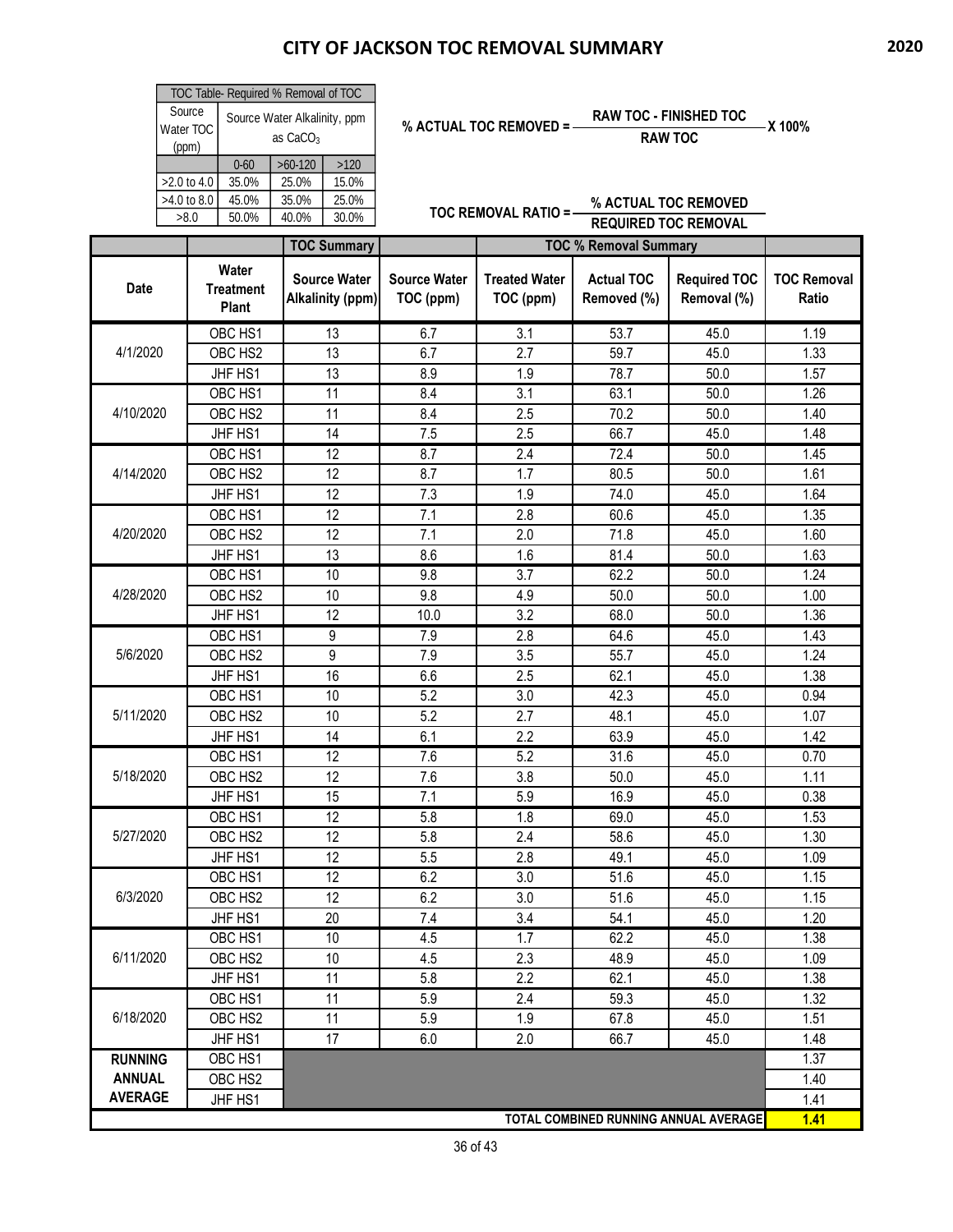| TOC Table- Required % Removal of TOC |                                                      |           |       |  |  |  |  |
|--------------------------------------|------------------------------------------------------|-----------|-------|--|--|--|--|
| Source<br>Water TOC<br>(ppm)         | Source Water Alkalinity, ppm<br>as CaCO <sub>3</sub> |           |       |  |  |  |  |
|                                      | $0 - 60$                                             | $>60-120$ | >120  |  |  |  |  |
| $>2.0$ to 4.0                        | 35.0%                                                | 25.0%     | 15.0% |  |  |  |  |
| $>4.0$ to 8.0                        | 45.0%                                                | 35.0%     | 25.0% |  |  |  |  |
| >8.0                                 | 50.0%                                                | 40.0%     | 30.0% |  |  |  |  |

| % ACTUAL TOC REMOVED = | <b>RAW TOC - FINISHED TOC</b> | – X 100% |
|------------------------|-------------------------------|----------|
|                        | <b>RAW TOC</b>                |          |

|                |                                    | <b>TOC Summary</b>                      |                                  | <b>TOC % Removal Summary</b>      |                                       |                                    |                             |
|----------------|------------------------------------|-----------------------------------------|----------------------------------|-----------------------------------|---------------------------------------|------------------------------------|-----------------------------|
| Date           | Water<br><b>Treatment</b><br>Plant | <b>Source Water</b><br>Alkalinity (ppm) | <b>Source Water</b><br>TOC (ppm) | <b>Treated Water</b><br>TOC (ppm) | <b>Actual TOC</b><br>Removed (%)      | <b>Required TOC</b><br>Removal (%) | <b>TOC Removal</b><br>Ratio |
|                | OBC HS1                            | 12                                      | 5.7                              | 2.0                               | 64.9                                  | 45.0                               | 1.44                        |
| 6/25/2020      | OBC HS2                            | 12                                      | 5.7                              | 1.6                               | 71.9                                  | 45.0                               | 1.60                        |
|                | JHF HS1                            | 12                                      | 6.4                              | 1.6                               | 75.0                                  | 45.0                               | 1.67                        |
|                | OBC HS1                            | 15                                      | 6.9                              | 3.2                               | 53.6                                  | 45.0                               | 1.19                        |
| 7/2/2020       | OBC HS2                            | $\overline{15}$                         | 6.9                              | $\overline{2.7}$                  | 60.9                                  | 45.0                               | 1.35                        |
|                | JHF HS1                            | 16                                      | 5.6                              | 1.8                               | 67.9                                  | 45.0                               | 1.51                        |
|                | OBC HS1                            | $\overline{13}$                         | 9.1                              | 4.5                               | 50.5                                  | 50.0                               | 1.01                        |
| 7/8/2020       | OBC HS2                            | $\overline{13}$                         | 9.1                              | 4.9                               | 46.2                                  | 50.0                               | 0.92                        |
|                | JHF HS1                            | 15                                      | 8.7                              | 4.6                               | 47.1                                  | 50.0                               | 0.94                        |
|                | OBC HS1                            | $\overline{13}$                         | 8.6                              | $\overline{3.0}$                  | 65.1                                  | 50.0                               | 1.30                        |
| 7/14/2020      | OBC HS2                            | 13                                      | 8.6                              | 4.1                               | 52.3                                  | 50.0                               | 1.05                        |
|                | JHF HS1                            | 14                                      | 6.9                              | 2.9                               | 51.0                                  | 45.0                               | 1.13                        |
|                | OBC HS1                            | $\overline{15}$                         | 9.7                              | 4.6                               | 52.6                                  | 50.0                               | 1.05                        |
| 7/21/2020      | OBC HS2                            | $\overline{15}$                         | 9.7                              | $\overline{5.2}$                  | 46.4                                  | 50.0                               | 0.93                        |
|                | JHF HS1                            | 15                                      | 9.8                              | 4.8                               | 51.0                                  | 50.0                               | 1.02                        |
|                | OBC HS1                            | 19                                      | 8.9                              | 4.1                               | 53.9                                  | 50.0                               | 1.08                        |
| 7/27/2020      | OBC HS2                            | $\overline{19}$                         | 8.9                              | 4.8                               | 46.1                                  | 50.0                               | 0.92                        |
|                | JHF HS1                            | 20                                      | 8.0                              | $\overline{3.0}$                  | 62.5                                  | 45.0                               | 1.39                        |
|                | OBC HS1                            | 13                                      | 8.4                              | 1.6                               | 81.0                                  | 50.0                               | 1.62                        |
| 8/3/2020       | OBC HS2                            | $\overline{13}$                         | 8.4                              | $\overline{1.2}$                  | 85.7                                  | 50.0                               | 1.71                        |
|                | JHF HS1                            | $\overline{17}$                         | 9.8                              | $\overline{3.6}$                  | 63.3                                  | 50.0                               | 1.27                        |
|                | OBC HS1                            | 14                                      | 10.2                             | 5.0                               | 51.0                                  | 50.0                               | 1.02                        |
| 8/12/2020      | OBC HS2                            | 14                                      | 10.2                             | 4.0                               | 60.8                                  | 50.0                               | 1.22                        |
|                | JHF HS1                            | $\overline{22}$                         | 10.3                             | 5.8                               | 43.7                                  | 50.0                               | 0.87                        |
|                | OBC HS1                            | 14                                      | $\overline{21}$                  | 5.5                               | 73.8                                  | 50.0                               | 1.48                        |
| 8/17/2020      | OBC HS2                            | 14                                      | 21                               | 3.6                               | 82.9                                  | 50.0                               | 1.66                        |
|                | JHF HS1                            | 15                                      | 20                               | $\overline{3.2}$                  | 84.0                                  | 50.0                               | 1.68                        |
|                | OBC HS1                            | $\overline{17}$                         | 7.6                              | 2.5                               | 67.1                                  | 45.0                               | 1.49                        |
| 8/25/2020      | OBC HS2                            | 17                                      | 7.6                              | 2.3                               | 69.7                                  | 45.0                               | 1.55                        |
|                | JHF HS1                            | $\overline{23}$                         | 8.2                              | 2.7                               | 67.1                                  | 50.0                               | 1.34                        |
| 9/1/2020       | OBC HS1                            | 17                                      | 6.5                              | 2.8                               | 56.9                                  | 45.0                               | 1.26                        |
|                | OBC HS2                            | $\overline{17}$                         | 6.5                              | 1.3                               | 80.0                                  | 45.0                               | 1.78                        |
|                | JHF HS1                            | 17                                      | 7.8                              | 1.6                               | 79.5                                  | 45.0                               | 1.77                        |
|                | OBC HS1                            | $\overline{17}$                         | 5.8                              | 3.1                               | 46.6                                  | 45.0                               | 1.03                        |
| 9/10/2020      | OBC HS2                            | 17                                      | 5.8                              | 4.1                               | 29.3                                  | 45.0                               | 0.65                        |
|                | JHF HS1                            | 21                                      | 10.1                             | 7.0                               | 30.7                                  | 50.0                               | 0.61                        |
|                | OBC HS1                            | $\overline{17}$                         | 4.1                              | $\overline{1.3}$                  | 68.3                                  | 45.0                               | 1.52                        |
| 9/17/2020      | OBC HS2                            | $\overline{17}$                         | 4.1                              | 1.0                               | 75.6                                  | 45.0                               | 1.68                        |
|                | JHF HS1                            | $\overline{23}$                         | 4.9                              | 1.3                               | 73.5                                  | 45.0                               | 1.63                        |
| <b>RUNNING</b> | OBC HS1                            |                                         |                                  |                                   |                                       |                                    | 1.34                        |
| <b>ANNUAL</b>  | OBC HS2                            |                                         |                                  |                                   |                                       |                                    | 1.37                        |
| <b>AVERAGE</b> | JHF HS1                            |                                         |                                  |                                   |                                       |                                    | 1.38                        |
|                |                                    |                                         |                                  |                                   | TOTAL COMBINED RUNNING ANNUAL AVERAGE |                                    | 1.37                        |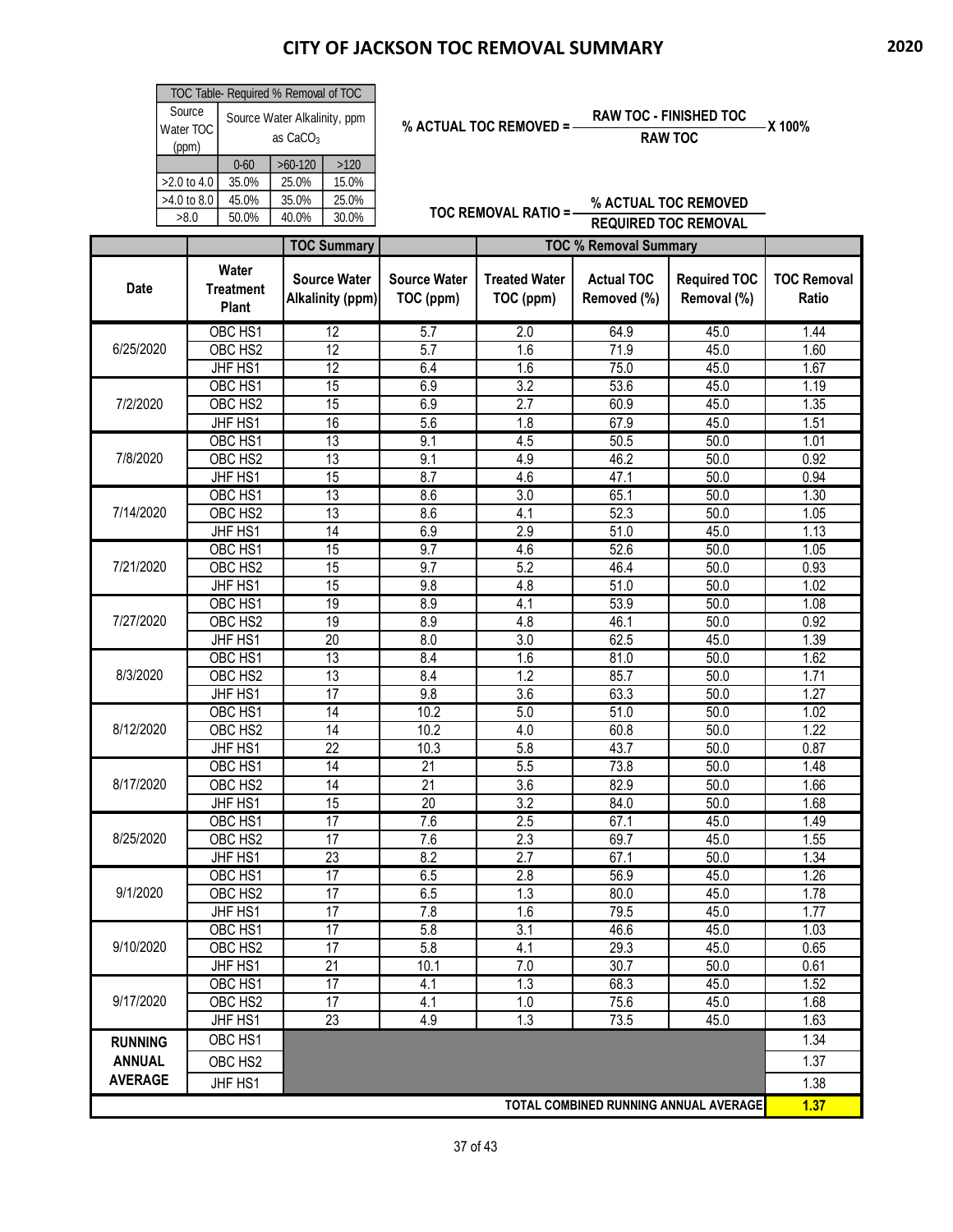| TOC Table- Required % Removal of TOC |                                                      |           |       |  |  |  |  |
|--------------------------------------|------------------------------------------------------|-----------|-------|--|--|--|--|
| Source<br>Water TOC<br>(ppm)         | Source Water Alkalinity, ppm<br>as CaCO <sub>3</sub> |           |       |  |  |  |  |
|                                      | $0 - 60$                                             | $>60-120$ | >120  |  |  |  |  |
| $>2.0$ to 4.0                        | 35.0%                                                | 25.0%     | 15.0% |  |  |  |  |
| $>4.0$ to 8.0                        | 45.0%                                                | 35.0%     | 25.0% |  |  |  |  |
| >8.0                                 | 50.0%                                                | 40.0%     | 30.0% |  |  |  |  |

| % ACTUAL TOC REMOVED = | <b>RAW TOC - FINISHED TOC</b> | – X 100% |
|------------------------|-------------------------------|----------|
|                        | <b>RAW TOC</b>                |          |

|                                       |                                    | <b>TOC Summary</b>                      |                                  | <b>TOC % Removal Summary</b>      |                                  |                                    |                             |
|---------------------------------------|------------------------------------|-----------------------------------------|----------------------------------|-----------------------------------|----------------------------------|------------------------------------|-----------------------------|
| Date                                  | Water<br><b>Treatment</b><br>Plant | <b>Source Water</b><br>Alkalinity (ppm) | <b>Source Water</b><br>TOC (ppm) | <b>Treated Water</b><br>TOC (ppm) | <b>Actual TOC</b><br>Removed (%) | <b>Required TOC</b><br>Removal (%) | <b>TOC Removal</b><br>Ratio |
|                                       | OBC HS1                            | 17                                      | 5.8                              | $\overline{3.0}$                  | 48.3                             | 45.0                               | 1.07                        |
| 9/25/2020                             | OBC HS2                            | 17                                      | 5.8                              | 2.7                               | 53.4                             | 45.0                               | 1.19                        |
|                                       | JHF HS1                            | 18                                      | 6.0                              | 3.2                               | 46.7                             | 45.0                               | 1.04                        |
|                                       | OBC HS1                            | 15                                      | 6.0                              | 3.1                               | 48.3                             | 45.0                               | 1.07                        |
| 10/5/2020                             | OBC HS2                            | 15                                      | 6.0                              | 3.5                               | 41.7                             | 45.0                               | 0.93                        |
|                                       | JHF HS1                            | 22                                      | 6.4                              | 2.1                               | 67.2                             | 45.0                               | 1.49                        |
|                                       | OBC HS1                            | 15                                      | 6.0                              | 3.1                               | 48.3                             | 45.0                               | 1.07                        |
| 10/7/2020                             | OBC HS2                            | 15                                      | 6.0                              | 3.7                               | 38.3                             | 45.0                               | 0.85                        |
|                                       | JHF HS1                            | 19                                      | 5.7                              | 2.6                               | 54.4                             | 45.0                               | 1.21                        |
|                                       |                                    |                                         |                                  |                                   |                                  |                                    |                             |
|                                       |                                    |                                         |                                  |                                   |                                  |                                    |                             |
|                                       |                                    |                                         |                                  |                                   |                                  |                                    |                             |
|                                       |                                    |                                         |                                  |                                   |                                  |                                    |                             |
|                                       |                                    |                                         |                                  |                                   |                                  |                                    |                             |
|                                       |                                    |                                         |                                  |                                   |                                  |                                    |                             |
|                                       |                                    |                                         |                                  |                                   |                                  |                                    |                             |
|                                       |                                    |                                         |                                  |                                   |                                  |                                    |                             |
|                                       |                                    |                                         |                                  |                                   |                                  |                                    |                             |
|                                       |                                    |                                         |                                  |                                   |                                  |                                    |                             |
|                                       |                                    |                                         |                                  |                                   |                                  |                                    |                             |
|                                       |                                    |                                         |                                  |                                   |                                  |                                    |                             |
|                                       |                                    |                                         |                                  |                                   |                                  |                                    |                             |
|                                       |                                    |                                         |                                  |                                   |                                  |                                    |                             |
|                                       |                                    |                                         |                                  |                                   |                                  |                                    |                             |
|                                       |                                    |                                         |                                  |                                   |                                  |                                    |                             |
|                                       |                                    |                                         |                                  |                                   |                                  |                                    |                             |
|                                       |                                    |                                         |                                  |                                   |                                  |                                    |                             |
|                                       |                                    |                                         |                                  |                                   |                                  |                                    |                             |
|                                       |                                    |                                         |                                  |                                   |                                  |                                    |                             |
|                                       |                                    |                                         |                                  |                                   |                                  |                                    |                             |
|                                       |                                    |                                         |                                  |                                   |                                  |                                    |                             |
|                                       |                                    |                                         |                                  |                                   |                                  |                                    |                             |
|                                       |                                    |                                         |                                  |                                   |                                  |                                    |                             |
|                                       |                                    |                                         |                                  |                                   |                                  |                                    |                             |
|                                       |                                    |                                         |                                  |                                   |                                  |                                    |                             |
|                                       |                                    |                                         |                                  |                                   |                                  |                                    |                             |
|                                       |                                    |                                         |                                  |                                   |                                  |                                    |                             |
|                                       |                                    |                                         |                                  |                                   |                                  |                                    |                             |
| <b>RUNNING</b>                        | OBC HS1                            |                                         |                                  |                                   |                                  |                                    | 1.32                        |
| <b>ANNUAL</b>                         | OBC HS2                            |                                         |                                  |                                   |                                  |                                    | 1.34                        |
| <b>AVERAGE</b>                        |                                    |                                         |                                  |                                   |                                  |                                    |                             |
|                                       | JHF HS1                            |                                         |                                  |                                   |                                  |                                    | 1.38<br>1.35                |
| TOTAL COMBINED RUNNING ANNUAL AVERAGE |                                    |                                         |                                  |                                   |                                  |                                    |                             |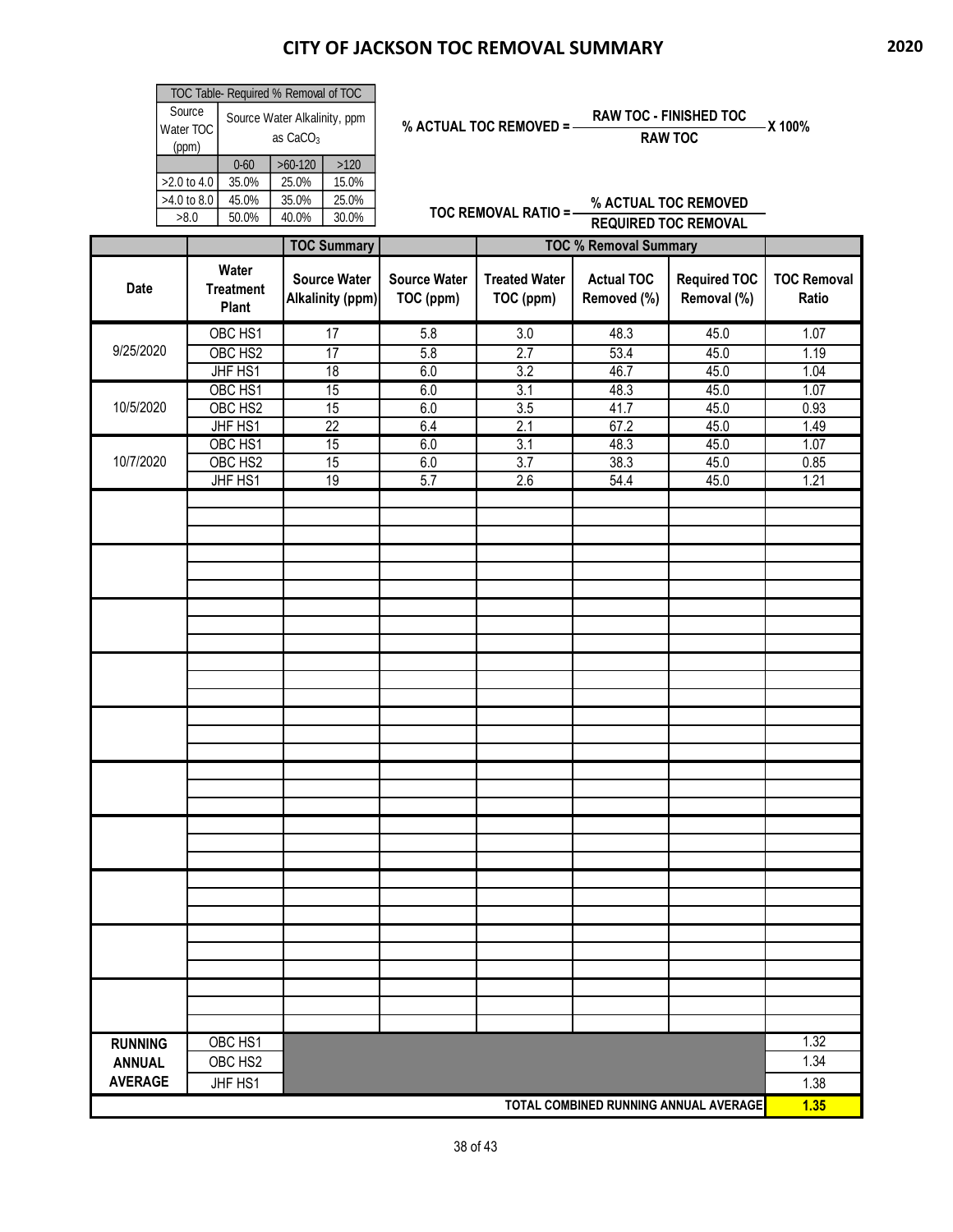### **CITY OF JACKSON CORROSION CONTROL DATA**

| October 2020 |             | <b>SYSTEM ID: 250008-02</b> |                   |                 | <b>SYSTEM ID: 250008-01</b> |                   |                 |
|--------------|-------------|-----------------------------|-------------------|-----------------|-----------------------------|-------------------|-----------------|
|              |             | OBC COMBINED HIGH SERVICE   |                   |                 | <b>JHF (TF081)</b>          |                   |                 |
| DATE / SHIFT |             | pH                          | <b>Alkalinity</b> | <b>Hardness</b> | pH                          | <b>Alkalinity</b> | <b>Hardness</b> |
|              | 0700 - 1500 | 9.5                         | 44                | 13              | 9.4                         | 23                | 69              |
| 10/1         | 1500 - 2300 | 9.7                         | 65                | 19              | 9.5                         | 25                | 53              |
|              | 2300 - 0700 | 9.8                         | 63                | 21              | 9.4                         | 27                | 67              |
|              | 0700 - 1500 | 9.4                         | 36                | 13              | 9.5                         | 26                | 70              |
| 10/2         | 1500 - 2300 | 9.4                         | 50                | 15              | 9.2                         | 24                | 68              |
|              | 2300 - 0700 | 9.0                         | 47                | 14              | 9.2                         | 24                | 63              |
|              | 0700 - 1500 | 9.4                         | 37                | 14              | 9.5                         | 35                | 50              |
| 10/3         | 1500 - 2300 | 9.6                         | 43                | 19              | 9.2                         | 24                | 65              |
|              | 2300 - 0700 | 9.3                         | 34                | 11              | 9.6                         | 25                | 65              |
|              | 0700 - 1500 | 9.2                         | 43                | 14              | 9.4                         | 24                | 68              |
| 10/4         | 1500 - 2300 | 8.7                         | 31                | 15              | 9.6                         | 33                | 57              |
|              | 2300 - 0700 | 9.3                         | 48                | 18              | 9.4                         | 32                | 52              |
|              | 0700 - 1500 | 9.3                         | 38                | 15              | 9.4                         | 24                | 61              |
| 10/5         | 1500 - 2300 | 9.3                         | 40                | 15              | 9.5                         | 23                | 60              |
|              | 2300 - 0700 | 9.4                         | 43                | 17              | 9.7                         | 29                | 69              |
|              | 0700 - 1500 | 9.2                         | 30                | 16              | 9.5                         | 23                | 72              |
| 10/6         | 1500 - 2300 | 9.5                         | 47                | 17              | 9.1                         | 27                | 51              |
|              | 2300 - 0700 | 9.5                         | 44                | 14              | 9.7                         | 24                | 65              |
|              | 0700 - 1500 | 9.5                         | 42                | 13              | 9.6                         | 27                | 74              |
| 10/7         | 1500 - 2300 | 9.5                         | 49                | 17              | 9.2                         | 20                | 49              |
|              | 2300 - 0700 | 9.4                         | 53                | 19              | 9.0                         | 21                | 56              |
|              | 0700 - 1500 | 9.6                         | 43                | 16              | 9.2                         | 18                | 60              |
| 10/8         | 1500 - 2300 | 9.5                         | 58                | 17              | 9.2                         | 24                | 58              |
|              | 2300 - 0700 | 9.6                         | 54                | 20              | 9.7                         | 26                | 67              |
|              | 0700 - 1500 | 9.8                         | 45                | 16              | 9.6                         | 21                | 68              |
| 10/9         | 1500 - 2300 | 9.7                         | 45                | 15              | 9.5                         | 23                | 61              |
|              | 2300 - 0700 | 9.6                         | 49                | 17              | 9.7                         | 25                | 62              |
|              | 0700 - 1500 | 9.4                         | 36                | 14              | 9.9                         | 26                | 54              |
| 10/10        | 1500 - 2300 | 9.1                         | 30                | 15              | 9.1                         | 28                | 58              |
|              | 2300 - 0700 | 9.3                         | 40                | 17              | 9.6                         | 23                | 61              |
|              | 0700 - 1500 | 9.4                         | 49                | 13              | 9.7                         | 26                | 67              |
| 10/11        | 1500 - 2300 | 9.4                         | 46                | 14              | 9.3                         | 26                | 64              |
|              | 2300 - 0700 | 9.5                         | 47                | 21              | 9.2                         | 32                | 64              |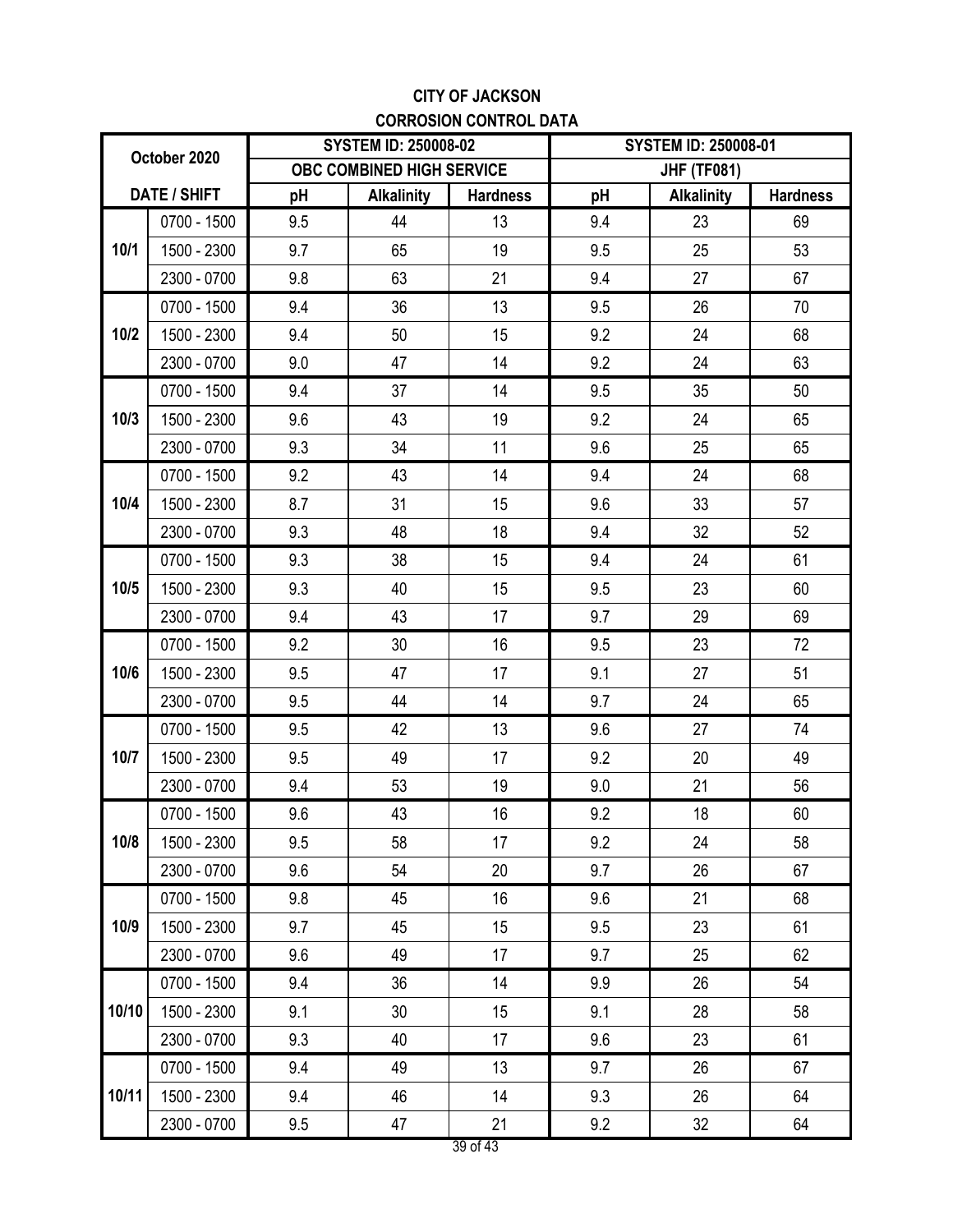### **CITY OF JACKSON CORROSION CONTROL DATA**

| October 2020 |             | <b>SYSTEM ID: 250008-02</b>      |                   |                    | <b>SYSTEM ID: 250008-01</b> |                   |                 |
|--------------|-------------|----------------------------------|-------------------|--------------------|-----------------------------|-------------------|-----------------|
|              |             | <b>OBC COMBINED HIGH SERVICE</b> |                   | <b>JHF (TF081)</b> |                             |                   |                 |
| DATE / SHIFT |             | pH                               | <b>Alkalinity</b> | <b>Hardness</b>    | pH                          | <b>Alkalinity</b> | <b>Hardness</b> |
|              | 0700 - 1500 | 9.2                              | 47                | 16                 | 9.3                         | 26                | 60              |
| 10/12        | 1500 - 2300 | 9.3                              | 45                | 15                 | 9.6                         | 28                | 70              |
|              | 2300 - 0700 | 9.4                              | 51                | 19                 | 9.5                         | 27                | 68              |
|              | 0700 - 1500 | 9.4                              | 31                | 15                 | 9.1                         | 28                | 72              |
| 10/13        | 1500 - 2300 | 9.5                              | 50                | 14                 | 9.2                         | 32                | 57              |
|              | 2300 - 0700 | 9.4                              | 54                | 18                 | 9.7                         | 31                | 70              |
|              | 0700 - 1500 | 9.7                              | 39                | 16                 | 9.4                         | 32                | 71              |
| 10/14        | 1500 - 2300 | 9.7                              | 50                | 14                 | 9.5                         | 31                | 63              |
|              | 2300 - 0700 | 9.4                              | 51                | 19                 | 9.2                         | 28                | 70              |
|              | 0700 - 1500 | 9.9                              | 37                | 13                 | 9.3                         | 30                | 70              |
| 10/15        | 1500 - 2300 | 9.3                              | 57                | 14                 | 9.2                         | 31                | 62              |
|              | 2300 - 0700 | 9.4                              | 56                | 14                 | 9.2                         | 31                | 70              |
|              | 0700 - 1500 | 9.2                              | 43                | 15                 | 9.1                         | 28                | 73              |
| 10/16        | 1500 - 2300 | 9.5                              | 38                | 15                 | 9.6                         | 30                | 69              |
|              | 2300 - 0700 | 9.6                              | 50                | 16                 | 9.7                         | 32                | 72              |
|              | 0700 - 1500 | 9.5                              | 38                | 15                 | 9.4                         | 34                | 61              |
| 10/17        | 1500 - 2300 | 9.6                              | 42                | 13                 | 9.5                         | 33                | 64              |
|              | 2300 - 0700 | 9.5                              | 48                | 17                 | 9.4                         | 32                | 68              |
|              | 0700 - 1500 | 9.8                              | 46                | 16                 | 9.6                         | 30                | 77              |
| 10/18        | 1500 - 2300 | 10.0                             | 59                | 16                 | 9.6                         | 29                | 73              |
|              | 2300 - 0700 | 9.8                              | 54                | 18                 | 9.5                         | 37                | 74              |
|              | 0700 - 1500 | 9.3                              | 44                | 15                 | 9.7                         | 35                | 71              |
| 10/19        | 1500 - 2300 | 9.3                              | 41                | 13                 | 9.3                         | 27                | 68              |
|              | 2300 - 0700 | 9.3                              | 49                | 18                 | 9.2                         | 25                | 64              |
|              | 0700 - 1500 | 9.2                              | 30                | 13                 | 9.2                         | 23                | 68              |
| 10/20        | 1500 - 2300 | 9.4                              | 47                | 18                 | 9.2                         | 24                | 59              |
|              | 2300 - 0700 | 9.4                              | 48                | 19                 | 9.4                         | 26                | 65              |
|              | 0700 - 1500 | 9.3                              | 32                | 18                 | 9.4                         | 24                | 70              |
| 10/21        | 1500 - 2300 | 9.5                              | 38                | 20                 | 9.1                         | 26                | 58              |
|              | 2300 - 0700 | 9.3                              | 39                | 22                 | 9.3                         | 26                | 67              |
|              | 0700 - 1500 | 9.7                              | 42                | 13                 | 9.0                         | 22                | 70              |
| 10/22        | 1500 - 2300 | 9.9                              | 47                | 18                 | 9.1                         | 27                | 57              |
|              | 2300 - 0700 | 9.6                              | 51                | 21                 | 9.3                         | 24                | 67              |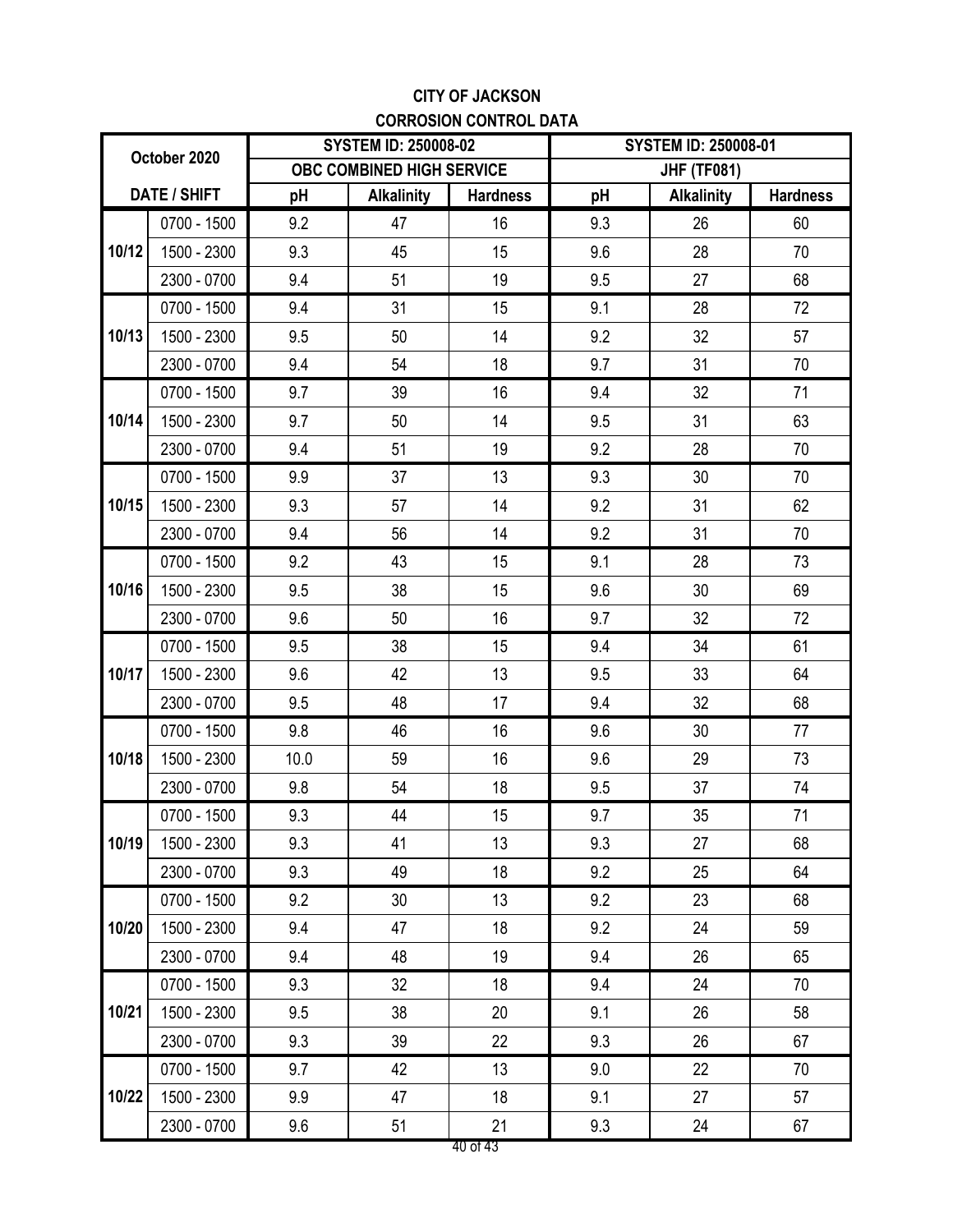### **CITY OF JACKSON CORROSION CONTROL DATA**

| October 2020       |                    | <b>SYSTEM ID: 250008-02</b> |                   |                    | <b>SYSTEM ID: 250008-01</b> |                   |                 |
|--------------------|--------------------|-----------------------------|-------------------|--------------------|-----------------------------|-------------------|-----------------|
|                    |                    | OBC COMBINED HIGH SERVICE   |                   | <b>JHF (TF081)</b> |                             |                   |                 |
| DATE / SHIFT       |                    | pH                          | <b>Alkalinity</b> | <b>Hardness</b>    | pH                          | <b>Alkalinity</b> | <b>Hardness</b> |
|                    | 0700 - 1500        | 9.0                         | 36                | 14                 | 9.4                         | 24                | 70              |
| 10/23              | 1500 - 2300        | 9.1                         | 37                | 15                 | 9.6                         | 30                | 69              |
|                    | 2300 - 0700        | 9.3                         | 39                | 17                 | 9.6                         | 26                | 70              |
|                    | 0700 - 1500        | 9.3                         | 38                | 15                 | 9.2                         | 28                | 69              |
| 10/24              | 1500 - 2300        | 9.5                         | 37                | 16                 | 9.2                         | 35                | 64              |
|                    | 2300 - 0700        | 9.6                         | 44                | 18                 | 9.4                         | 27                | 68              |
|                    | 0700 - 1500        | 9.5                         | 46                | 16                 | 9.7                         | 28                | 67              |
| 10/25              | 1500 - 2300        | 9.4                         | 46                | 13                 | 9.1                         | 29                | 69              |
|                    | 2300 - 0700        | 9.4                         | 49                | 18                 | 9.7                         | 27                | 76              |
|                    | 0700 - 1500        | 9.4                         | 52                | 13                 | 9.2                         | 30                | 77              |
| 10/26              | 1500 - 2300        | 9.6                         | 50                | 13                 | 9.3                         | 29                | 75              |
|                    | 2300 - 0700        | 9.7                         | 52                | 18                 | 9.7                         | 34                | 75              |
|                    | 0700 - 1500        | 9.6                         | 50                | 13                 | 9.7                         | 26                | 73              |
| 10/27              | 1500 - 2300        | 9.6                         | 41                | 36                 | 9.6                         | 21                | 56              |
|                    | 2300 - 0700        | 9.6                         | 50                | 30                 | 9.4                         | 21                | 59              |
|                    | 0700 - 1500        | 9.6                         | 54                | 13                 | 9.7                         | 29                | 71              |
| 10/28              | 1500 - 2300        | 9.5                         | 51                | 17                 | 9.4                         | 22                | 57              |
|                    | 2300 - 0700        | 9.7                         | 49                | 19                 | 9.6                         | 23                | 61              |
|                    | 0700 - 1500        | 9.6                         | 41                | 14                 | 9.4                         | 22                | 63              |
| 10/29              | 1500 - 2300        | 9.5                         | 49                | 18                 | 9.3                         | 34                | 61              |
|                    | 2300 - 0700        | 9.5                         | 52                | 19                 | 9.7                         | 25                | 69              |
|                    | 0700 - 1500        | 9.4                         | 37                | 14                 | 9.6                         | 22                | 66              |
| 10/30              | 1500 - 2300        | 9.5                         | 39                | 16                 | 9.6                         | 22                | 61              |
|                    | 2300 - 0700        | 9.5                         | 43                | 17                 | 9.6                         | 23                | 62              |
|                    | 0700 - 1500        | 9.4                         | 38                | 17                 | 9.8                         | 31                | 58              |
| 10/31              | 1500 - 2300        | 9.4                         | 41                | 16                 | 9.6                         | 27                | 64              |
|                    | 2300 - 0700        | 9.5                         | 43                | 17                 | 9.5                         | 19                | 61              |
|                    |                    |                             |                   |                    |                             |                   |                 |
|                    |                    |                             |                   |                    |                             |                   |                 |
|                    |                    |                             |                   |                    |                             |                   |                 |
|                    | <b>MONTHLY MIN</b> | 8.7                         | 30                | 11                 | 9.0                         | 18                | 49              |
| <b>MONTHLY MAX</b> |                    | 10.0                        | 65                | 36                 | 9.9                         | 37                | 77              |
| <b>MONTHLY AVG</b> |                    | 9.5                         | 45                | 16                 | 9.4                         | 27                | 65              |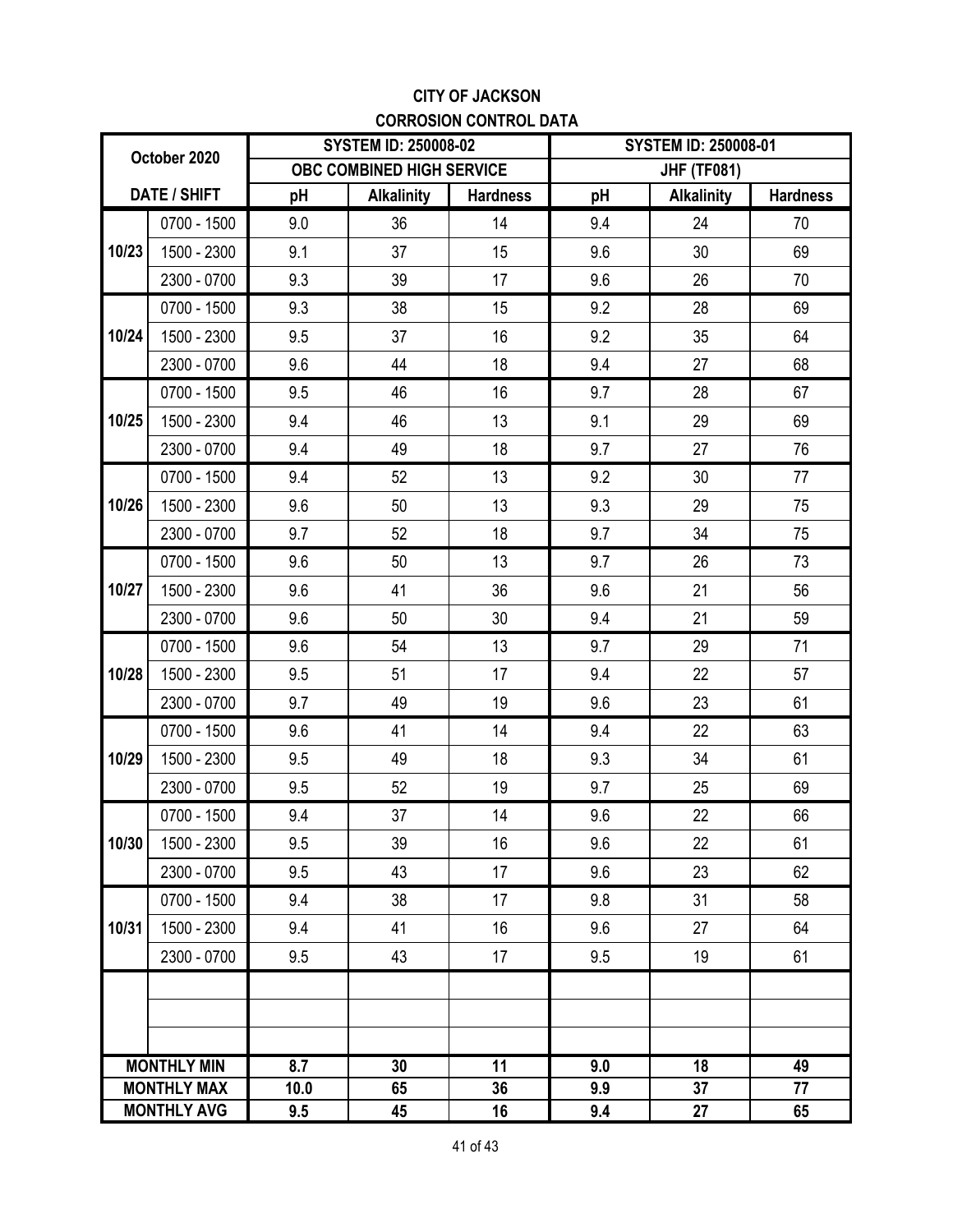#### **Comments**

#### **J.H. Fewell (TF081)**

Raw flow meter cleaned and Cedar Hills & Hwy 18 tanks communications fixed.-10/12 Cleaned stream and current detector.-10/20 Leopold service tech on site assessing clara-trac system.-10/27 Leopold service tech on site assessing clara-trac system. All basin #4 clara-tracs running in automatic except 4A1 (Waiting on actuator to replace).-10/28 Basin #3 cells A & B clara-tracs running in automatic.-10/29 Basin #3 cells C & D clara-tracs running in automatic except 3D2 (Waiting on actuator to replace).-10/30

#### **Online Monitoring Last Date of Calibration for JH Fewell**

CL17s-10/12 & 10/16; Calibrated turbidity meters for Filters 19, 20,21, 22, 23, 25, 27, High Service 1, Raw, Settled, and Basins #3 & #4- CL17s-10/23, Filter #17 turbidity meter-10/25, High Service turbidity meter-10/28, CL17s-10/30 Calibrated CL17s, raw, settled, and high service pH probes-10/1

#### **O.B. Curtis Conventional (TF082)**

Cleaned ammonia line.-10/12 Begin replacing brackets in basin #2-10/7 Cleaned filters on soda ash #1 and #2.-10-16 Cleaned conventional basin #1.-10/28 Cleaned ammonia line.-10/30 Cleaned ammonia line.-10/1 Cleaned soda ash silo dehumidifier filters.-10/8

#### **Grab data replaced online data on the following dates listed below:**

Settled water-Grab data was replaced on 10/20-10/21; 10/23. Cholrine-Grab data was replaced on 10/7-4PM, 10/17-4PM, 10/26-12PM; 10/29-8AM; 10/30-12PM.

#### **O.B. Curtis Membrane (TF083)**

Trains #1, #2, and #5 are off. Membrane turbidimeters #3, #4, and #6 cleaned.-10/15 Cleaned ammonia line.-10/21

#### **Grab data replaced online data on the following dates listed below:**

Cholrine-Grab data was replaced on 10/2-8AM-12PM; 10/4-12AM; 10/5; 10/6-8PM; 10/7-10/8-12PM; 10/9-10/10; 10/11-10/15-4PM; 10/16- 4PM-10/24, 10/25-10/26-12AM, 8PM; 10/27-10/28-12PM, 8PM; 10/30-10/31.

Train #3-Grab data was replaced on 10/3-12AM-4AM. Spikes in turbidity.10/4-10/8; 10/9-12PM-10/10; 10/11-10/15-4PM; 10/16-12PM; 10/27-4AM-4PM; 10/31-12AM.

Train #6-Grab data was replaced on 10/1-10/3-high turbidty readings. 10/4-10/8; 10/9-12PM-10/10-4AM, 12PM-4PM, 10/11-10/15-12AM; 10/26-12PM; 10/24-4PM; 10/28-12AM, 4PM; 10/29-12PM; 10/31-4PM.

#### **Online Monitoring Last Date of Calibration for O.B. Curtis**

Membrane turbidity meters #3, #4, and #6-10/15, CL17s-10/24, Basin #2 front end turbidity meter, Basin #3 front end turbidity meter, Filters 1,3,4,6 turbidity meters-10/26, Raw, Settled, HS#1 turbidity meters-10/27, HS#2 turbidity meter-10/30, CL17s-10/31